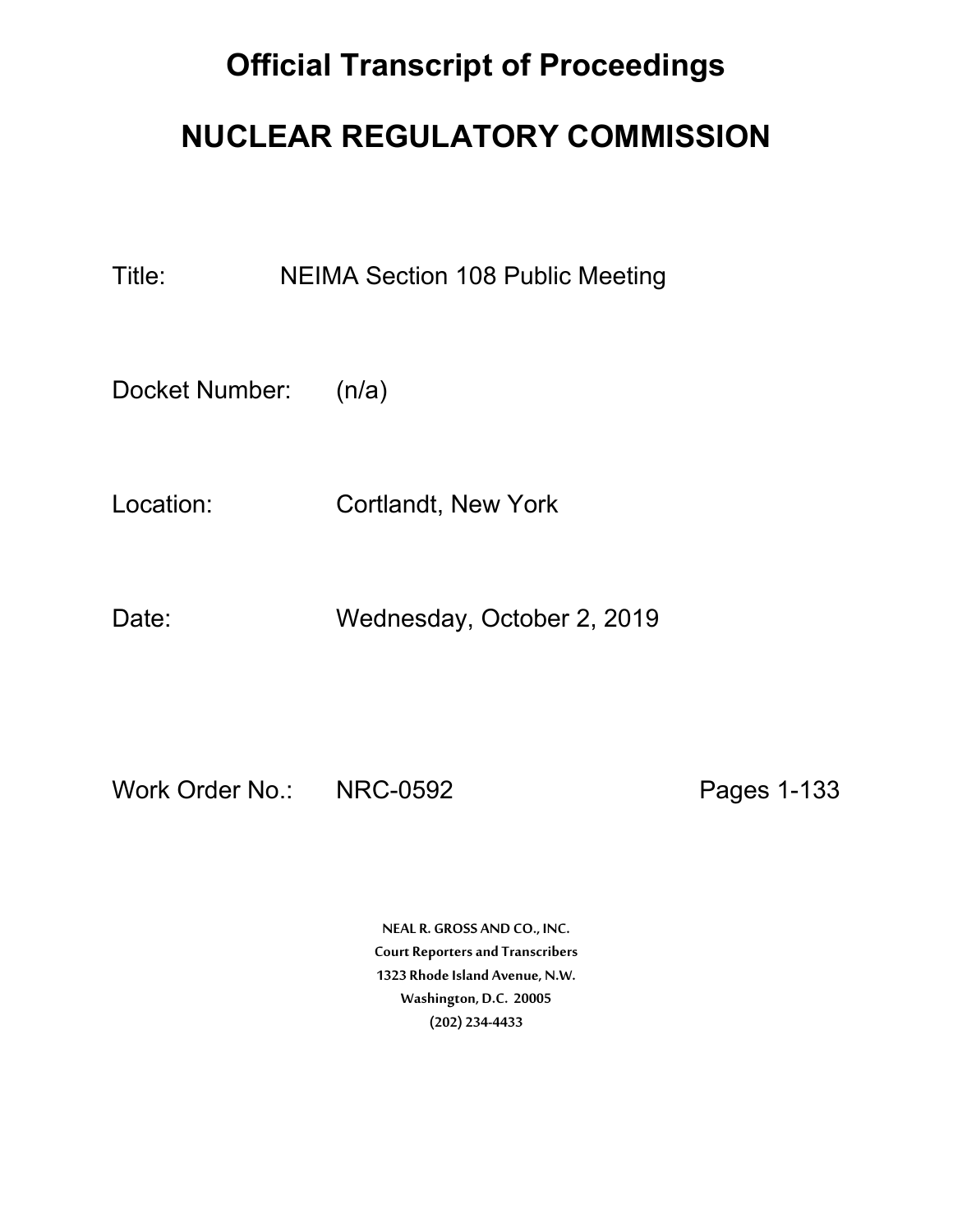1

## UNITED STATES OF AMERICA

NUCLEAR REGULATORY COMMISSION

+ + + + +

PUBLIC MEETING

NEIMA SECTION 108

+ + + + +

WEDNESDAY,

OCTOBER 2, 2019

+ + + + +

CORTLANDT, NEW YORK

+ + + + +

The Public Meeting was held in the gymnasium at the Morabito Community Center, 29 Westbrook Drive, Cortlandt, New York, at 6:07 p.m., Brett Klukan, Facilitator, presiding.

NRC STAFF PRESENT:

BRUCE WATSON, Branch Chief, Reactor Decommissioning Branch

ZAHIRA CRUZ, Project Manager, Reactor Decommissioning Branch

KIM CONWAY, Project Manager, Reactor Decommissioning

Branch

BRETT KLUKAN, Region I Office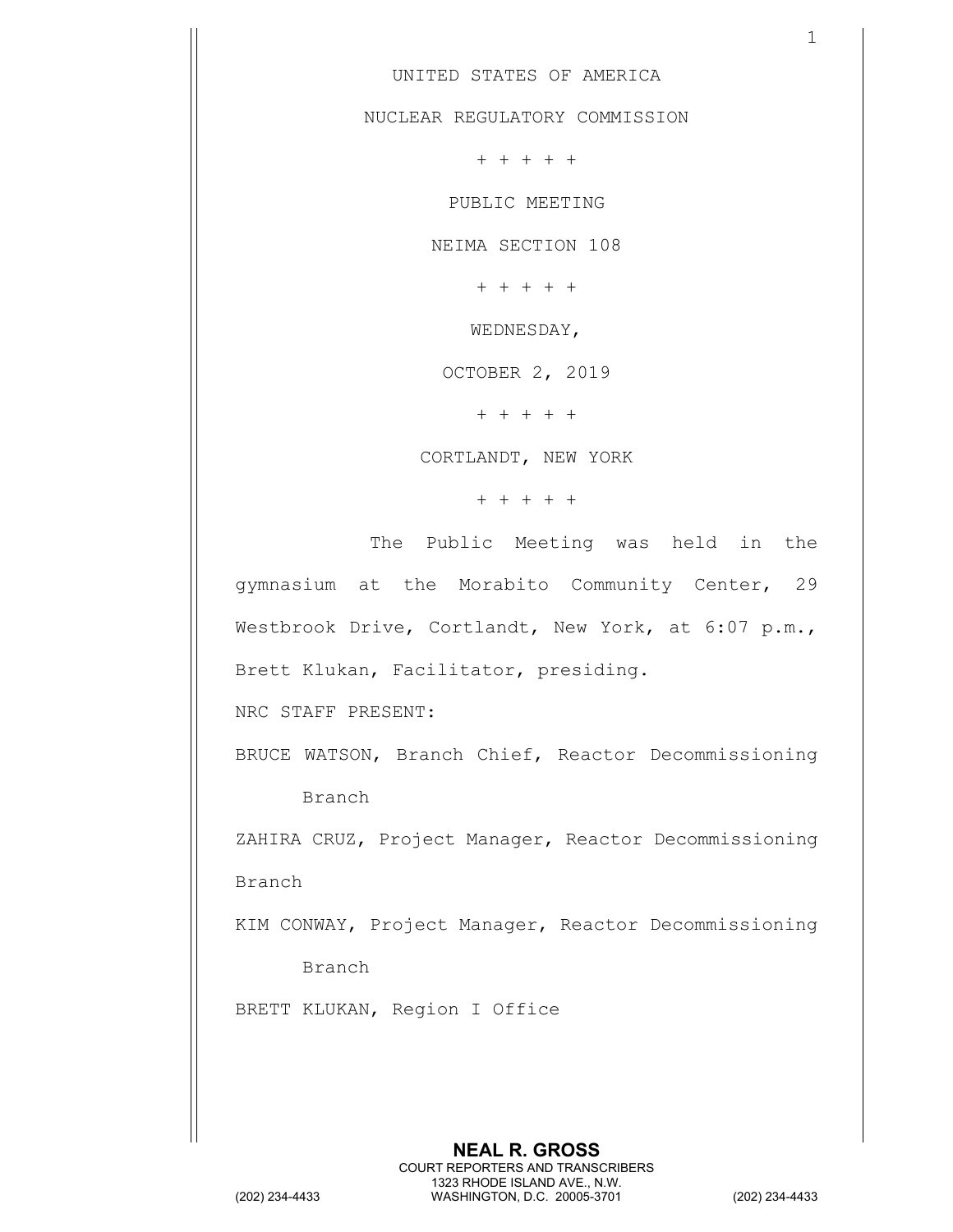6:07 p.m.

2

MR. WATSON: Hi, can you hear me? Yes, it looks like I have to be very close to this mic, so I hope I don't get too loud for you because I speak kind of loud.

Good evening and welcome. My name is Bruce Watson. I am Chief of the Reactor Decommissioning Branch at NRC Headquarters. My branch is responsible for the licensing activities associated with power plants and research reactor decommissioning. We also provide programmatic and technical support to our regional inspection offices who continue to inspect the plants after they're shut down and will continue to inspect the plants until all the radioactivity is removed from the sites.

We're here to talk tonight about the Nuclear Energy Innovation and Modernization Act, specifically Section 108 which my branch has been tasked with providing the information on. This is our 9th of 11 meetings we are holding around the country. The purpose of our meeting is to obtain your comments on Community Advisory Boards. And I want to make sure you understand. They're called different things around the country. They may be called Citizens

> **NEAL R. GROSS** COURT REPORTERS AND TRANSCRIBERS 1323 RHODE ISLAND AVE., N.W.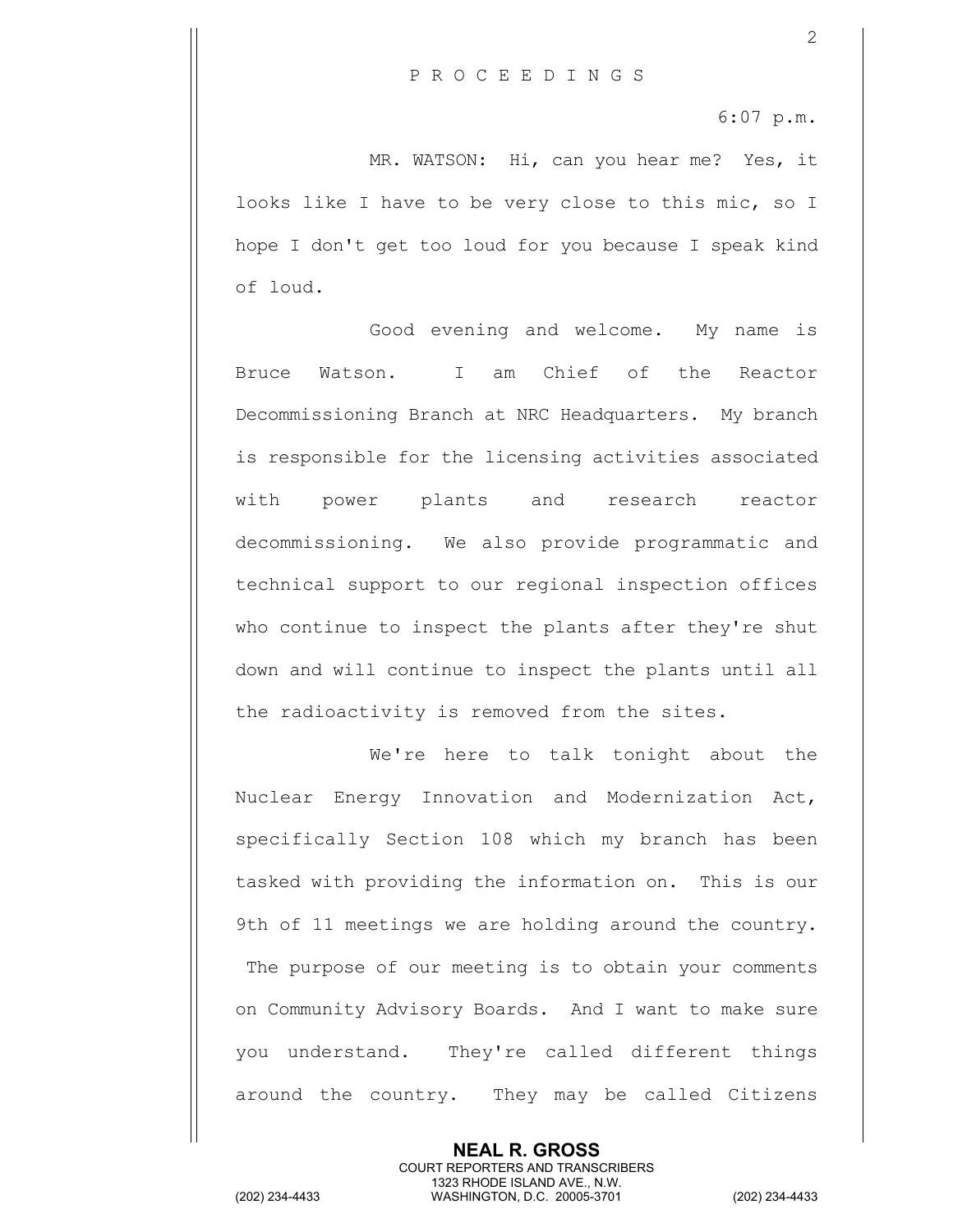Advisory Panels. They may be called Citizens Engagement Panels. They may be called Community Advisory Boards. There's even one, I think just called an annual stakeholders meeting with a local utility on the decommissioning.

So they by a variety of names. I've had the pleasure of being here about a year and a half or two years ago. I spoke to the Cortlandt Community Concerned Citizens Group and so we knew that there was a group here that was very interested in decommissioning and so we were very happy to see that we got an invite to have a meeting in this area.

With that in mind, I want to remind everybody that we are here for that specific mission, to talk about Community Advisory Groups. I know a lot of you are very passionate about various issues about nuclear power, about radioactive waste, about highlevel waste, and other issues, but we're here to talk specifically about Community Advisory Boards.

So with that, we'll go ahead and go to my first slide, please.

As far as the meeting goes, if the fire alarm goes off, we all know where the exits are. Please exit, go out to the parking lot, please, and stay out of the way of any fire trucks or any other

> **NEAL R. GROSS** COURT REPORTERS AND TRANSCRIBERS 1323 RHODE ISLAND AVE., N.W.

(202) 234-4433 WASHINGTON, D.C. 20005-3701 (202) 234-4433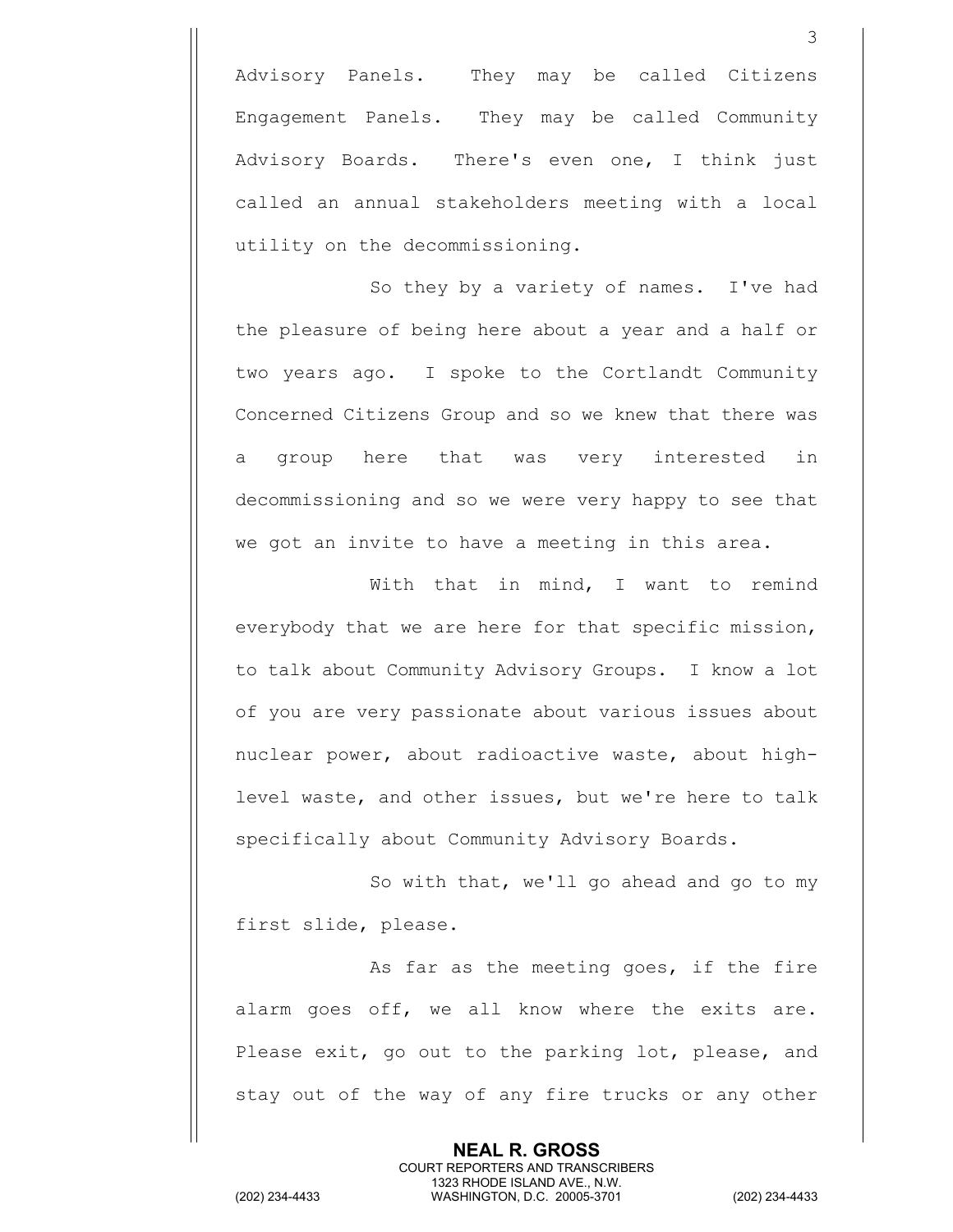emergency people. We do have two, three now, Westchester -- or more, local law enforcement here also to help us if anything were to happen.

So with that, I'll introduce the NRC staff that's up here with me. On my right is Zahira Cruz. She is a Project Manager in my branch. She is responsible for the decommissioning of Dresden 1, Oyster Creek, and Peach Bottom.

On my left here is Kim Conway. Kim is the future Project Manager for Indian Point when it goes into decommissioning. She's also the Project Manager at Fermi 1, Indian Point -- excuse me, Three Mile Island Unit 1, which just shut down last week and Three Mile Island Unit 2 and I think that's it, right? Yes.

So there's other NRC people in the audience. Would you like to introduce yourselves or - - this is Trish Holahan. Go ahead.

MS. HOLAHAN: I'm Patricia Holahan. I'm the Director of the Division of Decommissioning, Uranium Recovery, and Waste Programs. And these folks all work for me and we're happy to be here and listen to your comments.

MR. WATSON: Okay. We're going to have a brief presentation and then I'm going to turn the

> **NEAL R. GROSS** COURT REPORTERS AND TRANSCRIBERS 1323 RHODE ISLAND AVE., N.W.

(202) 234-4433 WASHINGTON, D.C. 20005-3701 (202) 234-4433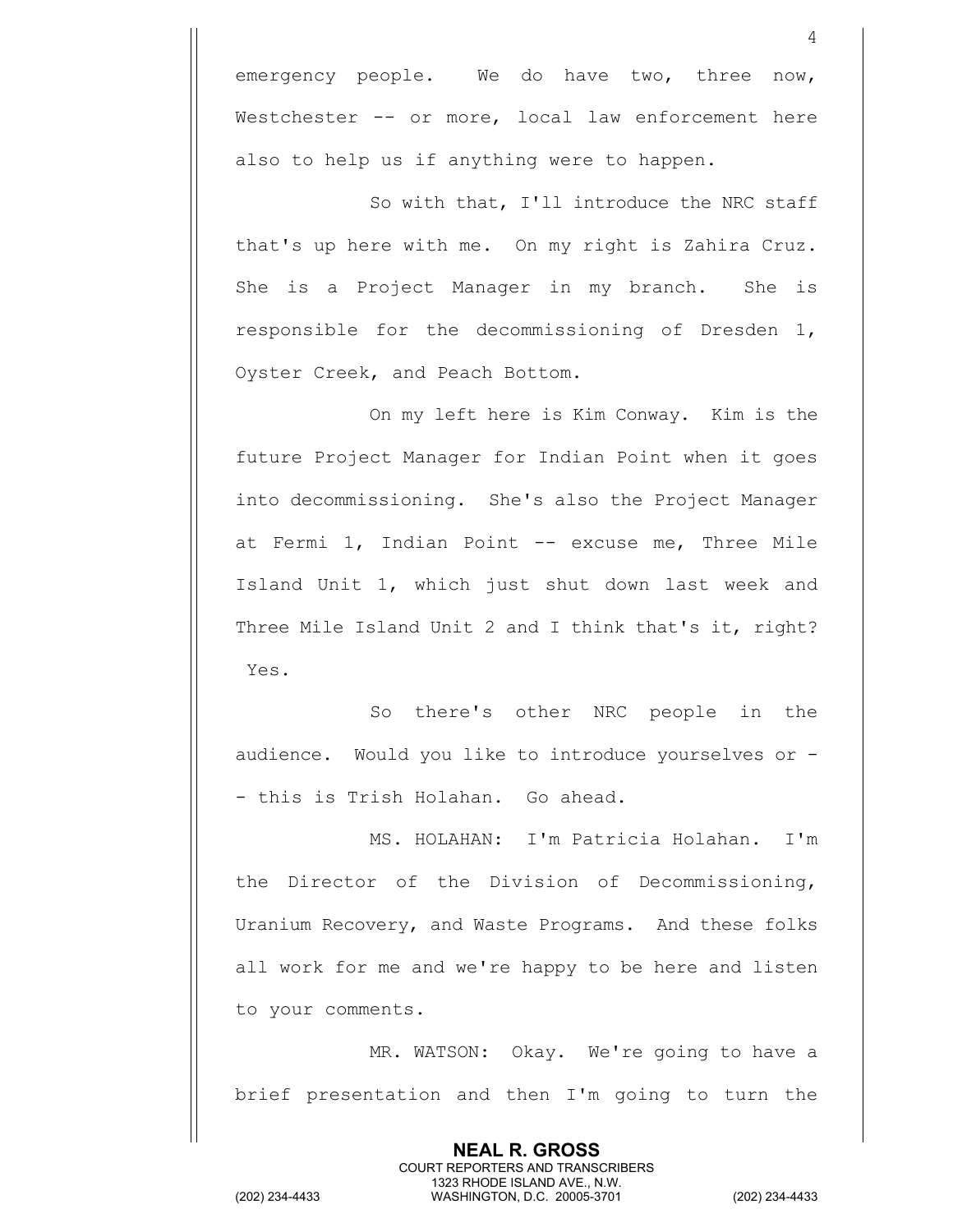meeting over to Brett Klukan. Brett is from our Region I Office in King of Prussia, Pennsylvania and he's our Regional Counsel there. He typically will facilitate -- he has facilitated many of the Indian Point meetings. So he should look familiar to you.

Brett will give some ground rules for tonight, then we'll go to public comments. We're going to allow the Community Advisory Board members to go first and then we'll close the meeting at 9:00 since my staff and I have to travel to New Jersey for another public meeting tomorrow night.

So with that, let's go to the next slide, please.

I want to point out to everybody that the NRC has a lot of experience in decommissioning. There have been ten power plants decommissioned in this country which is more than the sum of the rest of the power plants that have been decommissioned in the world.

We currently have four more that will have their licenses terminated in 2020. So we expect that Humboldt Bay, La Crosse, and both Zion units, the two Zion units are very similar to the Indian Point plants, they're going to be completing their decommissioning this fall and submitting all their

> **NEAL R. GROSS** COURT REPORTERS AND TRANSCRIBERS 1323 RHODE ISLAND AVE., N.W.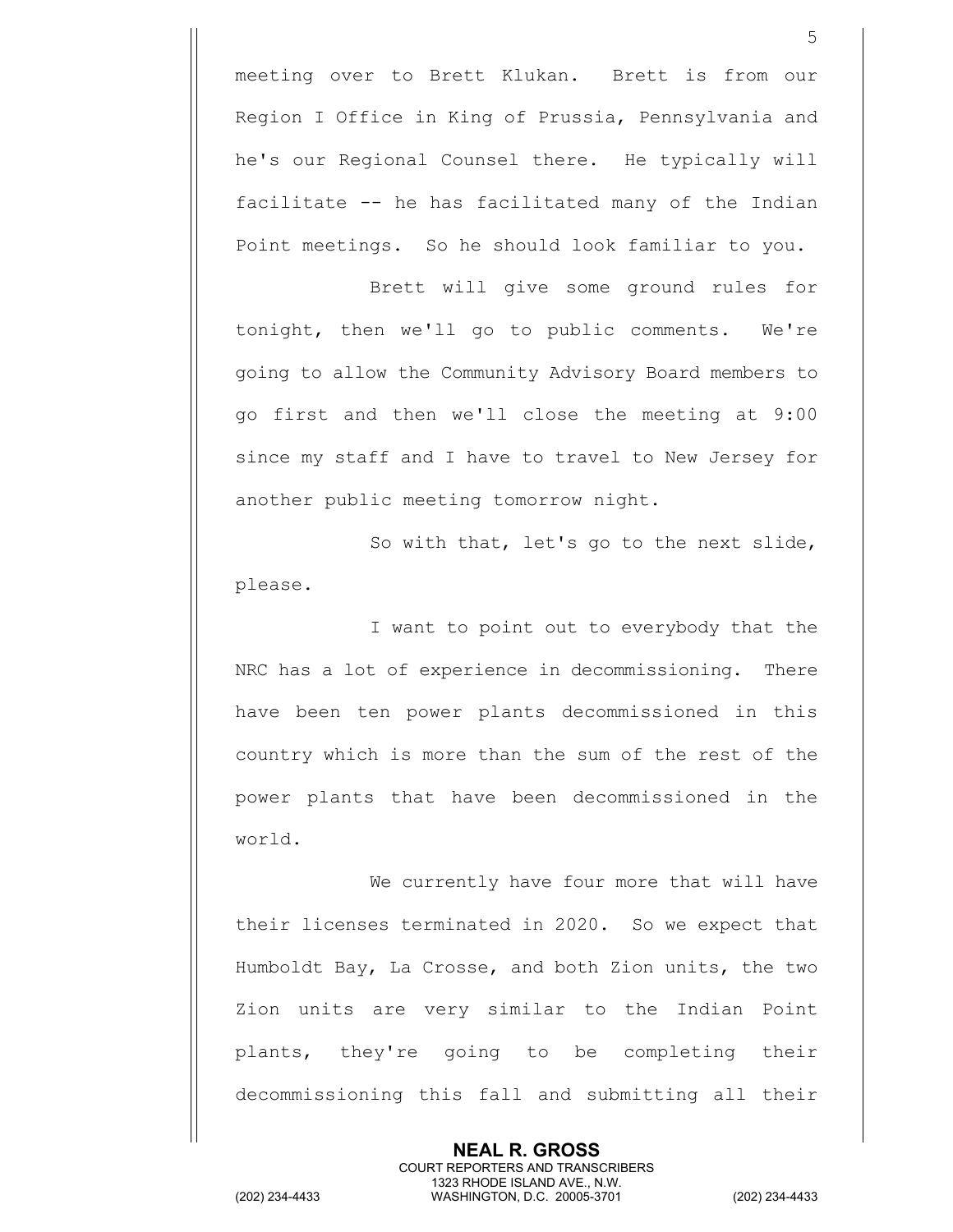documents to us so we can terminate the license next year. So there will be a total of 14.

Unfortunately, seven of the ten that are presently decommissioned and licenses have terminated, still have licensed dry fuel storage facilities on them, so we continue to inspect those facilities for the high-level waste that's in storage there.

In all, we've terminated licenses on almost 80 complex radioactive sites and that includes those 10 reactors, about 18 research reactors, and over 40 complex materials sites. So we have, as I say, we have extensive experience and our regulations have been in place since 1997, so we have proven regulations on how to do this.

I want to point out that all of these sites have been released for unrestricted use. That means the owner can use those for whatever purpose they want to. There are no restrictions. They've met the radiological release criteria set up by the NRC and so they can be released for whatever purpose the owner wants; of course, consistent with the regulations, the local state, and local community on whatever they're zoned for or whatever. But since they are released for unrestricted release, there is no requirement by the NRC for them to have a Community

**NEAL R. GROSS** COURT REPORTERS AND TRANSCRIBERS 1323 RHODE ISLAND AVE., N.W. (202) 234-4433 WASHINGTON, D.C. 20005-3701 (202) 234-4433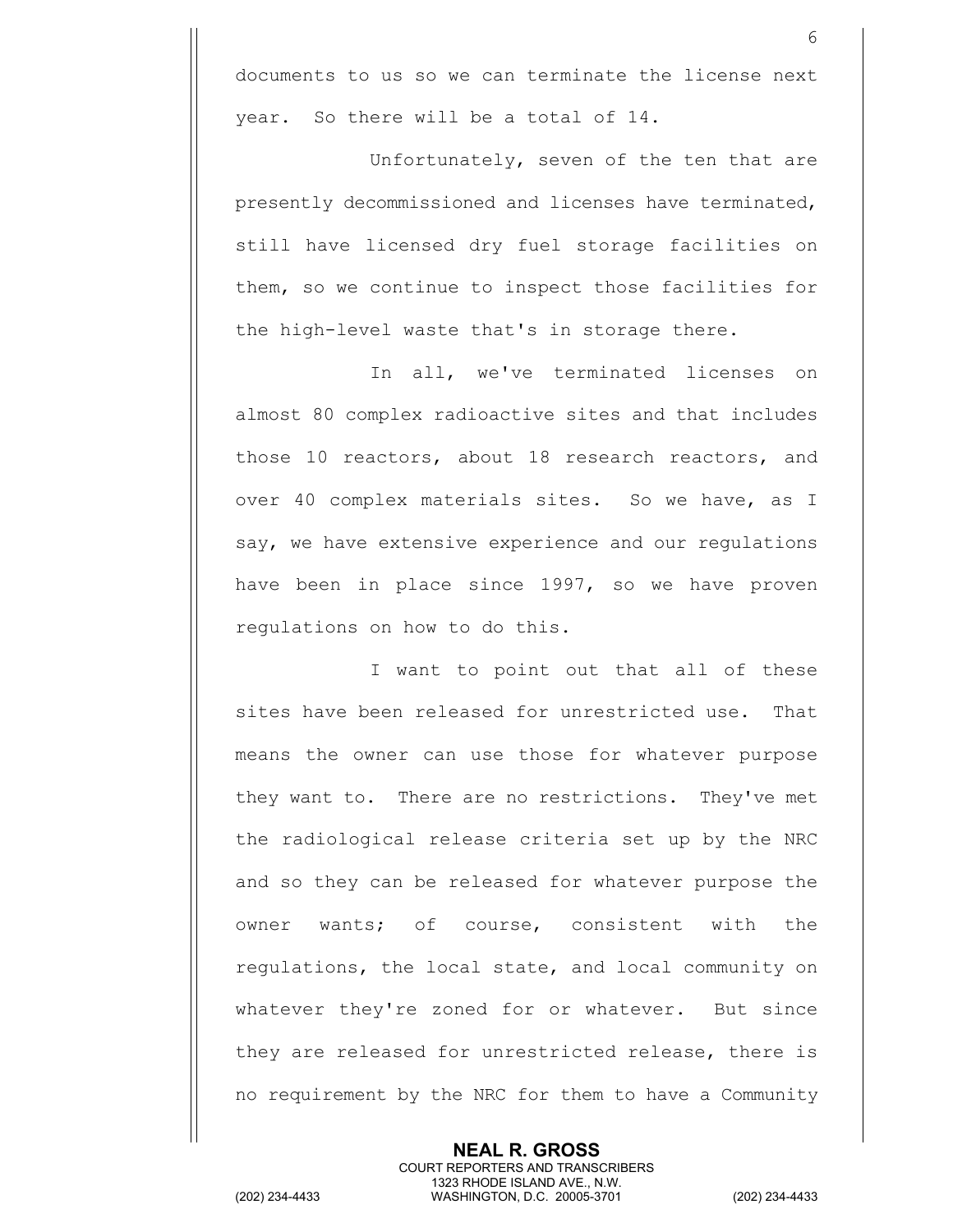Advisory Board.

We do have in the regulations an opportunity for them to release the site under restricted conditions which means leave some radioactive material behind. Under those conditions, we do require that the licensee engage themselves with the local community.

 Since all these sites have been released for unrestricted use, there is no requirement in the NRC regulations for a Community Advisory Board.

Next slide, please.

We have done some decommissioning in New York. This is a picture of the Shoreham Nuclear Plant which is on Long Island. It was decommissioned and most of the buildings still remain, but it was decommissioned. It's one of the ten that we have had terminated the license on. It's one of the sites that the fuel is removed since it was fairly new and it was transferred to another nuclear power plant for use.

Next slide, please.

Another decommissioning project in New York was a State University of New York at Buffalo research reactor. Kim was actually the project manager for that site and as you can see here, the building was removed and the site was released for

> **NEAL R. GROSS** COURT REPORTERS AND TRANSCRIBERS 1323 RHODE ISLAND AVE., N.W.

(202) 234-4433 WASHINGTON, D.C. 20005-3701 (202) 234-4433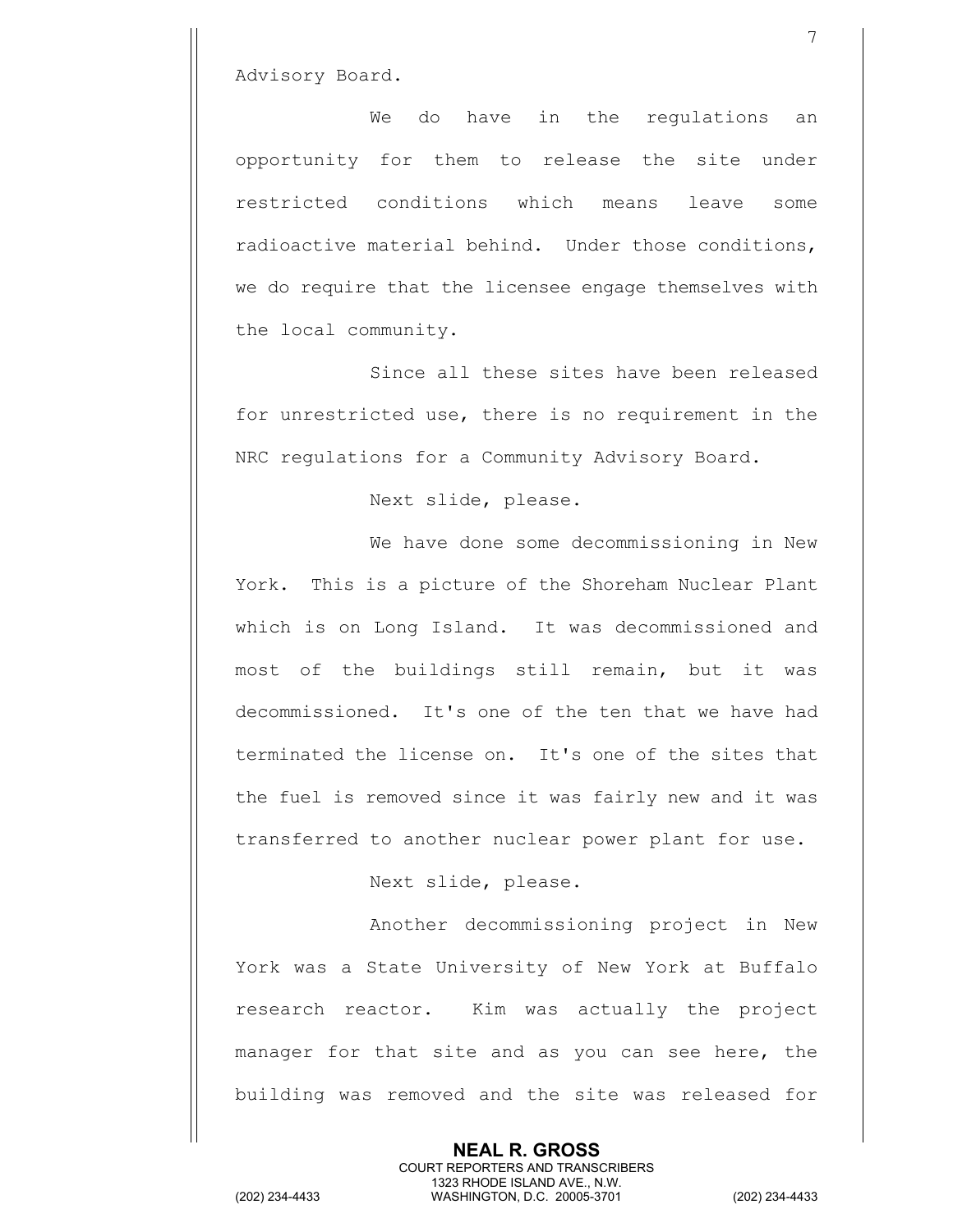unrestricted so that the university could use it for other purposes.

Next slide, please.

As I mentioned, we're here to talk about the Community Advisory Boards. Like I said, it was required by the Nuclear Energy Innovation and Modernization Act under Section 108. The legislation -- the act was passed on January 14th of this year and it basically says that the Commission, meaning the NRC, shall support -- submit to Congress a report identifying best practices with respect to the establishment and operation of a local Community Advisory Board to foster communication and information exchange between a licensee planning for and involved in decommissioning activities and members of the community that the decommissioning activities may affect, including lessons learned from such boards in existence.

As I said, this is our ninth meeting. At previous meetings, we've heard from the previous CABs at Maine Yankee, Connecticut Yankee, Yankee Rowe, and so we've heard from the ones that are now terminated and we've got their information on what they considered good practices also.

As far as the comment period, we recently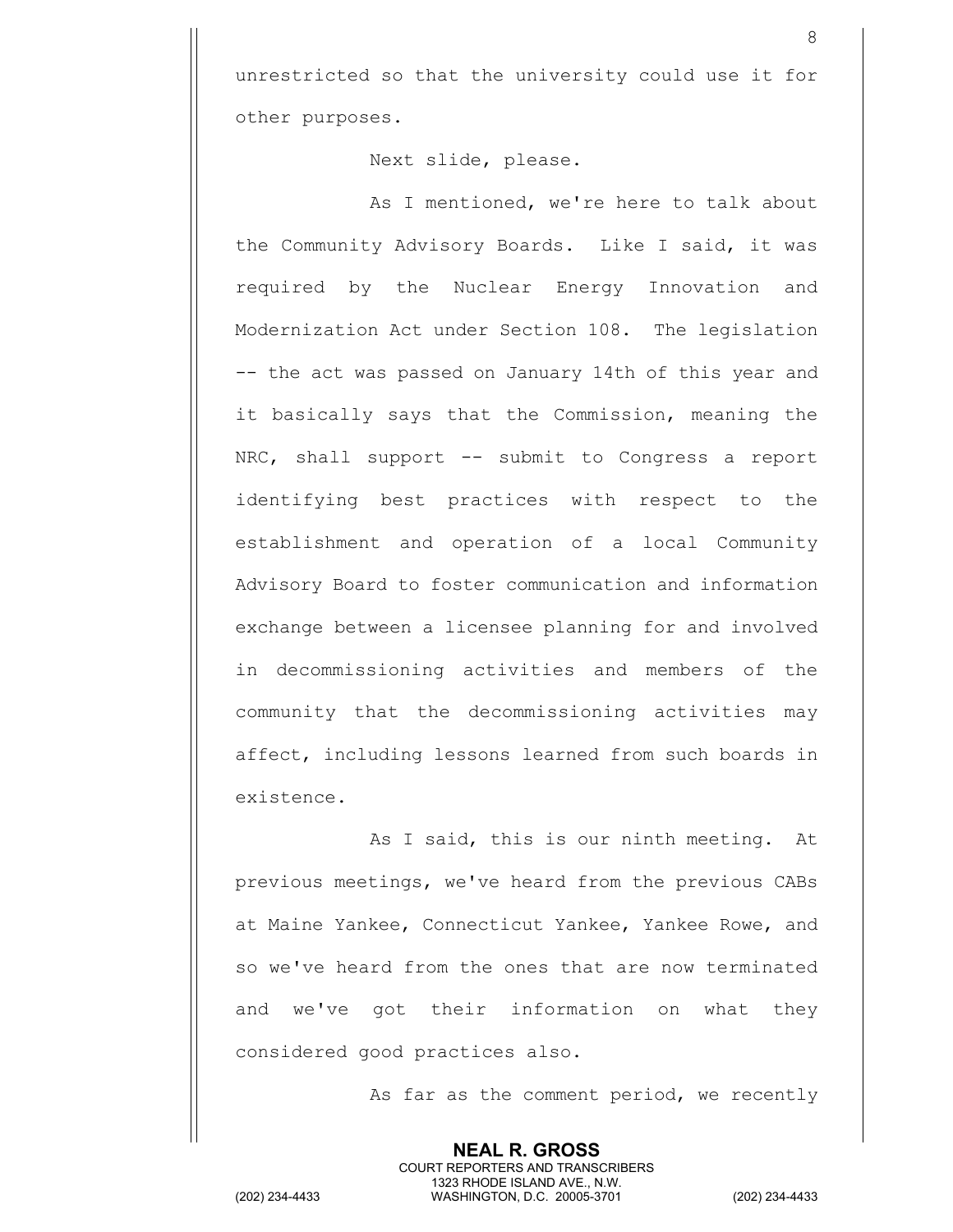published a Federal Register notice which we require that you complete all your comments and send them to us by November 15th. So you've got some time yet to still provide us comments, so with that, you have some time for that. We have lots of information.

Please don't interrupt. I'll get to you in just a minute, okay?

We have information here. There's a questionnaire which you can fill out and we also have these cards on how to get to our website and other things.

So next slide, please.

So what is a Community Advisory Board? It's an organized group of citizens interested in safety, decommissioning practices, and safe spent fuel management at a decommissioning facility. They are sponsored usually by a local licensee or mandated by state legislature. They can also be formed on their own and I believe the one here has been formed on its on. The composition typically includes local community leaders and elected officials. Sometimes there are state representatives on there and members of the licensee staff to facilitate information.

Most CABs have a governing charter, established roles, and responsibilities.

> **NEAL R. GROSS** COURT REPORTERS AND TRANSCRIBERS 1323 RHODE ISLAND AVE., N.W.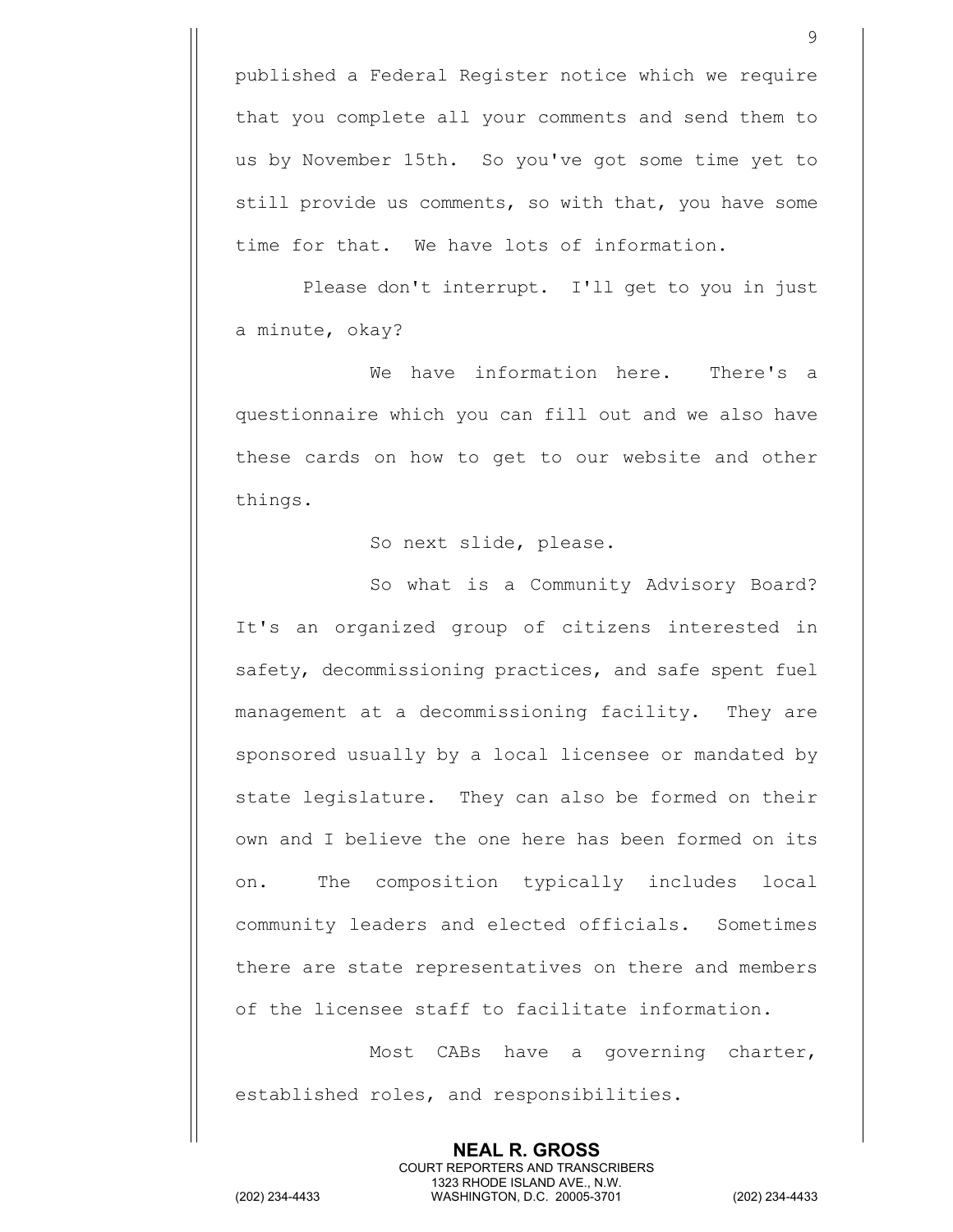## Next slide, please.

And what are the typical CAB responsibilities? They review licensee's plans for decommissioning, provide insight into potential impacts on local communities. They provide an opportunity for education on decommissioning, and they can provide recommendations to state officials. They also provide input -- can provide input on site restoration, plants or future reuse of the site, and also concerns about economic development.

So what is our report going to look like? Well, it's got to include a description of our discussion topics. It will have the CAB recommendations, informed decision making processes during decommissioning, how the CAB interacts with the Commission, and other federal regulatory bodies to support the board's overall understanding of decommissioning processes and promote dialogue between affected stakeholders, and of course, the licensee involved in the decommissioning activities. And also will provide a description of how a CAB could offer opportunities for public engagement through all the phases of the decommissioning process.

Next slide, please.

So our report will contain CAB best

**NEAL R. GROSS** COURT REPORTERS AND TRANSCRIBERS 1323 RHODE ISLAND AVE., N.W. (202) 234-4433 WASHINGTON, D.C. 20005-3701 (202) 234-4433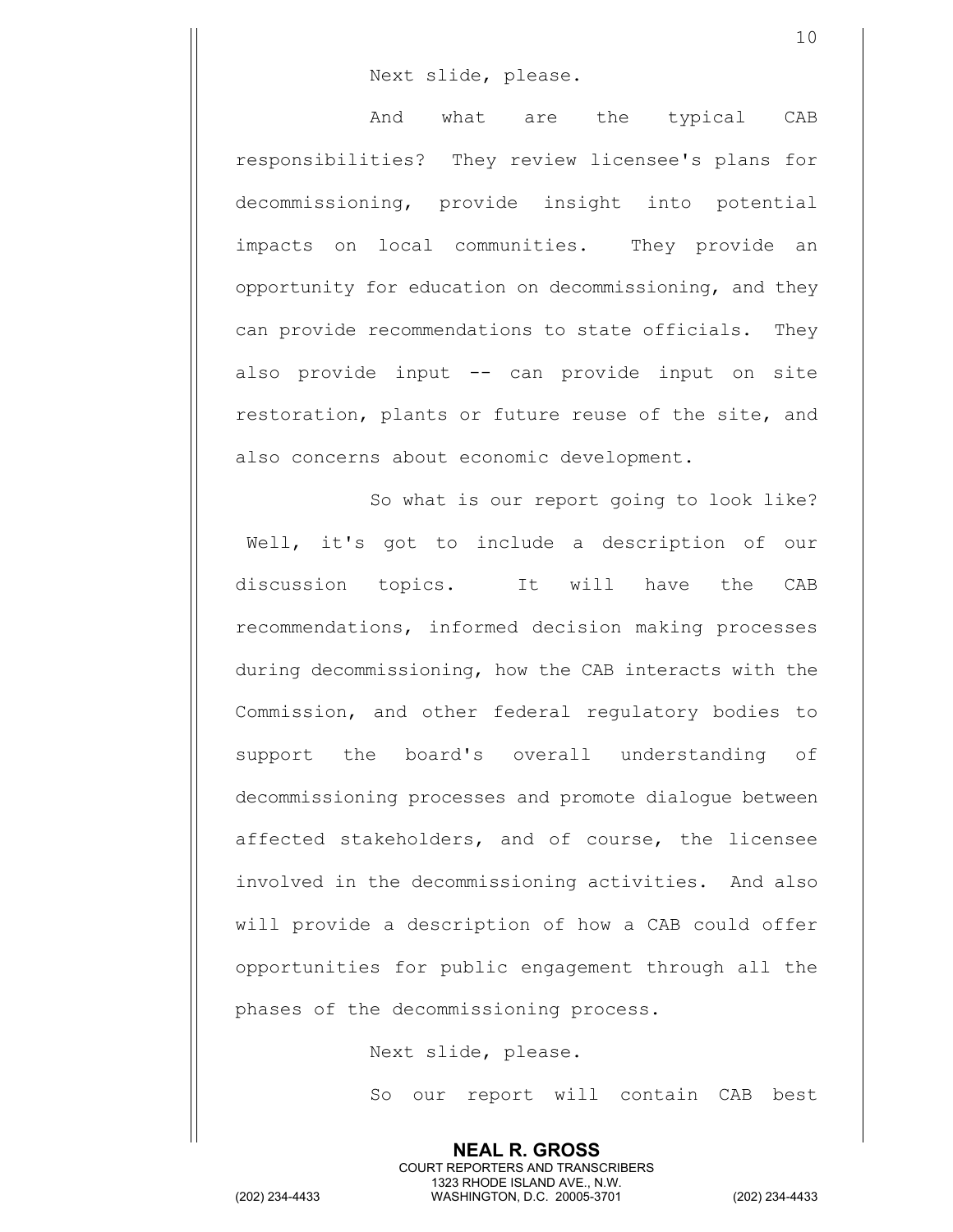practices for CAB membership, the composition, selection process, and the terms of the membership; when the CAB was established and the frequency of CAB meetings, specific logistics required to support the CAB, and other identified best practices or activities. These topics are captured in a questionnaire that's available in the front of the meeting area here and they can be submitted electronically.

You can also -- how do you submit comments? Well, we're going to be transcribing tonight's meeting. Pete here is transcribing the meeting. It will be made publicly available, so we'll be reviewing the transcripts for public comments made at this meeting and the other meetings we have. You can fill out the NEIMA questionnaire on line at this particular email address or web address. It's also on these cards that you can take. You can submit the comments electronically to the federal rulemaking website which is regulations.gov. However, you're going to need this docket number in order to get to the right area to provide the comments. And you can scan the completed questionnaires and you can email them to NEIMA108.Resource@nrc.gov or you can write them down, fill them out, and mail them to Kim Conway

**NEAL R. GROSS** COURT REPORTERS AND TRANSCRIBERS 1323 RHODE ISLAND AVE., N.W. (202) 234-4433 WASHINGTON, D.C. 20005-3701 (202) 234-4433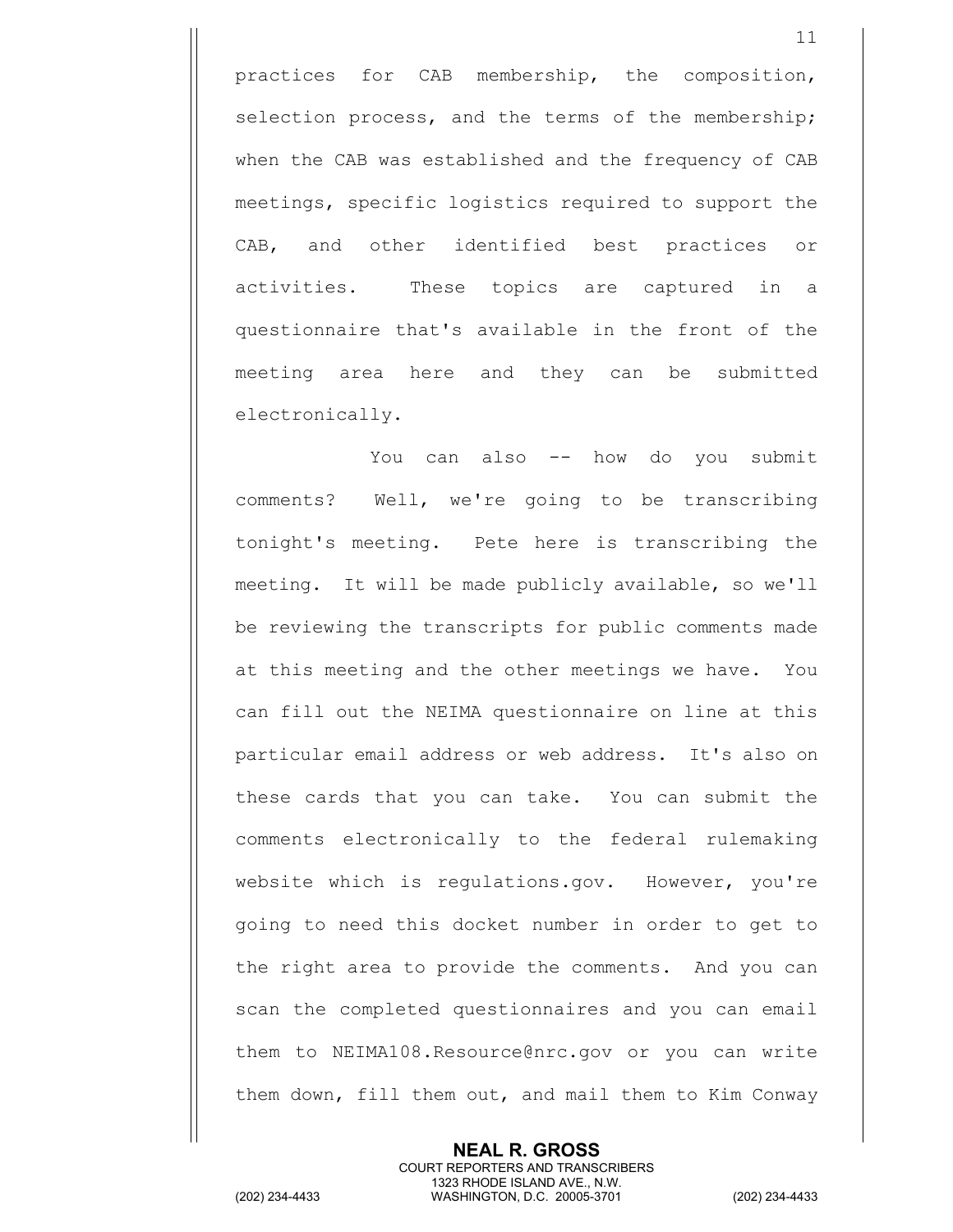and Kim will have a full mailbox, I'm sure, but you can mail them to Kim.

Next slide, please.

You can go to our public website, and if you go to the public website, we have what we call the Spotlight section, what we're trying to highlight or spotlight for people. That's under Community Advisory Board meetings. You can click on that link and it will take you right to our website to make it convenient to find our website and provide comments.

Next slide, please.

If you have any additional questions, you can refer them to our Office of Public Affairs. Dave McIntyre, here's his phone number, and also you can use that email address, NEIMA108.Resource@nrc.gov.

Go to the summary slide.

Again, I wanted to just reiterate that the meeting's purpose is to obtain your public comments and feedback on the best practices for Community Advisory Boards at decommissioning nuclear power plants. And with that, I'll turn the meeting over to Brett and he'll establish the meeting ground rules so we can get on to your comments and feedback.

> **NEAL R. GROSS** COURT REPORTERS AND TRANSCRIBERS 1323 RHODE ISLAND AVE., N.W.

Mr. Webster, yes, what I can do for you?

(Off-mic comment.)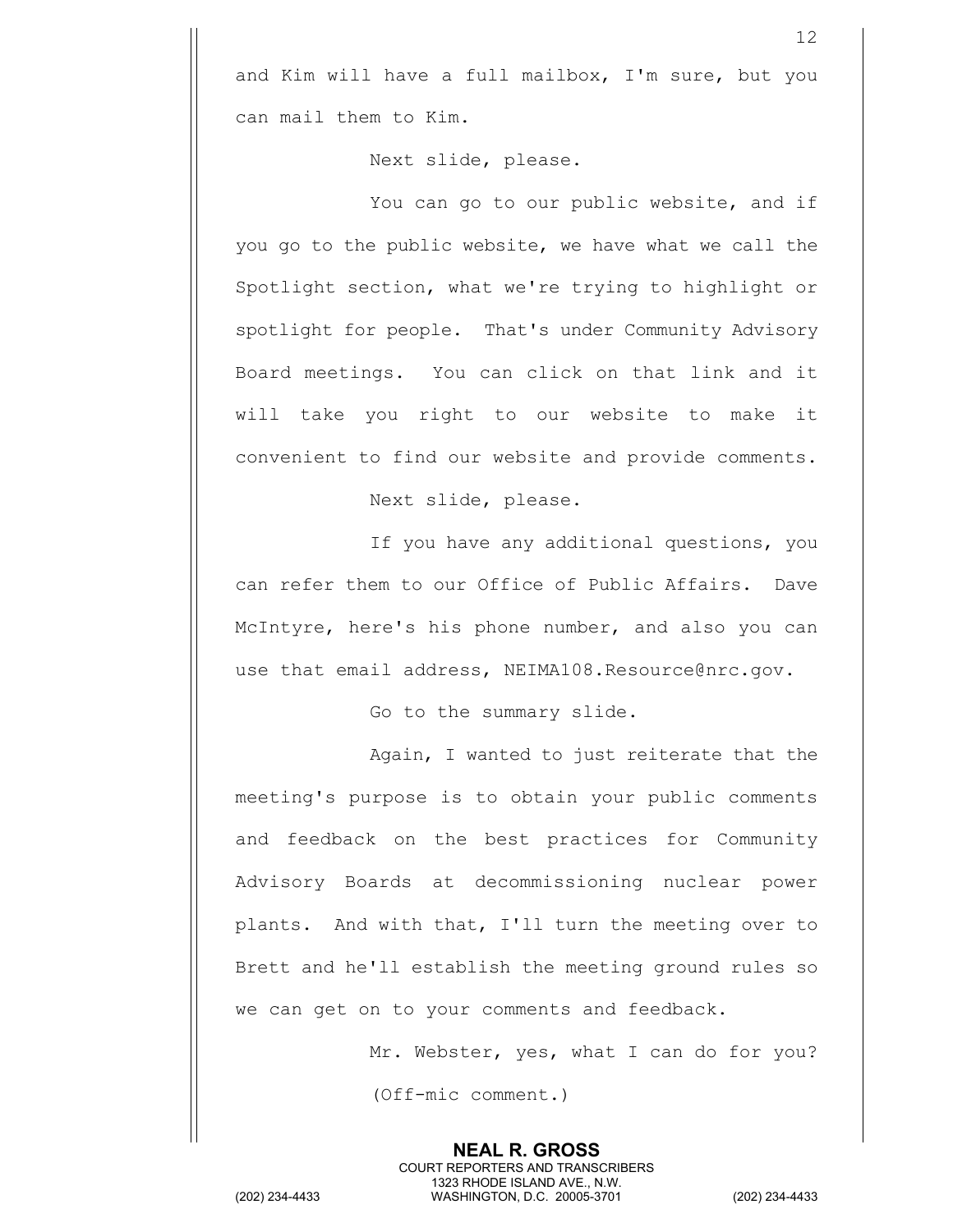MR. WATSON: Right. Okay.

MR. KLUKAN: So for the transcript, the question was from Richard Webster about whether oral comments will receive the same weight as written comments, and the answer is yes, yes.

So this is -- I'll start. Welcome, everyone. My name is Brett Klukan. I'm the Regional Counsel for Region I. But tonight, as I have done in the past for other Indian Point meetings, I'll be the facilitator.

I'm going to talk a little quick to make up time because we started a couple of minutes late. I assume that everyone can hear me well enough? No? Louder? Is this better? All right. So this far away.

So just some quick logistics. One, as Bruce already mentioned, we are transcribing the meeting tonight, so if you say something and you do not have a microphone in front of you, it's not going to be picked up. The microphones are -- the transcriptionist is sort of linked into the two microphones. And I'm actually wearing a lapel mic and this isn't linked in either.

So please, if you do have a comment or something, make sure it's at the microphone or else

> **NEAL R. GROSS** COURT REPORTERS AND TRANSCRIBERS 1323 RHODE ISLAND AVE., N.W.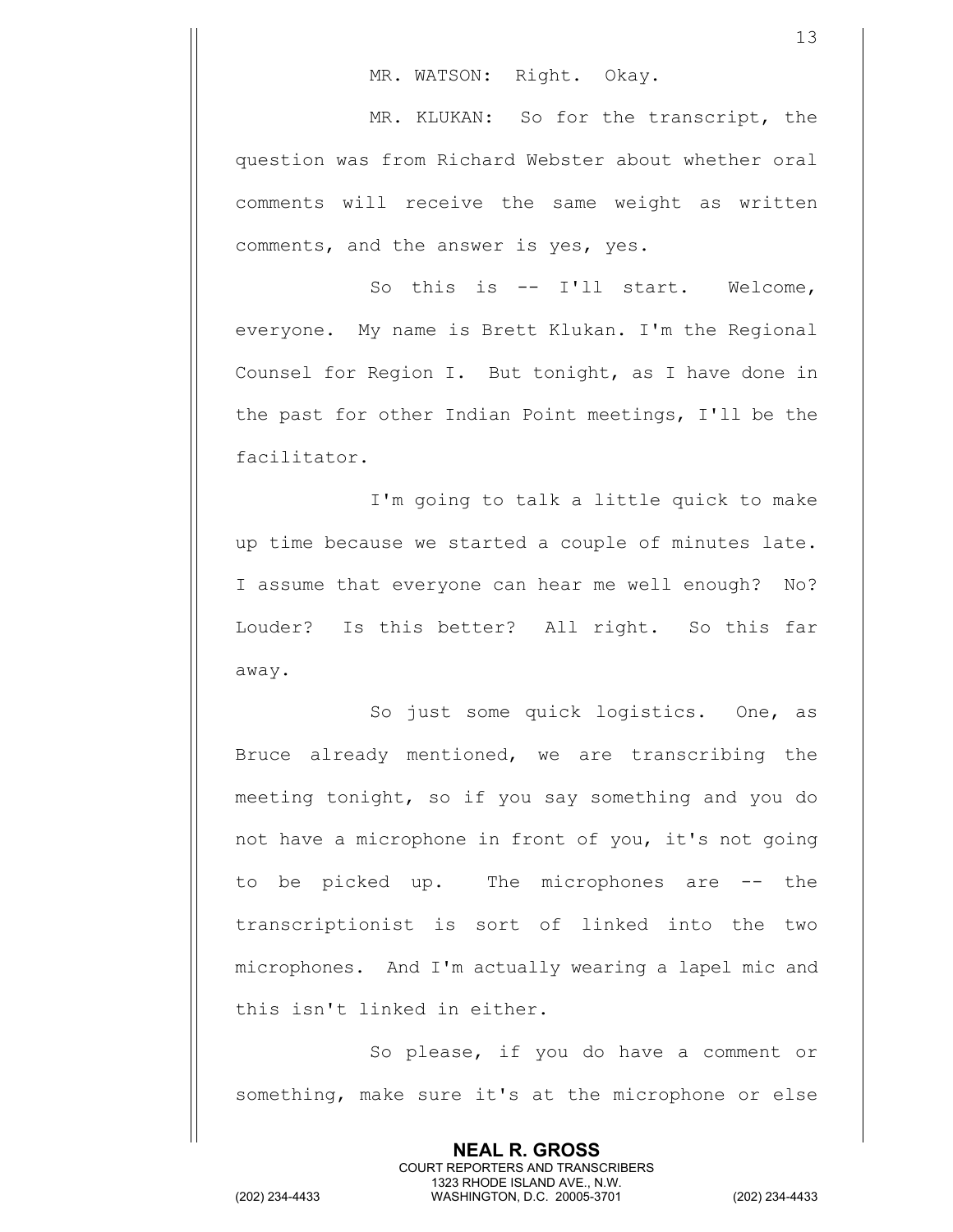I'm just going to be repeating you.

So a few other minor logistics. Bathrooms are just out the hallway. We have emergency exits out both doors. Cameras are, of course, permitted. You're welcome to film or to take photos. Just be judicious with flash, of course, and please silence your phone cells if you haven't done so already.

If we are asked to evacuate the buildings, please follow the instructions of the building staff or the security we have present with us this evening. And then I would ask that you try to avoid walking in front of the podium. If you have something you'd like to give to the NRC staff, hand it to me, or make sure you avoid this morass of cords up here. I don't want anyone to trip, okay?

All right, now for the ground rules. I have two very basic ground rules as the facilitator and the reason why I do this is one, is to give everyone who wants an opportunity to speak, an opportunity to do so where we give the maximum amount of people an opportunity. And second, is to protect your time at the microphone. That is your time to give your comments and I want to protect it as much as I can. Those are my two basic rules.

> **NEAL R. GROSS** COURT REPORTERS AND TRANSCRIBERS 1323 RHODE ISLAND AVE., N.W.

So in light of that, I would ask that you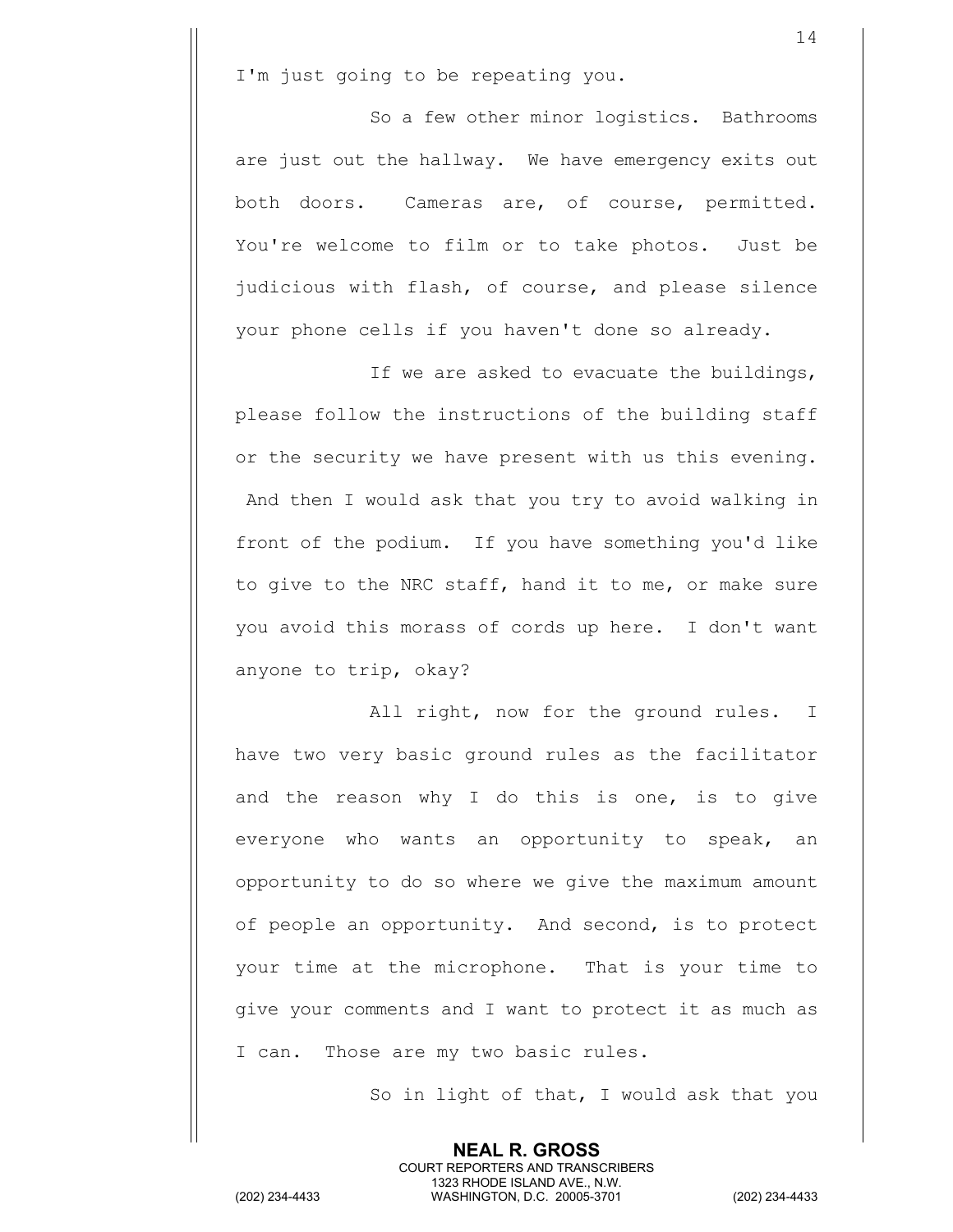try to keep to the time limits I set, ensuring that everyone who came this evening to speak. And then too, please don't interrupt each other. Please treat each other with respect. I have no reason to doubt that will be the case tonight, but I'd like to set that up front as one of our ground rules.

And then let me clear after this point, I have no expectation this is going to occur, but let me make this very clear. Under no circumstances whatsoever will threatening statements or gestures be tolerated. If you engage in such behavior, you will be immediately escorted from the meeting room. Okay?

If you feel that you've been threatened in any way, please tell me or one of the security personnel you see situated around the room.

Okay, as to the order of public speakers, there is at the registration desk still a sign up sheet. When you sign up, you'll receive one half of a ticket, which will be entered into a container. Given the number we've received so far at this point, I'm going to call them in random numbers. My expectation still is, hopefully, that everyone who wants an opportunity to speak will have an opportunity to do so before 9 p.m. this evening. That probably means we'll stick to either a three or a four minute. I have to

**NEAL R. GROSS** COURT REPORTERS AND TRANSCRIBERS 1323 RHODE ISLAND AVE., N.W. (202) 234-4433 WASHINGTON, D.C. 20005-3701 (202) 234-4433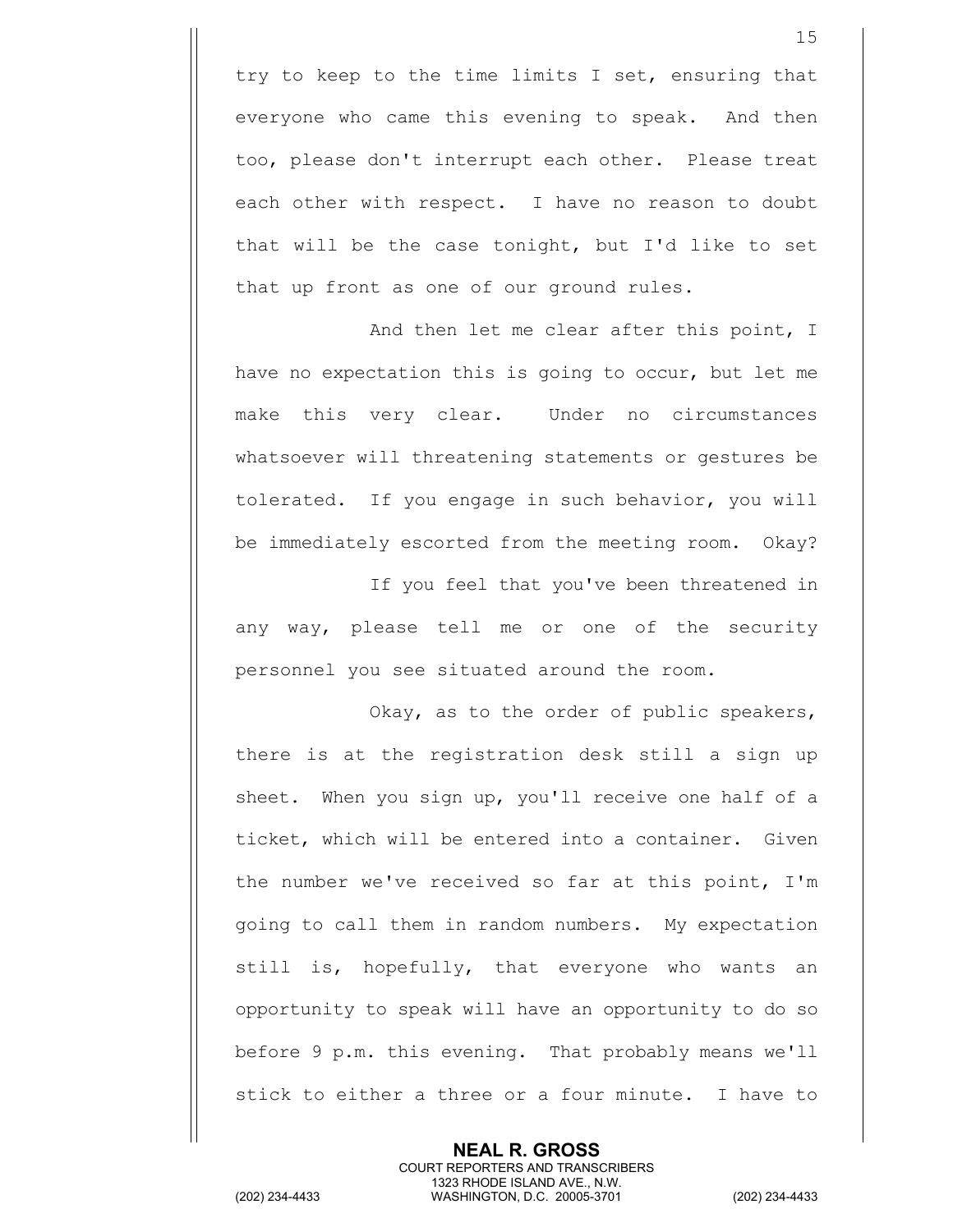look at how many people we have signed up. Time limit, I would ask you observe that not for my sake, but for everyone else's sake so everyone who wants an opportunity to speak gets a chance to do so.

You can, of course, trade your ticket. It's really your ticket to do with as you wish. I would just ask that if you've already spoken, that you give your ticket to someone who has not spoken yet this evening.

Okay, and again -- thank you, I'll get my list. So when you get up to the microphone, again for the sake of the transcriptionist, please state your and then if you wouldn't mind spelling it quickly. That really helps out our transcriptionist so they don't have to -- or he doesn't have to try to flag you down afterwards. Okay?

All right, I will be using this electronic timer. I'm going to figure out while elected officials are speaking how many -- how much time we have to give each person. It looks like we have roughly about 20 people signed up, so it's probably going to be either three or four minutes depending how long elected officials use their prepared remarks.

And I just want to echo something that Bruce said real quickly. The purpose of tonight's

> **NEAL R. GROSS** COURT REPORTERS AND TRANSCRIBERS 1323 RHODE ISLAND AVE., N.W.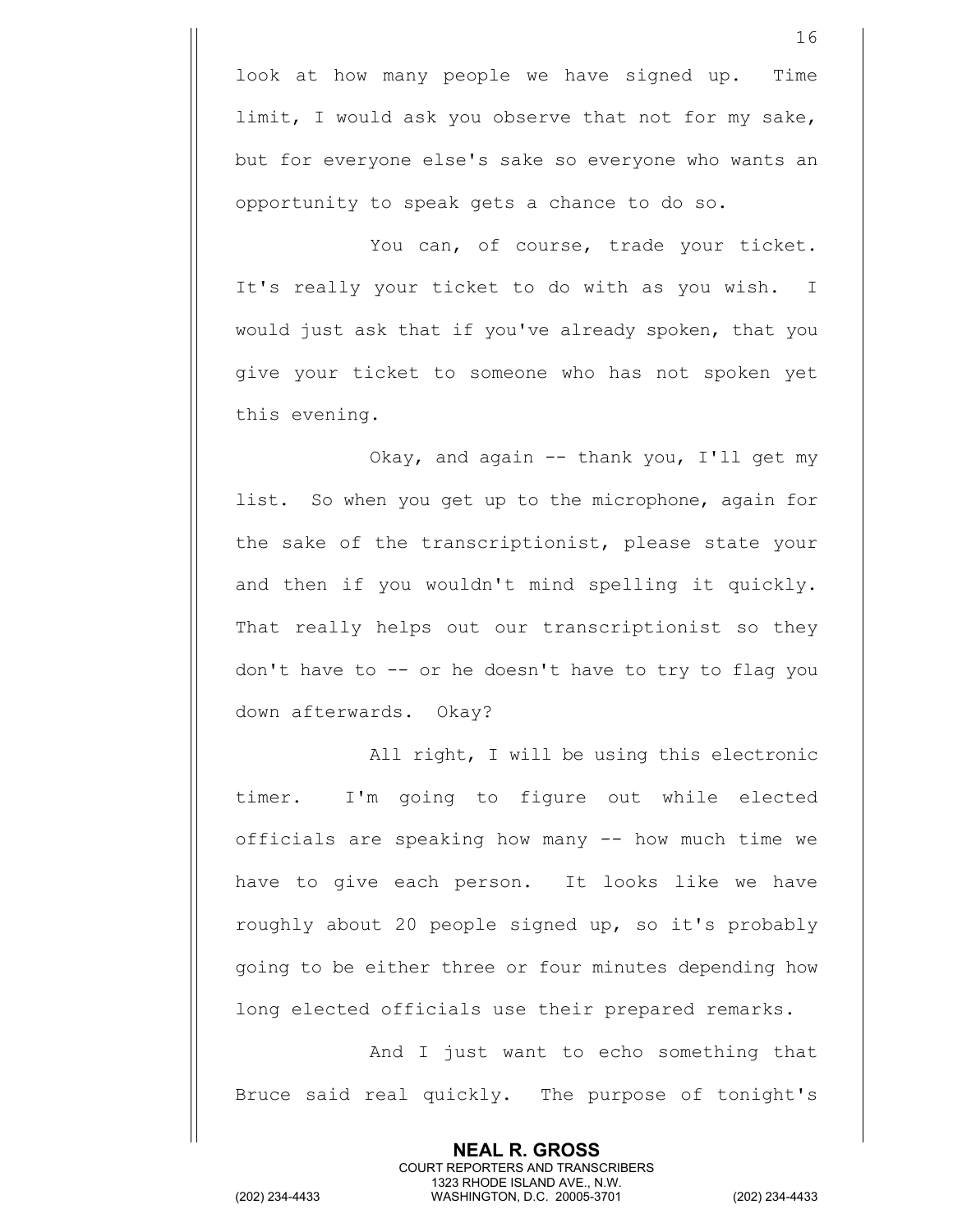meeting is to collect comments from you. As we already kind of noted, this meeting is -- the purpose of which, it was established by Congress in Section 108 of NEIMA, as we call it, is to solicit public comment on the function of CABs, what their role should be, what their authority should be, what should be the scope of their jurisdiction so to speak, who should be on them, who should pay for them. That's what we're looking for is ideas from you or your thought as those questions.

So as to that or because of that, we won't be focusing as we do, for example, at the annual assessment meeting on necessarily answering your technical questions. We're simply, actually, don't have the staff here that we normally have at our annual assessment meeting.

What I would say to you today, please don't take that as commentary upon your questions, but if you do have such a technical question on Indian Point operations, please stick around after the meeting and hopefully, we can find someone here who would be able to answer your question. Okay?

All right, before we turn to elected - whoops, I should not step on that.

Before we turn to elected officials, I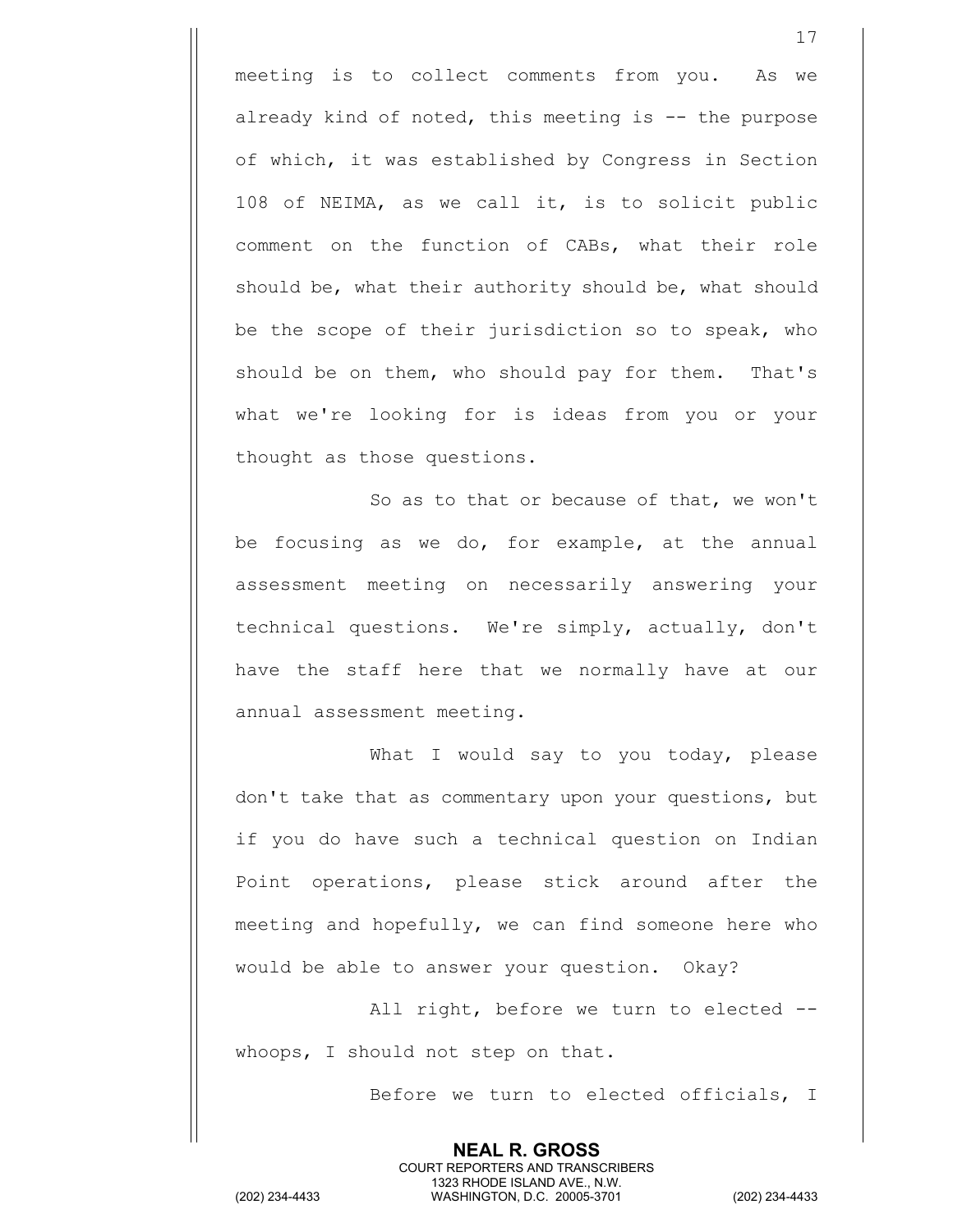just want to make sure, are there any questions regarding the Section 108? This is just limited to what we're going to do with your comments. How we're going to put it together, what this report is. Does anyone have any process questions?

Okay, all right. With that, I'm going to turn to -- please.

Can we get someone to turn this up? It's on. It's just not --

MR. WEBSTER: Okay, right. So I have two questions. Timing, when will the report be finished? Who is the report to? And then seeing outcome, whatever the recommendation regarding a rulemaking or a change in rule?

MR. WATSON: I can answer part of his questions. Can't hear anything now.

MR. KLUKAN: So this seems like a safe distance. While we work that out, I'm going to repeat the question. You state the questions again. I'll repeat them, and we'll get Bruce to answer them. The first one was is when is the report going to be done.

MR. WATSON: Is it working now? It's working now. I turned it off and on. It works. Okay. Is it still on? Okay. Check.

> **NEAL R. GROSS** COURT REPORTERS AND TRANSCRIBERS 1323 RHODE ISLAND AVE., N.W.

MR. KLUKAN: I think that might have been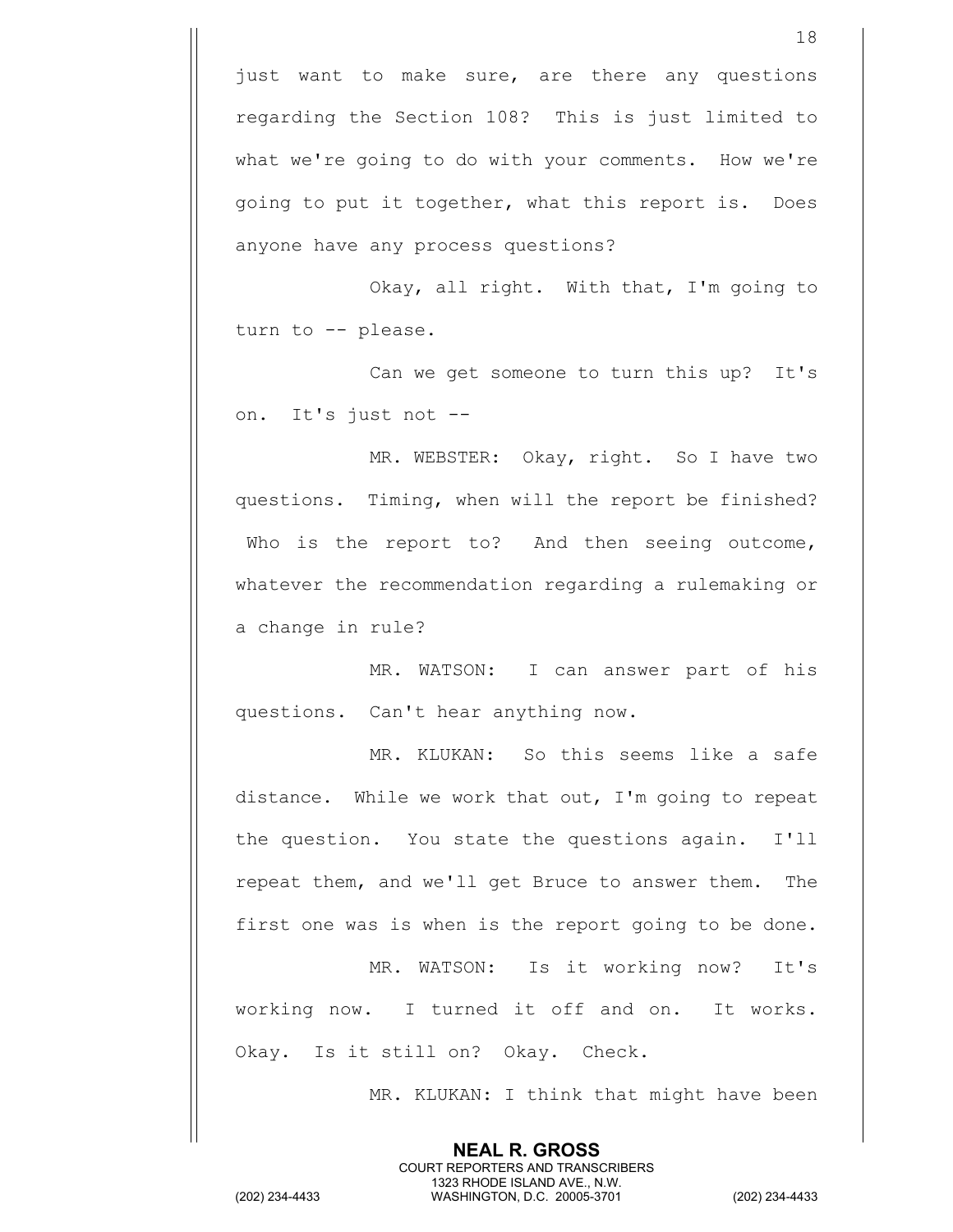mine.

MR. WATSON: The report is due within 18 months on July 14, 2020 to the Congress. It will be sent to the Congress from the NRC.

MR. KLUKAN: Just give us one second here. We're trying to make sure the transcription part is working.

(Pause.)

It should be working now. Okay. Just repeat your answer real quickly.

MR. WATSON: All right. In the act, it requires NRC to provide a report to the Congress within 18 months after the act was issued. The act was issued on January 14th, I believe it was, in 2019, which means the report is due to the Congress by July 14, 2020.

MR. KLUKAN: Okay, we might need a new microphone. Well, actually because -- you have to come up. I'm sorry. There's two microphones which are sort of tied into each other and so that's why we're having these problems. I apologize.

MR. WEBSTER: You've answered the second question, who is the report delivered. I see it will also be delivered it to the Commission. Is that correct?

> **NEAL R. GROSS** COURT REPORTERS AND TRANSCRIBERS 1323 RHODE ISLAND AVE., N.W.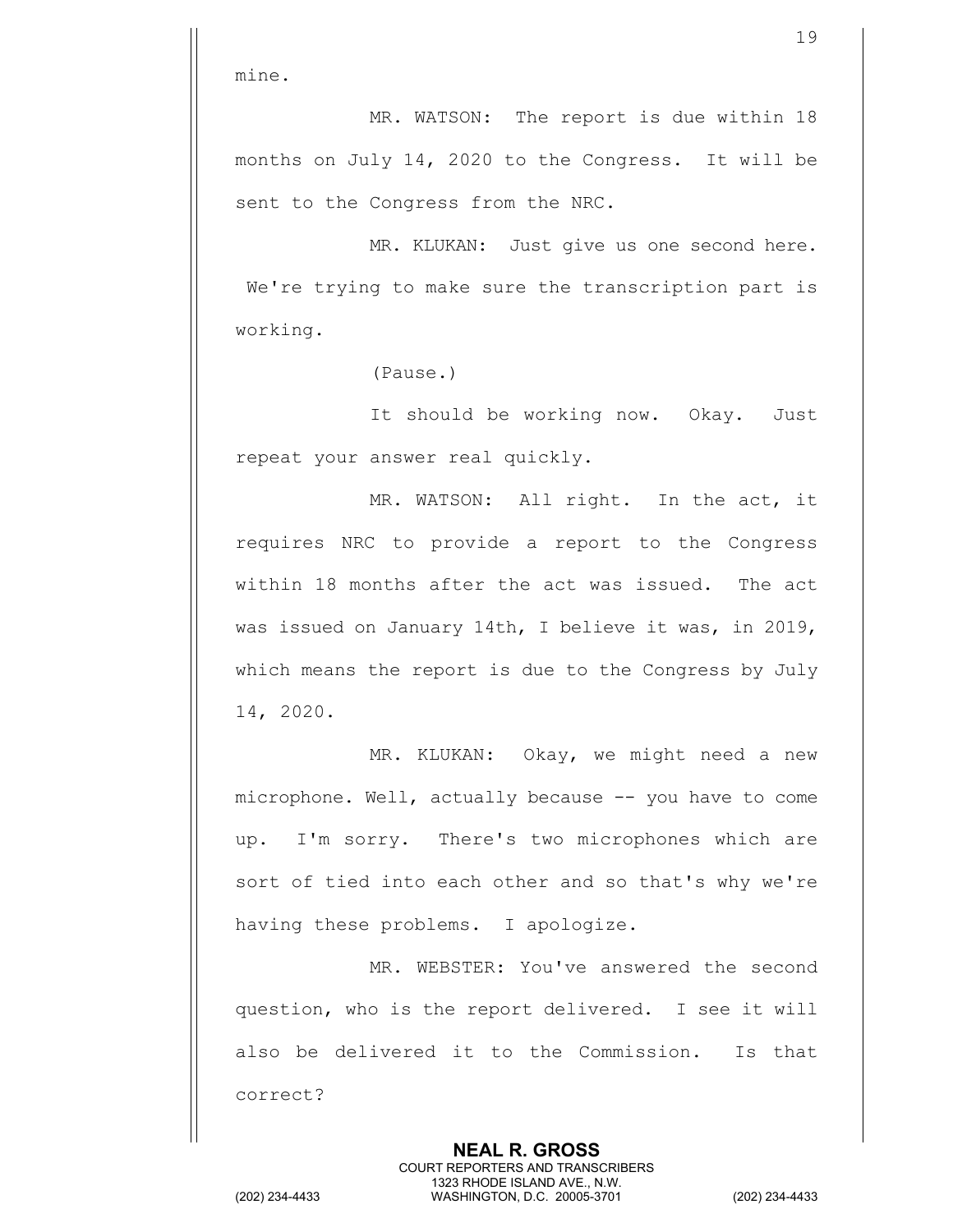MR. WEBSTER: Okay.

MR. WATSON: So we're collecting the data for that report in these meetings.

MR. WEBSTER: Right. And will the NRC staff or the Commission make a recommendation regarding rulemaking to the Congress?

MR. WATSON: Depends on what we find from our meetings. It could result in a rulemaking recommendation. It could not. It depends what we determine.

MR. KLUKAN: Any other questions regarding the process? If not, okay.

PARTICIPANT: If there is enough time at the end, and if everyone has had their chance to speak, will people be allowed to speak twice?

MR. KLUKAN: Yes, up until 9 o'clock. We have to vacate at that point. If there's extra time, people will be allowed to speak again and then we'll figure it out at that point.

PARTICIPANT: Once you get all the comments, will you be putting together a draft report so the public can see before, that we can make comments on before you submit it to Congress so we can

> **NEAL R. GROSS** COURT REPORTERS AND TRANSCRIBERS 1323 RHODE ISLAND AVE., N.W.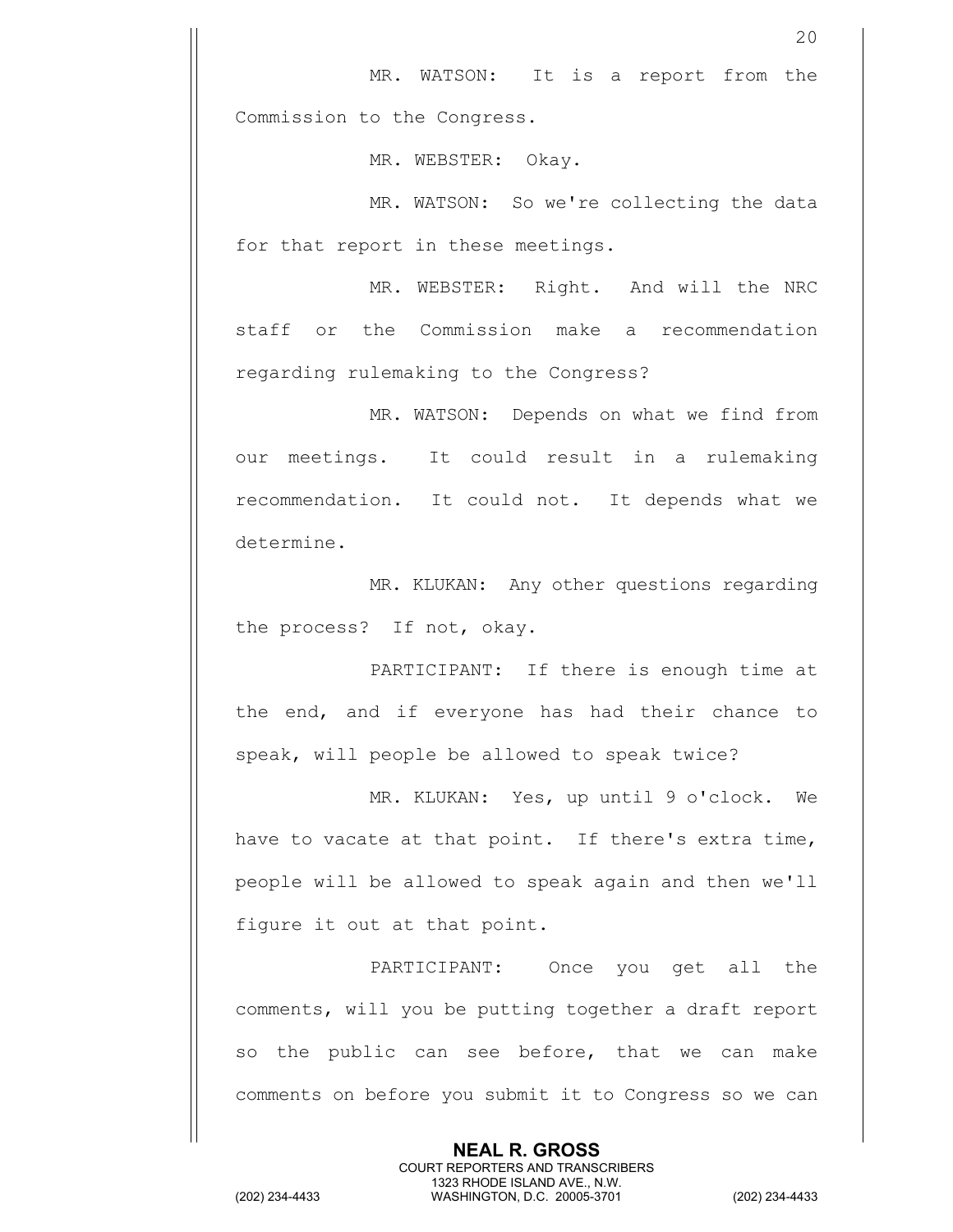see what you've included and what you didn't include?

MR. WATSON: There's no requirement for that. It's going to be a public report when we do publish it, but there's no requirement for us to publish a draft for comments by the public.

PARTICIPANT: Won't you do that though?

MR. WATSON: I doubt it. We're on a pretty tight string to get this done as we're rushing to get these meetings done.

MR. KLUKAN: I will say, this might help. The transcripts for these meetings will be public. The comments we receive will be public and so all of that will be available to you, so you can kind of take that and look and see. And if there's something we didn't include you'll have all the source material. You get my sense, okay? All right, let us now turn to elected officials.

First, I would like to offer any representative of Native American Tribes the opportunity to stand and be recognized and give prepared remarks. Okay.

We have with us several representatives from federal offices. We have first, we have Megan Glander. I hope I'm saying your name correct, of Senator Chuck Schumer's office, with us this evening.

> **NEAL R. GROSS** COURT REPORTERS AND TRANSCRIBERS 1323 RHODE ISLAND AVE., N.W.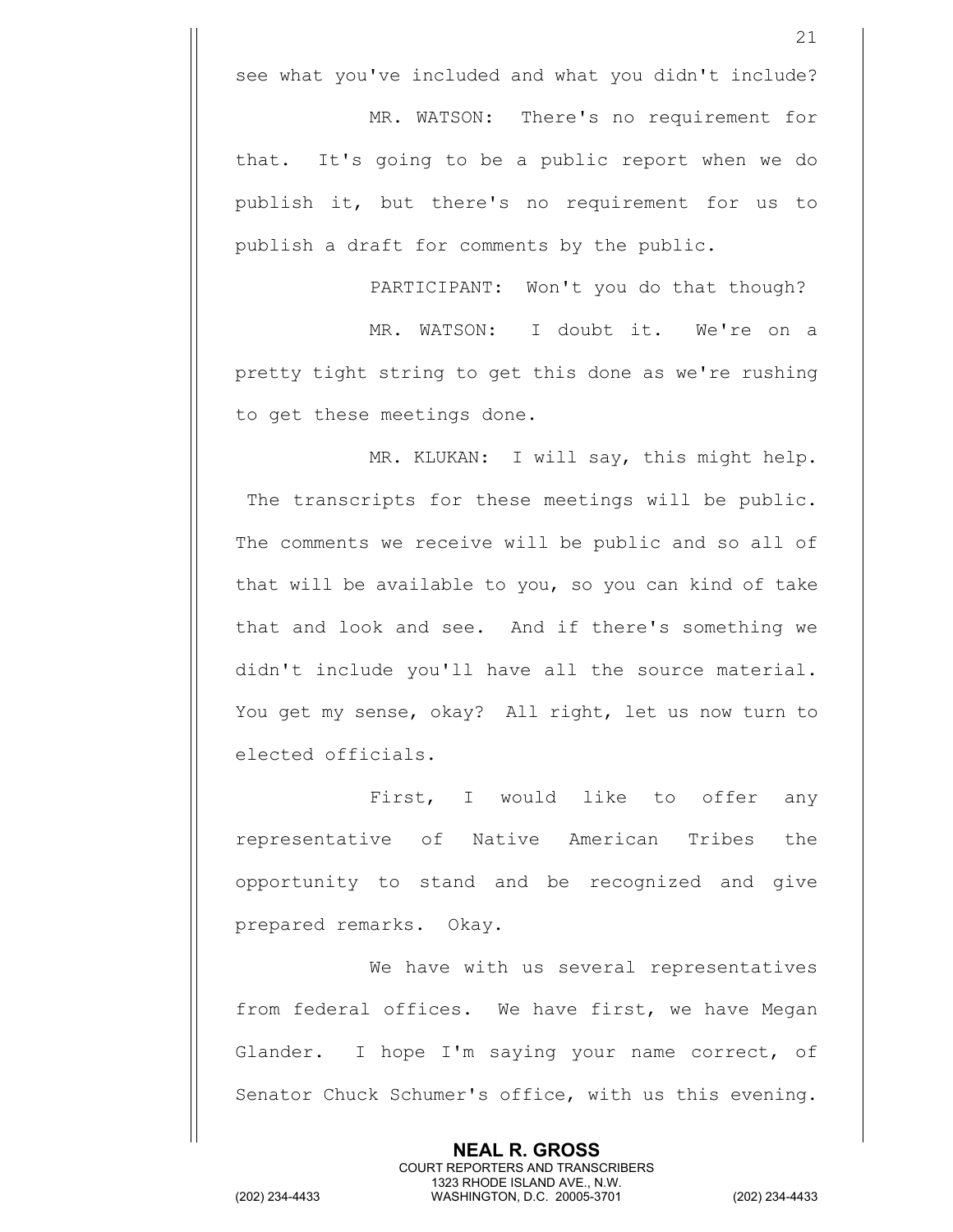Then we have Lisa Hofflich of Senator Gillibrand's office. And then we have from Representative Nita Lowey's office, Pat Keegan. All right.

And then --- are there any other representatives from congressional offices who would like to either stand and be recognized at this time or who would like to offer prepared remarks? This is for congressional offices. I'm going to go down the list.

Okay. Are there any state representatives? I know I have one who would like to be recognized and that is Mr. Davila from Senator Pete Harckham of the New York State Senate. Thank you for attending this evening.

And thank you to all of you who I had previously announced, I forgot to say that. Thank you.

Are there any other representatives from state office, who would like to stand and be recognized? Speak or to stand, it's up to you. If you would like to speak later, you can speak later.

MS. GALEF: Well, actually, I signed up and I was number eight. I'm sorry. Because I didn't know what was going to happen here.

> **NEAL R. GROSS** COURT REPORTERS AND TRANSCRIBERS 1323 RHODE ISLAND AVE., N.W.

I actually think -- I'm Sandy Galef, New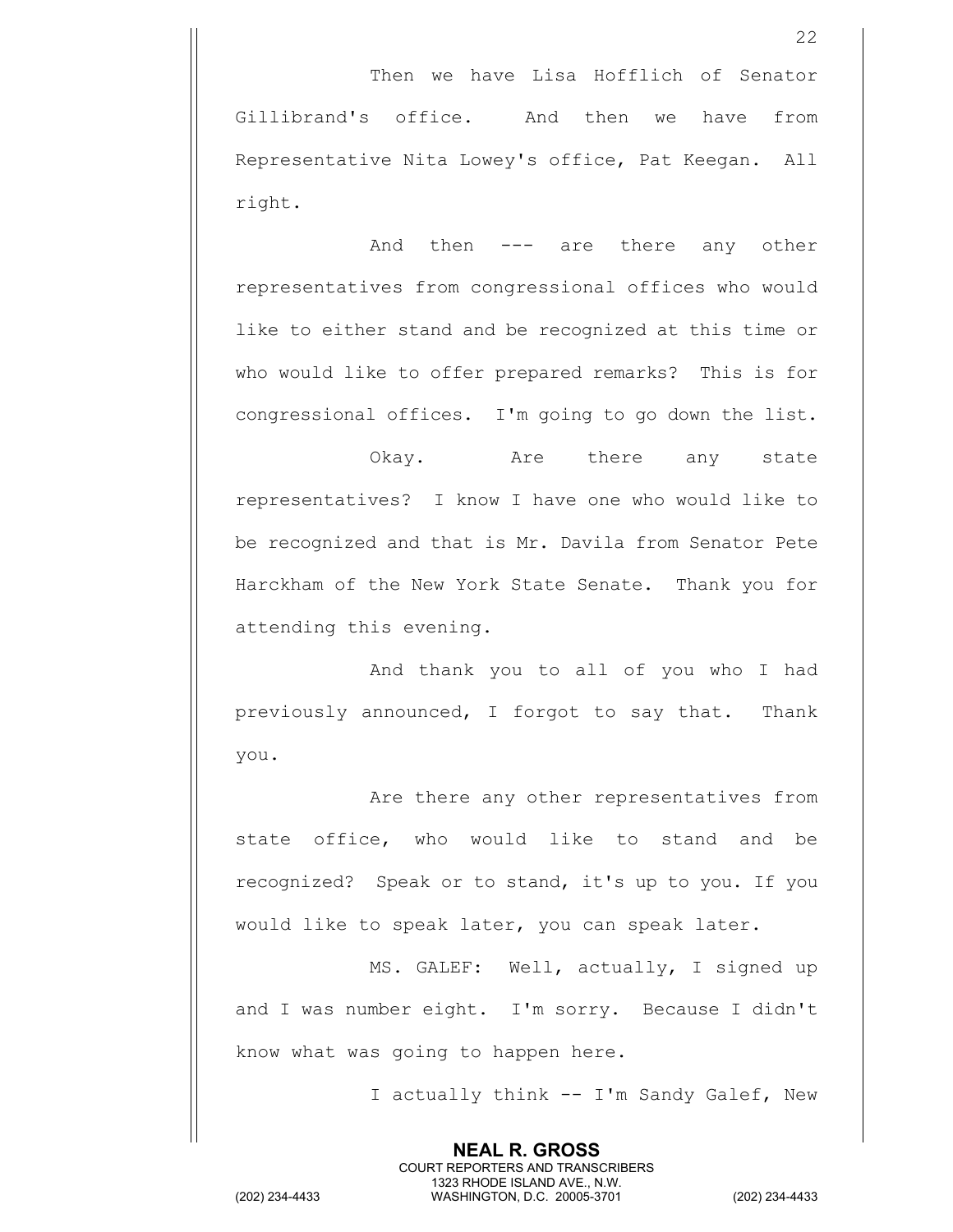York State Assemblywoman from the 95th Assembly District. And you know, actually, after your presentation it almost seems like we're here just to tell you what you should do. But I don't know whether that's what I got. So I didn't know how this meeting was going to work, but I have some thoughts.

First of all, with the CABs, is there the best example of one? You've closed ten power plants, so is there an example of something of one that you think is extremely good? Or two, and you may not have it for us today, but I think we would like to see what has been done. I don't know whether you want to respond.

MR. WATSON: I don't think there's one we can recommend, but the industry best practices, one that was offered by the industry from the Electric Power Research Institute, is the one from Maine Yankee. It's probably the one that's most documented. And that report was sent to our website and it's also available from the Maine Yankee folks. It was one of the first power plants to be decommissioned and I would start there.

There's a number of different communities and how the different, I'll say CABs operate. They may have different names, but they all seem to be

> **NEAL R. GROSS** COURT REPORTERS AND TRANSCRIBERS 1323 RHODE ISLAND AVE., N.W.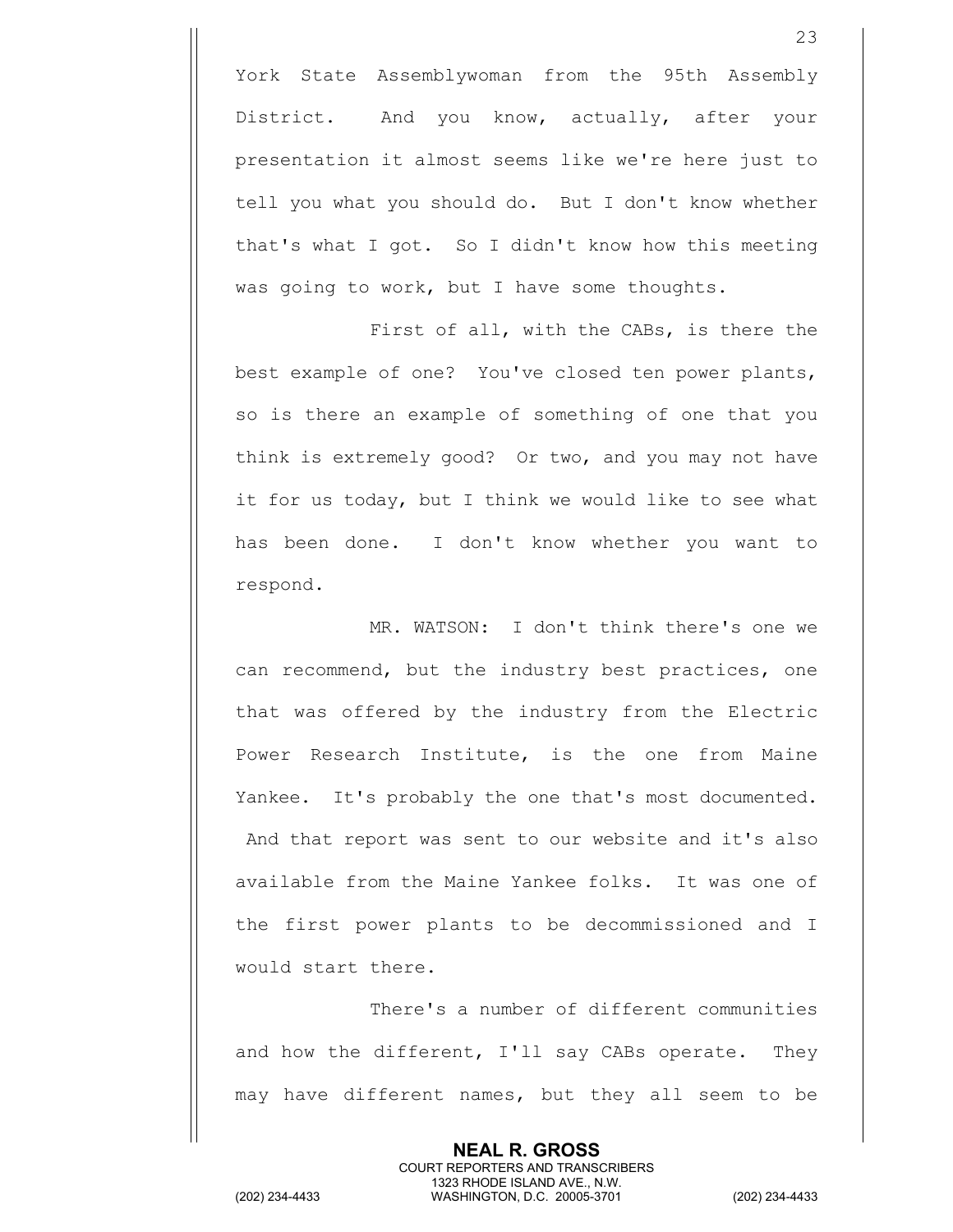MS. GALEF: But that's a prototype that we could look at.

MR. WATSON: Right.

MS. GALEF: Was that done by the state legislature or was that just a --

MR. WATSON: No. The Maine Yankee one was sponsored by the Maine Yankee utility, the licensee.

MS. GALEF: By the licensee.

MR. WATSON: Yes, but there's a couple that have been sponsored by the state and states.

MS. GALEF: Okay, there's a mix. So there's no preference whether it's sponsored by the state or the company or the local citizens. It doesn't really matter?

MR. WATSON: Right. Well, it's up to the local community what they do.

MS. GALEF: Okay, we're trying to find the best, so --

MR. WATSON: Yes. I don't know we can define that. We're trying to get information on that, best practices.

> **NEAL R. GROSS** COURT REPORTERS AND TRANSCRIBERS 1323 RHODE ISLAND AVE., N.W.

MS. GALEF: Okay. So does it -- when you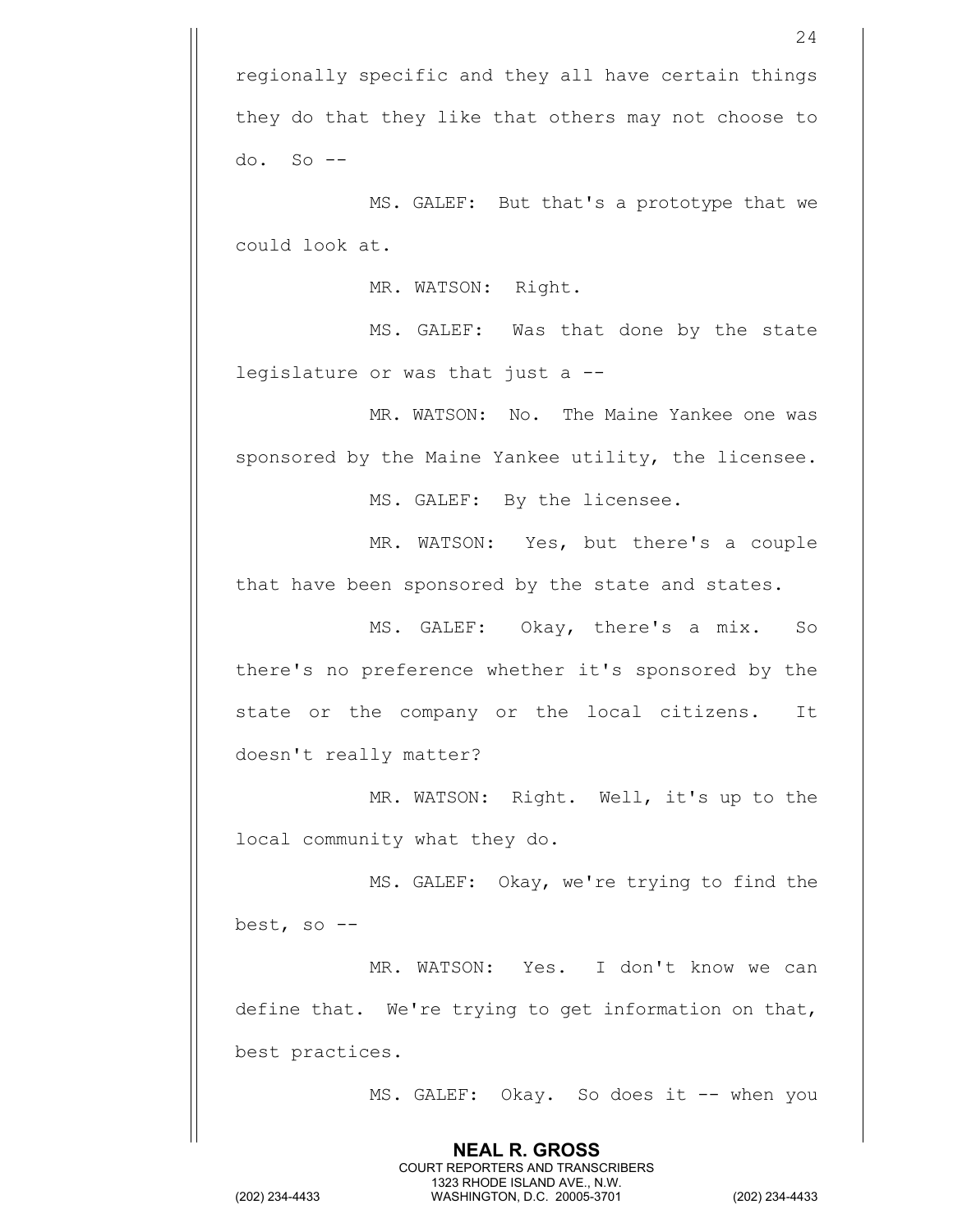have the best advisory board, does everything happen faster, that decommissioning takes place better? Is there a relationship, a correlation with a good advisory board versus not having a very active one? And what happens to the plant?

MR. WATSON: I really can't answer those because some sites, there's no public interest in the decommissioning at all, so there's no Citizens Advisory Group. There's ones that are very active and there's ones that are kind of there to get educated, and hear what the plans are. And so like I said, no one size fits all and they're all different. And so we're just trying to extract what are the best practices out of those.

MS. GALEF: Okay. I think this is going to be a very active one. And I guess that's for Kim to know.

The other thing is, you know, one of the questions who should pay for it. Well, I happen to believe that the NRC allowed the nuclear plants to be here. They license them, et cetera, et cetera. And now that they are leaving and being decommissioned, I believe that the NRC should fund the Community Advisory Boards.

> **NEAL R. GROSS** COURT REPORTERS AND TRANSCRIBERS 1323 RHODE ISLAND AVE., N.W.

MR. WATSON: Well, let me be very clear.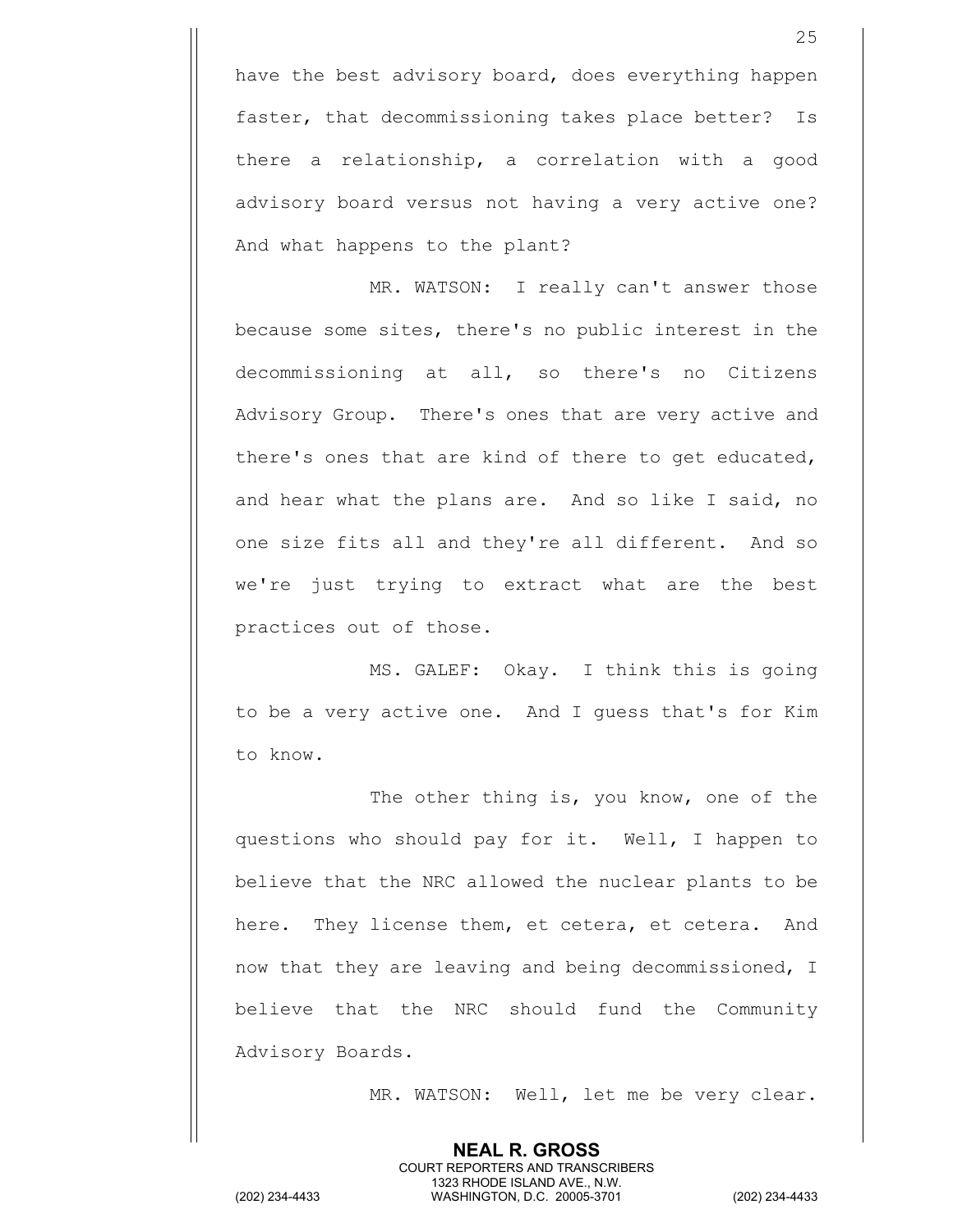The states regulate the energy markets. The NRC is only an independent safety regulator. So to have the power plants built, they had to have been approved by the state public utility commission or service commission first from the -- at the request of the utility or the licensee -- who became the licensee.

So we made no judgment on what power plants were built and where. It was always the states approve those for their -- to be constructed in the local areas within their domain of authority.

MS. GALEF: I kind of tend to differ with you because you're involved whether the plant is open or not open. I mean you are the main -- the public service commission isn't on special site, giving regulations to the plant. There may be some on the outside with environmental and the Hudson River and so on, but it would seem to me that you would -- they're under your jurisdiction and because there's still spent fuel rods and the NRC hasn't figured out where they go, I still believe that you are totally involved and you should be funding these boards.

MR. WATSON: I appreciate your thoughts on it, but we are an independent safety regulator. The states are responsible for the energy markets in their states. They are the ones who authorize the plants to

> **NEAL R. GROSS** COURT REPORTERS AND TRANSCRIBERS 1323 RHODE ISLAND AVE., N.W.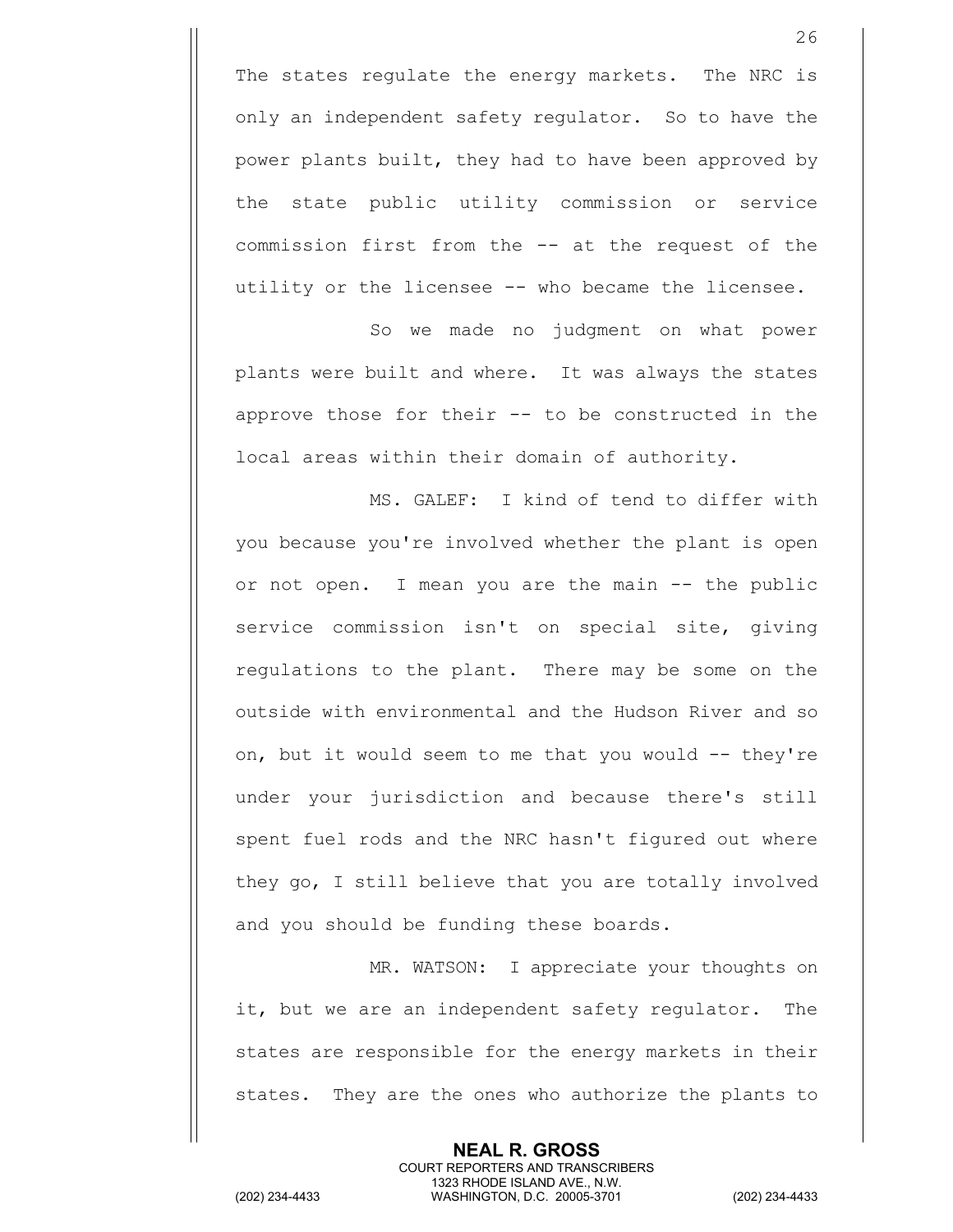be built. We only license them when we had a qualified licensee or utility that was going to instruct and operate them safely. That's our job, okay?

And it's also the Federal Government's responsibility, not just the NRC, for the safe disposal or final repository for the spent fuel. The only job the NRC has in that is to make sure it remains safe until they do find that permanent repository or in some -- there's the thing out there with consolidated storage right now is a possibility. But our job is to make sure it remains safe while it's still there and under license and we continue to inspect them.

MS. GALEF: So I think you're saying you believe that the State of New York should fund the Community Advisory Boards?

MR. WATSON: Well, it's -- I have no comment on that because most of them are voluntary. At this point, we don't know of anybody that really pays for anything. Thank you for your comments.

MS. GALEF: What is the relationship with the NRC with the Community Advisory Boards once the decommissioning takes place?

**NEAL R. GROSS**

(Off-mic comment.)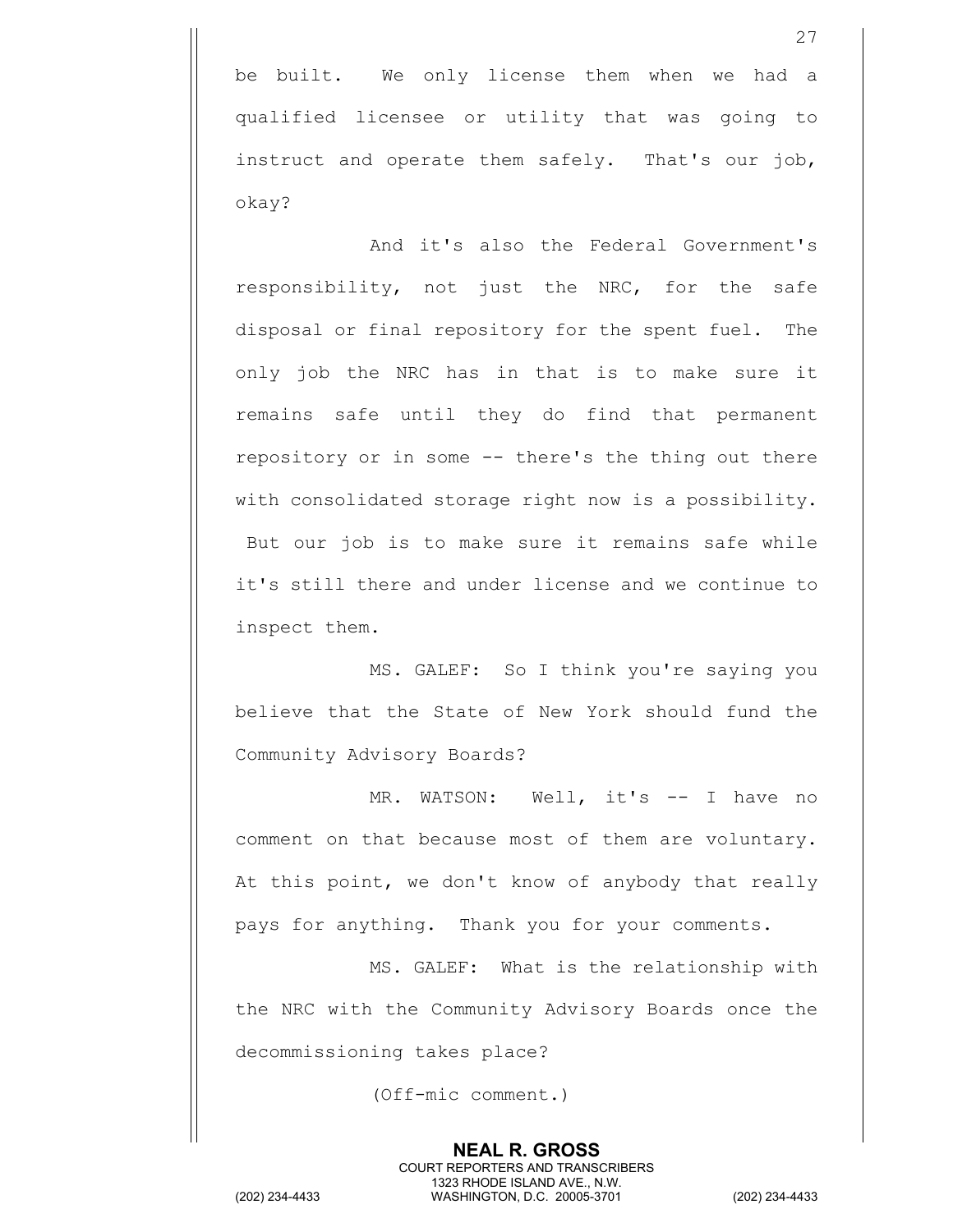MR. WATSON: We have spoken at a number of different Community Advisory Boards when invited. We will typically attend those if we have an inspection going on. Our inspector will come to those meetings and observe.

(Off-mic comment.)

MR. WATSON: I'm sorry, I'm sorry. I'm sorry. We have attended a number of Community Advisory Boards when we are invited to speak on specific technical topics or regulatory process topics. For example, I've been to San Onofre a number a number of times and talked about environmental reviews and the decommissioning process with the CAB - - the citizens engagement panel there.

I came here to talk with the Cortlandt Community Concerned Citizens about the decommissioning process about a year and a half ago.

 I've been to Pilgrim and talked about the license transfer process up there. We've been to Vermont to talk with their CAB about the decommissioning process and also the license transfer

> **NEAL R. GROSS** COURT REPORTERS AND TRANSCRIBERS 1323 RHODE ISLAND AVE., N.W.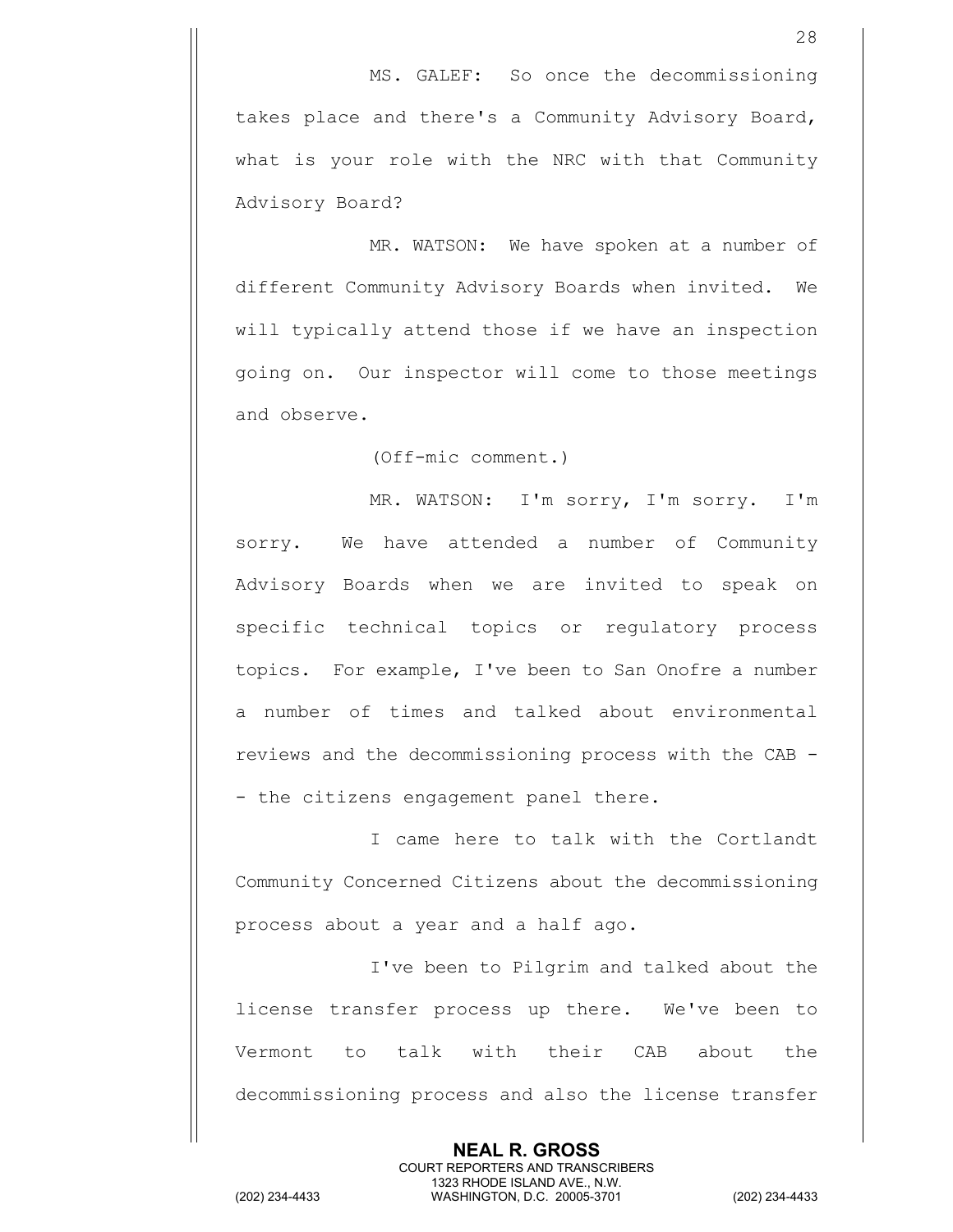process.

So it's really up to the local CAB to invite us to come and speak, and where we can do that, we will do that.

MS. GALEF: Okay. I would just like to leave and say that I believe the NRC should be sponsoring each -- you don't have that many plants that are closing at this moment and that there should be money in the Federal Government, in the budget, to be able to fund the Citizens Advisory Boards, to be able to -- for them to be able to hire specialists or whatever in the field.

I mean there can be a lot of local involvement, but I think there should be a certain amount of money that you give to each of those ten plants now, I think it is, and maybe some in the future. But some of those plants are closed already. You said ten power plants have been decommissioned?

MR. WATSON: Yes. And 23 in decommissioning now.

MS. GALEF: Right. And you have four more that are in the process and you have us.

MR. WATSON: Right. You in the future. Other than Unit 1 which has been shut down. I just want to --

> **NEAL R. GROSS** COURT REPORTERS AND TRANSCRIBERS 1323 RHODE ISLAND AVE., N.W.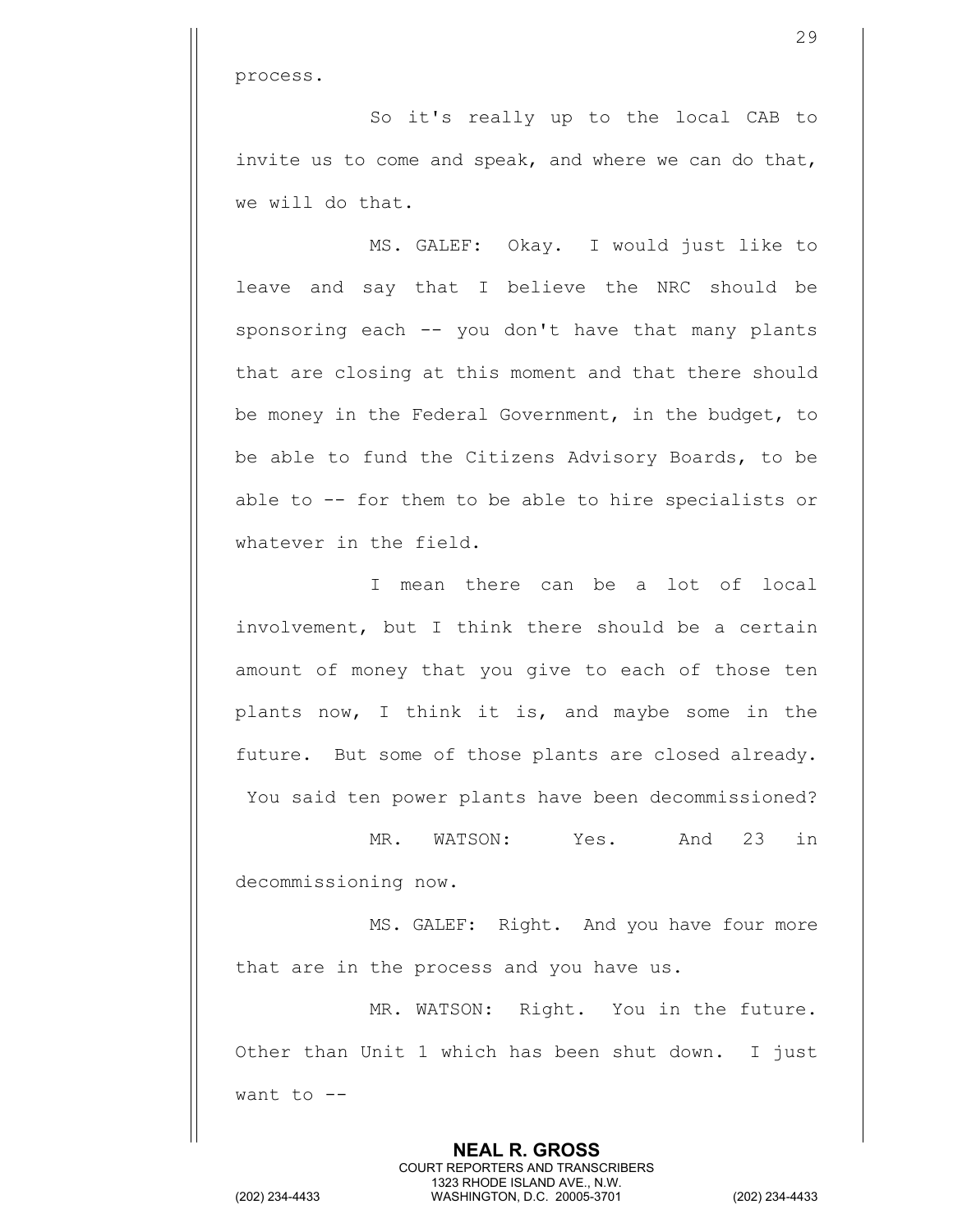MS. GALEF: Right, right. Okay. Thank

30

you.

(Off-mic comment.)

MR. WATSON: I'm sorry. I'm sorry. There are 23 plants in decommissioning and that includes Unit 1 here at Indian Point. So there's quite a few in decommissioning at this point. Okay? Thank you.

MR. KLUKAN: Any other representatives from the state or state level? Please.

MR. DORSAINVILLE: Good evening. Is this loud enough? Can you hear me? Can you hear me now?

So good evening, everyone. My name is Stanley Dorsainville. I am a District Representative from State Senator David Carlucci, 38th District. And on the Westchester side that includes the Town of Ossining, which includes the Village of Briarcliff and the Village of Ossining as well.

First, I want to apologize for using up time that is available to the constituents here. I will try to make this as short as possible.

My question -- well, first, I'll preface this question by asking you, I'm personally new to the NRC and CAB and the construction of CAB. But in the past formations of CAB, how aggressively has the NRC made sure that the CAB is composed of diverse and

> **NEAL R. GROSS** COURT REPORTERS AND TRANSCRIBERS 1323 RHODE ISLAND AVE., N.W.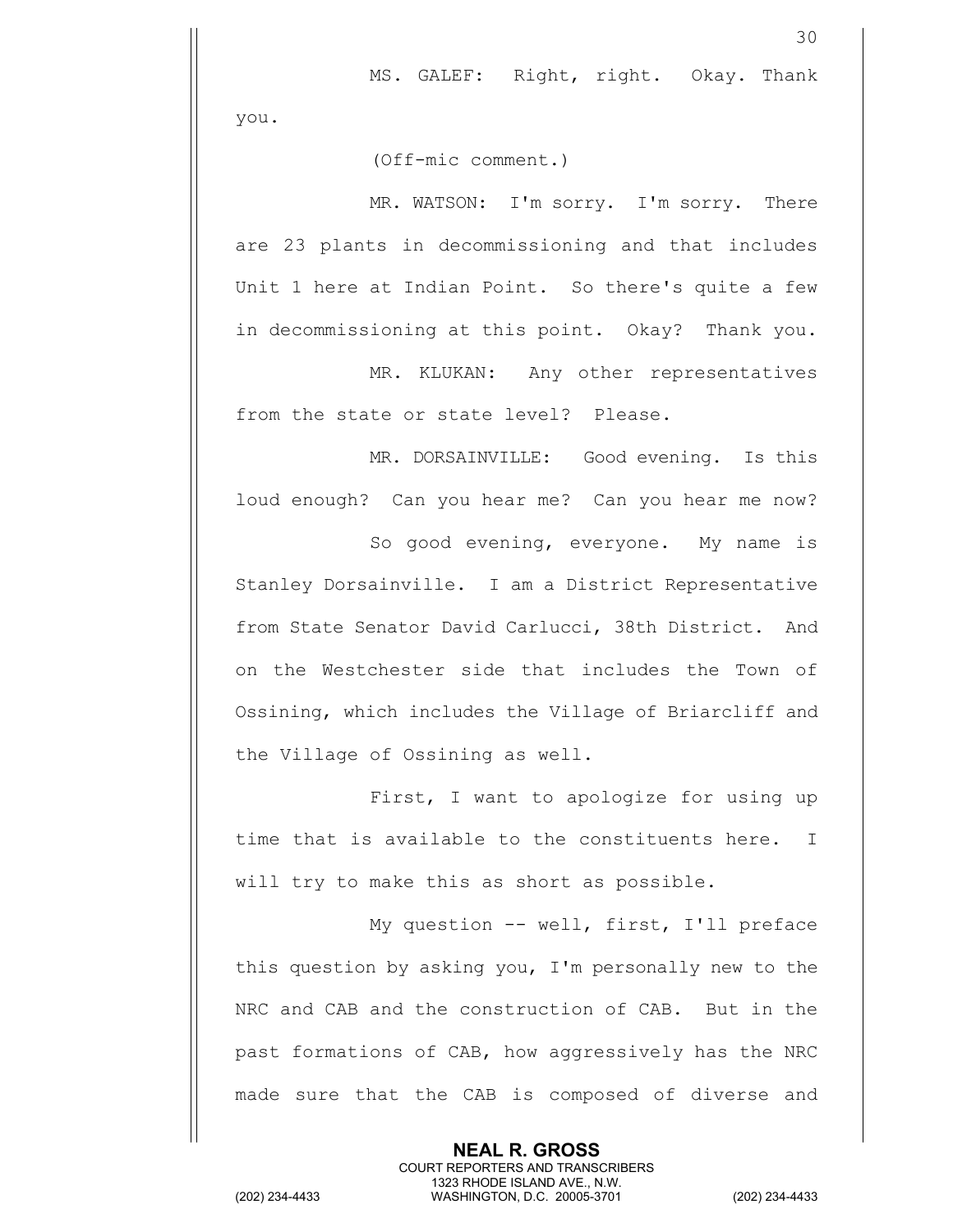marginalized people opportunity?

MR. WATSON: Well, there is no requirement by the NRC for any CABs, as long as the site is going to be released for unrestricted use. So it's really up to the CAB and whoever sponsors those to make sure the membership has the diversity of representation from the local community on the CAB. So we have no say in that.

It's really up to the local community and the sponsor of the CAB or whoever is the organizer of the CAB. But I think if you frame that as a comment to us that the CAB should have a diversity of members, that would be a good recommendation.

MR. DORSAINVILLE: Thank you.

MR. KLUKAN: Thank you very much. Any other representatives in the state level.

Okay, we have a couple -- two people who would like to be recognized. We have James Creighton, Councilman from the Town of Cortlandt with us this evening. Thank you for joining us.

And then we have Kathleen Talbot who is the Deputy Mayor of Peekskill with us and we thank you. And then there are a couple others here who would like to give prepared remarks and I'm just going to let them introduce themselves and come to the

> **NEAL R. GROSS** COURT REPORTERS AND TRANSCRIBERS 1323 RHODE ISLAND AVE., N.W.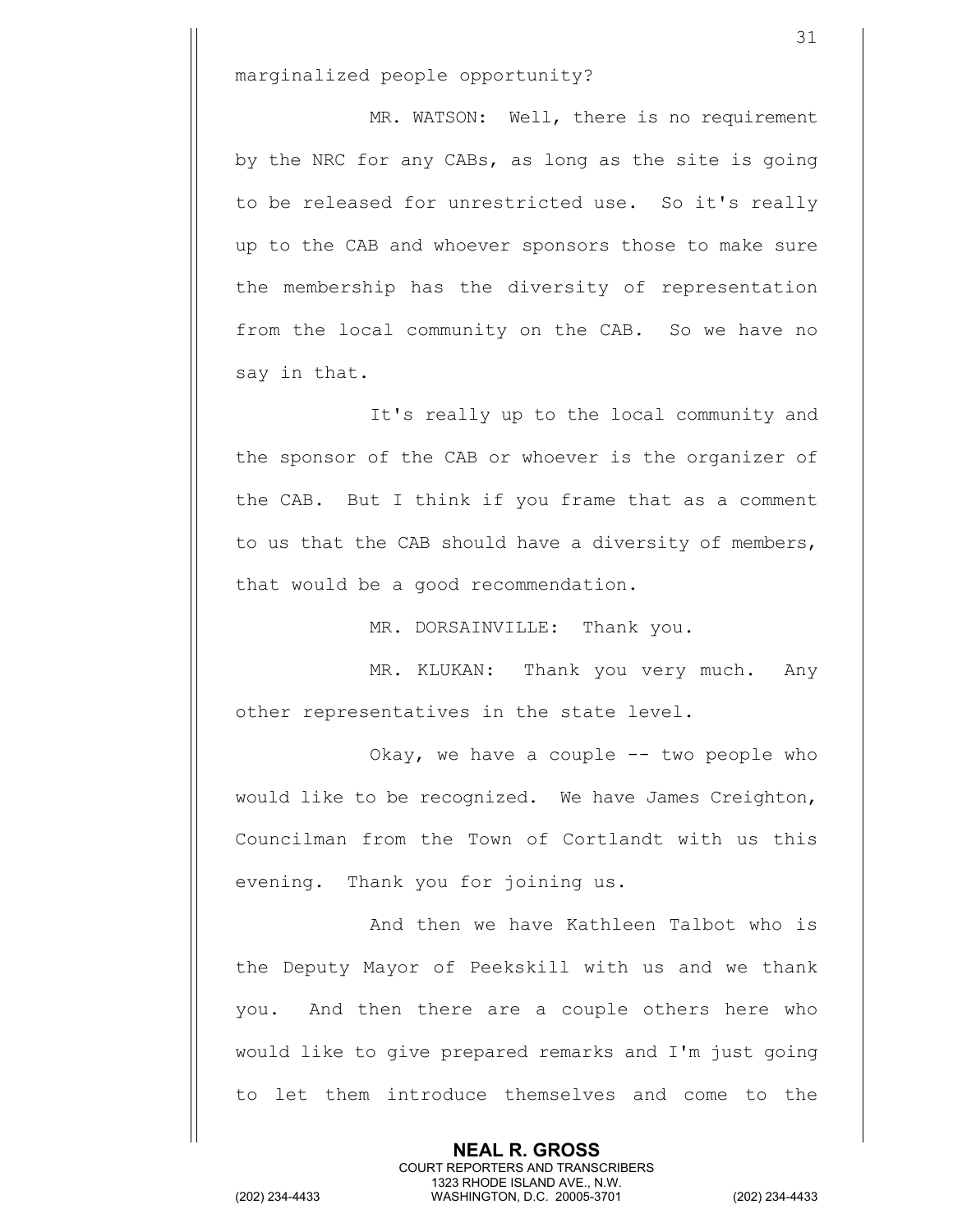microphone.

We'll start with Linda Puglisi.

MS. PUGLISI: Good evening, everyone. I'm Linda Puglisi, Supervisor of the Town of Cortlandt. I'm here with members of our Town Board. I'm here with our partners that are working together. They are Theresa Knickerbocker from the Village of Buchanan, her Trustees, Superintendent Joe Hochreiter from the Hendrick Hudson School District, and our other partners and I say -- and members of the community.

We're all in this together. This is a big challenge for us in our communities. We found out January 9th, 2017 that the Indian Point Nuclear Plants were going to close by the Governor of New York State and by the CEO of Entergy. And since then, we've been working collectively together, all of us, citizens, public, and those from various entities of our community. So it's very important that we all continue together collectively to meet these challenges.

The purpose of the public hearing is to address the decommissioning and I have a packet that I'm going to submit to the NRC when I'm finished. I will try to be brief, I promise you.

> **NEAL R. GROSS** COURT REPORTERS AND TRANSCRIBERS 1323 RHODE ISLAND AVE., N.W.

So enclosed, this information in a packet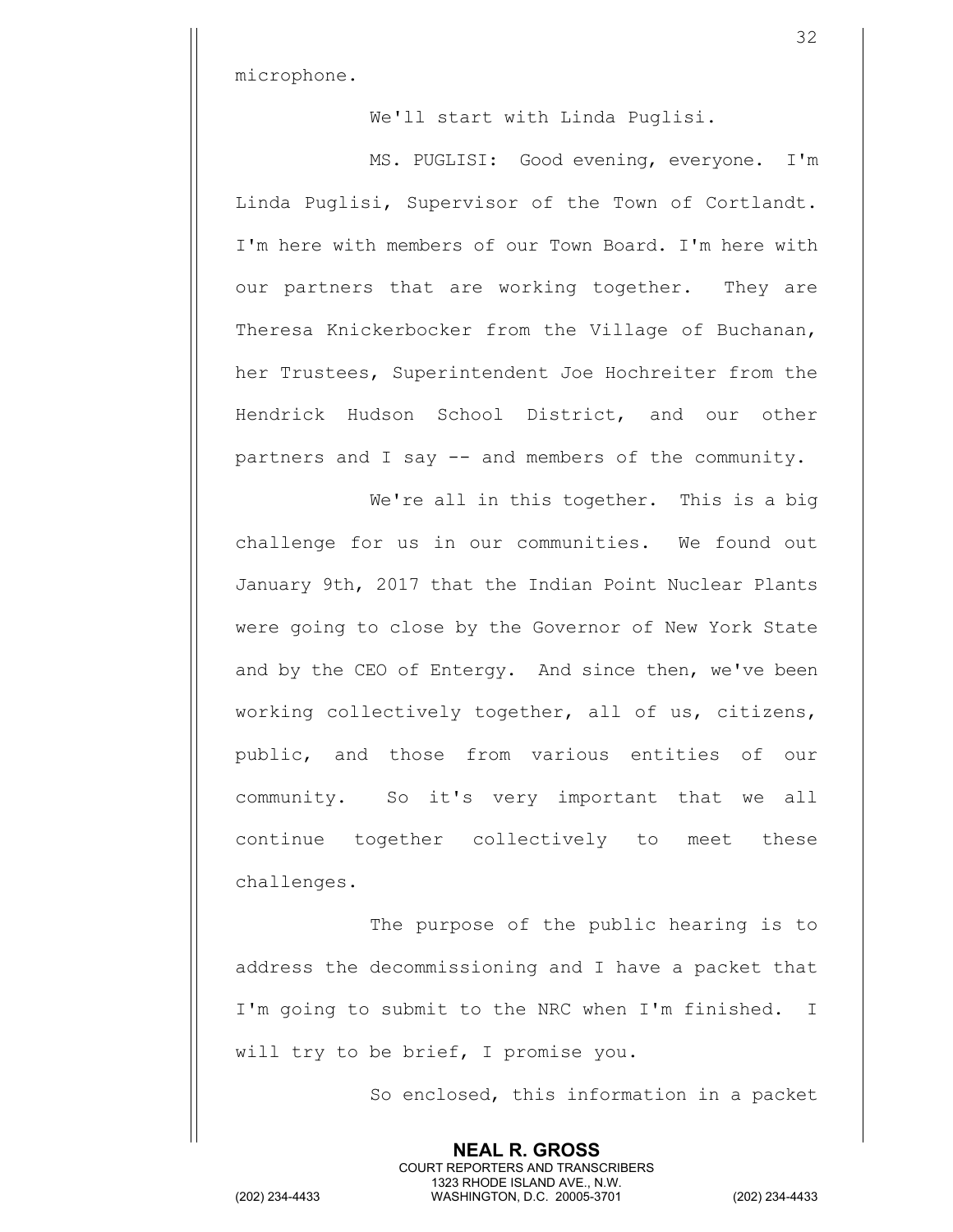pertaining to the Citizen Advisory Panel, CAP, established earlier this year by local officials and members of our community regarding decommissioning. The packet today that I'll submit includes the panel's charter, organization, and membership, as well as the duties and responsibilities of the panel's officers and members.

A copy of the agenda for the first panel of the meeting of June 13th, 2019 is also enclosed. It was a public meeting open to the public. As you know, the nuclear plants owned currently by Entergy are located in the Village of Buchanan, the host community, and in the Town of Cortlandt.

Mayor Theresa Knickerbocker and myself are the elected heads of these local governments. The Mayor will serve as the chairperson of the Citizens Advisory Panel and the Supervisor will hold the position of the vice chair of the CAP.

The CAP has a large membership, including members from the public at large, members from environmental groups, the local school district of Hendrick Hudson that will be affected with the closure the plants, other elected officials at various levels of government, members from the area of business and economic groups and chamber of commerce, also

> **NEAL R. GROSS** COURT REPORTERS AND TRANSCRIBERS

1323 RHODE ISLAND AVE., N.W. (202) 234-4433 WASHINGTON, D.C. 20005-3701 (202) 234-4433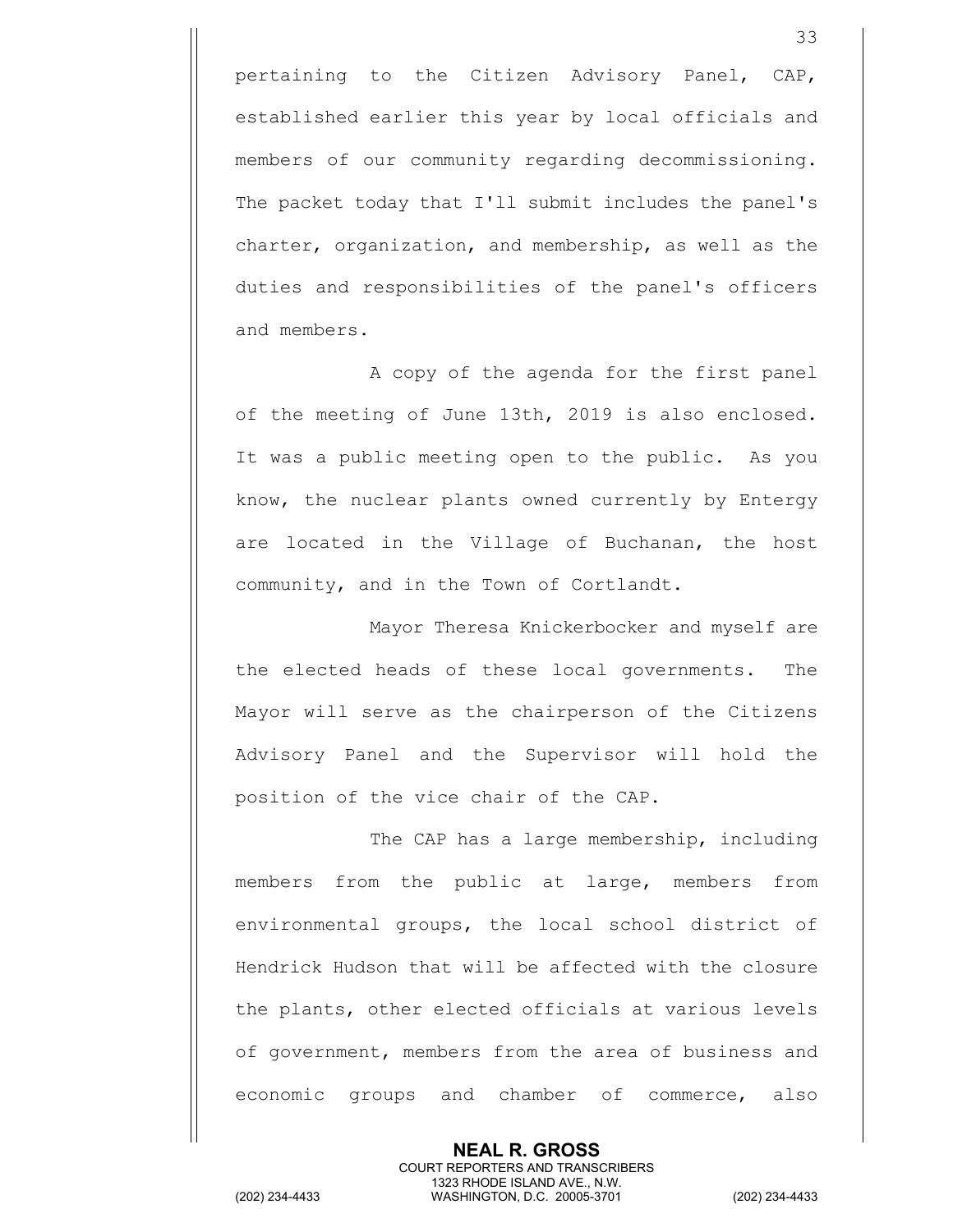membership from the Central Labor Council.

We have all been a part of a two year task force since the closure announcement in 2017 and have met just about each month and we've been working well together.

I must say it has been a research paper, these various months, hasn't it, Theresa?

The mission statement includes open meetings, public involvement, education to the public regarding the decommissioning of these nuclear plants which close in 2020 and 2021.

The CAP will function in an advisory capacity and will serve to disseminate information to the public to monitor this project and to ask pertinent questions that our community will demand and will need answers to. Therefore, I and we are requesting that the NRC recognizes this already established Citizens Advisory Panel. In semantics, it really doesn't matter what it's called, except for the fact that we all have to work together to meet these big challenges that we are going to be facing. The plant is our biggest taxpayer, biggest employer. We're concerned about the environment. It abuts the Hudson River and the reclamation dismantling -- the dismantling/decommissioning of these plants, how it

> **NEAL R. GROSS** COURT REPORTERS AND TRANSCRIBERS 1323 RHODE ISLAND AVE., N.W.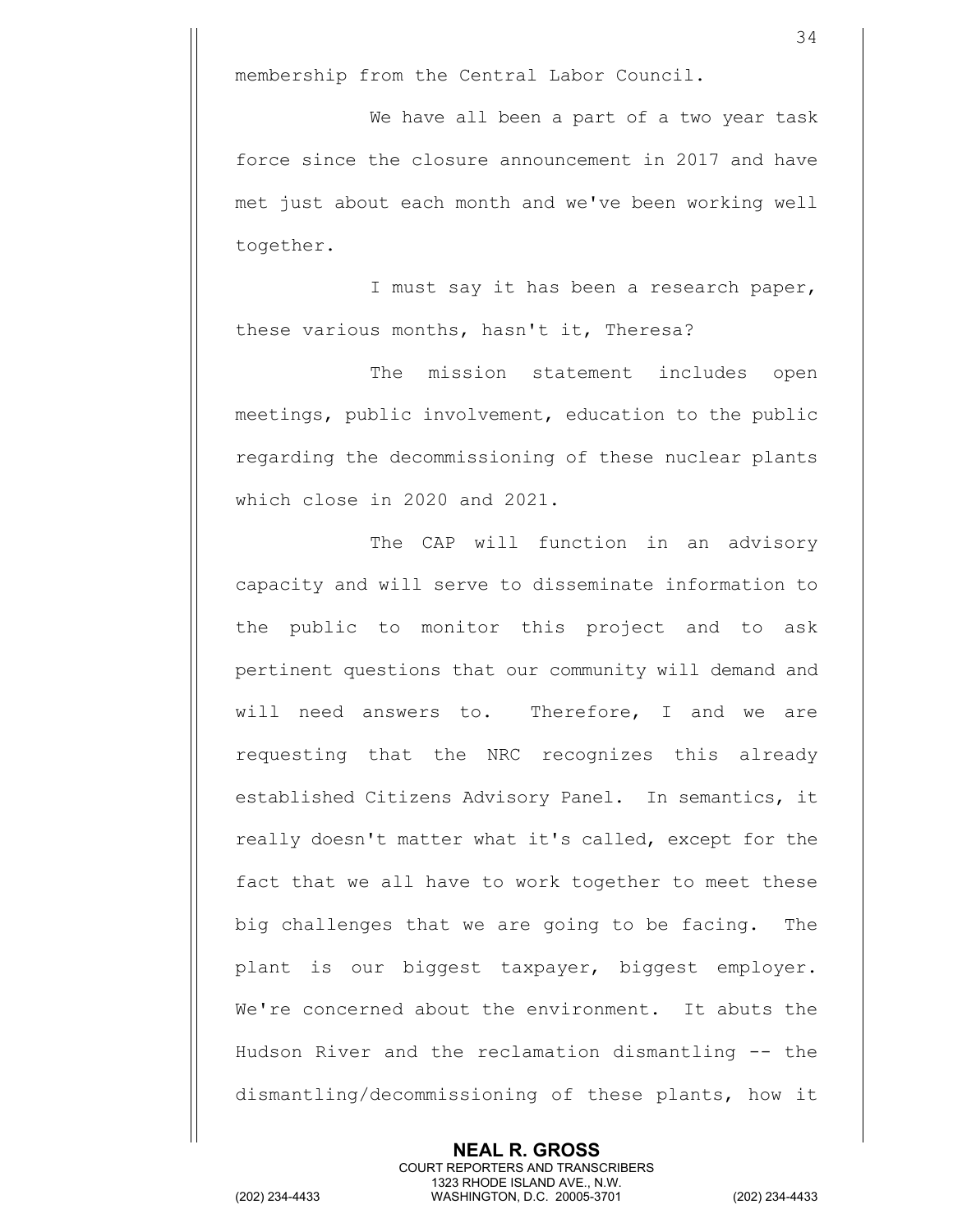will affect businesses and beyond, and of course, our school district and how it will affect our Hendrick Hudson School District that's going to be losing one third of their tax revenue. All those issues are what we are concerned about. We've been working together collectively since the announcement. We need to go forward together and I hope, we hope, that you recognize this already established panel. And other members who want to be on it, I know the Mayor would entertain it. I certainly would. Councilman Richard Becker is here from the Town Board.

And we thank you for being here in Cortlandt, by the way, Mr. Watson, and having this hearing in our community. So I'm going to give you some packets, if I may. Thank you for the time.

MR. WATSON: Thank you very much. And thank you for your comments.

MR. KLUKAN: Thank you. Thank you very much. Next we'll have Theresa Knickerbocker, the Mayor of the Village of Buchanan.

MS. KNICKERBOCKER: Good evening. My name is Theresa Knickerbocker. I am the Mayor of the Village of Buchanan, the host community of the Indian Point Energy Center. I am also the chairman, chairwoman, I could say chairperson, but I will say

> **NEAL R. GROSS** COURT REPORTERS AND TRANSCRIBERS 1323 RHODE ISLAND AVE., N.W.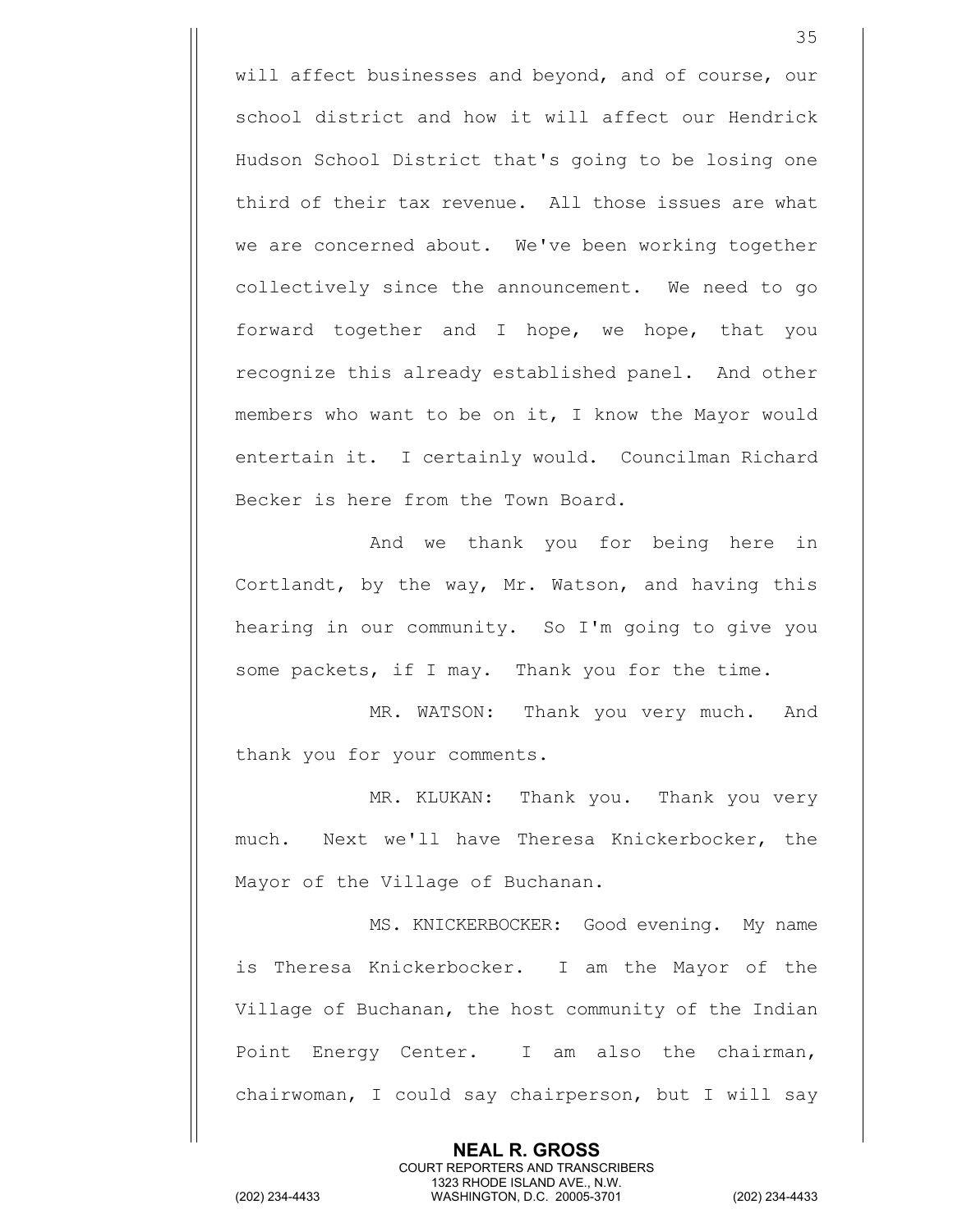chairwoman of the Indian Point Citizen Advisory Panel.

The reason why the panel was formed was because there was a concern in our community that after the closure of Indian Point and the lack of communication, the lack of concern for the community, and the effects that would also be coming from that and Linda summarized everything greatly, we were concerned that we would not be involved in the decommissioning process and be aware of things that were going on.

So the panel was formed. Our first meeting was on June 13, 2019 and we will be scheduling another meeting by the end of this year. And I'm going to read you some parts of our charter.

The Community Advisory Panel, CAP, so from now on I will say CAP, is established to enhance open communication, public involvement, and education on Indian Point decommissioning issues. The CAP will serve as a formal channel of community involvement with Indian Point. The CAP will evaluate and comment upon data and other information provided by Indian Point and other reliable sources.

Information provided by Indian Point will include (1) publicly-available information regarding the balance of the Indian Point nuclear

> **NEAL R. GROSS** COURT REPORTERS AND TRANSCRIBERS 1323 RHODE ISLAND AVE., N.W.

(202) 234-4433 WASHINGTON, D.C. 20005-3701 (202) 234-4433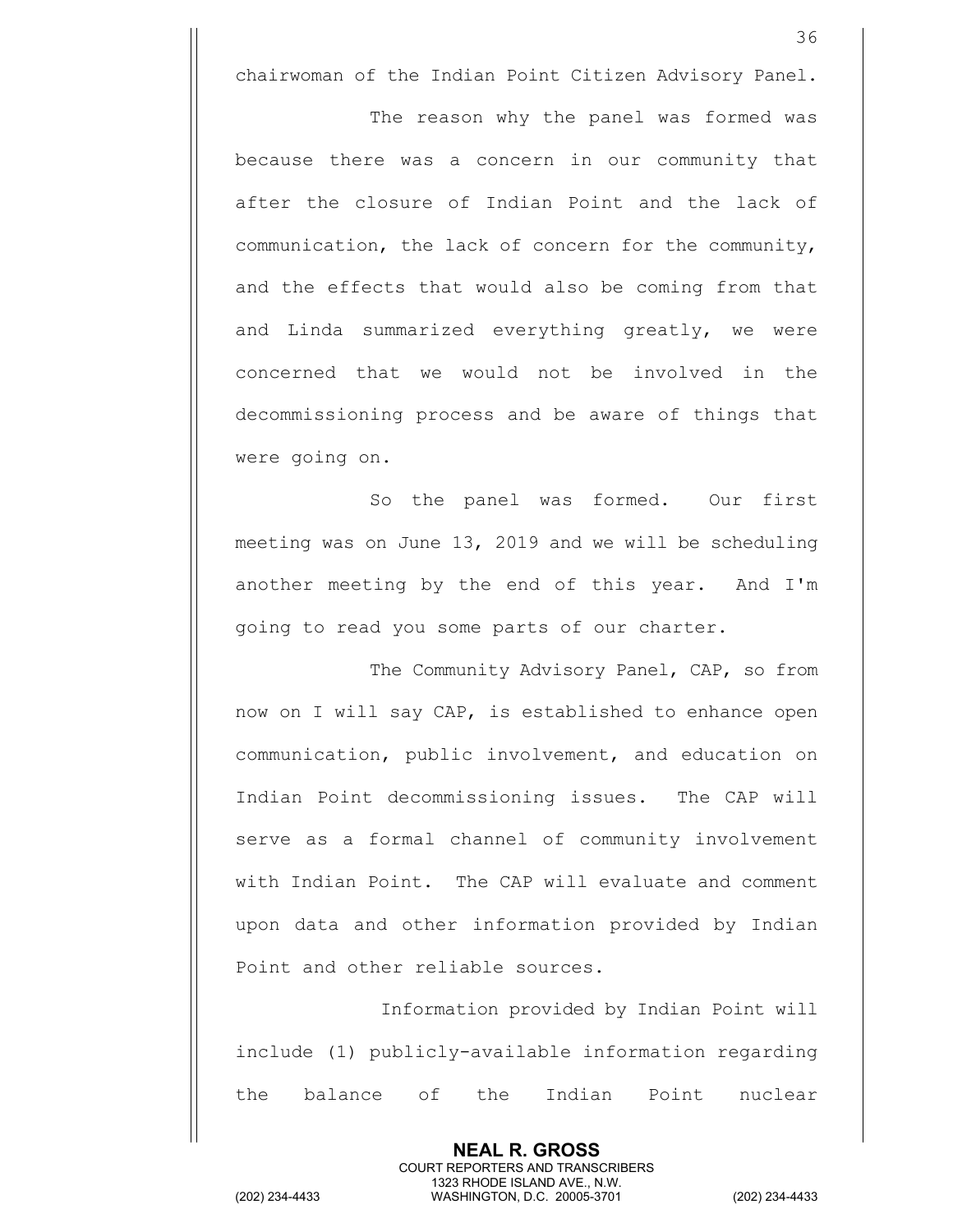decommissioning trust funds; (2) the status of decommissioning activities, including spent fuel nuclear management, and site restoration work; (3) filings submitted to the NRC or any other state agency or commission. And we do understand that the NRC has exclusive jurisdiction over the radiological decommissioning of nuclear facilities.

The CAP is, I feel, that it's a panel of a diverse group. There are pro- and anti-Indian Point people. There are supporters and critics. So what I could say to you, one of our -- we have Deb Milone here this evening and she is the president of the Hudson Valley Gateway Chamber of Commerce, so we have also the business community involved. And we also have Manna Jo Greene on our panel who is involved in Clearwater and I believe Riverkeeper also.

So we do have the pro and the anti and we just want to be able to work together. As the supervisor has said, this is a huge undertaking for all of us. This is not something we do every day.

We also have -- Sandy Galef has spoken, Senator Peter Harckham. We have the County Legislator for this District, District 1, John Tesa. The Westchester County Executive George Latimer is involved. We also have on our panel we have a

> **NEAL R. GROSS** COURT REPORTERS AND TRANSCRIBERS 1323 RHODE ISLAND AVE., N.W.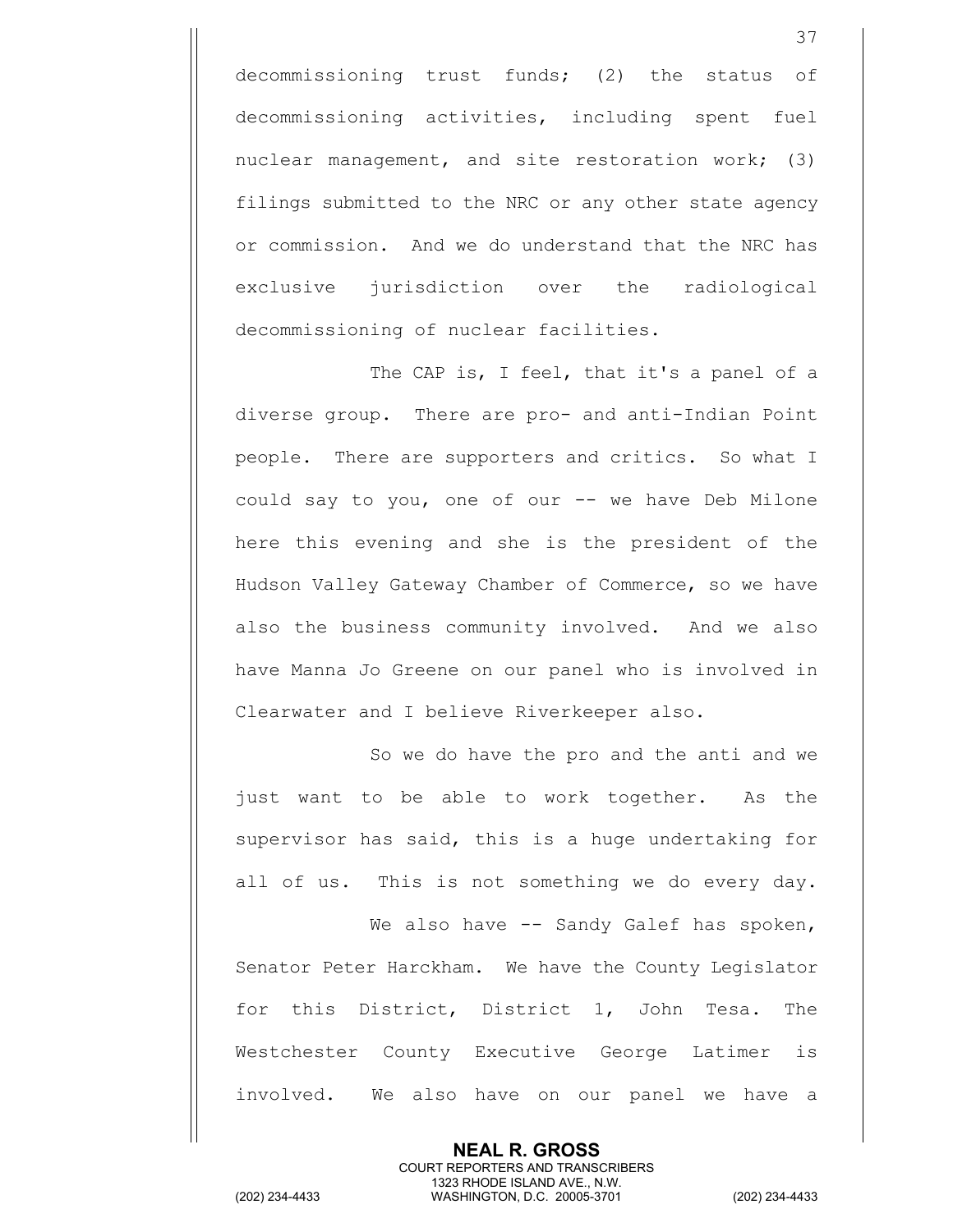representative of Rockland County. Rockland County is right across from the Indian Point plant and they have been our neighbors for many years. This closing of Indian Point will affect them. We have also a representative from Westchester County, someone else who is, Peter Lachman.

So one of the comments I would like to make, when we had our press conference, the comment was made that there are -- it's made up of politicians. Well, that is -- there are some politicians, but there are some also local community people, the stakeholders in the community. Also, we have other -- we have different other -- Putnam County. So these are people that are part of the emergency planning zone also.

And what I'd like to say about the comment about the politicians, we are elected officials. We are elected by the community. We are the eyes, the ears, and the voices of the community. So we are here to represent our community. And that's what this is all about.

So we are -- our agenda is the safe decommissioning of Indian Point, also the restoration of the site. Also the spent fuel pads, we'll be deal with that also. So there's many things that we will

> **NEAL R. GROSS** COURT REPORTERS AND TRANSCRIBERS 1323 RHODE ISLAND AVE., N.W.

(202) 234-4433 WASHINGTON, D.C. 20005-3701 (202) 234-4433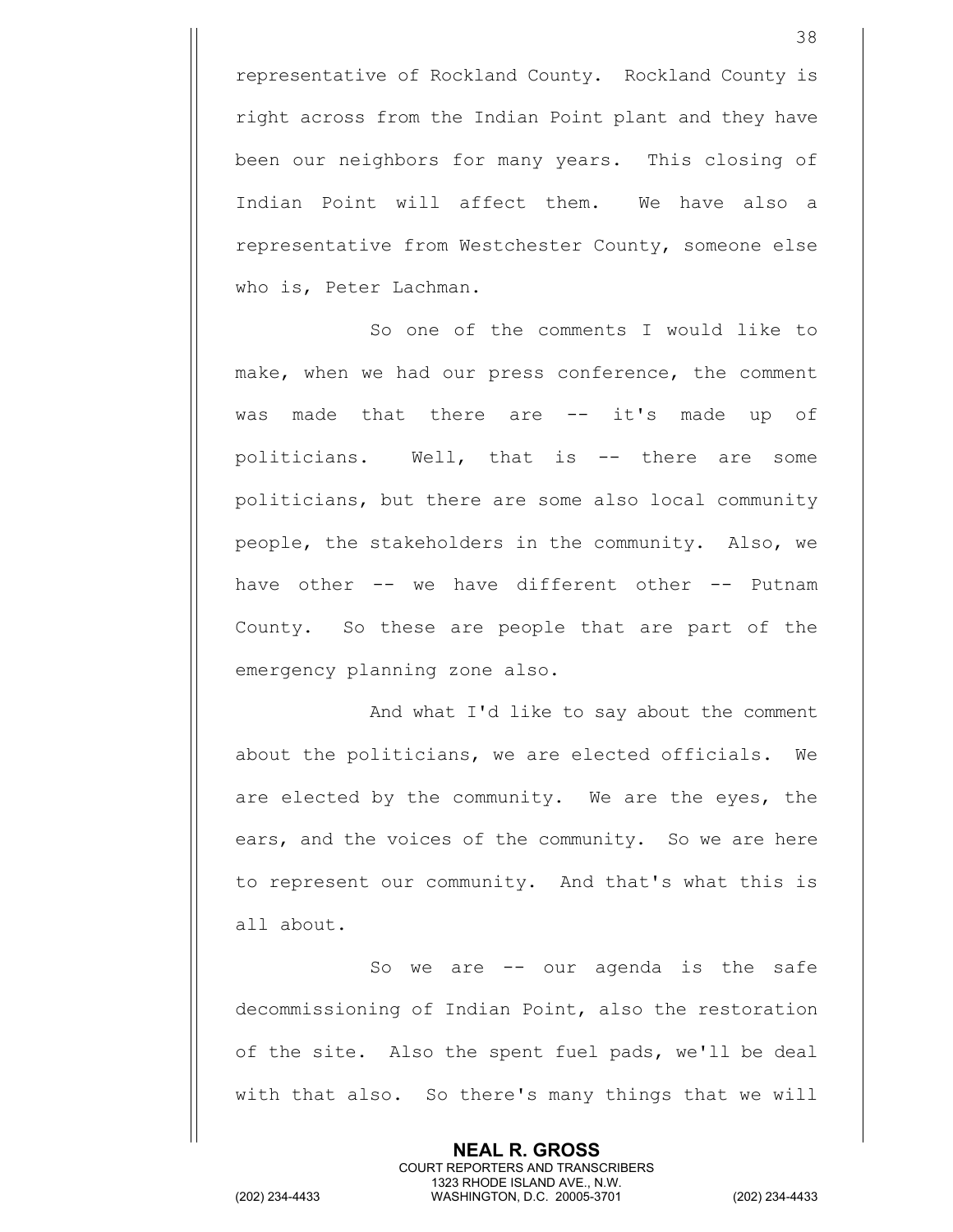be dealing with going forth. So we are elected officials. We are not self-appointed.

Let me put my glasses on. The big difference -- there has been task force formed, but the big difference from the Citizens Advisory Panel is we allow public comment which going forward should lead to some lively discussions. But it is not a group of people that think the same way and that wouldn't be good for our community.

After all is said and done, after Entergy is gone, after Holtec is gone, after all the activists and people who followed the Indian Point plant for years, this community will still be here. It is our home. We are the most vested in this community. We want our voices heard.

This committee, this panel will drive the bus for decommissioning. We are hoping along the way we can all work together towards a common goal and the common goal is the safe decommissioning of Indian Point.

We already feel that this panel is following many of the best practices, but we are also open to other suggestions because we want this panel to be the best that it can be. We also want everyone to remember that we need to be open minded. We need

> **NEAL R. GROSS** COURT REPORTERS AND TRANSCRIBERS 1323 RHODE ISLAND AVE., N.W.

(202) 234-4433 WASHINGTON, D.C. 20005-3701 (202) 234-4433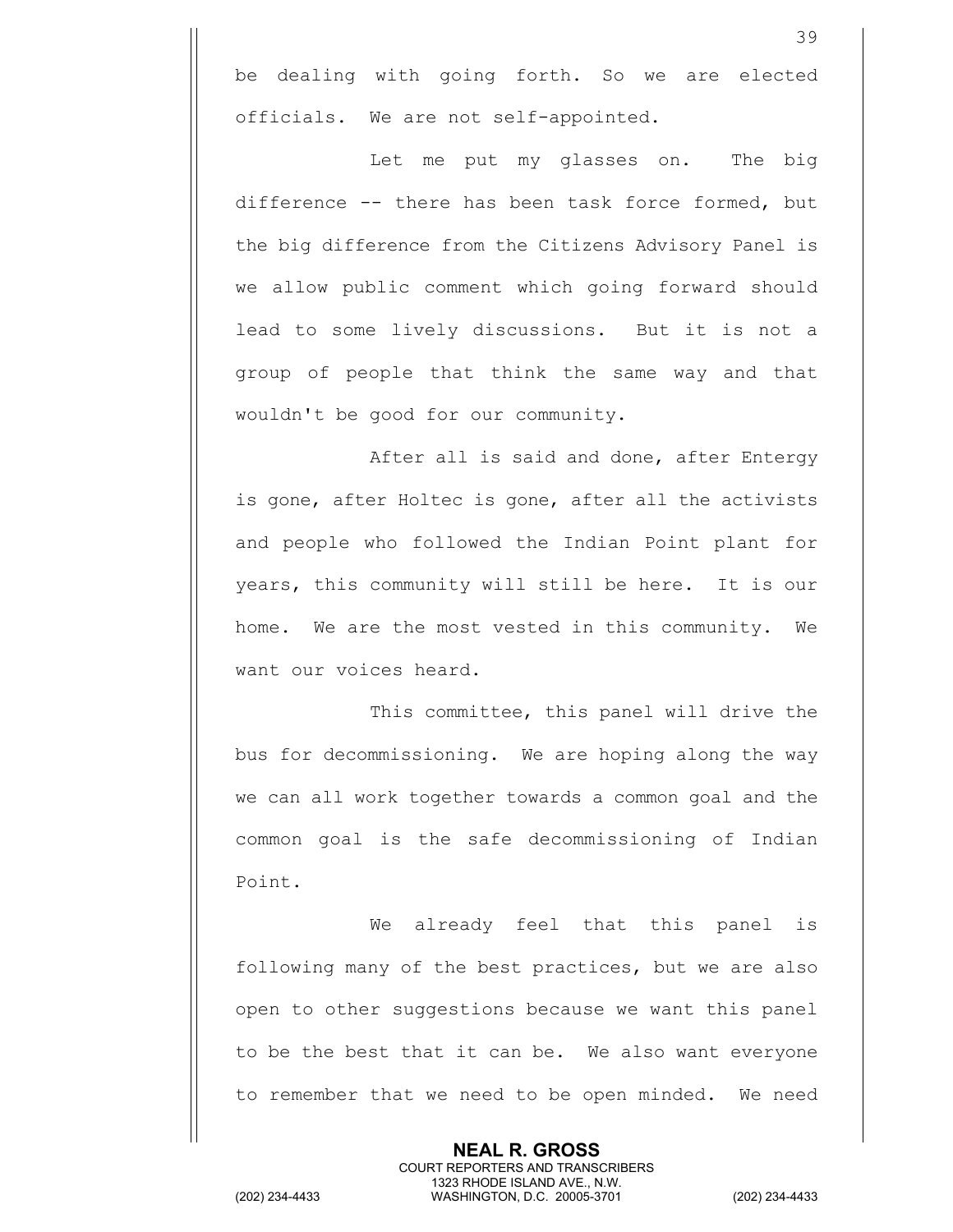to be considerate of one another. So we're going to differ on many different things, but it's important to maintain open communication.

The thing that  $-$  I'm going to say this. I know there is a petition going around to stop Holtec from buying. But let's remember everyone has a right to say what they want to say. Everyone has a voice. So let's all remain open through this process and work together. I would really like to see that happen.

I would like to thank the NRC for coming to our community. We have our hands full going down the road with this decommissioning. And thank you for letting us comment on the public hearing, on this NEIMA hearing. And we look forward to having you participate going forward in some of our meetings, some of them -- well, they call them NDCAP, Nuclear Decommissioning Citizens Advisory Panels, but we look forward to having you come and do some presentations.

And I also do want to say something, too. I do appreciate that you pointed out where the fire exits were. When I was at the Nuclear Summit, Bruce is -- Mr. Watson is laughing. When we were at the Nuclear Summit the last couple of days and I'm sure Nancy is laughing, too, well, fortunately, we can laugh. The fire bells went off and everybody went out

> **NEAL R. GROSS** COURT REPORTERS AND TRANSCRIBERS 1323 RHODE ISLAND AVE., N.W.

(202) 234-4433 WASHINGTON, D.C. 20005-3701 (202) 234-4433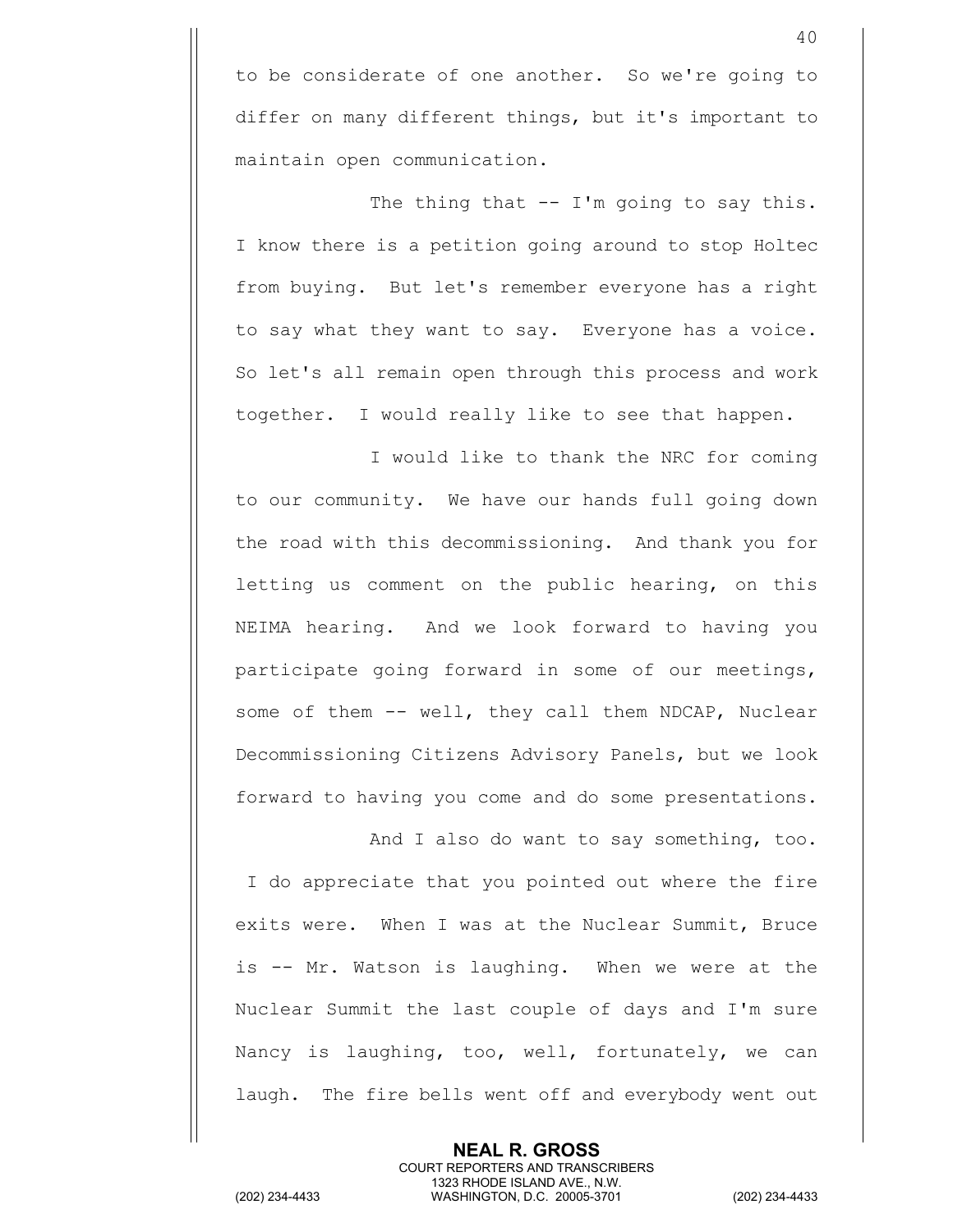the door and there was a lot of smoke in the building and people weren't too sure what to do. So I do appreciate when we are directed what to do in case of emergency.

So I'd like to thank you once again for coming to our community and listening to our concerns, but our Citizens Advisory Panel has already been formed and we will be the official Citizens Advisory Panel for this community. Thank you very much.

MR. WATSON: Thank you.

MR. KLUKAN: Thank you. Are there any other elected officials who would like either stand and be recognized or give prepared remarks? Please.

MR. FUNCHION: My name is Richard Funchion. I'm the Deputy Mayor in Buchanan. Something mentioned here is I want to emphasize the economic impact of this to our community. Buchanan is the target of everything. Our school taxes are going to go up. Our property taxes will go up in the village. So I have just one or two questions that I'd like to ask you.

Holtec is in the process of purchasing this from Entergy. What, if anything, is the Commission here going to do if Holtec goes out of business while they're decommissioning the plant?

**NEAL R. GROSS** COURT REPORTERS AND TRANSCRIBERS 1323 RHODE ISLAND AVE., N.W. (202) 234-4433 WASHINGTON, D.C. 20005-3701 (202) 234-4433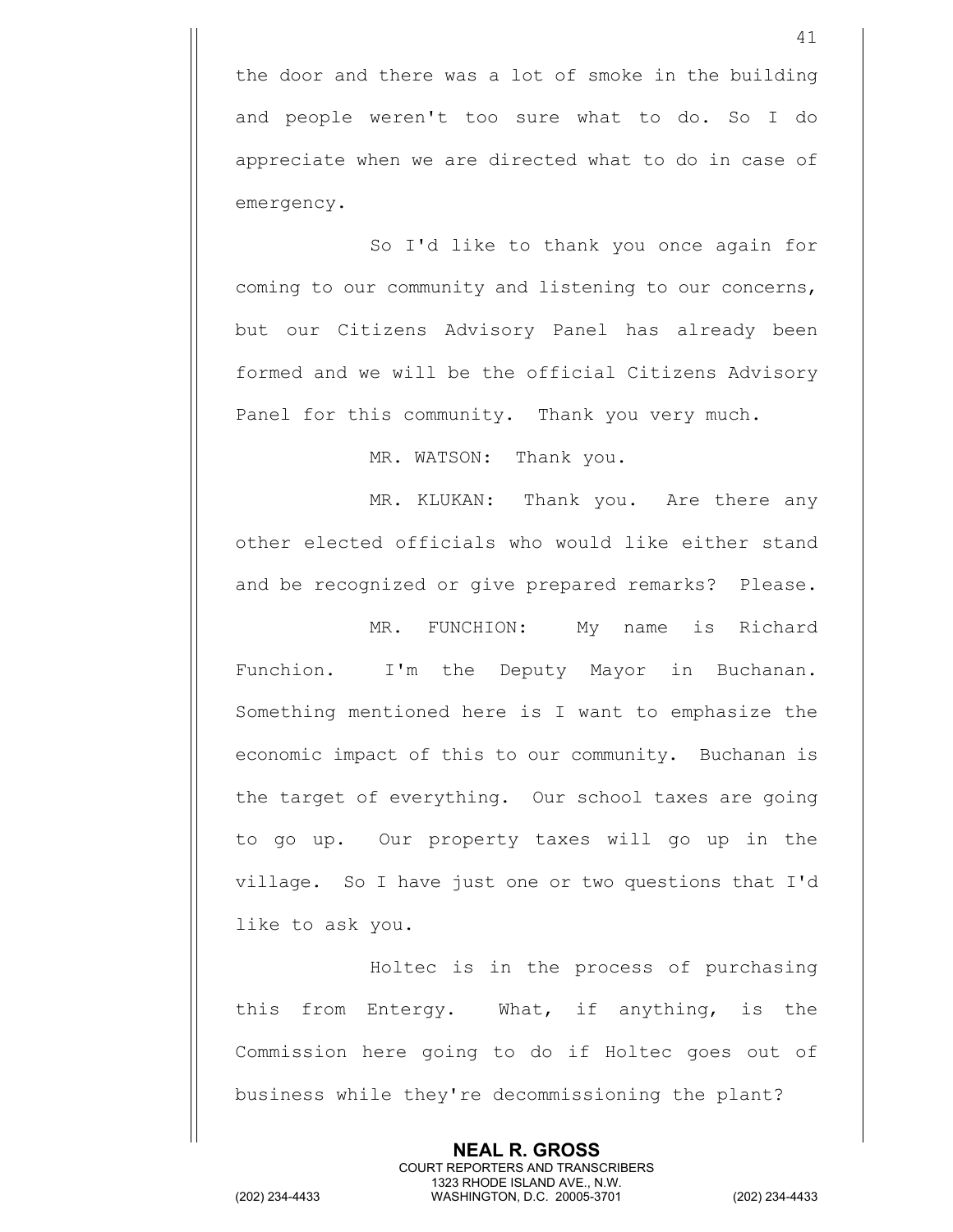MR. WATSON: First of all, we don't have an application for them to buy the plant or transfer the license. However, if you're a licensee of the NRC, you will have to show that you are financially qualified to hold that license, so that's part of our license transfer evaluation. But since we don't have one in hand to discuss about Indian Point, I really can't comment other than the -- there's a regulation, the Common Defense clause in the regulations that the people who hold a license are responsible for ensuring the safe and secure operations and then decommissioning of whatever facility they are licensed to have. So they can be prosecuted under the law.

MR. FUNCHION: One other question, you mentioned earlier in your presentation that there were plants that were closed and now the property is now open to any kind of use. In that respect, what happened to the spent fuel of those plants?

MR. WATSON: Seven of the ten plants still have spent fuel on them. At those sites, I know two have additional generating plants put on them, built on them. At Rancho Seco, they still have a spent fuel facility. They have too what's called combined cycle plants. They can burn a variety of fuel.

> **NEAL R. GROSS** COURT REPORTERS AND TRANSCRIBERS 1323 RHODE ISLAND AVE., N.W.

At Humboldt Bay, which is closing this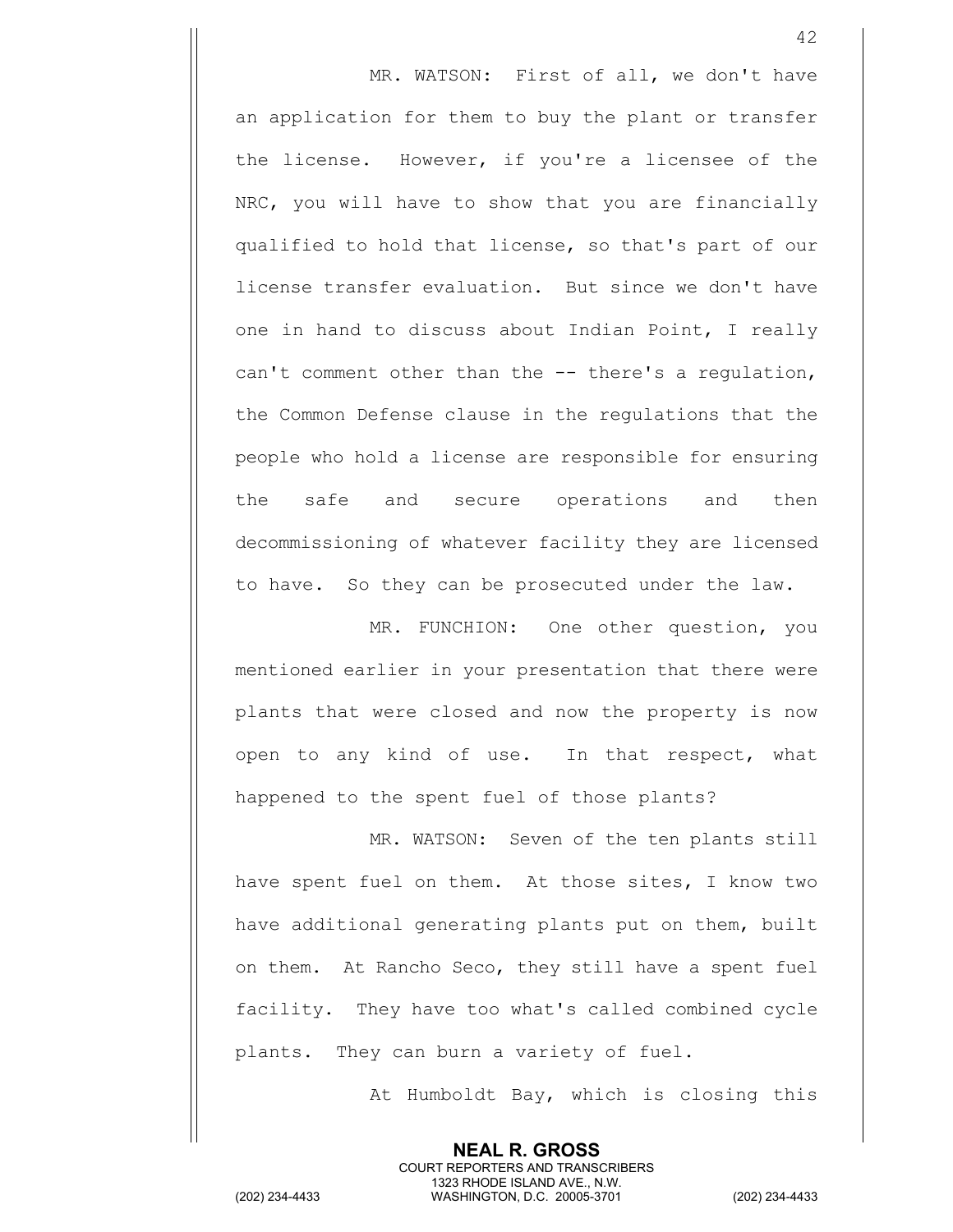year, or next year, we'll be terminating the license. They have built a ten unit peaking natural gas plant there for handling peak loads in Northern California.

At La Crosse, which will be terminated next year, there's been a large coal plant next to the nuclear plant for a long time. And some of them just become parts and some of them are just being - sitting there waiting for the utility or the licensee, former licensee, now the owner of the property to decide what they want to do. But I've given you examples where they've built new generating capacity on them, also they're not doing anything other than making parts and some that are --

MR. FUNCHION: If the spent fuel, are they going to be taken care of by the Federal Government or --

MR. WATSON: Possibly the Department of Energy and the Congress has to come -- our national policymakers have to come up with a solution as they've promised to solve the issue.

MR. FUNCHION: Okay. Thank you. I want to thank you for coming here and giving us all this information. And please, I just want to emphasize the economic impact to our community. Thank you very much.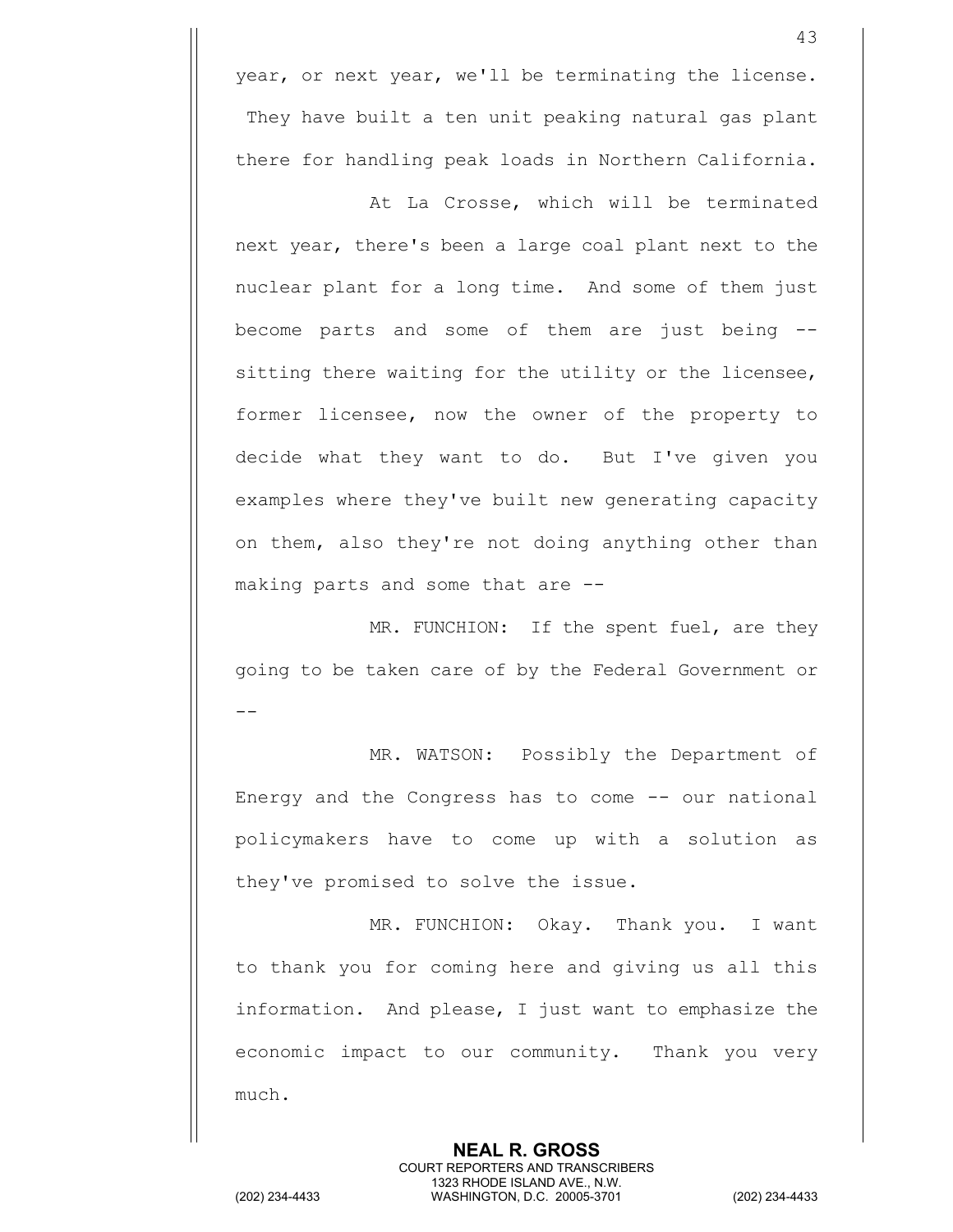MR. KLUKAN: Thank you. Any other elected officials?

MS. TALBOT: Good evening, my name is Kathy Talbot. I'm Deputy Mayor of the City of Peekskill which is immediately adjacent to the power plant. I've been on the local Cortlandt Task Force for Indian Point for two years now and I have listened to a lot of experts and I've listened to a lot of people offer their opinions of how this is going to forward in a safe manner.

I'm concerned. My concern is mainly about the safety going forward. I hear competing experts, all of whom sound very knowledgeable and it leaves me sort of in the middle. I have -- my question though is for the NRC. I heard that at one of our meetings that there will only be oversight by the NRC in the decommissioning process only once a year. Is that the case? That seemed a little on the light side to me.

MR. WATSON: Okay, let me be very clear about this. At Indian Point 1 which has been shut down and placed in a safe condition for a long time. We inspect that for decommissioning activities once per year. However, the Resident Inspectors that are there are there year round. But if a plant does go

> **NEAL R. GROSS** COURT REPORTERS AND TRANSCRIBERS 1323 RHODE ISLAND AVE., N.W.

(202) 234-4433 WASHINGTON, D.C. 20005-3701 (202) 234-4433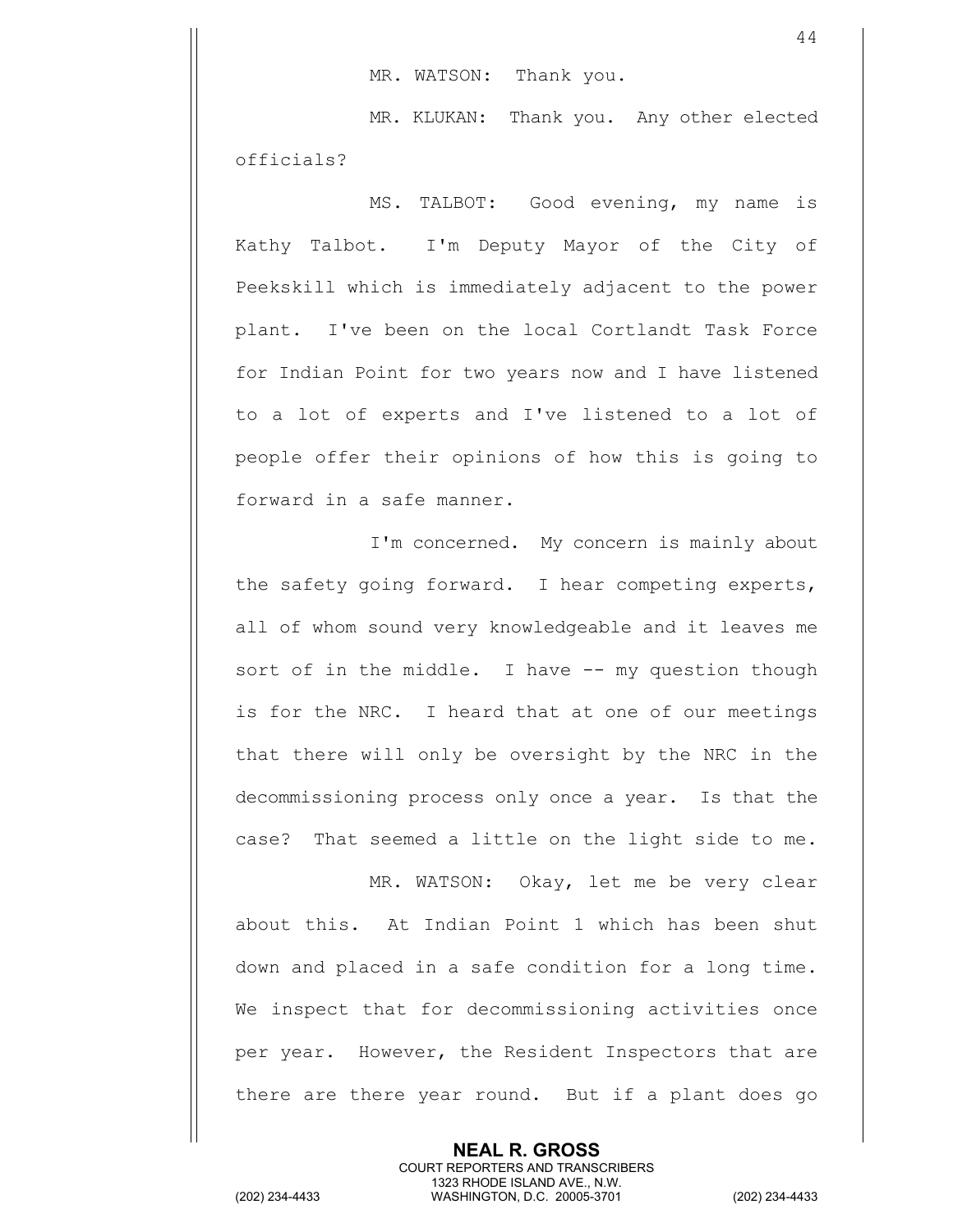into a SAFSTOR condition where it's been placed in if you want to call them moth balled or very safe condition where there's no water to be leaked out of the plant, because all of the systems have been drained, and other preparations for decommissioning, then we generally will only inspect it about once a year because there's nothing happening at the plant.

(Off-mic comment.)

MS. TALBOT: Well, I think some of the things that concern me are the -- once the plant is completely decommissioned, is first of all, I heard varying reports about how thick the casks that hold the spent fuel rods should be and what the safety factor is there. And  $I$  -- we're living in a strange time and there's a lot of terrorist activity. I have no idea what the threat level would be to those nuclear spent fuel rods if a terrorist decided to make an action there.

And of course, there's climate change. So I would urge the NRC to increase its oversight of the plant, both in decommissioning and also after its decommissioning.

Do you do any oversight once it's decommissioned?

> **NEAL R. GROSS** COURT REPORTERS AND TRANSCRIBERS 1323 RHODE ISLAND AVE., N.W.

MR. WATSON: Well, once a plant enters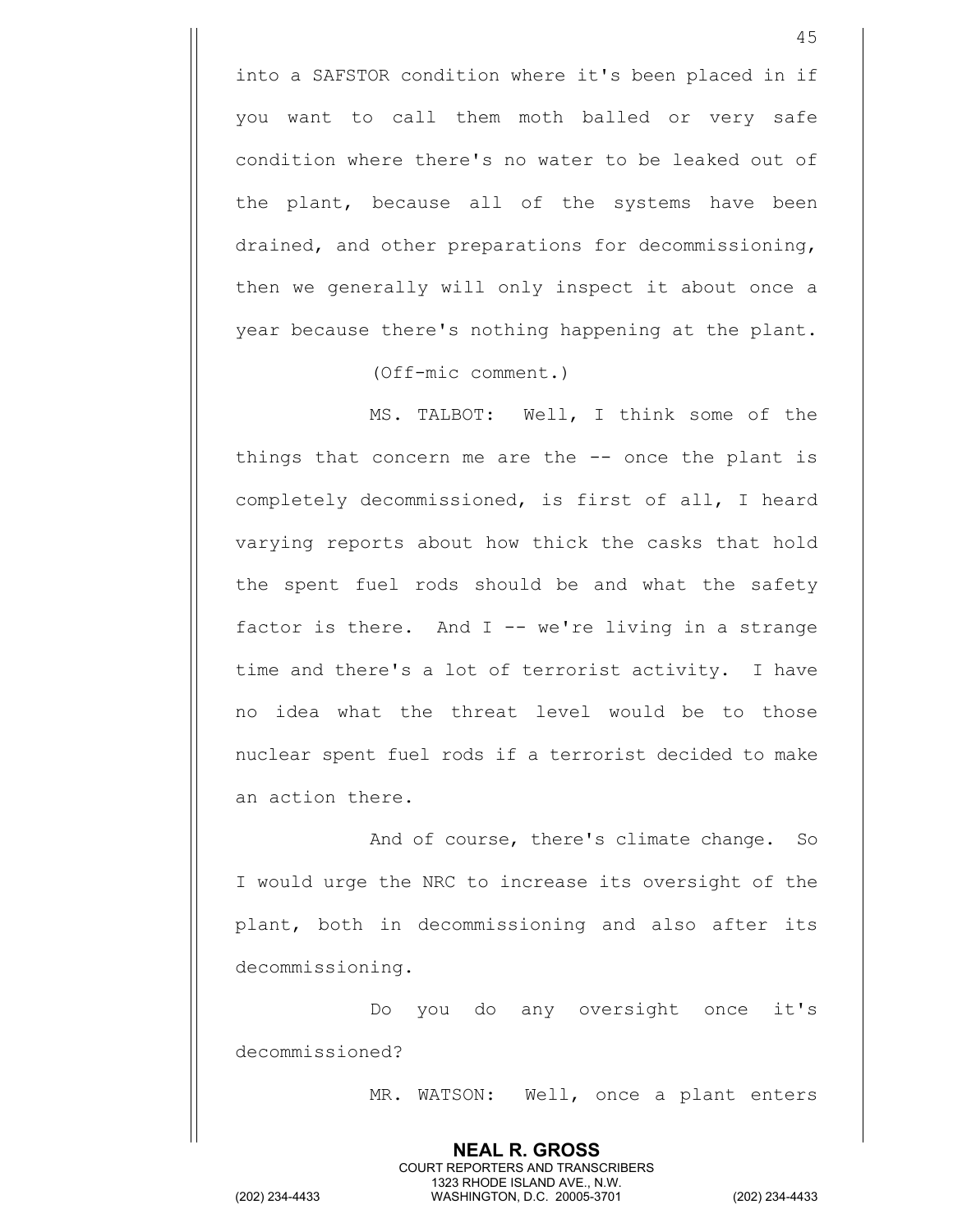active decommissioning when it's being disassembled, we are there very often to inspect the activities at the plant. So it could be more than once a month, maybe twice a month, maybe once a quarter. It depends on the activity.

MS. TALBOT: That's during decommissioning.

MR. WATSON: During actual dismantling of the plant, okay? We will continue to inspect the spent fuel storage facility. The spent fuel storage facilities actually have a guard force that are there 24/7 to make sure it stays safe and secure also.

MS. TALBOT: Okay. Well, that's, I guess, the point that concerns me.

MR. WATSON: Thank you.

MR. KLUKAN: Thank you. There's a gentleman in back who would like to speak.

MR. HERSH: Good evening. My name is Caleb Hersh. I'm the Legislative Aide to Westchester County Legislator Catherine Borgia. Legislator Borgia represents the 9th District which includes parts of the Town of Cortlandt, as well as the Town Village of Ossining, the Village of Croton, and parts of the City of Peekskill and the Village of Briarcliff Manor. And while it is not specifically the -- it isn't

> **NEAL R. GROSS** COURT REPORTERS AND TRANSCRIBERS 1323 RHODE ISLAND AVE., N.W.

(202) 234-4433 WASHINGTON, D.C. 20005-3701 (202) 234-4433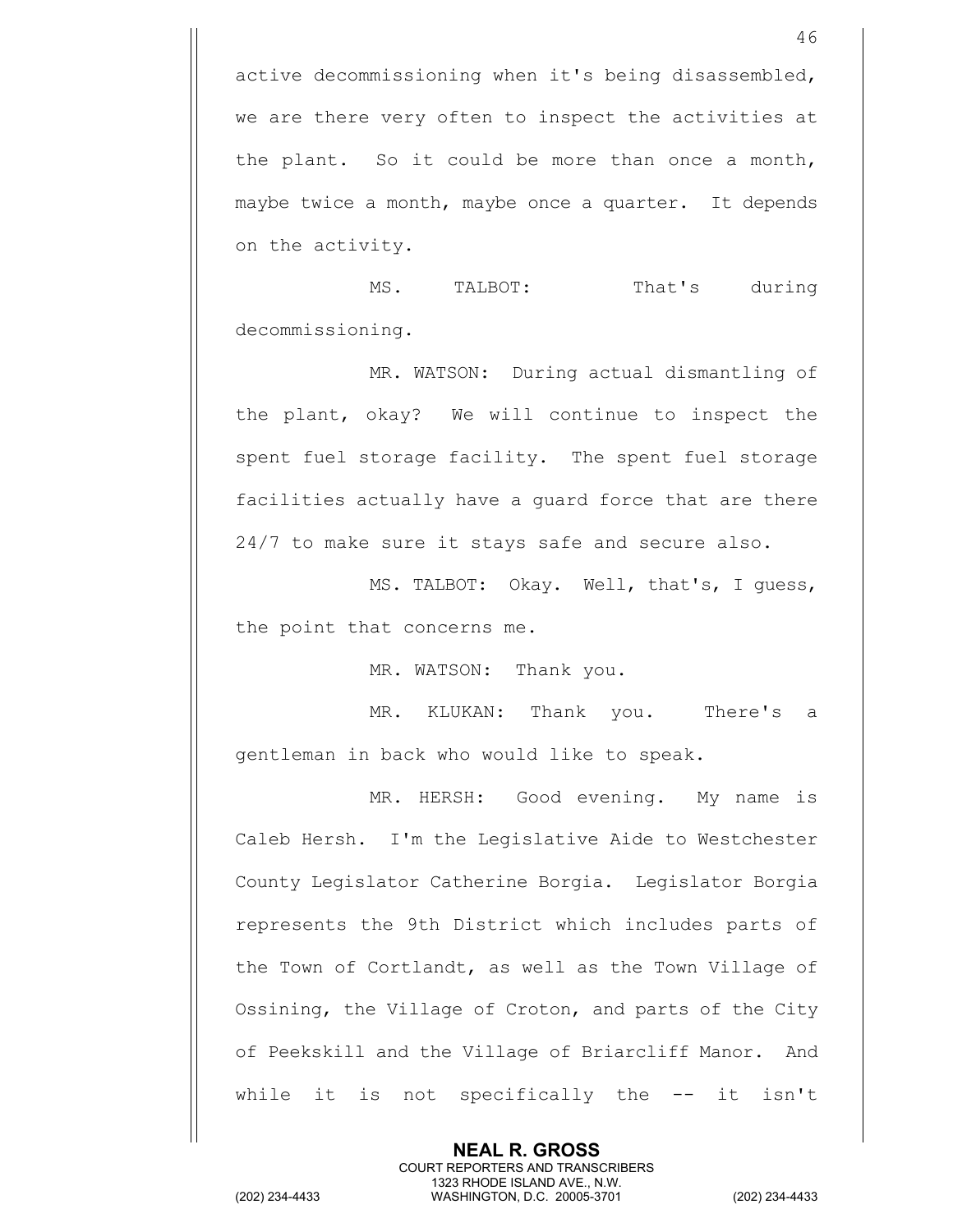physically covering Indian Point, there are certainly many current employees of Indian Point that live in her District and the District falls entirely within the Indian Point Emergency Planning Zone.

After the announcement of Indian Point's closure, certainly we in the surrounding community have convened various forums to address the many crucial concerns that this decision presents, whether or not they necessarily meet the NRC's exact definition of a Community Advisory Board. I think the closest being the Community Advisory Panel in the Village of Buchanan. But certainly there are a variety of concerns that we have talked about in various forums: labor, the loss of jobs, environmental protection, risk management, economic development, tax revenue, and particularly where it is affecting the Hendrick Hudson School District.

And over the past three years, I think Legislator Borgia, and I would say as well as the other elected officials who have been working on this, would certainly not have become as educated on both the scope of all these concerns and their specifics without the input that we've received from the community members.

And so as you report on the best practices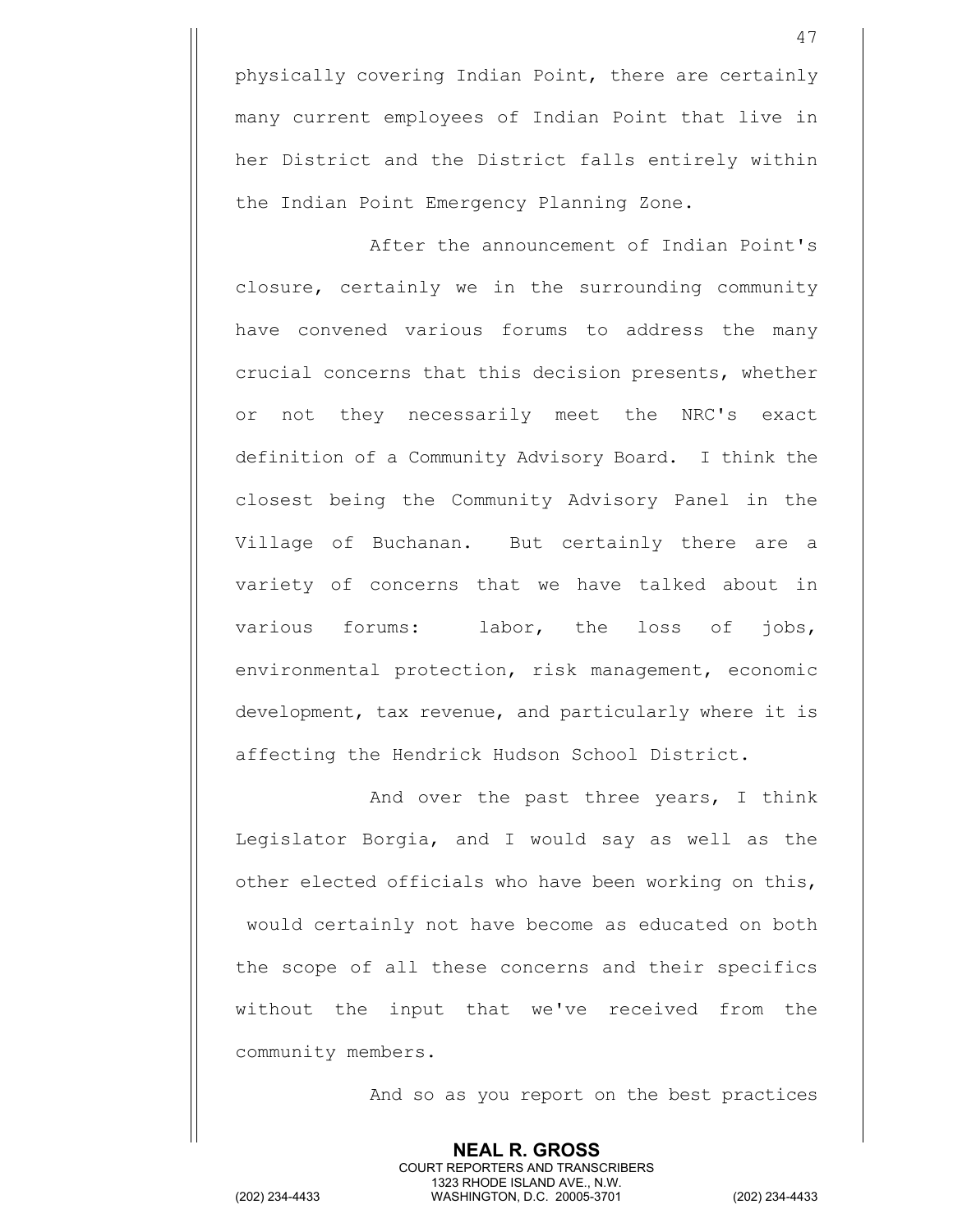for Community Advisory Boards, she wanted to highlight some what the stakeholders and the issues that she believes are most essential to engage with when thinking about communities that are surrounding a nuclear power plant undergoing decommissioning.

So first and foremost, she emphasizes listening to individuals, the people who are going to be most affected by decommissioning which in our case are the current employees at Indian Point. These workers are skilled professionals and their collective bargaining agreements, we hope, will be honored during the decommissioning process. We will work to that end.

It is essential and important to hear their perspective and has been for us, both individually and through their representatives of their collective bargaining units, given that they are obviously the most directly affected.

Second, Legislative Borgia believes that community advisory boards should act as a conduit for transparent communication around issues of safety and oversight between the company doing the work of the decommissioning and the public. This has certainly gained particular importance in our case as the responsibility for decommissioning is set to shift

**NEAL R. GROSS** COURT REPORTERS AND TRANSCRIBERS 1323 RHODE ISLAND AVE., N.W. (202) 234-4433 WASHINGTON, D.C. 20005-3701 (202) 234-4433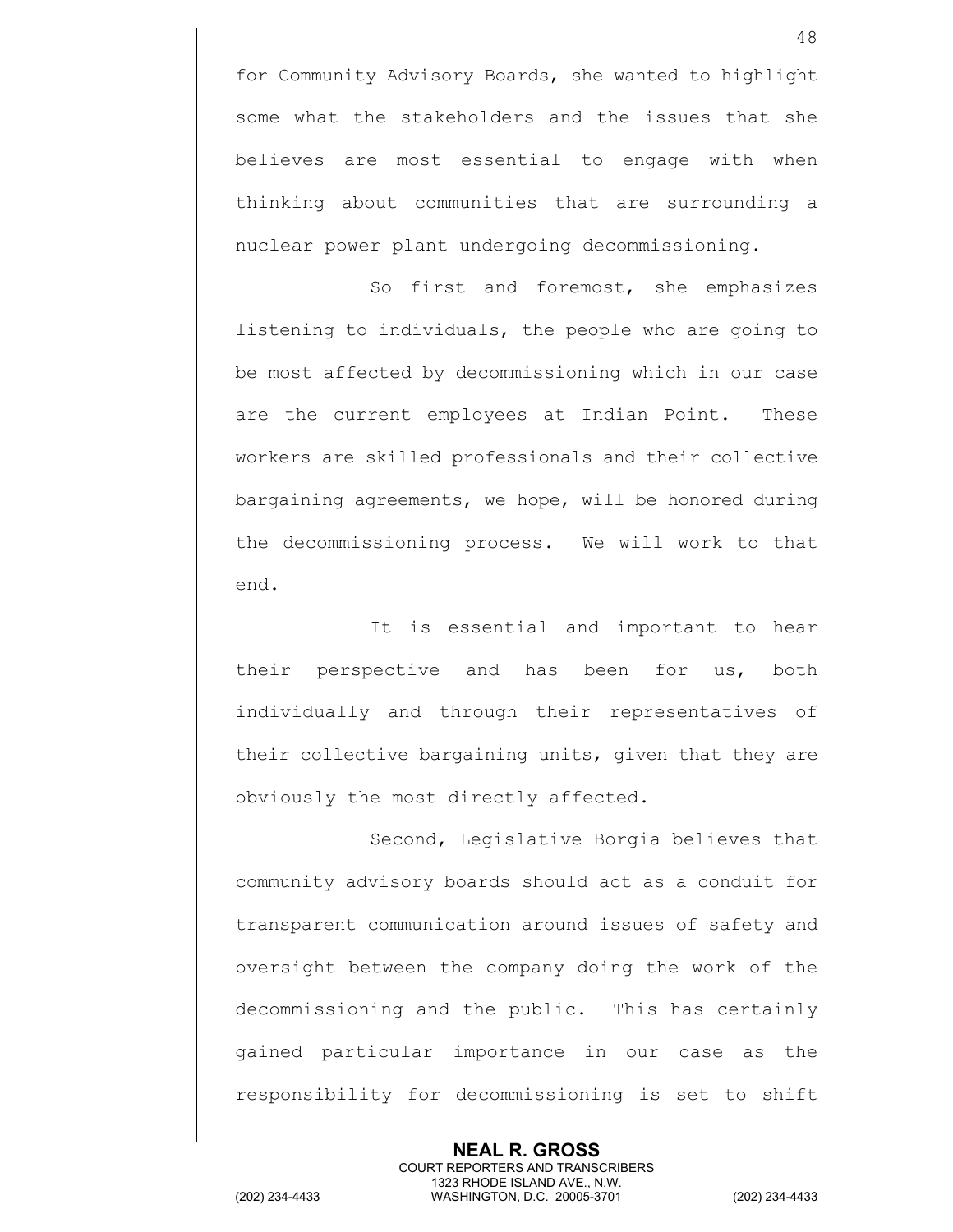from Entergy to Holtec. Certainly members of the public have raised important questions about safety plans, about monitoring radioactive material to be stored on the site, the stringency of oversight in light of both the impending transfer of ownership and the fact that expect nuclear material to be stored on the site for a considerable period of time. And I think that she believes, as well, that a Community Advisory Board should be an agent to address these concerns, these public concerns in a clear and a direct manner.

And finally, she believes that it's critical for entities that are there to channel community input about decommissioning do not just have the appearance of being receptive, but to actually act as agents for broader advocacy to the relevant decision makers. They need to actively plan how to convey good ideas as they are coming in, but also how to get the pulse of the sort of broad sweep of public input and turn that into a message that is going to be able to reach people who can address those concerns. There are so many people in our community that are rightly worried about how their children's education, their village and town and county services, their tax burden, their home values, their safety to say nothing

> **NEAL R. GROSS** COURT REPORTERS AND TRANSCRIBERS 1323 RHODE ISLAND AVE., N.W.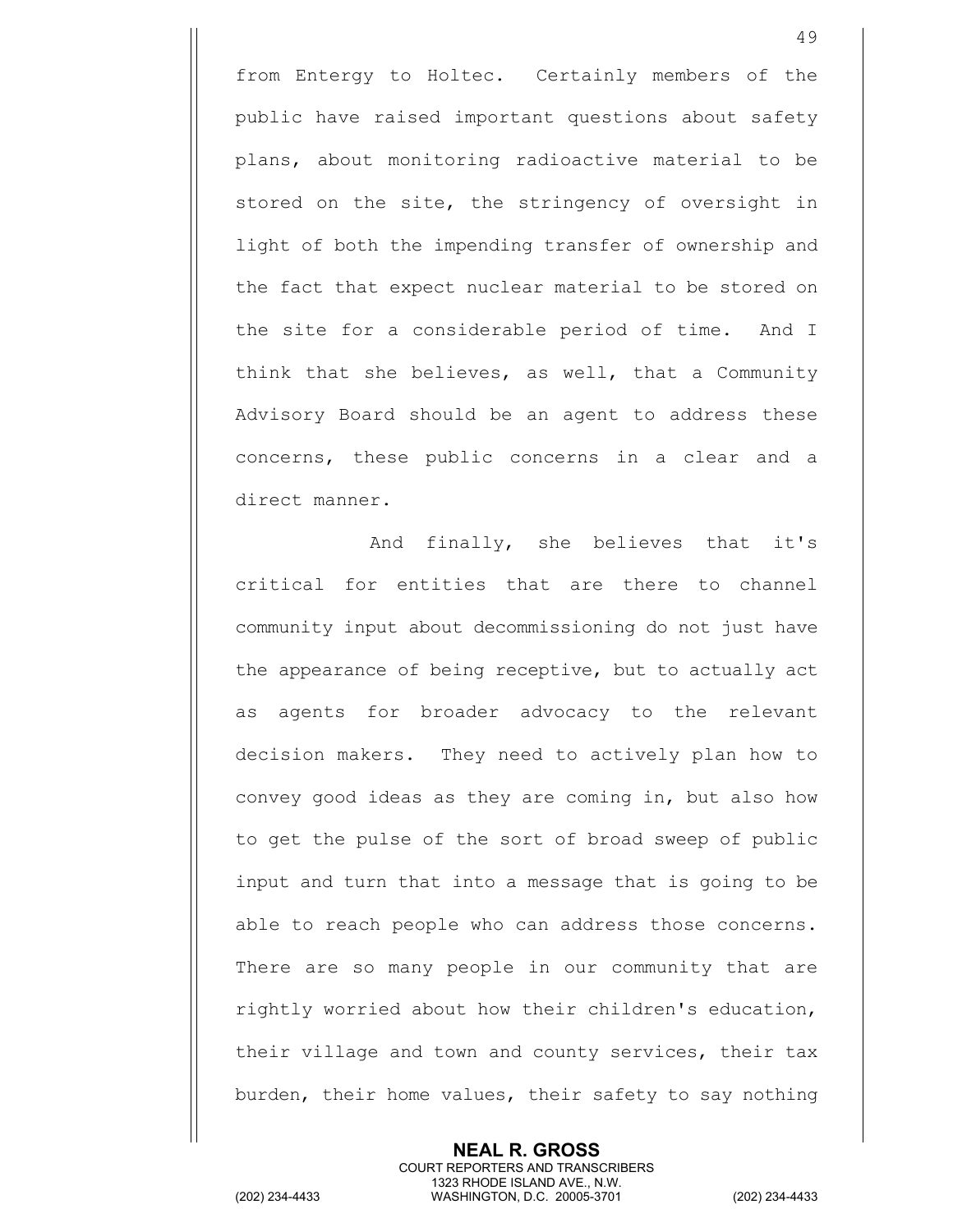of their jobs and their livelihoods will be affected by decommissioning.

And so we, as their representatives, need to make sure their concerns can reach the ears of people who can provide answers and we think particularly in the Federal and the State Government which do bear significant responsibility for environmental and energy policy and certainly the Federal Government with nuclear energy policy.

Our community is counting on the NRC as much as it's counting on state and local authorities to work together to solve the substantial challenges that are involved in transitioning away from an operation at Indian Point. And Legislator Borgia knows that she's certainly obligated to involve community members of all stripes in addressing these challenges. And so she just believes strongly the community input as well can be channeled to be productive to this effect if we think about those priorities. And that's all she has to say. So thank you for being here.

MR. KLUKAN: Thank you very much. Any other elected officials?

MR. SMITH: Yes, good evening. My name is Colin Smith. I'm a Councilman with the City of

**NEAL R. GROSS** COURT REPORTERS AND TRANSCRIBERS 1323 RHODE ISLAND AVE., N.W. (202) 234-4433 WASHINGTON, D.C. 20005-3701 (202) 234-4433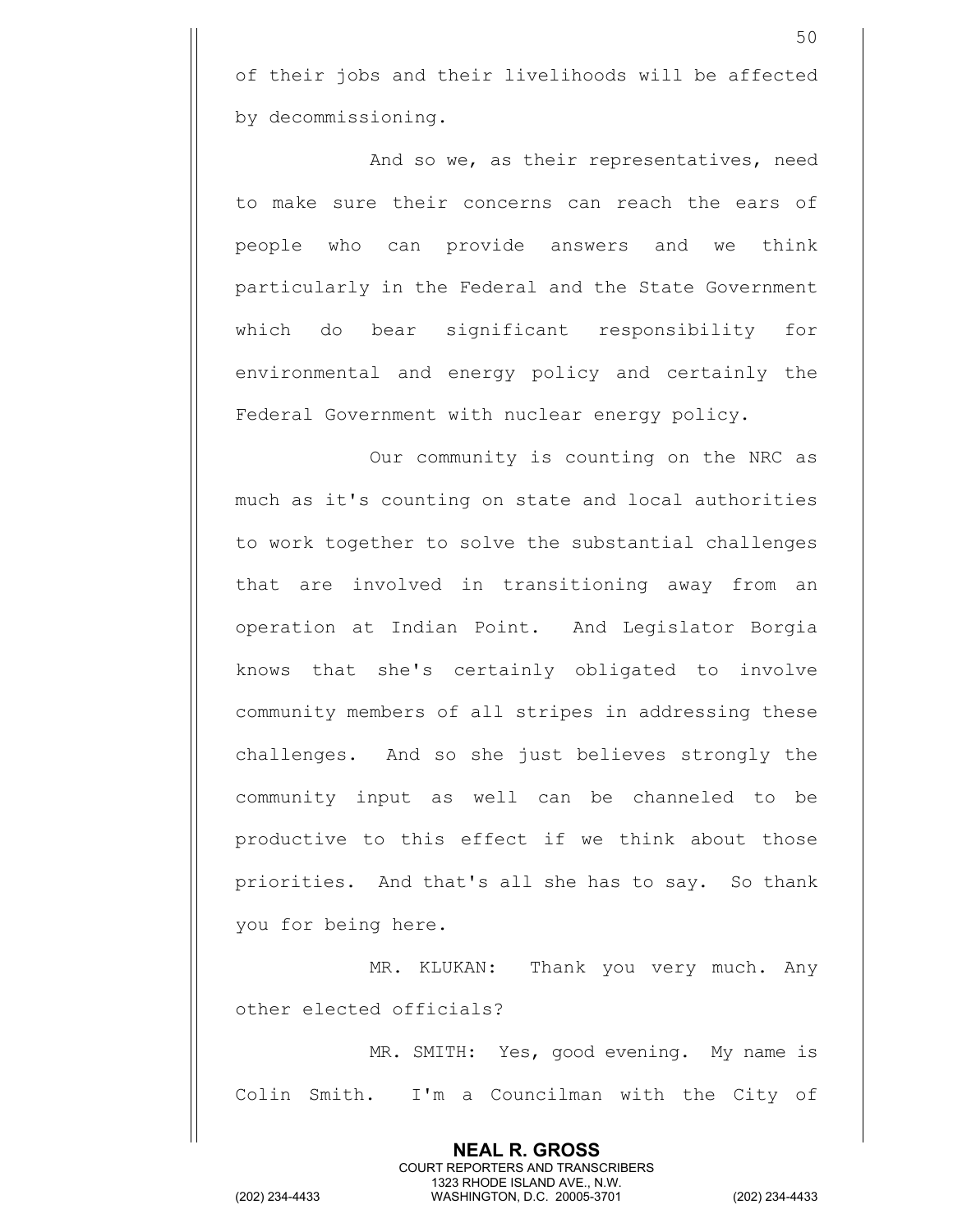Peekskill. My colleague, Deputy Mayor Talbot spoke earlier. And I want to thank you for coming this evening and addressing the community and also to everyone from the community who has come out to have their comments and their concerns addressed here this evening.

I just had one or two quick questions I wanted to put forth. There was a comment earlier by Mayor Knickerbocker regarding the decommissioning company that's -- as far as -- the one that's in line to do the decommissioning.

My question, without necessarily asking about that particular company, because you stated that there's been no license or approval of that situation or that company yet.

Could you just briefly describe the NRC's role in approving and how that process works when a decommissioning company has been selected for a nuclear power plant shutting down. What's the role that the NRC -- what are the important measures that you look for?

MR. WATSON: The role of the NRC is fairly unique in that we are not privy to the contractual or sale agreement. Our sole responsibility is to ensure that the applicant that wants to be the license holder

> **NEAL R. GROSS** COURT REPORTERS AND TRANSCRIBERS 1323 RHODE ISLAND AVE., N.W.

(202) 234-4433 WASHINGTON, D.C. 20005-3701 (202) 234-4433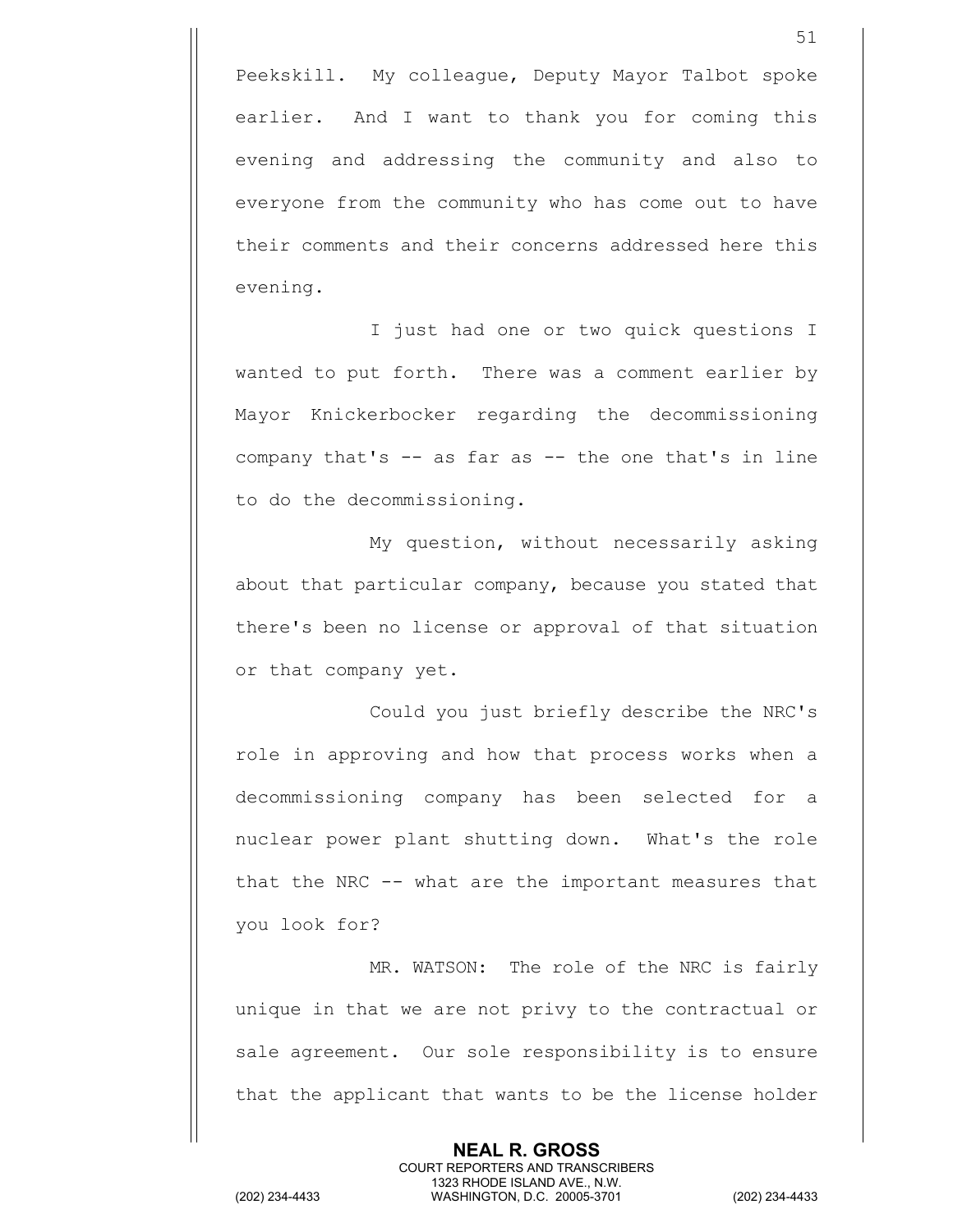of that particular facility is technically qualified and has the financial ability to be the owner of that plant or facility. And those are the two basic criteria that we look at in a license application. So the license application will contain the applicant's technical qualifications, and of course, financial information which may or may not be public. But those are the things we look at in assessing whether they're qualified to be a licensee.

MR. SMITH: And so by technical that means whether or not they have the company infrastructure to --

MR. WATSON: Or a relationship with a company that has safe decommissioning experience.

MR. SMITH: Okay. So as far as the experience of the company itself, that's not necessarily something that you would look at?

MR. WATSON: All the companies that have applied for licenses thus far are actually companies that have been involved in nuclear decommissioning either in the Department of Energy or in other places worldwide or even in the U.S.

MR. SMITH: Okay. Thank you for that, for answering that. And I do have just one more question. Something new that you had mentioned a few minutes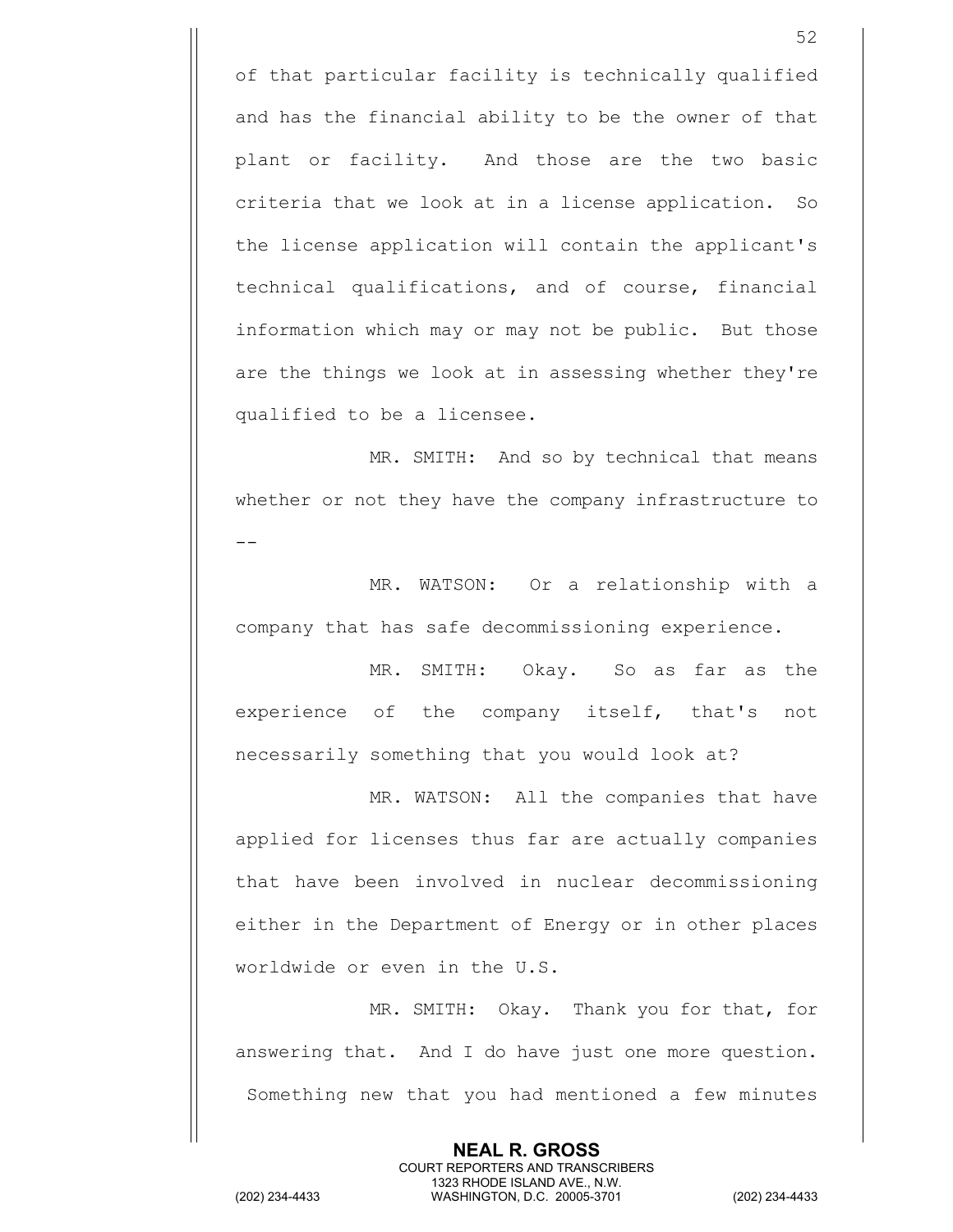ago and with respect to the handling of the spent fuel rods, what does that process look like in terms of time line when the Congress decides how that's going to be handled, whether they're going to be stored or is there any estimate that you can --

MR. WATSON: You know, I wish I had an answer for you, but if the Congress made the promise to take care of this high level waste when they authorized all these plants -- encouraged all these plants to be built. So it's really in their ballpark to facilitate the final repository or disposal of the spent fuel and it's way above my pay grade to make that kind of policy position. So I wish I had an answer for you.

MR. SMITH: Thank you very much.

MR. KLUKAN: Thank you. Any other elected officials?

We're going to now turn to  $--$  okay so  $--$ Ms. Agudelo.

MS. AGUDELO: Good evening, everyone. My name is Vanessa Agudelo. I'm a Councilmember from the City of Peekskill. Hi to my colleagues. I came in a little late. I apologize I missed the presentation at the beginning.

I wasn't originally going to make any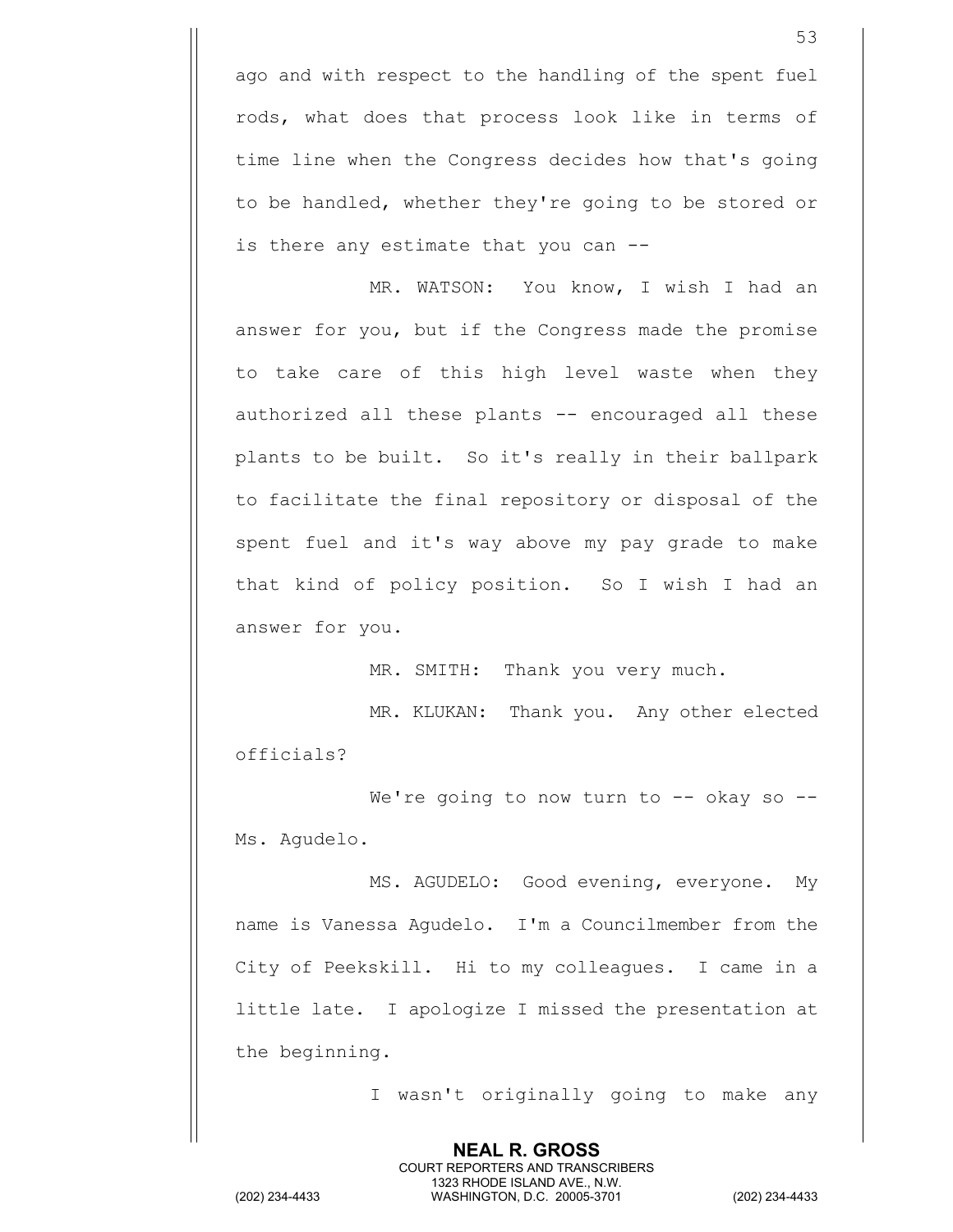comments tonight, but there were a couple comments made and I did jot a couple of things down. And I really had a question for you all and I should say thank you so much for picking this location as one of the 11 meetings that you're having across the nation. I think that's -- it's a very necessary conversation to be having with this community, given that Indian Point Power Plant is decommissioning and it's keeping a number of us up at night with a number of concerns.

In terms of the CBA, to what degree can -or what powers, what teeth can be given, what is the furthest amount of power that CBAs can be granted in order to be keeping the licensees accountable to the communities in which they are performing this decommissioning?

MR. WATSON: Well, by definition, they're an advisory group and so they provide advice to the licensee on decommissioning activities. For example, one community we visited has concerns about truck traffic and other issues in the transportation area. So the licensee is going to make some adjustments in the timing of those truck shipments of truck shipments of radioactive material when they leave. So they have the ability to ask questions about  $-$  in this case, it could be related to public safety, the amount of

**NEAL R. GROSS** COURT REPORTERS AND TRANSCRIBERS 1323 RHODE ISLAND AVE., N.W. (202) 234-4433 WASHINGTON, D.C. 20005-3701 (202) 234-4433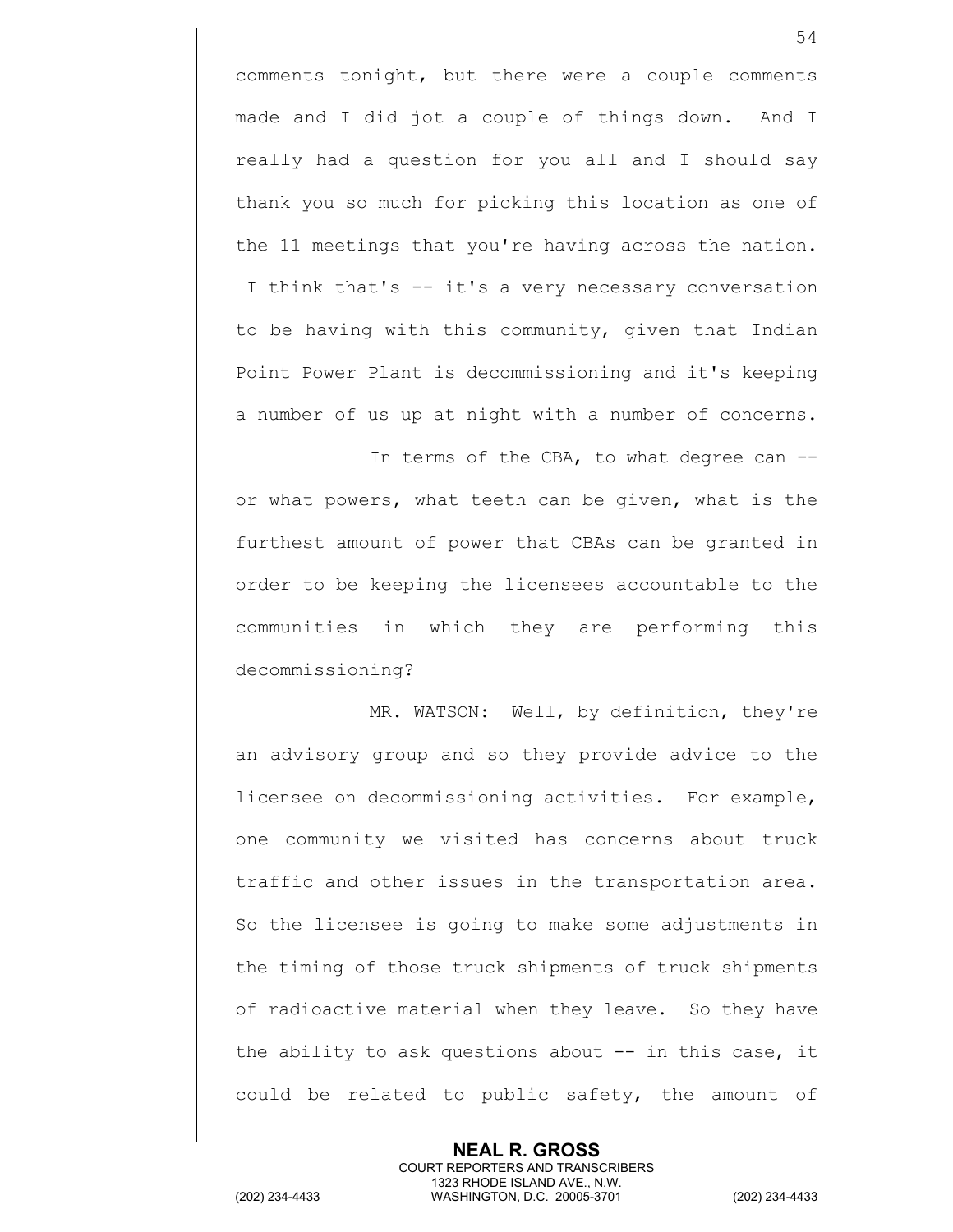trucks on the road at certain times. And so that's what they have. They can gather information, provide advice, provide estimates of what the schedule and work is being done as far as how it affects the community.

MS. AGUDELO: And if the board raises a certain amount of concerns, is it mandated for those concerns to be addressed by the licensee?

MR. WATSON: No.

MS. AGUDELO: Okay, is that something that -- and I would suggest that this is something that you consider as you're crafting kind of the model of --

MR. WATSON: So your comment is that you think they should have more authority?

MS. AGUDELO: Absolutely. I think that the public should have complete confidence in the company which is performing the decommissioning. I know that here there's a number of us that have concerns with the current company that will be taking up the decommissioning, because there's been a history of a whistleblowing of kind of inadequate handling of the spent nuclear fuel canisters, as well as unions complaining that Holtec is hiring lower-skilled workers to -- because it makes it cheaper.

> **NEAL R. GROSS** COURT REPORTERS AND TRANSCRIBERS 1323 RHODE ISLAND AVE., N.W.

And I know that there is some concern over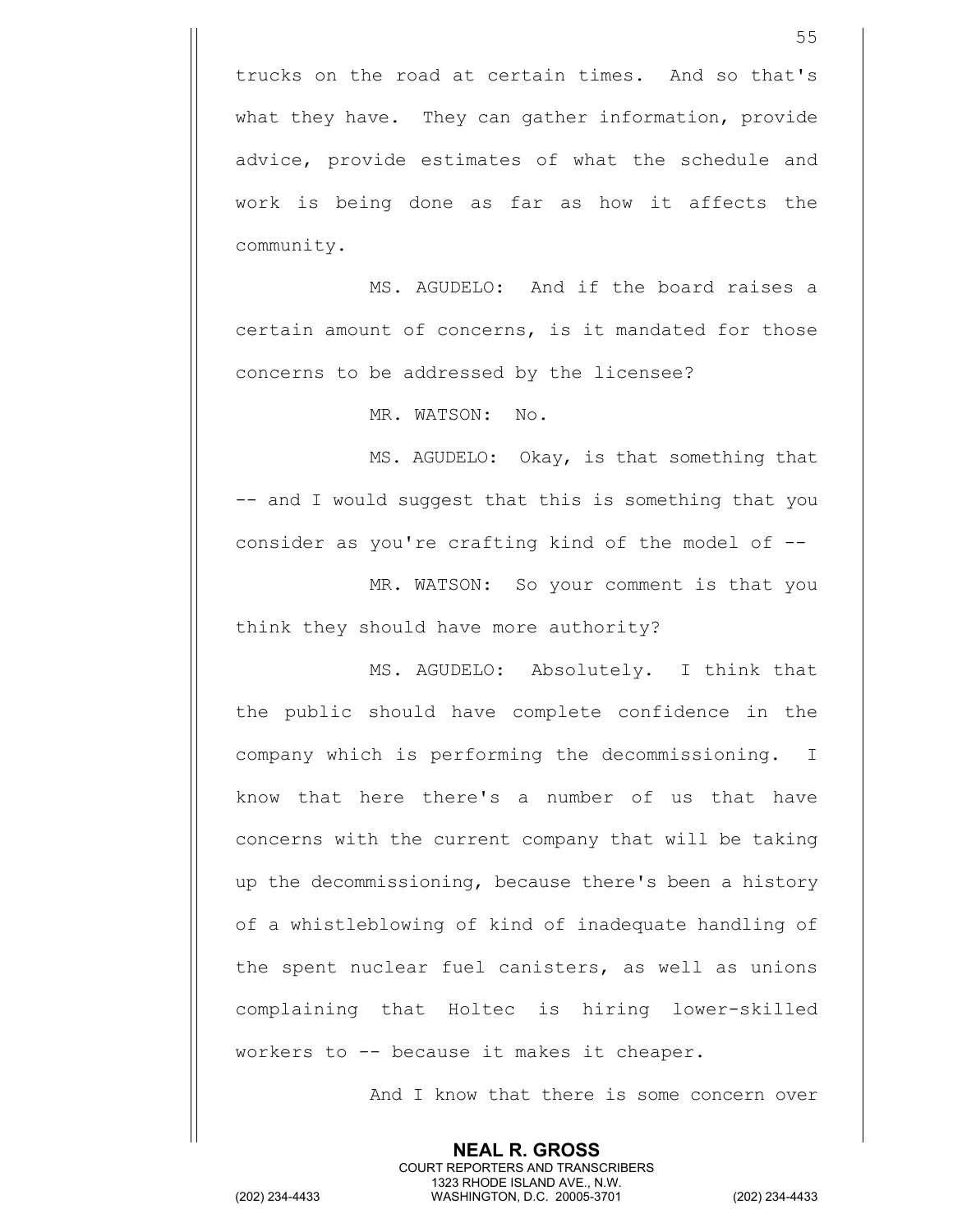So these are all concerns that I think that the Board should be equipped to hold the licensee accountable.

And I also want to stress that the Board does need to include competent scientists, people with science backgrounds, especially those that are living in the communities that are directly impacted by these projects, the decommissioning projects, and also including the marginalized voices that are usually left behind, especially those of people of color, et cetera. So that's all my comments for tonight and thank you so much for offering us the time for this hearing.

MR. KLUKAN: Thank you.

(Applause.)

MS. GREENE: Thank you. My name is Manna Jo Greene and I'm the Environmental Director for Hudson River's Clearwater. I also serve as an Ulster County legislator.

And I want to thank you for having this type of a meeting. I know some of the other meetings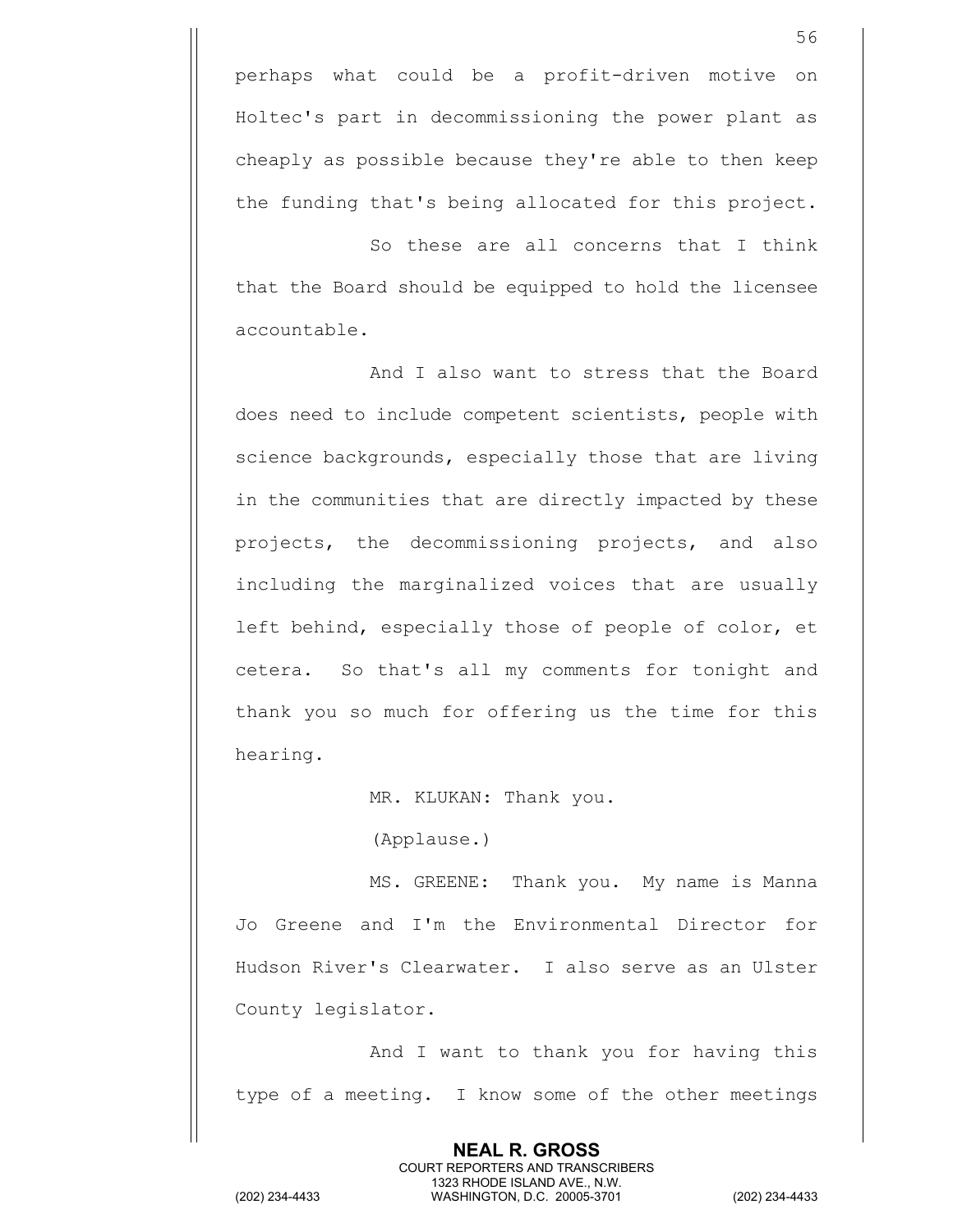were smaller, table top meetings, but we all need to hear and listen to each other.

I think one of the things you're hearing is that we need independent funding for Citizen Advisory Boards or Panels and in fact, there is a proposal in New York State for a Citizen Oversight Board. These boards need to have effective input. And in order for them to do that, they have to have funding for independent experts, for technical experts, for auditors of the decommissioning funds and for many other reasons. For example, there's a debate, somebody mentioned, a battle of experts.

There's a debate about how long high burnup fuel should stay in the fuel pools to cool off. And it's my understanding that at Oyster Creek, there's going to be a very rushed decommissioning that can put that community at risk. We don't want to see that happen here. The scientists from the Department of Energy and other scientists are recommending five to seven years for high burnup fuel. That's just one example. There are questions about thin wall versus more robust casks, et cetera.

And there is potential funding. That funding should not come from the communities that are burdened with loss of revenue, loss of taxes, loss of

> **NEAL R. GROSS** COURT REPORTERS AND TRANSCRIBERS 1323 RHODE ISLAND AVE., N.W.

(202) 234-4433 WASHINGTON, D.C. 20005-3701 (202) 234-4433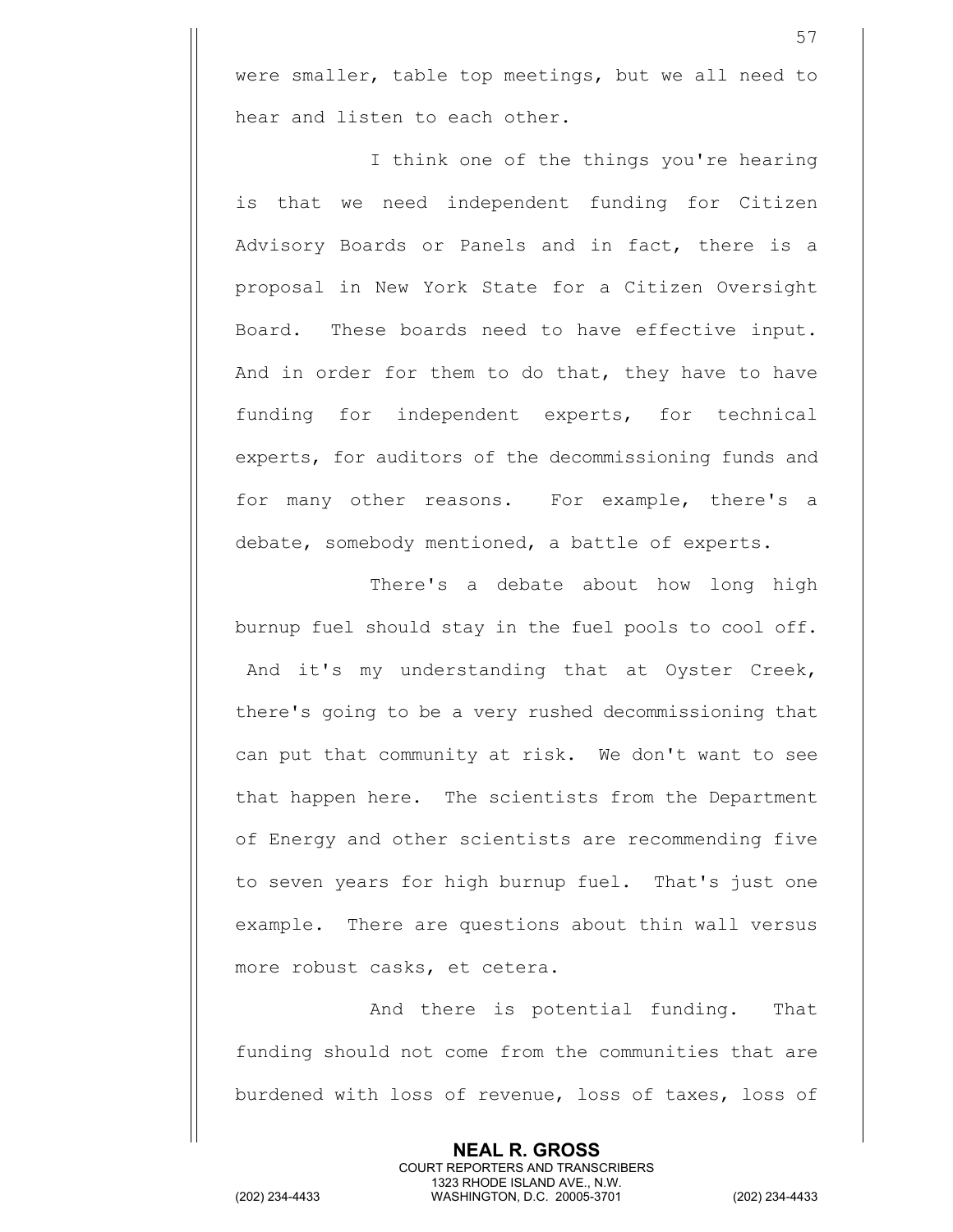charitable donations, it needs to come from the state or the Federal Government. The federal bill that could affect this is the STRANDED Act that has not get been passed, but Congresswoman Nita Lowey is a sponsor. And there is state legislation that would tax spent fuel and if that money could be directed so the communities can have access to independent experts and really have effective input.

Another important point is -- has to do with the decommissioning specialists. Their responsibility to their shareholders is profit. The responsibility of the community members and elected officials is to be sure that the decommissioning is done absolutely as safely as possible. And that's in competition. And unfortunately, over the years, I think that the NRC has lost the confidence of the community, primarily because of the number of waivers and exemptions that you've given and the fact that I think the community has felt unheard when raising questions. You have responsibility for safety, but I really think you've lost the trust of the community.

I also want to mention that New York State is a deregulated state, so it's difficult for state agencies to have this much control over the deregulated facilities, over the owners. And the

> **NEAL R. GROSS** COURT REPORTERS AND TRANSCRIBERS 1323 RHODE ISLAND AVE., N.W.

(202) 234-4433 WASHINGTON, D.C. 20005-3701 (202) 234-4433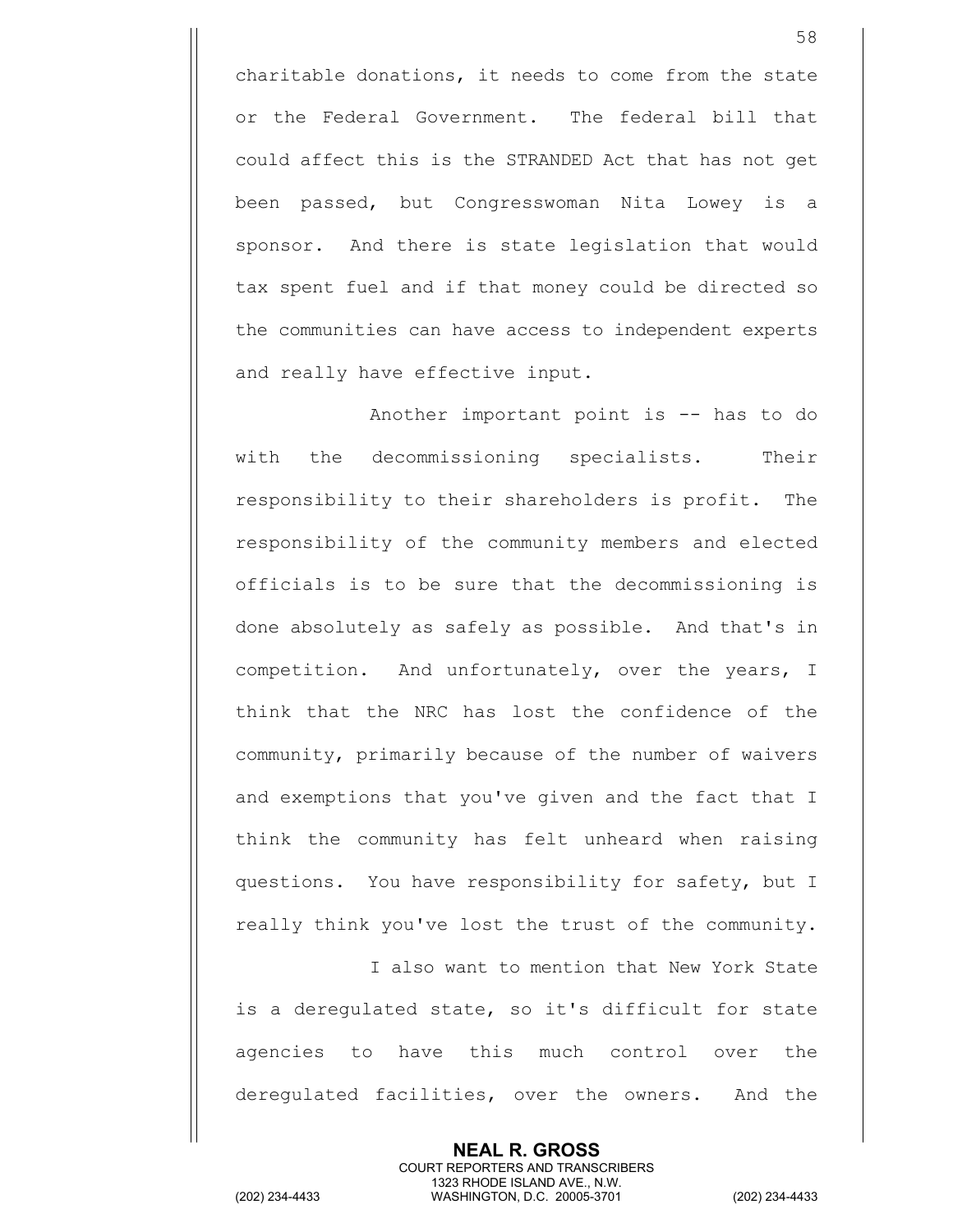owners have very different perspective than the community members.

One other thing I just want to mention is putting a gas facility at a nuclear facility is very dangerous. The gas pipeline that's there presents danger. But at Oyster Creek, reusing the electric - the infrastructure for electricity that is already at that facility, for wind coming from offshore winds, that's a really good beneficial reuse.

And the last thing I want to say because I want to give other people a turn, that we are having an in-depth conference, this is the third forum in this community and the fifth forum that Clearwater and others have put together. It's the 2019 Regional Nuclear Decommissioning Forum next Thursday afternoon, October 10th, from 1 to 4 at the Hendrick Hudson Free Library and a lot of the topics that are being discussed here tonight will be discussed in depth. We're bringing in people from the communities of New England, Pennsylvania, Three Mile Island, Zion, et cetera, to share their experience which you've already heard, as you've traveled around the country, but to bring those community members and elected officials here and also a panel of science experts to dig down into the questions that these communities face, but

> **NEAL R. GROSS** COURT REPORTERS AND TRANSCRIBERS 1323 RHODE ISLAND AVE., N.W.

(202) 234-4433 WASHINGTON, D.C. 20005-3701 (202) 234-4433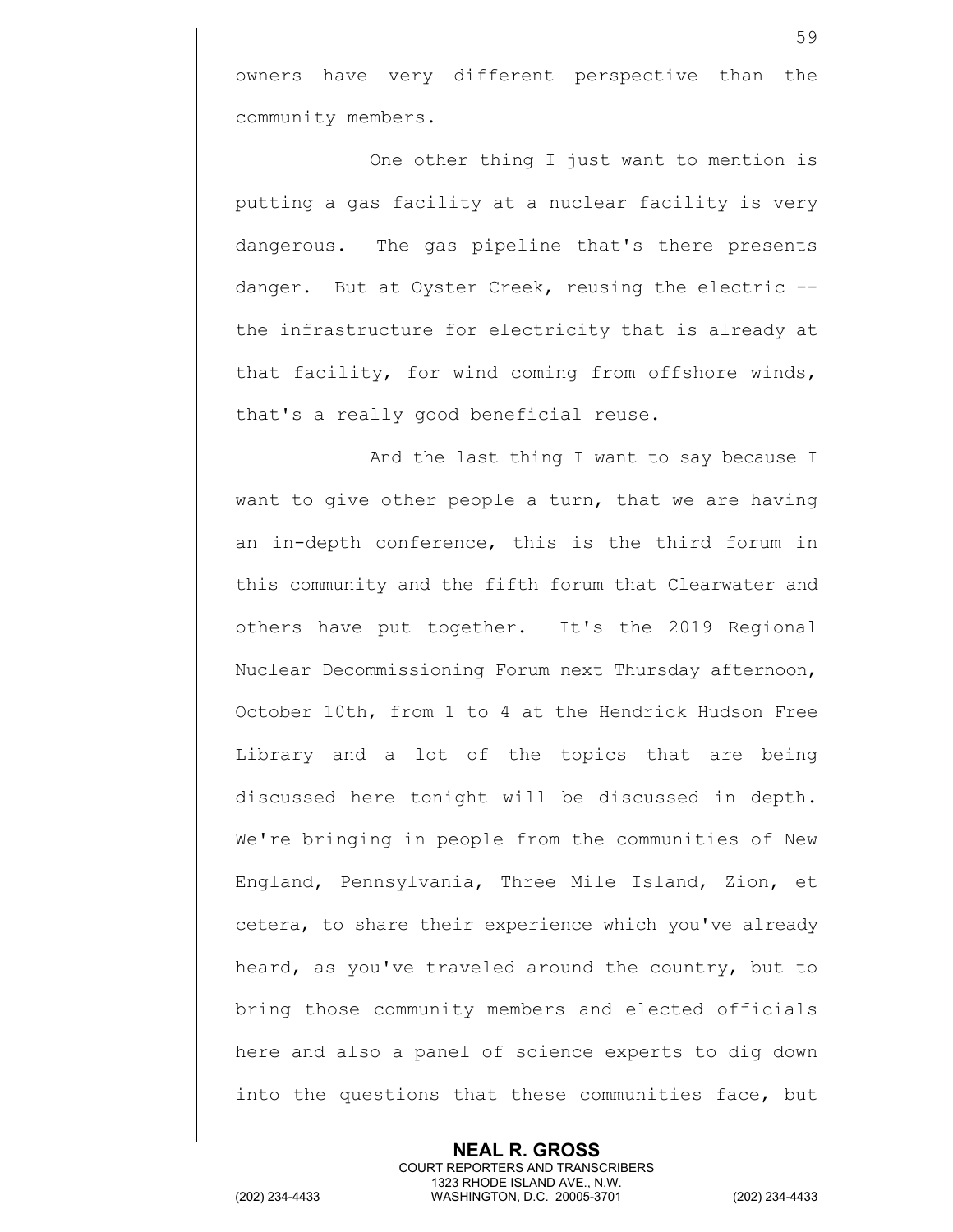they need funding and they need independent funding that cannot be left to the owners. That would be unwise and unfair. It has to either come from the state or the Federal Government and that would give the communities a real voice. Thank you.

MR. WATSON: Thank you.

MR. KLUKAN: Thank you very much.

(Applause.)

MR. KLUKAN: I don't want to say too much, but Ms. Green is on the CAP as well. So this is a good transition. At the other meetings that we've done so far for the Section 108 meetings, we now invite, after elected officials are invited, current CAB members or CAP depending on what they're called, to come up and speak.

I would ask given how much time we have and we have a full plate of public speakers, to keep your comments brief. I will not time you, but I want to make sure you're treated the same as we treat other CAB members at our past meetings.

So whatever order you like, if you're a current member of the CAB, we offer you this opportunity to make some short remarks.

MS. MILONE: My name is Deb Milone and for the record Milone is M-I-L-O-N-E. I am the President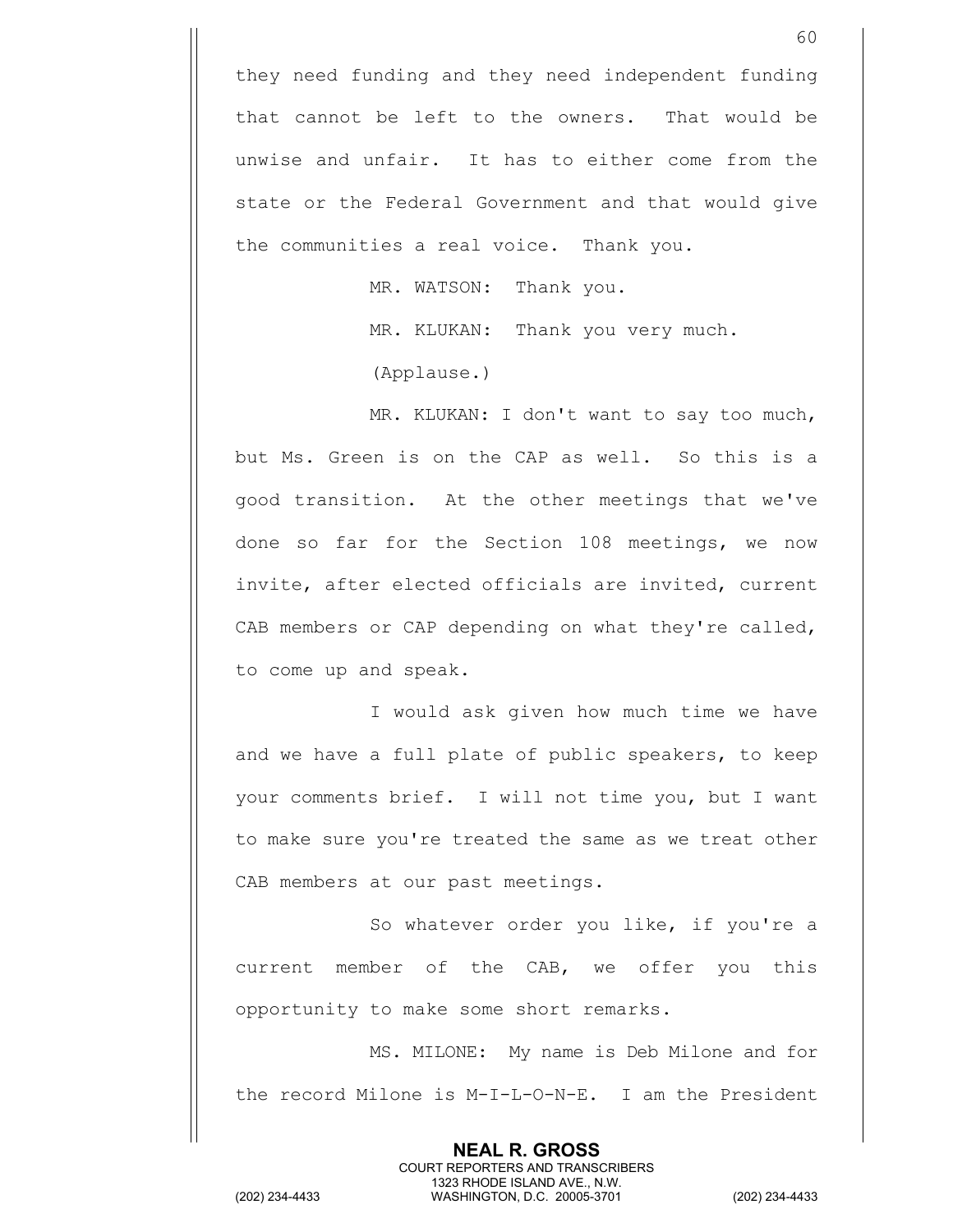of the Hudson Valley Gateway Chamber of Commerce. I'm also nearly a 30-year resident of the City of Peekskill and am an Advisory Board Member of the New York Affordable, Reliable Energy Alliance. I am also a member of the CAP.

Our chamber and I have had long advocated for the continued operation of Indian Point and we were very sad to learn of the decision to close. But we must deal with the reality that Indian Point will be closed by 2021.

Deciding how best to move forward is something that the entire community must be involved in. That's why I was so pleased when the Village of Buchanan Mayor Theresa Knickerbocker and Town of Cortlandt Supervisor Linda Puglisi announced the formation of the Indian Point Nuclear Decommissioning Citizen Advisory Panel. This panel is true representation of the community with business owners, labor groups, environmental advocates, scientific experts and others coming together to help navigate our community through the decommissioning process.

Having a task force assembled under the leadership of Governor Cuomo has also been important. But this local Indian Point CAP should be just that, local. With no offense meant to our friends in

> **NEAL R. GROSS** COURT REPORTERS AND TRANSCRIBERS 1323 RHODE ISLAND AVE., N.W.

(202) 234-4433 WASHINGTON, D.C. 20005-3701 (202) 234-4433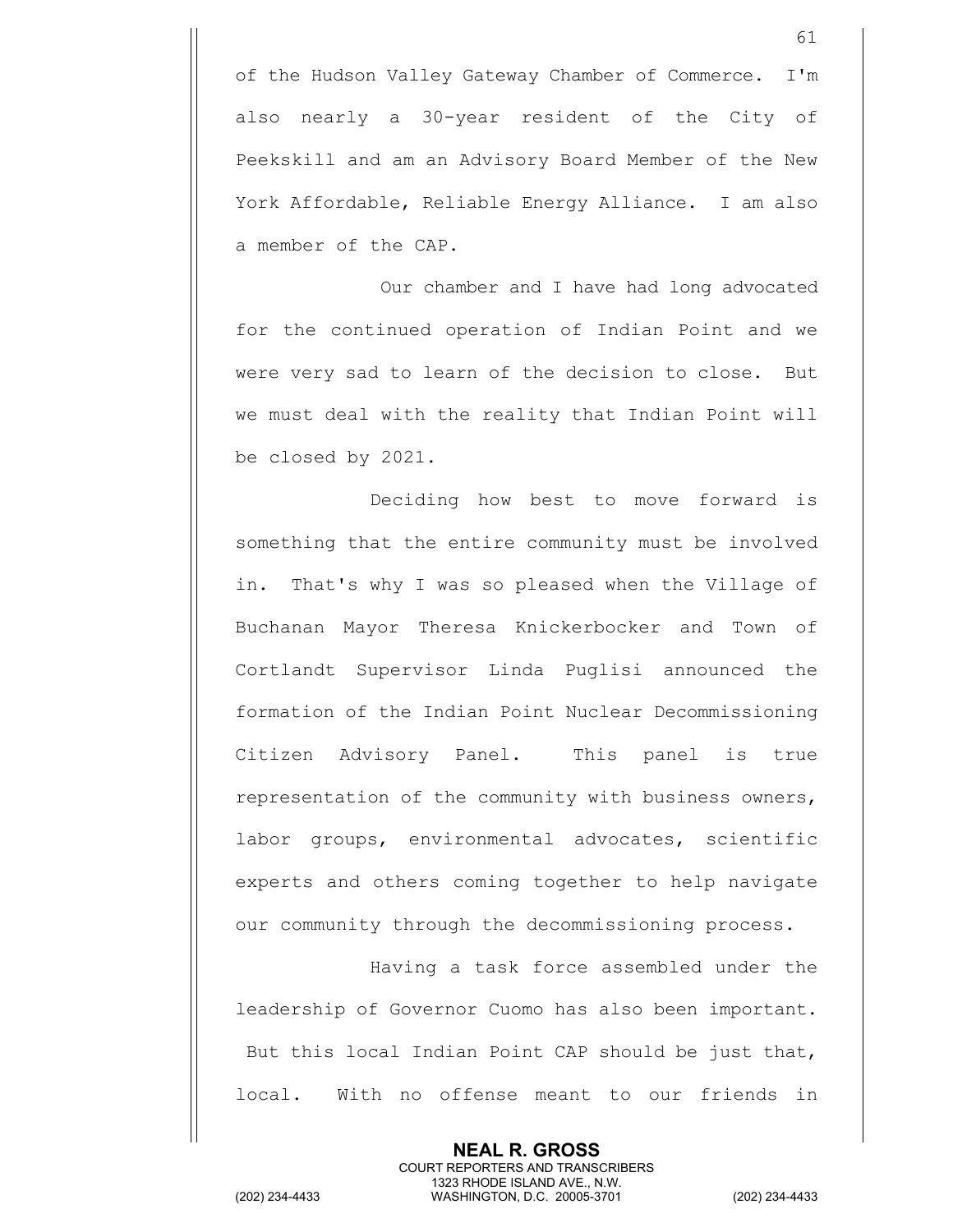Washington or the State Capital, we know our community best and our voices should be heard. Lastly, I want to comment on Entergy, the plant's owner. They have been and continue to be an incredible corporate neighbor with their tax revenues and charitable contributions, they have lifted this community up in immeasurable ways. The announcement that they plan to transfer Indian Point to Holtec is bittersweet because we will miss our friends at Entergy, but we know that Holtec will fill that important role in our community.

Holtec has also committed to decommissioning the Indian Point site decades sooner than if Entergy were to remain the owner. That alone should be welcome news to anyone who truly cares about this community. Thank you for your time this evening.

MR. KLUKAN: Thank you very much.

(Applause.)

MR. KLUKAN: Are there any other current members of the CAP who have not yet spoken?

Okay, so we're now going to move on to public speakers. We're going to do it in random order. We're going to get through everyone on the list. I'm going to do my best. With that said, I'm going to hold you to three minutes. And when that three minutes are up I'm going to thank you like that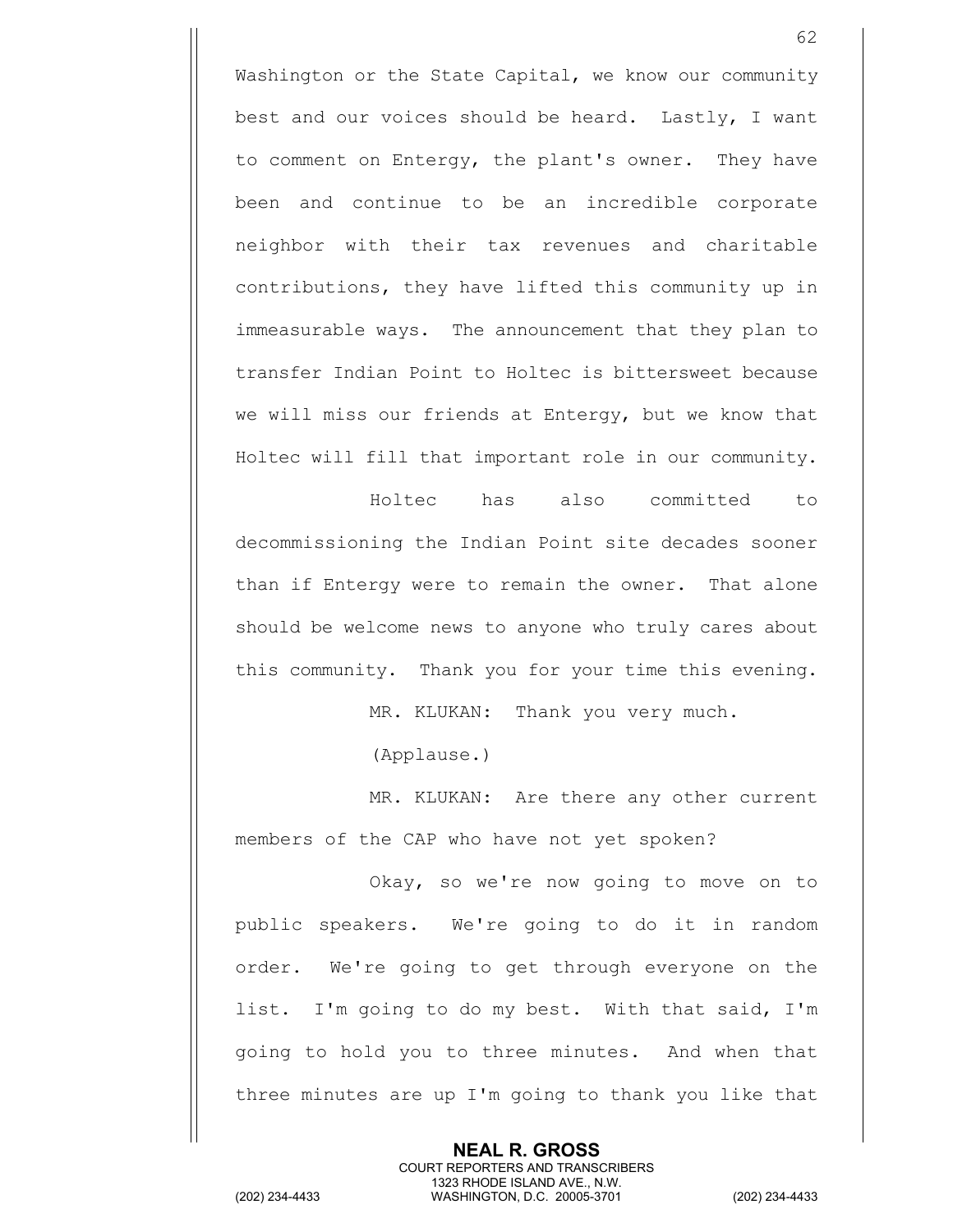and then we're going to have to move on. Just so we make sure that everyone has an opportunity to speak. I recognize that's not rule. I don't enjoy cutting anyone off. It's not like I wake up in the morning and be like yippee, you know? But that's what we're going to have to do to get, make sure everyone gets an opportunity to speak.

I will say this, as we've already mentioned, written comments will continue to be received through November 15th and they will be given the same weight as whatever you say here tonight. So whether you say it here tonight, or through additional comments you didn't get an opportunity to say, you can submit that in writing to the NRC. They'll be considered exactly the same, okay?

So with that, we're going to start with number, first one I pull out of the list, number 27. Joan Voot.

MS. EICHENHOLTZ: Good evening, my name is Jenean Eichenholtz. I'm speaking on behalf of Joan Voot. Joan and I are founding members of a community group called Power Through Cortlandt. As the purpose of this meeting is to identify best practice to the establishment of community groups, I'm going to read a statement, parts of a statement that we prepared when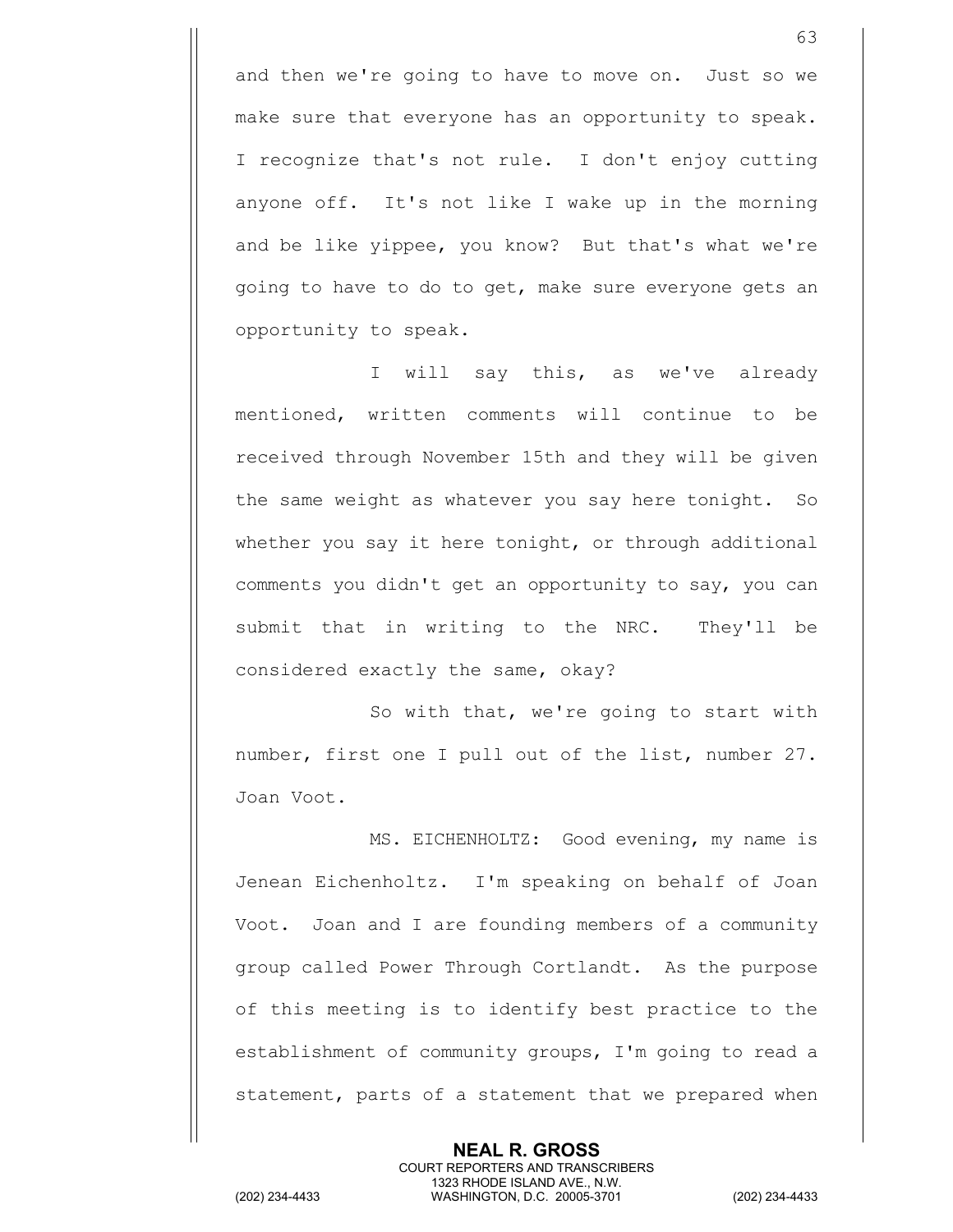the Community Advisory Panel was announced. I'm going to give you a copy of the full release that we submitted at the time.

First, the Advisory Panel was not conceived or drafted with input from the community, nor was it tailored to the needs of the Indian Point impacted communities. Power Through Cortlandt and other groups have been working on a Citizens Oversight Board with input from stakeholders for over a year and have drafted legislation tailored to the Indian Point community.

Second, the Citizens Oversight Board would have been made up of residents, not elected officials, and would better represent the impacted communities. With the Advisory Panel being composed mainly of elected officials, means that the individuals will come and go based on elections. We need individuals to serve full terms and be selected by their communities because of their expertise and independence.

Third, the Advisory Panel lacks proactive abilities, funding access, and oversight. A Citizens Oversight Board would be empowered to gain access to communications and documentation that would allow informed input from the community. The licensee must

1323 RHODE ISLAND AVE., N.W.

**NEAL R. GROSS** COURT REPORTERS AND TRANSCRIBERS

(202) 234-4433 WASHINGTON, D.C. 20005-3701 (202) 234-4433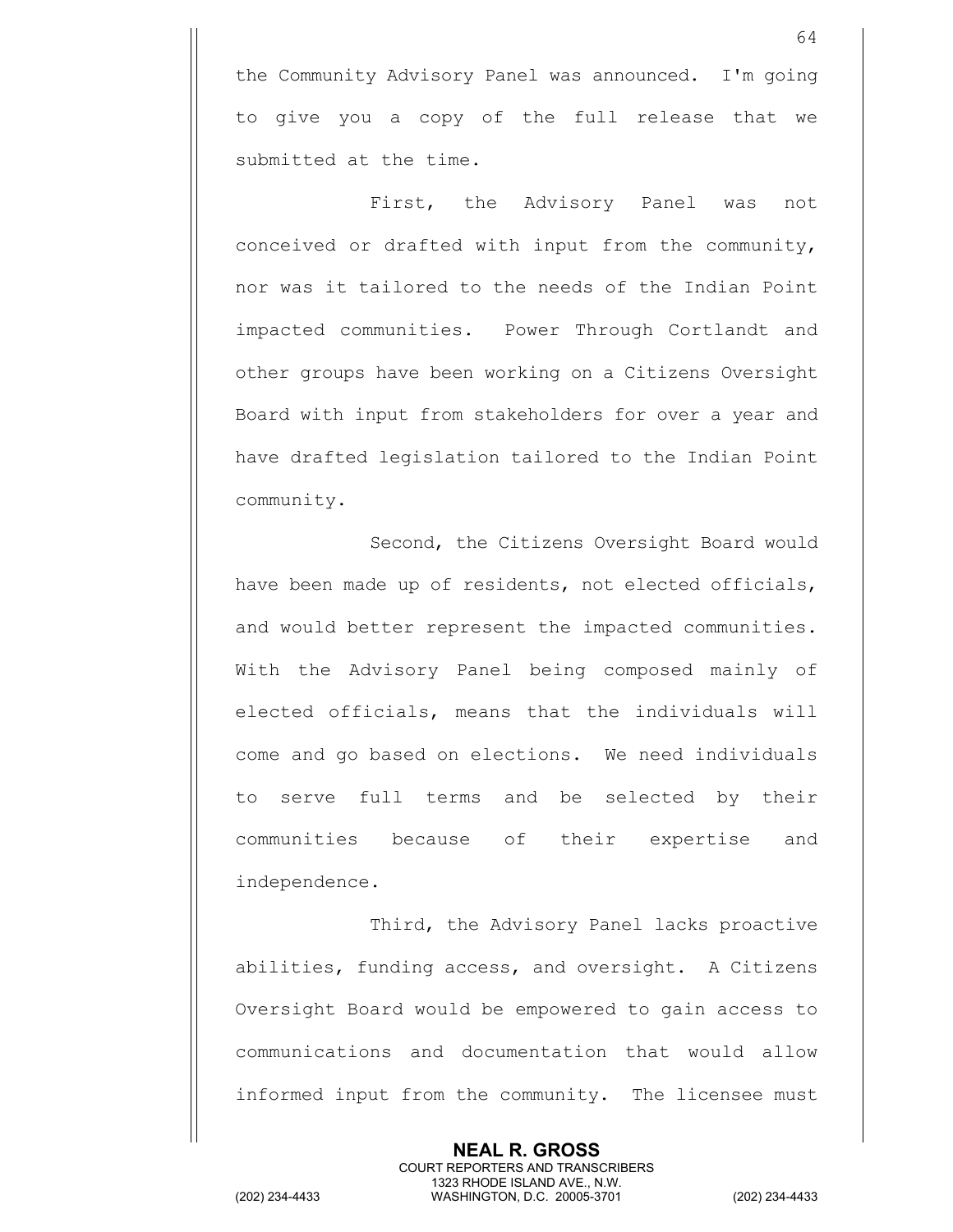be forced to follow best practices, not cheap or easy methods. A Citizens Oversight Board must be able to negotiate and receive inaccurate information.

Fourth, the Advisory Panel has an expiration date, while the nuclear waste will be there in perpetuity and requires rolling stewardship.

Finally, the structure is similar to the New York Indian Point Closure Task Force and concentrates control of the Citizens Advisory Panel with a chair and vice chair who serve and are enabled to appoint residents themselves. It does not accurately represent the impacted communities and was announced without their input.

When Mayor Knickerbocker said they are not self-appointed, I believe she meant they were elected to their offices. However, they self-appointed themselves to the Citizens Advisory Panel without first inquiring from the community as to who they would like to represent them. I feel that any Advisory Panel that's made up of community members should have input before its formation so that they can have the representation that truly represents their communities. Thank you.

MR. KLUKAN: Thank you very much.

**NEAL R. GROSS** COURT REPORTERS AND TRANSCRIBERS

(Applause.)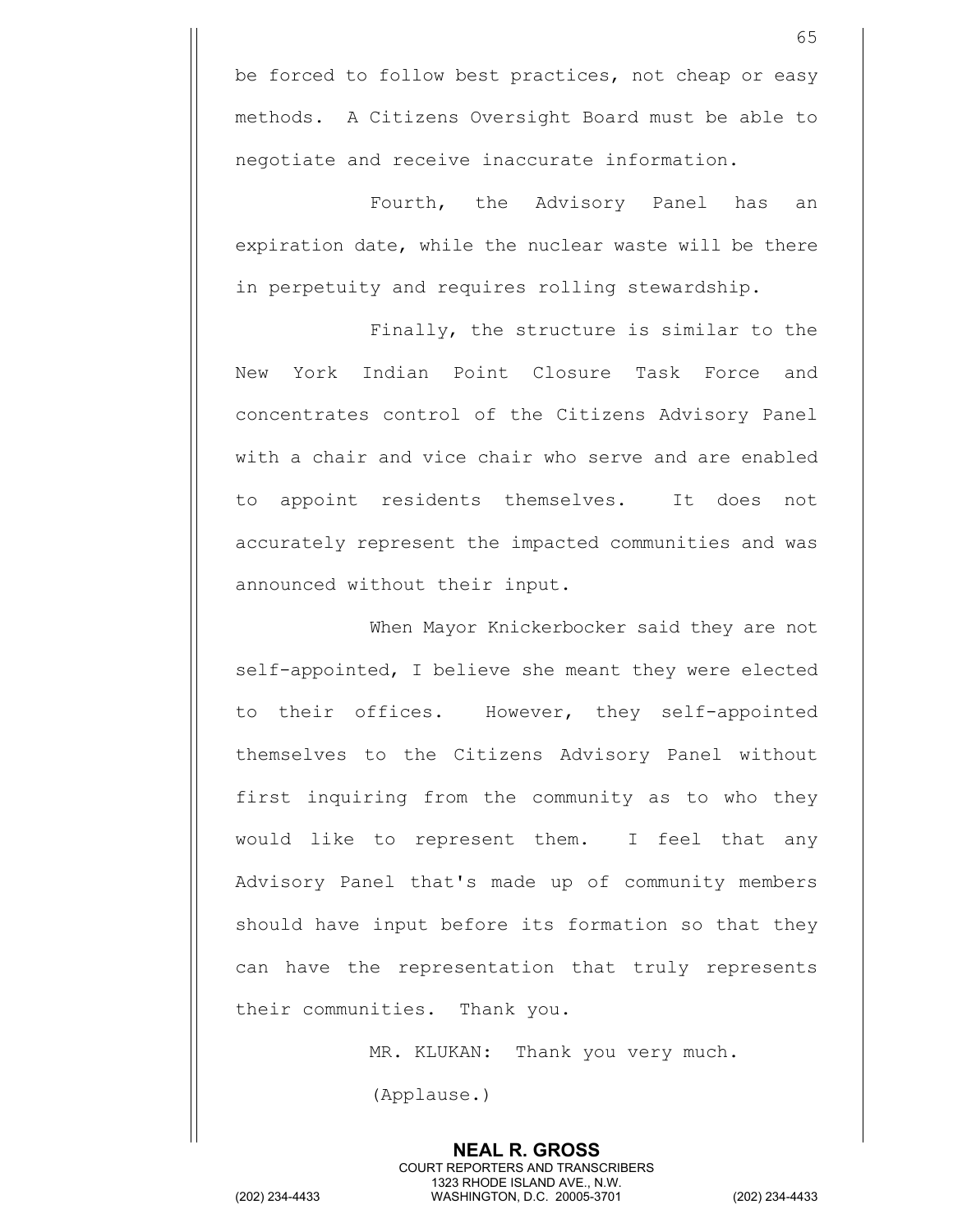MR. KLUKAN: Next up, we're going to have number 18 which is Susan Shapiro and then I'm just going to give you a heads up now and then we're going to have number 3 and then number 25. So 18, 3, then 25.

MS. SHAPIRO: Thank you. I'm Susan Shapiro. One thing that I would like to clarify is I understand that the safe storage is for 60 years and so for you to say that the NRC basically is going to be not involved in any kind of funding for the Citizen Advisory Board doesn't make any sense.

Can you hear me now? Okay. Is it true that the waste will be here for at least 60 years? Is that true? A minimum of 60 years?

MR. WATSON: Let me be very clear what the 60-year requirement is. The NRC requires that the licensee, the reactors be -- complete their decommissioning within 60 years. So the longest they typically will run will be 50 years in a SAFSTOR situation. This allows a lot of radioactive decay to take place so the dose rates that the workers would receive are very small. About one percent of what they were when the plant first shut down. So there's a safety issue there where the dose rates are significantly reduced.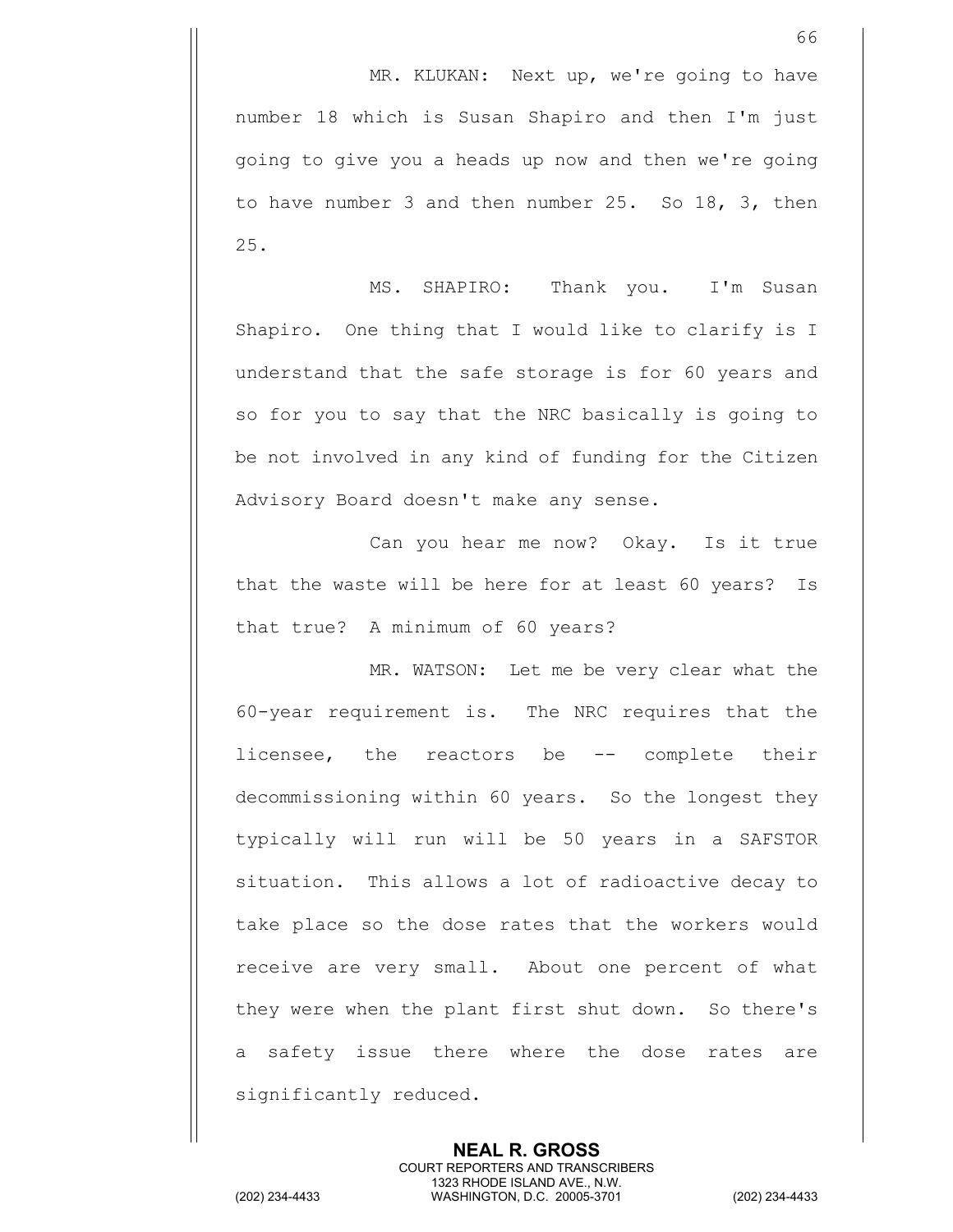Secondly, after that 50-year period, the plant is decommissioned. It typically takes seven to ten years to safely decommission a nuclear power plant. And so when you hear a schedule of about ten years from any of the licensees or the people who are going to do the decommissioning, that's typically what it has taken for the first ten that were completed in the 1990s.

Zion, which is two large units up at - near Chicago, is going to be completing the decommissioning there right around nine, ten years and that's typical for a decommissioning project. So that's about what it takes, about ten years to decommission it. Sixty years is really a time for the plant to sit in a moth balled, safe condition until the licensee decides to do the decommissioning.

MS. SHAPIRO: So during that time, Entergy will still be putting money into their decommissioning fund?

MR. WATSON: That's -- the decommissioning fund will continue to grow with whatever investments the trustee has made of it. I don't think there's any requirement for them to put money in the fund. However, there is a requirement that the report to the NRC at the end of March of each year on the status of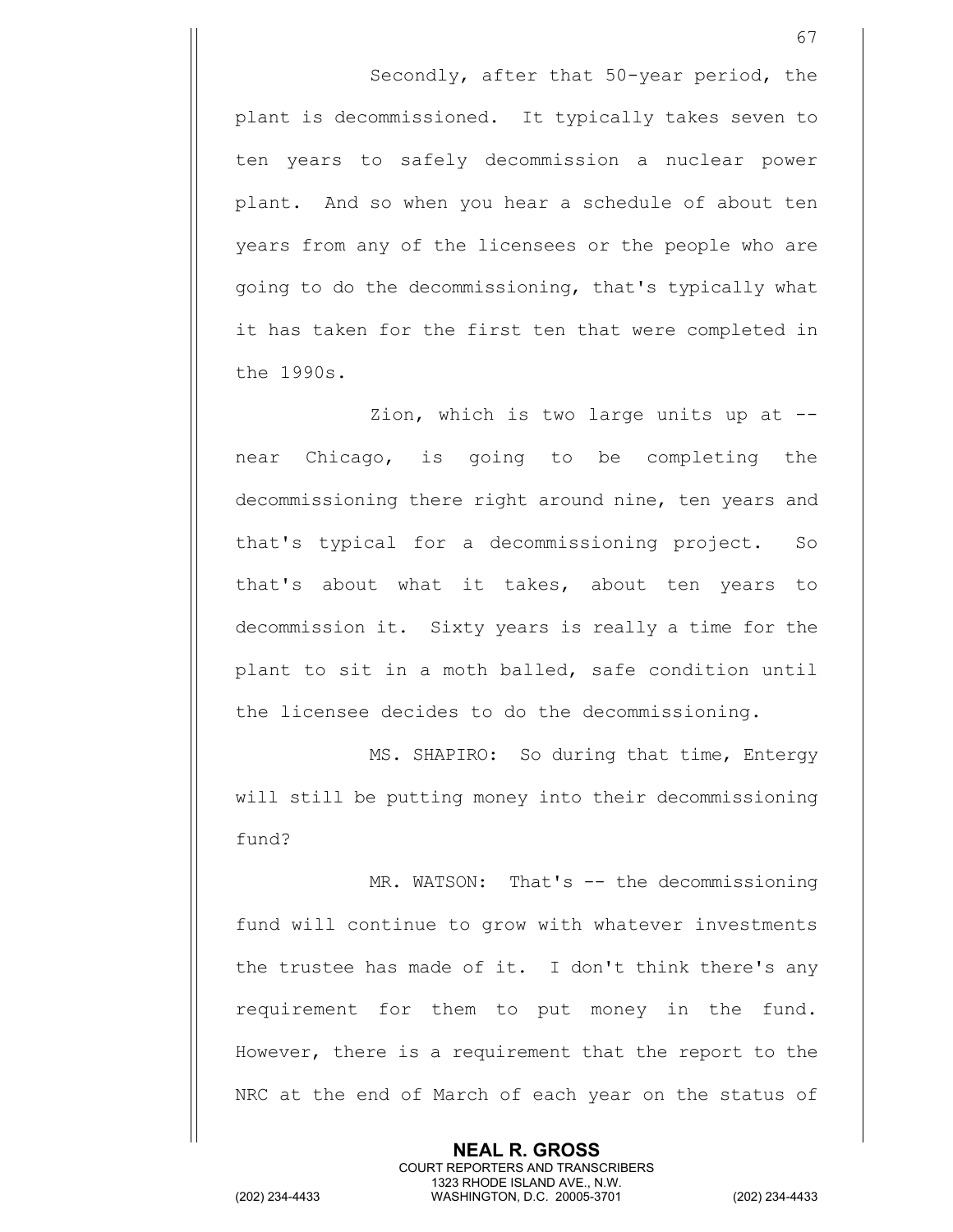those decommissioning funds that the trustee has which is an independent bank, the status of those funds from the previous years. So we continue to monitor how much money is in that fund and how it's growing or what the expenses are for.

MS. SHAPIRO: I'd like to make a recommendation that a small portion of those funds are being used for a citizens advisory oversight board so that the community can actually participate and experts can be hired that can give advice, proper advice with technical knowledge.

I'd also agree that the community advisory board should be elected from the communities. The reactor communities and all the counties surrounding any nuclear reactor should have representation on the community advisory board.

The other things that I think the money that -- some of the money for the decommissioning needs to be spent on that you're already collecting is that continuous real-time monitoring of any releases of the waste be continuously monitored and reported to the communities including any releases of carbon-14 and krypton-85, which we know is part of the issue in the spent fuel.

We need quality control experts to ensure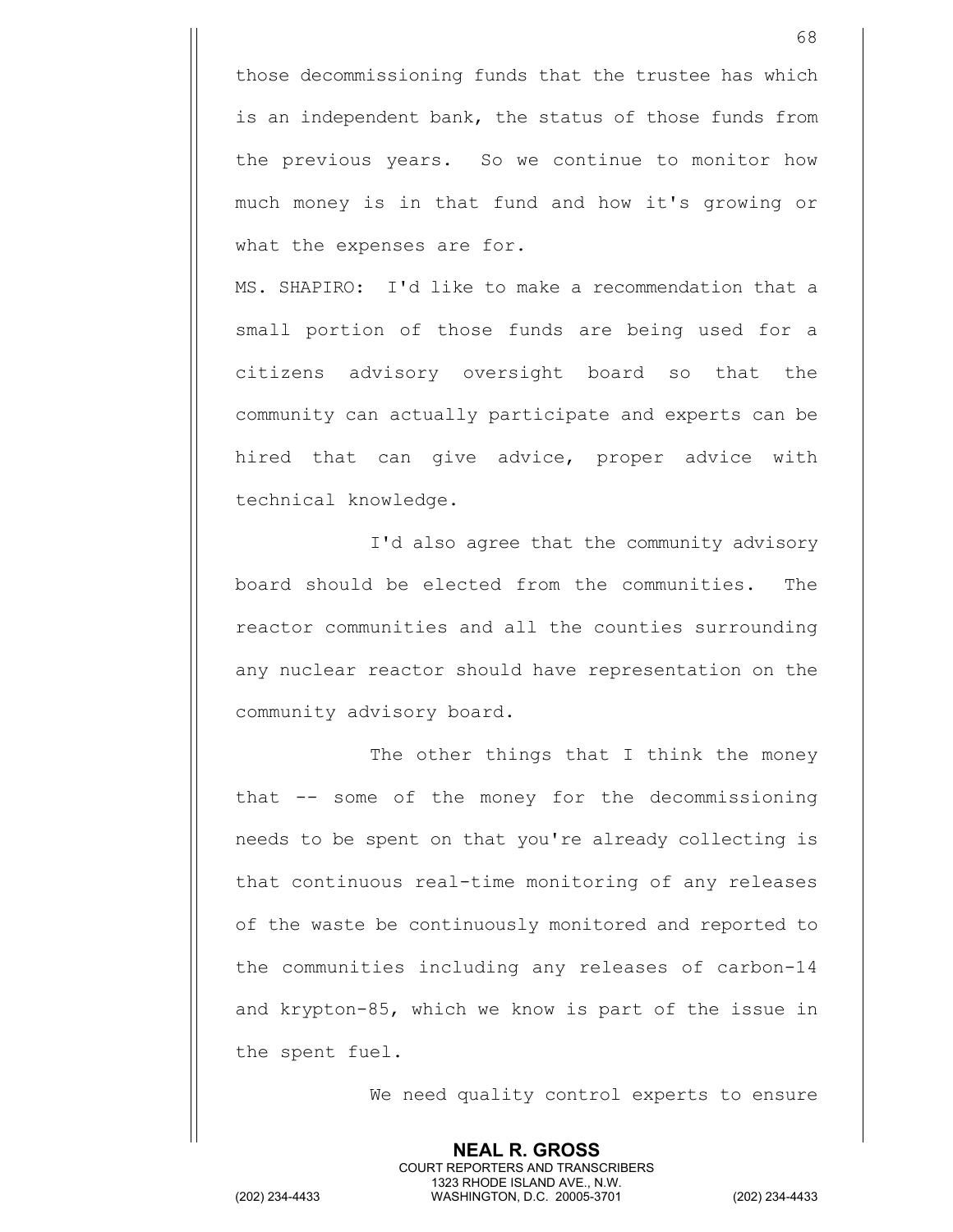that the casks are properly inspected. We know already at Indian Point that some of the casks that are already in use were not properly fully inspected and they're still in use. And that's a real serious issue going forward for the -- what already happened and what might be going forward.

We all -- there also has to be a mechanism to recast these casks. It was in the new waste storage fund, I mean decision --

MR. KLUKAN: Thank you very much.

MS. SHAPIRO: I'm sorry. They took up a lot of my time answering questions.

MR. KLUKAN: I actually paused when they were talking, so I actually gave you your full three minutes. And I'm going to speak to that in a second after you're done. So you spent a full three minutes speaking and I paused it when Bruce was talking.  $So$   $--$ 

MS. SHAPIRO: Well, evacuation must take place until all the waste is gone. We cannot remove evacuation planning for this area. We have 20 million people in a 50-mile radius and it -- with highpressure gas lines running right through Indian Point that evacuation planning must stay in place and be fully funded. Thank you.

> **NEAL R. GROSS** COURT REPORTERS AND TRANSCRIBERS 1323 RHODE ISLAND AVE., N.W.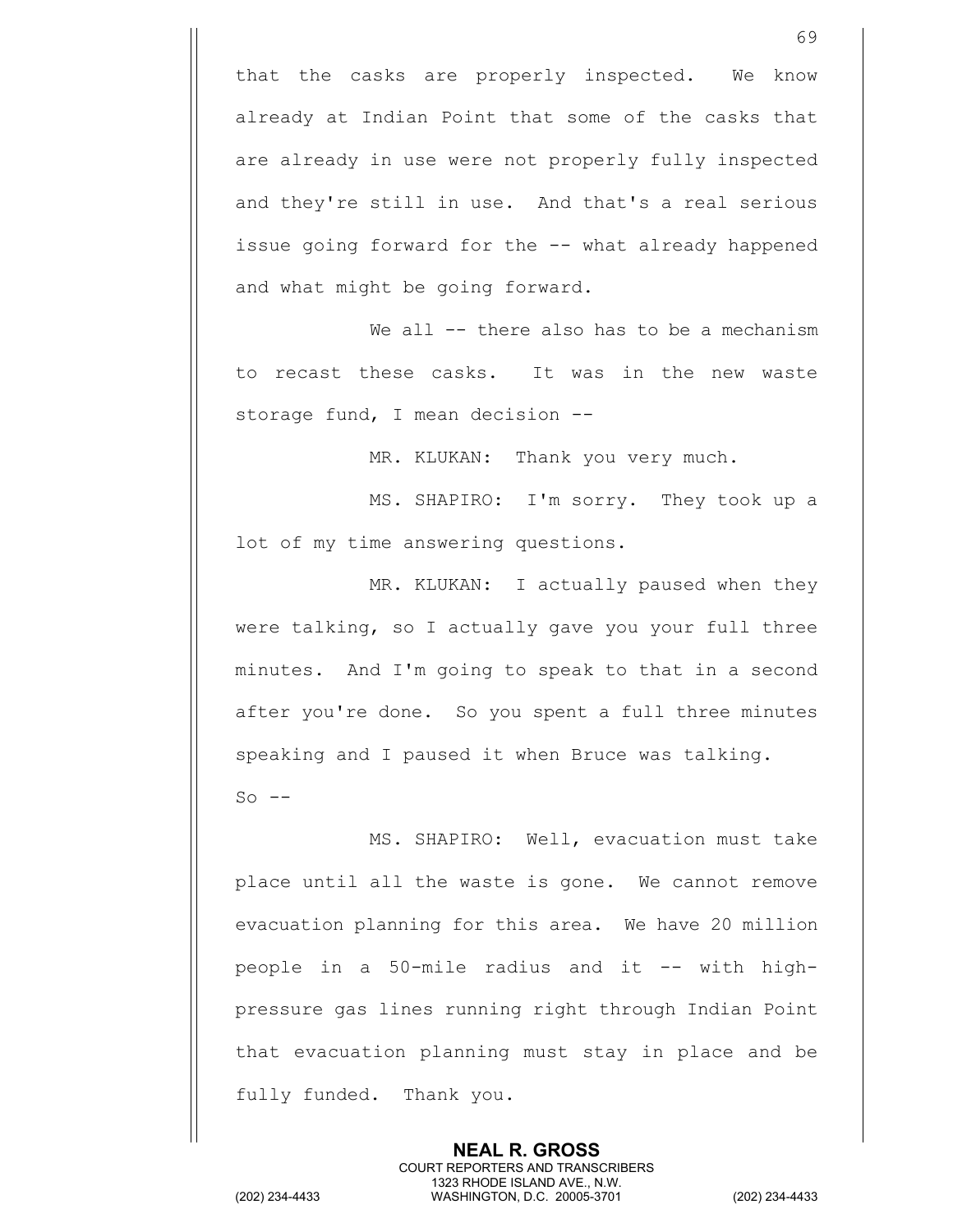MR. KLUKAN: Thank you.

(Applause.)

MR. KLUKAN: All right. Two very quick things: One, I didn't announce this in this instance. My apologies. Mea culpa. Because we have such limited time, if you ask questions I'm not going to from here on out stop the clock. I stopped the clock for Ms. Shapiro because I didn't make that announcement, but if you wait for them to respond, that's your time you're using. So you can either bundle all your questions together and then they'll answer afterwards, if they choose to answer, but I will no longer be pausing the clock.

And then two, someone asked me if you should just go in order since we're going to  $-- I'm$ going to do my best to get to everyone tonight. I am going to get to everyone tonight. So, well, does anyone care if we just go down the list one, two, three, four, five?

(No audible response.)

MR. KLUKAN: All right. So we got one vote. Does anyone want the --

PARTICIPANT: Just go.

MR. KLUKAN: Just go? All right. Let's do it. So we're going to go with Joel Gingold next,

> **NEAL R. GROSS** COURT REPORTERS AND TRANSCRIBERS 1323 RHODE ISLAND AVE., N.W.

(202) 234-4433 WASHINGTON, D.C. 20005-3701 (202) 234-4433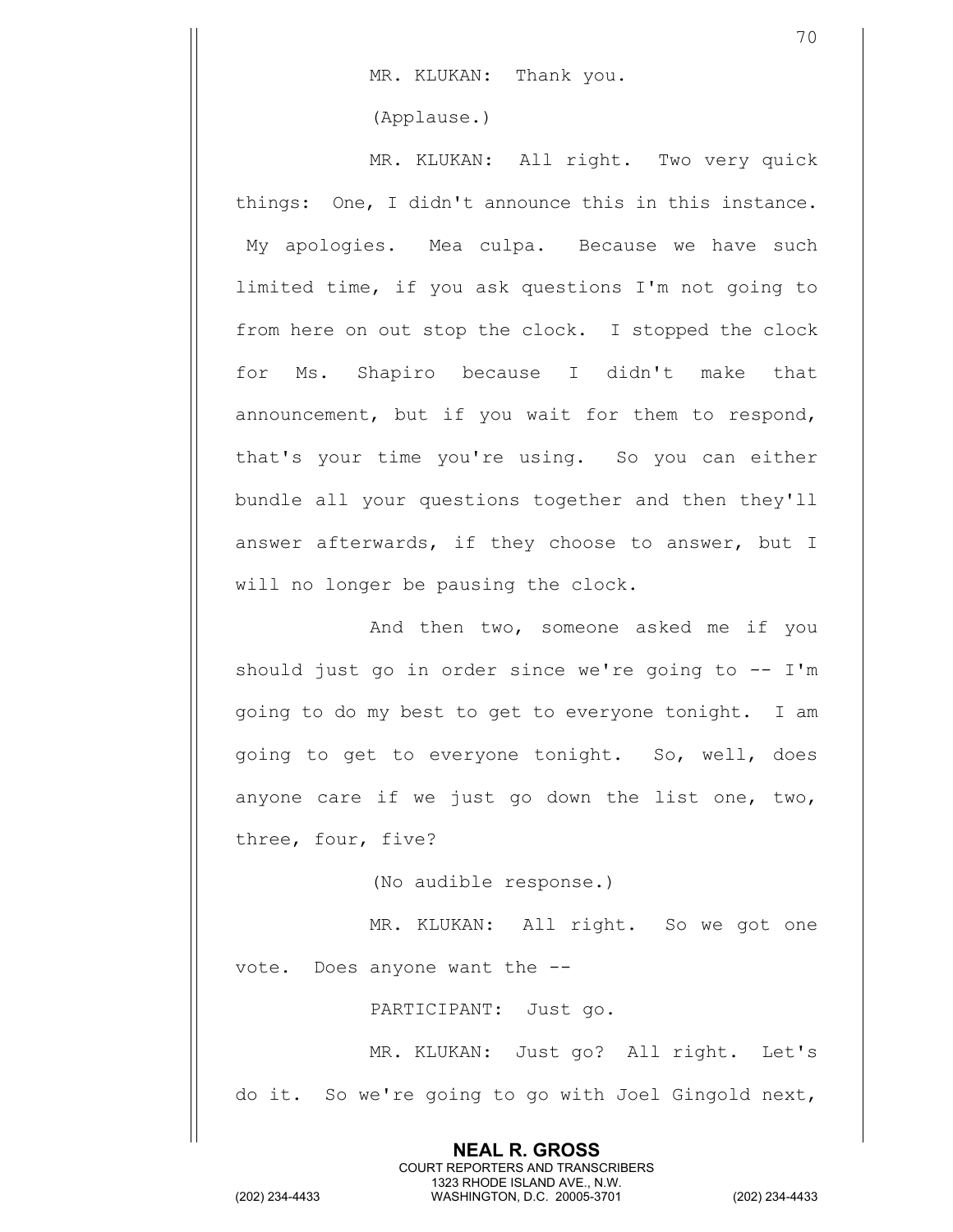No. 1.

MR. GINGOLD: Good evening. My name is Joel Gingold. I'm from Croton-on-Hudson, right down the river. I currently serve on Croton's Sustainability Committee. I'm the environment climate chair for CCoHOPE Indivisible and I'm a nuclear engineer who's been active in the industry for nearly 60 years.

I'd like to thank the Panel for this opportunity, but before commenting on the board itself, I think with so much decommissioning that will be going on in the next decade or so it would be incumbent to create some kind of clearing house for experience on decommissioning and best practices as these projects go forward. Now this could be maintained by NRC, by DOE, by EPRI, but I think that would certainly help everybody if they could take advantage of the experience of others.

I don't have to tell this panel that decommissioning is a very complex and highly technical process. Bright men and women, however well-informed and conscientious, cannot effectively oversee this process without the assistance of objective professionals. This is even more critical in the case of Indian Point since many in the community, as you

> **NEAL R. GROSS** COURT REPORTERS AND TRANSCRIBERS 1323 RHODE ISLAND AVE., N.W.

(202) 234-4433 WASHINGTON, D.C. 20005-3701 (202) 234-4433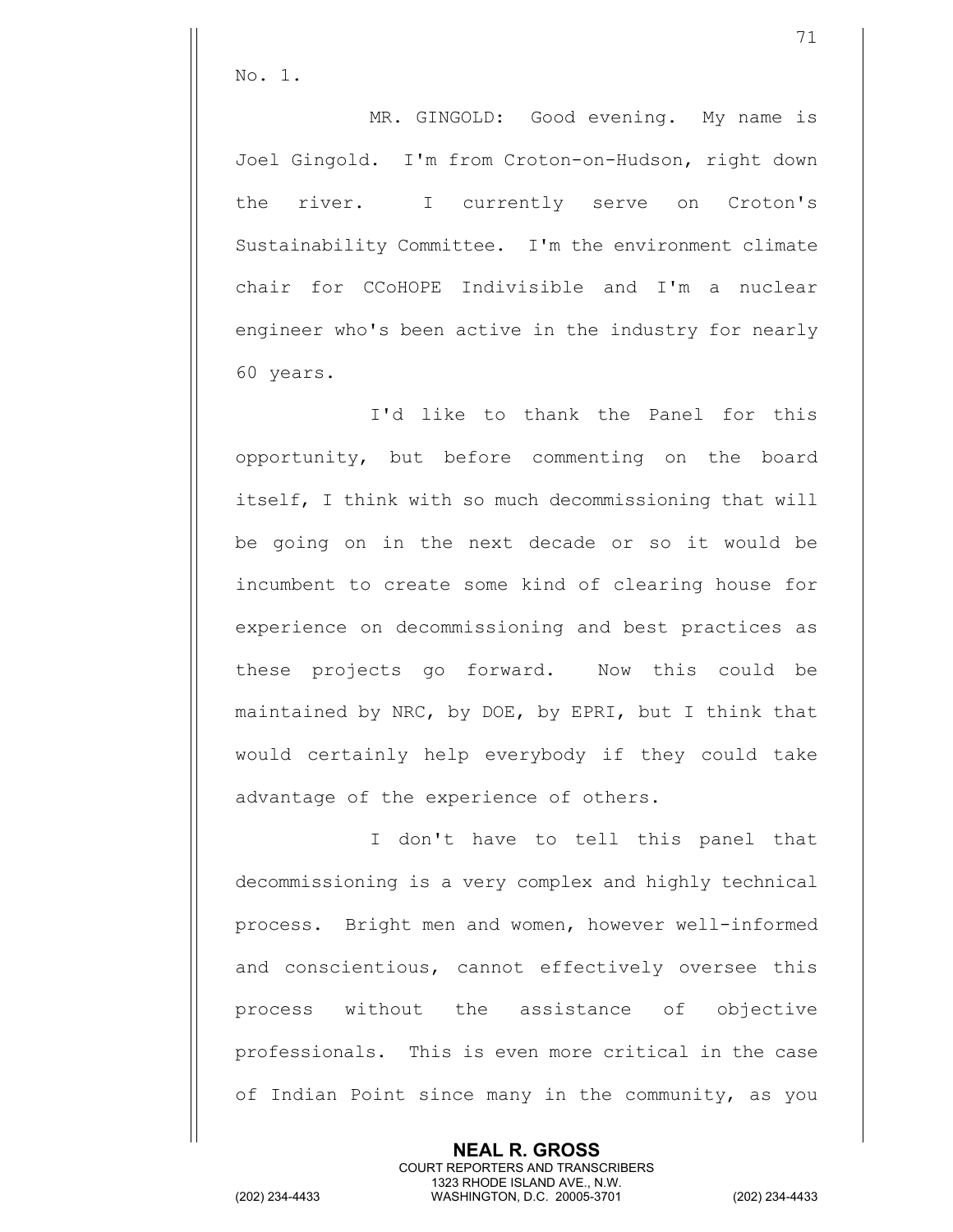have already heard, do not have a great deal of trust in Entergy and Holtec, or even in the NRC itself.

So I believe there needs to be a professional staff, more professionals on the board, and I would suggest that they include as a minimum at least one individual who's an expert in radiation protection and health physics and has worked at a nuclear power station; at least two or more engineers with detailed knowledge and experience in nuclear plant systems, operation and maintenance; one or more environmental scientists, not activists, but scientists with experience in the impact of major industrial facilities and their processes on the environment; one or more accountants or other financial professionals with the knowledge of the types of financial transactions and statements associated with decommissioning; and finally one or more experienced science and technology journalists who can take all this technical information developed by the professional staff and present it in a way that is understandable to the public, to state legislators and officials.

I think it would be best if some or all of these professional staff were members of the board rather than just advisors. Participation of such

> **NEAL R. GROSS** COURT REPORTERS AND TRANSCRIBERS 1323 RHODE ISLAND AVE., N.W.

(202) 234-4433 WASHINGTON, D.C. 20005-3701 (202) 234-4433

72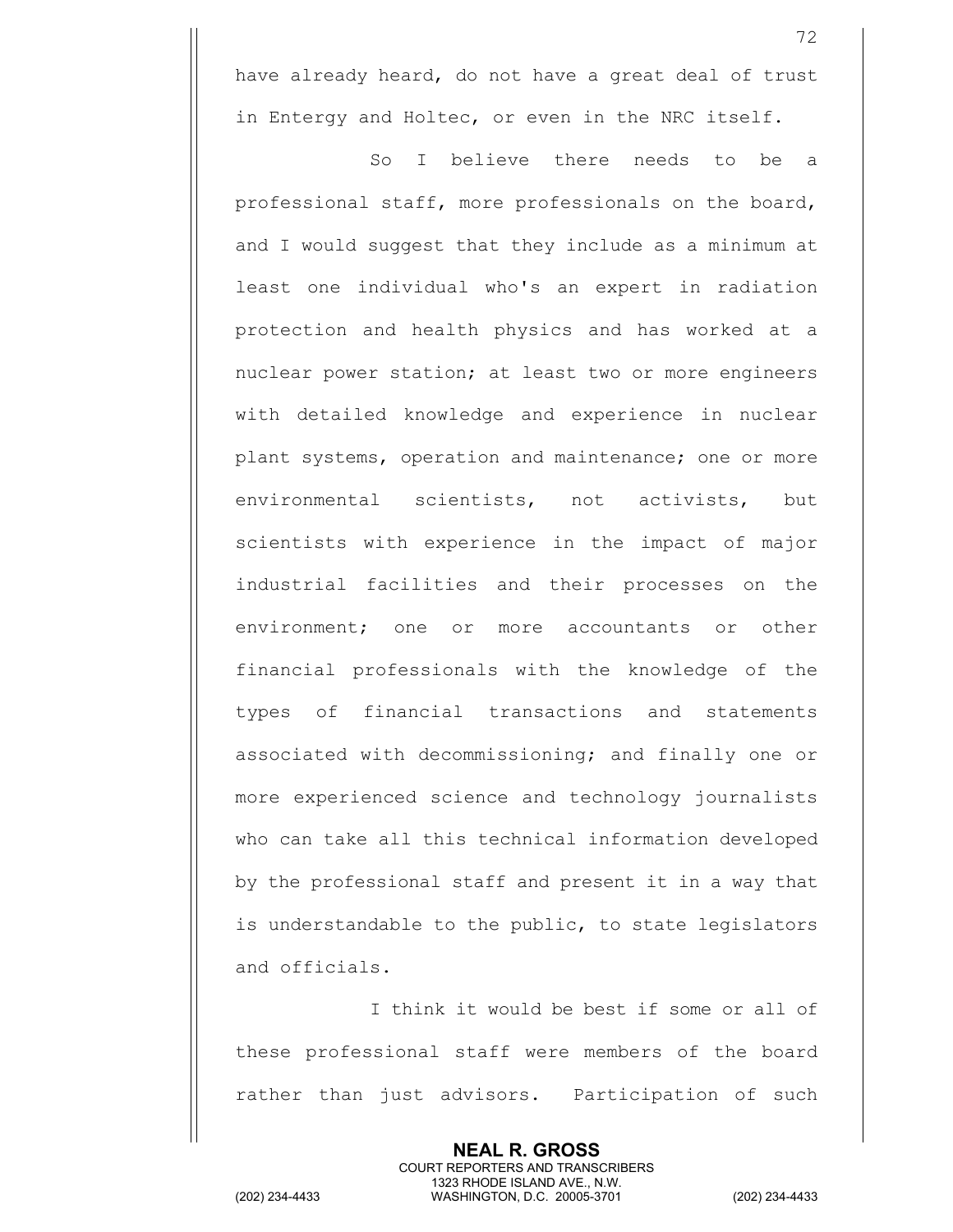individuals will necessitate a significant budget as has already been mentioned here. I think it is quite reasonable for the funds to be provided by the licensee and placed in an escrow account which is controlled either by the state or by the oversight committee itself.

And finally, I think the non-professional members of the oversight committee should be chosen to be capable of working cooperatively --

MR. KLUKAN: Thank you very much.

MR. GINGOLD: -- with the professional staff. Thank you.

MR. KLUKAN: Thank you.

(Applause.)

MR. KLUKAN: Okay. Next up, No. 2 has already spoken, so we'll go to No. 3, Richard Kline.

MR. KLINE: Okay. Thank you. Thank you for being here.

So in the mid-20th Century there were two developments that brought enormous potential for benefit and risk, and one was nuclear fission which gave us nuclear power plants and nuclear weapons, and the NRC model regulates that, but the other was genetic engineering and modern medicine. So that also had enormous potential for benefit and risk. And

> **NEAL R. GROSS** COURT REPORTERS AND TRANSCRIBERS 1323 RHODE ISLAND AVE., N.W.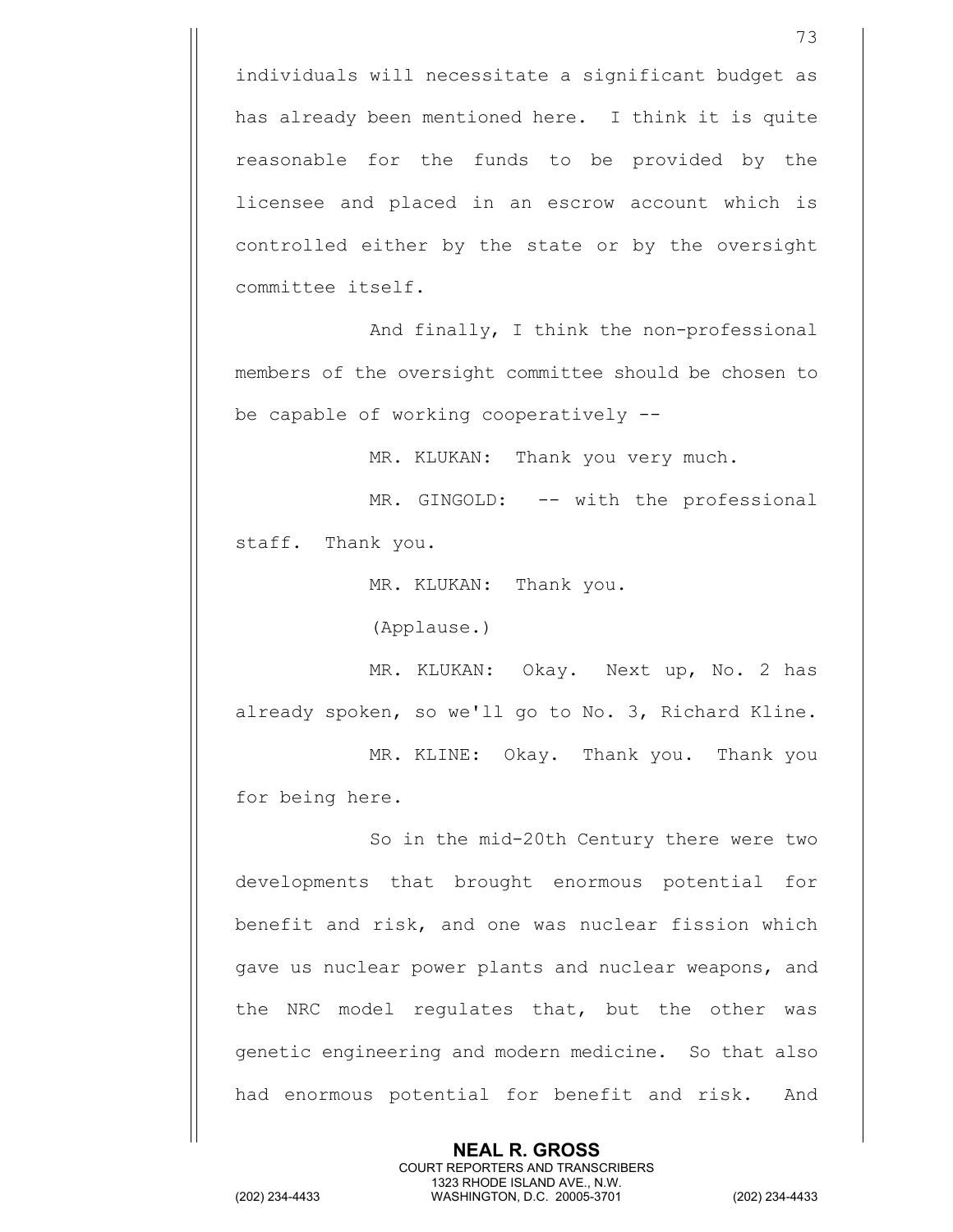there were a number of missed steps early on in that which led the government to generate a series of regulations that -- people know the FDA, but there's also OHRP which also regulates.

PARTICIPANT: We can't hear you.

MR. KLINE: Okay. So modern medicine was -- another system was set up to regulate that, and that was the FDA and OHRP, which are similar in a sense in that they're high in expertise and they look at whether or not potential medicines or devices are beneficial and whether the benefits justify the risks that are taken.

But what most people don't know is that basically every day in this country at hospitals and medical centers there's what's called the institutional review board which was described in 45 CFR 46, and the institutional review boards are similar to what we're proposing with the CAPs. They had M.D.s, they had scientists, and they also required lay members. So these people brought to bear the ethical concerns and the ethical notions and helped in making the decision as to whether the risks and the benefits were appropriate. So the main decision of these institutional review boards are in what's called the 111 Regulations where they determine whether the

> **NEAL R. GROSS** COURT REPORTERS AND TRANSCRIBERS 1323 RHODE ISLAND AVE., N.W.

(202) 234-4433 WASHINGTON, D.C. 20005-3701 (202) 234-4433

74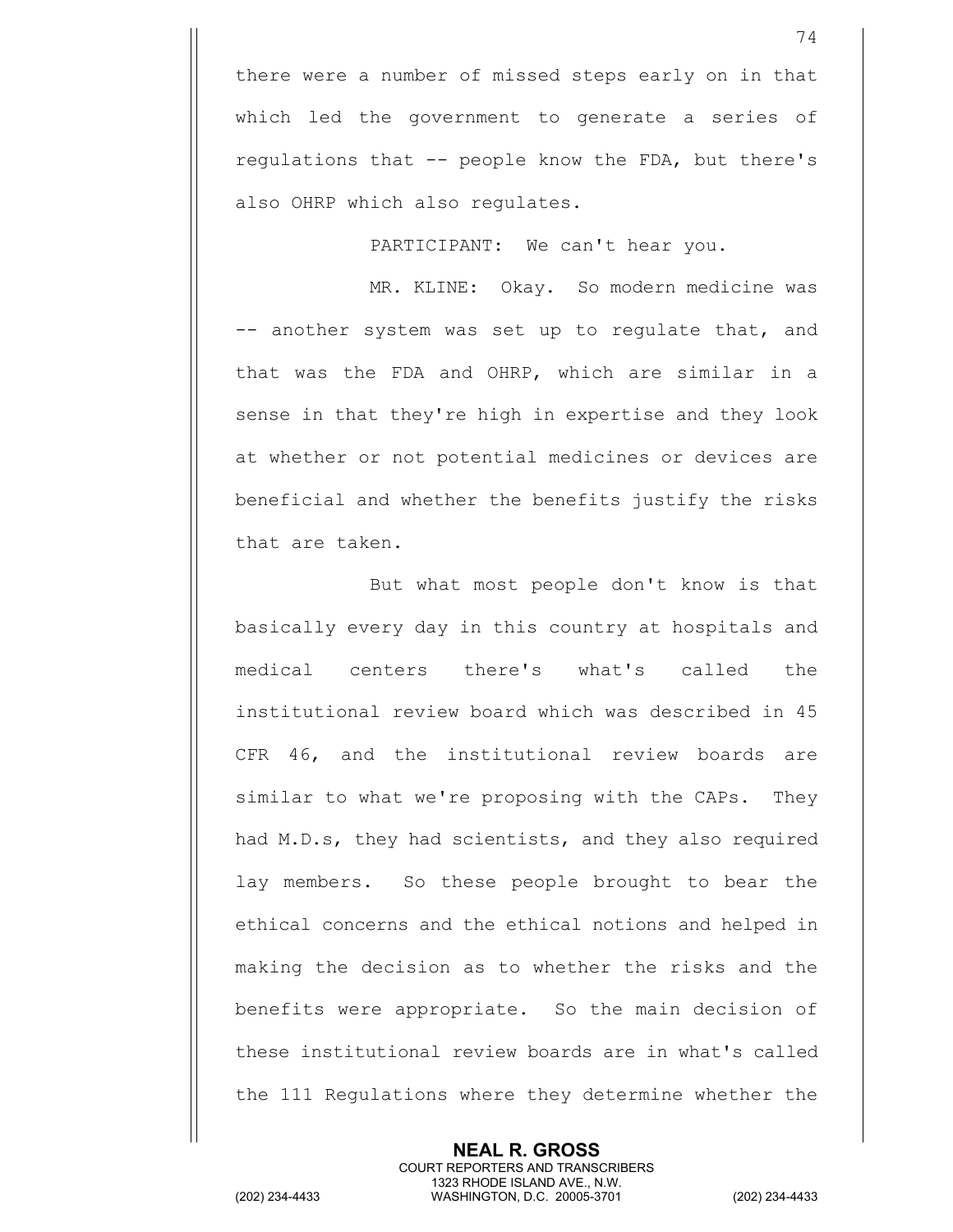risks and benefits are appropriate.

So even though the FDA has all that expertise, at a given site, at a hospital or a medical center, one lay person can basically say I don't think this is right and they can least cause that to be reconsidered. So I mean, the FDA; there are a lot of sites, they can go to other places, but this is an example that is working all the time, there's professional allegations, there's litigation on it, there's a whole -- you know, case history. So I would suggest that that be  $--$  and I can write this up in a -- in comments, but I would suggest that the way this is handled in the medical sphere, especially like with -- there are very similar things with genetic engineering. People will worry that we'd lose some kind of virus --

(Simultaneous speaking.)

MR. KLUKAN: Thank you very much. Thank you.

MR. WATSON: So if I understood you correctly, your comment is that there should be an oversight board of experts that look at the decommissioning process and issues.

MR. KLINE: Yes, they should model it on the institution review board --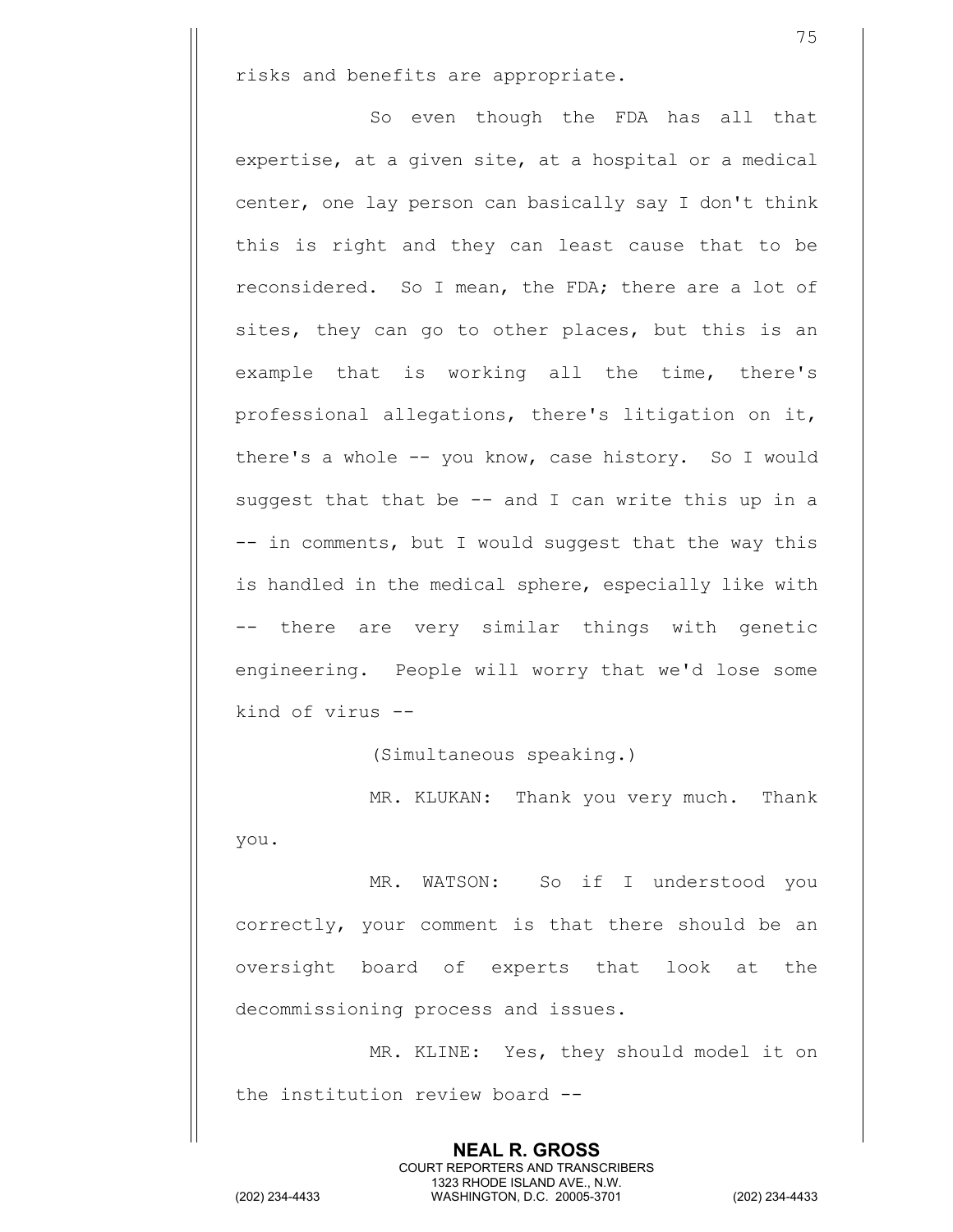MR. WATSON: Okay.

MR. KLINE: -- which is already in the regulations.

> MR. WATSON: Okay. Thank you. MR. KLUKAN: Thank you very much. (Applause.)

Okay. No. 4, Mr. Paul Blanch.

MR. BLANCH: Thank you very much. My name is Paul Blanch. I traveled 100 miles and I appreciate this time and I'm going to try to stick within my -- I will stick within my three minutes.

I, like the gentleman before me, have almost 60 years. I have 55 years including reactor operations, engineering and so forth. I have been a part of the equivalent at Millstone Unit 1. I have participated in the Vermont Yankee, Connecticut Yankee and the Maine Yankee decommissioning boards, panels, whatever we want to call them.

Most important thing that is needed by the oversight board is a charter. And I think that the charter has to, number one  $-$  as supported by my two previous speakers, has to have a very clear charter taking a look at how the NRC enforces its regulations. That hasn't been mentioned tonight.

> **NEAL R. GROSS** COURT REPORTERS AND TRANSCRIBERS 1323 RHODE ISLAND AVE., N.W.

There are regulations. These regulations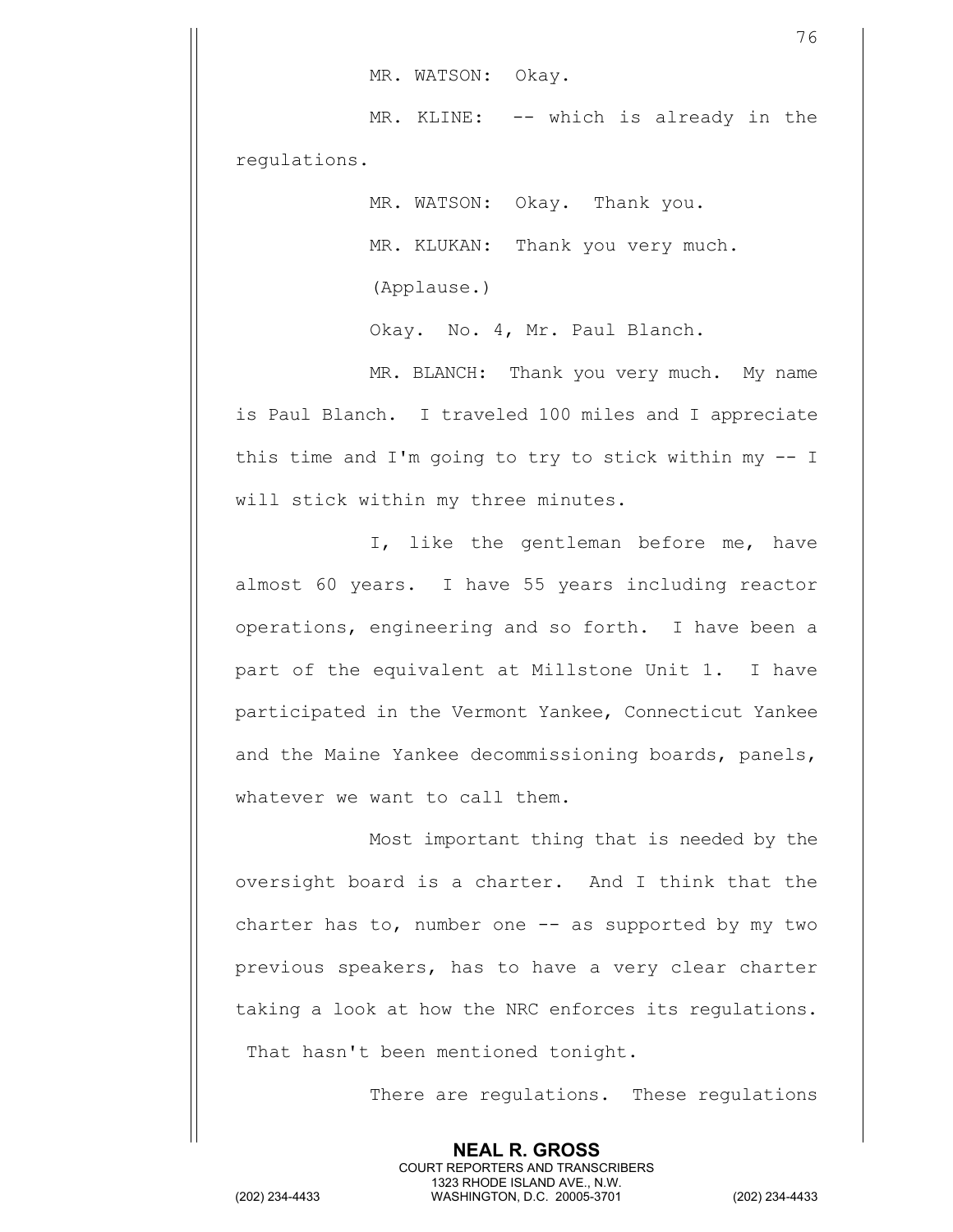are found in 10 CFR  $50$  --  $54.3$ . They are very specific. They address things like criticality. They address things such as transportation, the integrity of the canisters. One of the words in the regulations is that these regulations are applicable over the life of the facility, and that's defined in 10 CFR Part 72, but not defined in the NRC regulations.

Again, the most important things; and after working many, many with the NRC, the NRC itself needs the oversight more than any other organization invited here. The NRC is totally and completely unable to define the applicable regulations. A FOIA, Freedom of Information Act request was filed yesterday for the identification of the applicable regulations for the decommissioning of the plant. That will be found in response to the FOIA.

And again, to reiterate, the NRC itself needs oversight. That doesn't need to go through the state. It's got to go directly to the NRC to say, NRC, you're doing a good job. NRC, you are not paying attention to the regulations that are written in the Code of Federal Regulations.

MR. KLUKAN: Thank you very much.

MR. BLANCH: Thank you.

MR. KLUKAN: Thank you.

77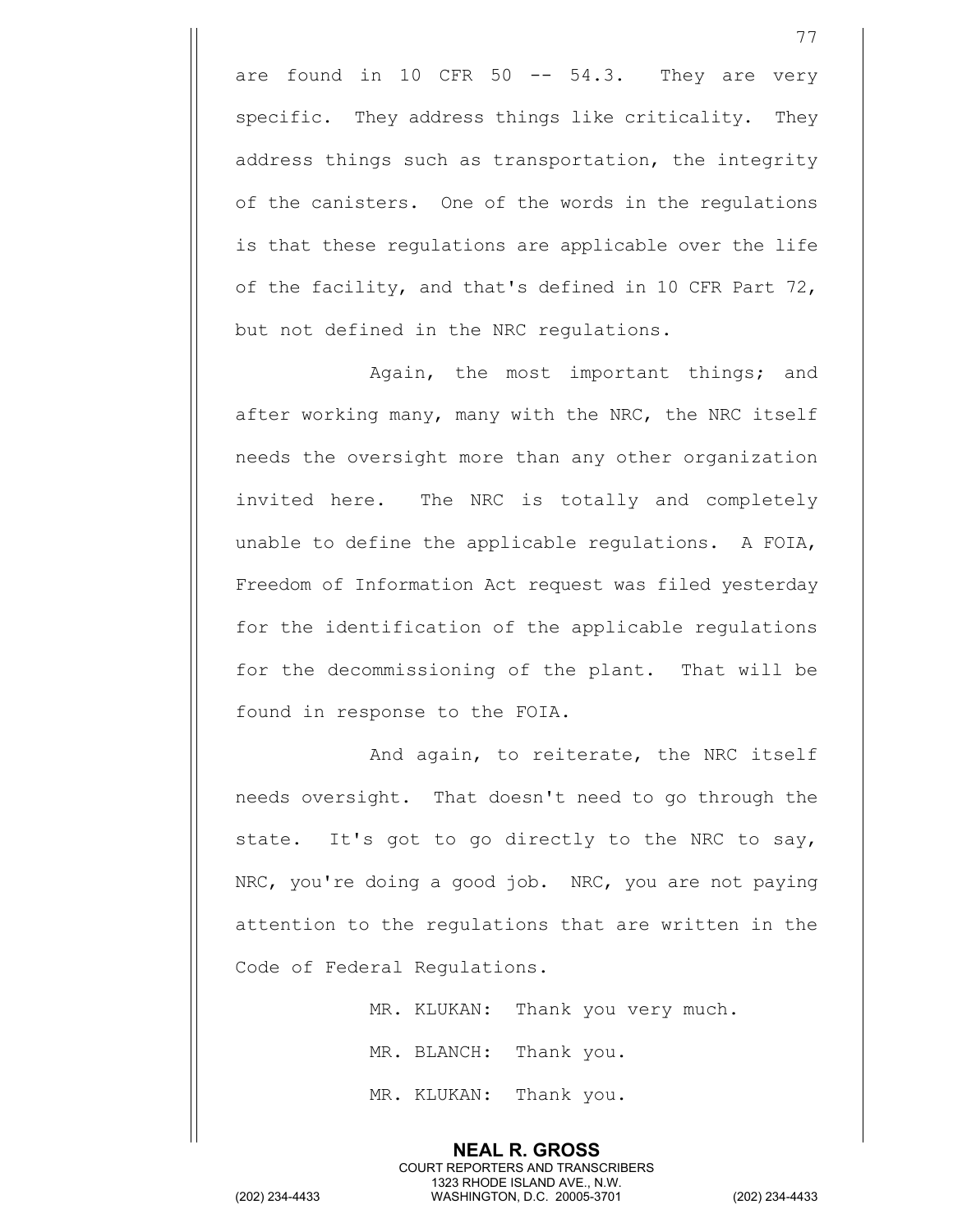(Applause.)

MR. KLUKAN: Okay. Next up, No. 5, Mr. Limoges.

PARTICIPANT: Can you mention who's No. 6 so that we can --

MR. KLUKAN: Sure. So your numbers are printed on your tickets, just so you're aware of it. Next up will be Tim Smith and then Tim will be followed by Jackie Dressler. Okay? So next up after this will be Tim Smith and then Jackie Dressler. Okay? Thank you.

MR. LIMOGES: My name is Charles Limoges. I've lived in the area since 1964. I've worked at Indian Point, earned my senior reactor operator --

PARTICIPANT: Sir? Can -- yes.

MR. KLUKAN: Just get a little closer to the microphone.

MR. LIMOGES: -- earned my senior reactor operator's license for Indian Point 1 and Indian Point 2. I'm against the shut down and decommissioning of the Indian Point plant because it's simply going to be replaced with a fossil fuel plant which results in air pollution and contributes to global warming. Thank you very much.

MR. KLUKAN: Oh, thank you.

**NEAL R. GROSS** COURT REPORTERS AND TRANSCRIBERS 1323 RHODE ISLAND AVE., N.W. (202) 234-4433 WASHINGTON, D.C. 20005-3701 (202) 234-4433

<sup>78</sup>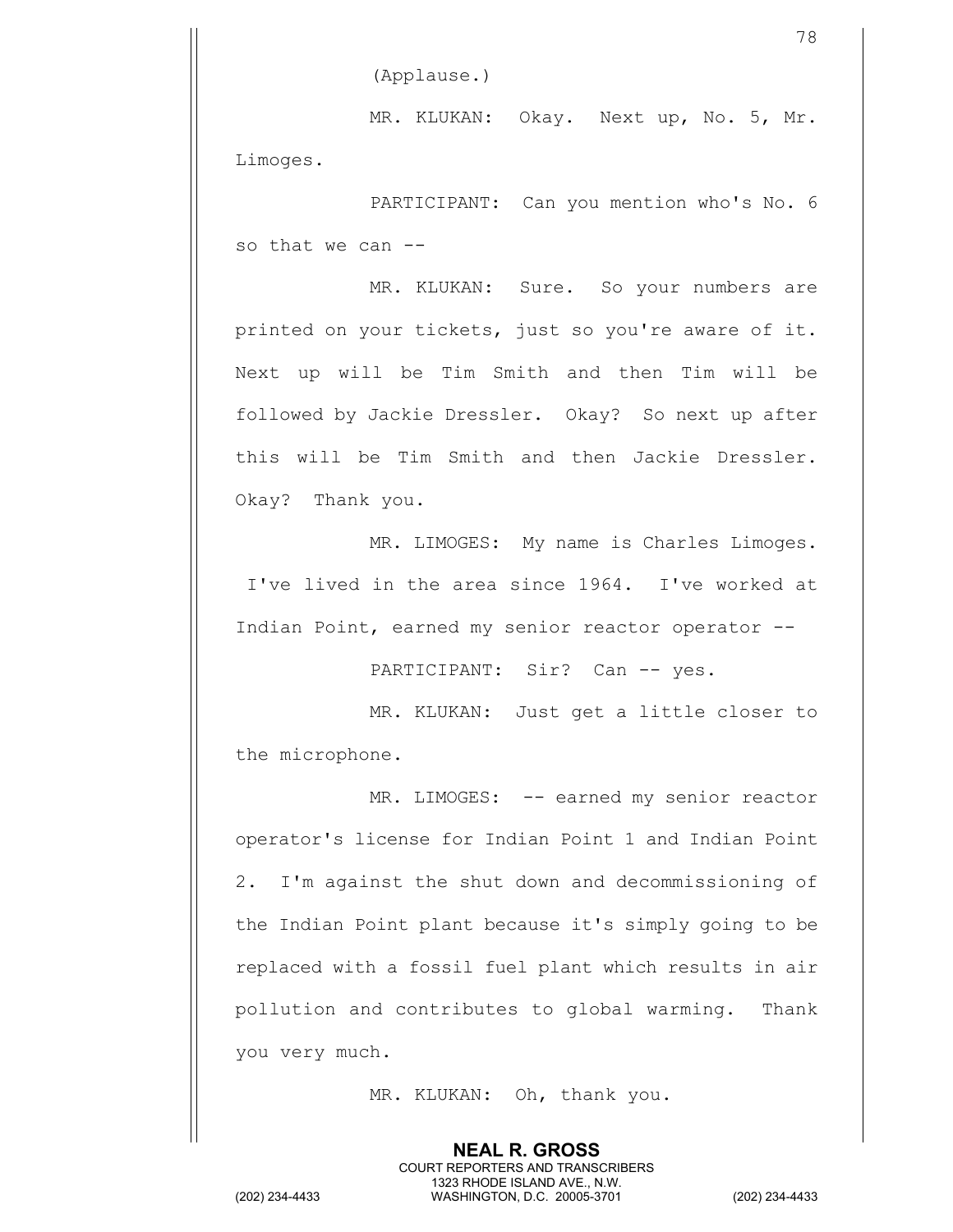79

MR. KLUKAN: -- we have Tim Smith followed by Jackie Dressler. And then we'll have Klaus Jacob, No. 13.

## Please?

MR. SMITH: Thanks very much. My name is Tim Smith and while I have some relationship to New York having been born and raised here, I'm a consultant in Washington for an organization called the Decommissioning Plant Coalition, known affectionately in some circles as the Dead Plants --

PARTICIPANT: We can't hear you.

MR. SMITH: -- known affectionately in some circles as the Dead Plant Society.

As I've said in other forums, we were initially created by the five companies that were in the first wave of decommissioning, and I regret to some extent that we've now grown to 14 and 15 members.

While several of our member companies have participated in previous meetings, I came this evening to observe the dialog and share some thoughts that I've learned from discussions with our members in visits that I've had at several meetings of other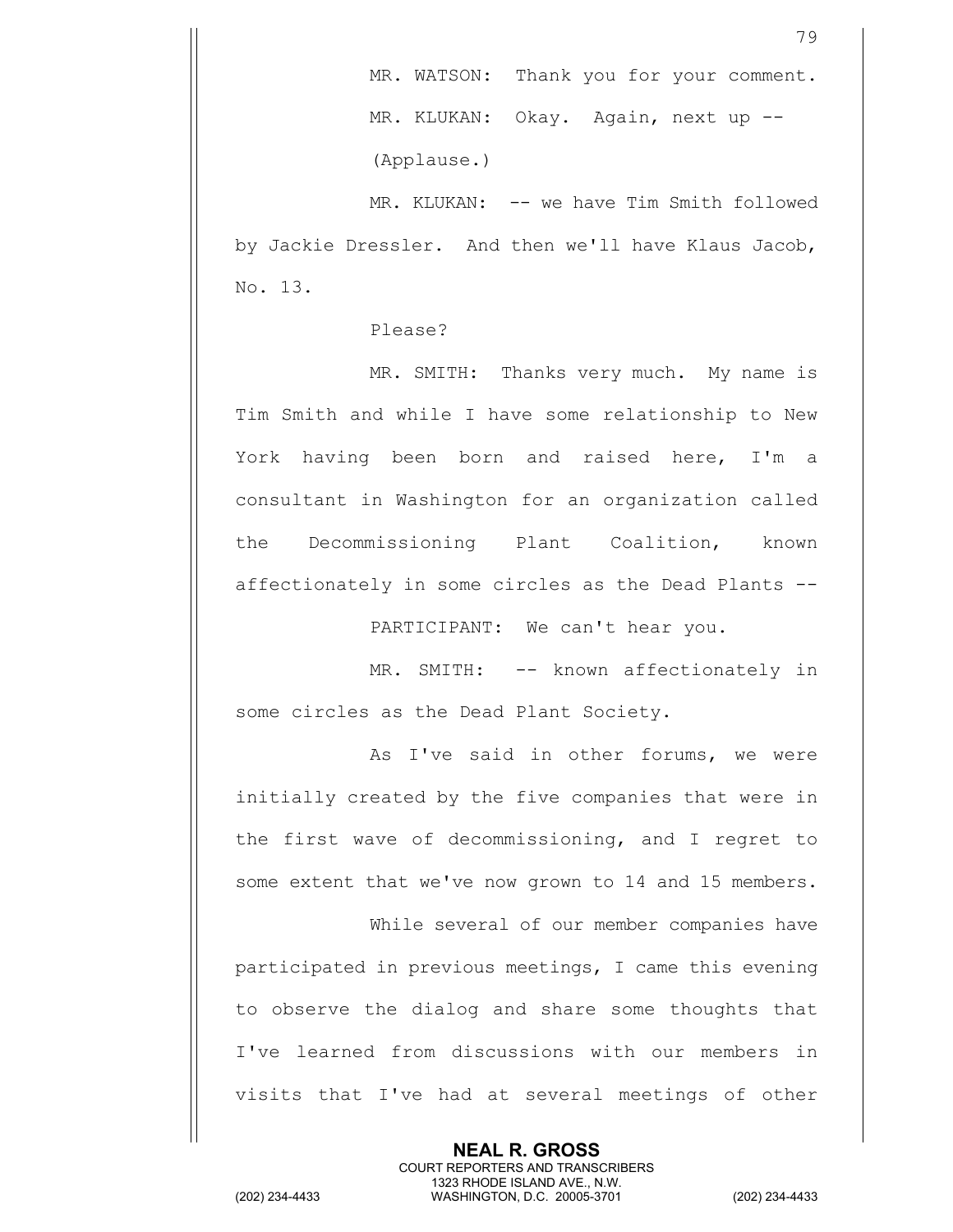engagement panels.

I start by observing that the end of life of a nuclear energy plant is often a traumatic event for a community. While some who have sought closure of a particular plant for a variety of reasons are what I'll term relieved, others, particularly the men and women who've made a career in the industry see well-paying jobs come to an end and are left to wonder what the next stage of their career will be. Depending on the size and resources of the community the taxes paid by these large electric generating facilities and the spin-off economic activity they generate are often a substantial portion of its economic life blood.

Of course the Indian Point reactors have not yet shut down, but shut down is coming and it is natural that a host of new questions arise in the community in anticipation of that event, and I think we've heard a lot of those tonight and will hear more in the rest of the evening and at your other meetings. And I think it can all be summed up as relating to questions of risk, who's in charge and what's going to happen on what time frame?

I think it's axiomatic that the purpose of community engagement during decommissioning is to

> **NEAL R. GROSS** COURT REPORTERS AND TRANSCRIBERS 1323 RHODE ISLAND AVE., N.W.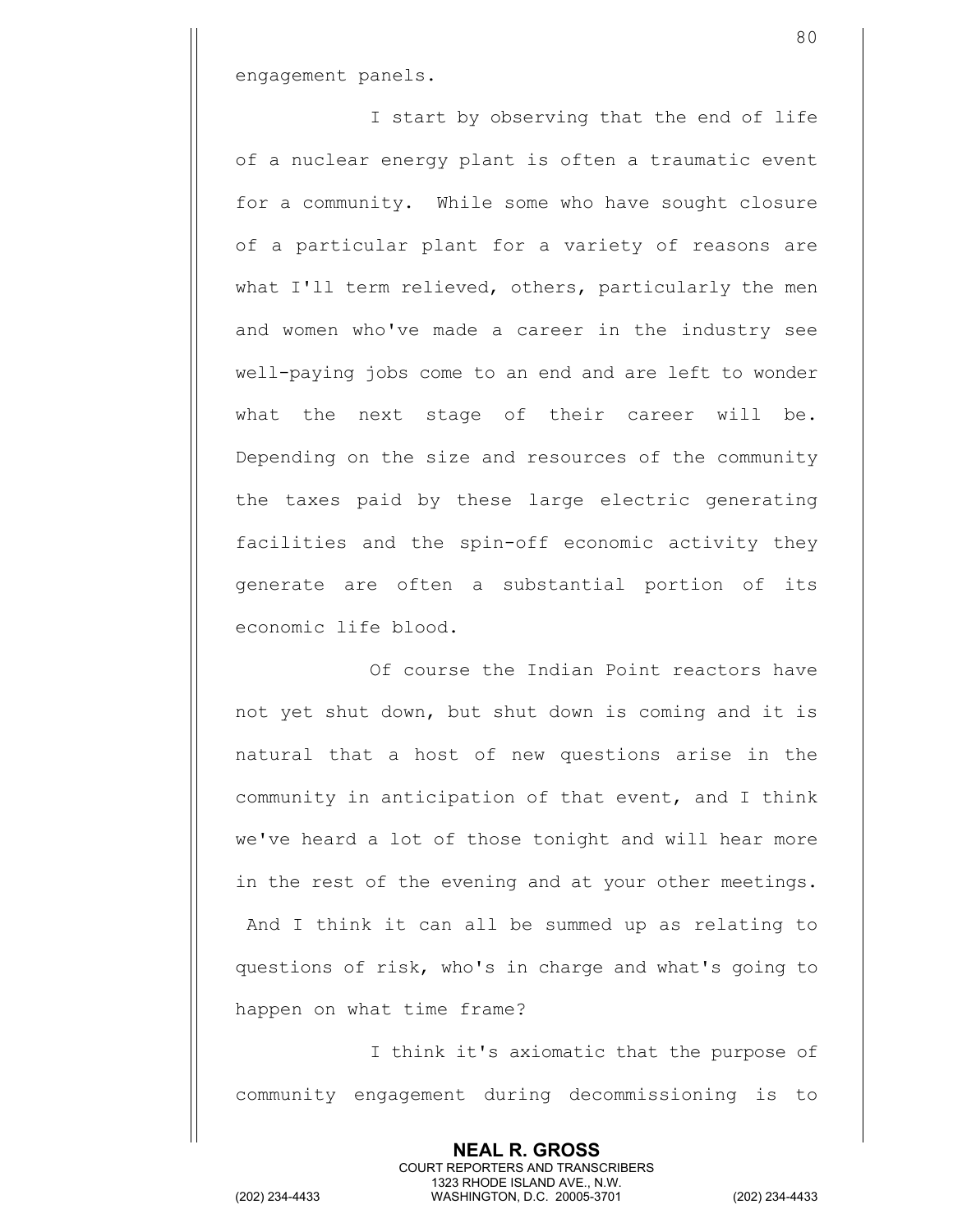ensure effective communication to answer these questions and others that are important to the local community and facilitate a trusted flow of information between the site licensee and the public. DPC members represent a spectrum of sites where decommissioning activities are underway from those where shut downs have recently occurred to those where the physical plant and associated equipment have been completely removed.

Bruce, I think at the start of the meeting you outlined the various models that have sprung up over time on that and I won't go into that now, but experience at our member sites shows that the key to effective engagement is not one of form, but one based on a commitment of all parties to an openness in dialog and a commitment on the part of everyone to act collegiality. From what I've heard tonight I think it's clear to me that the Indian Point decommissioning citizens advisory board or panel is an excellent first step. Thank you very much.

MR. KLUKAN: Thank you.

(Applause.)

MR. KLUKAN: Okay. Next up, again we have Jackie Dressler followed by Klaus Jacob, and then No. 14, Frank Schanne. Okay.

81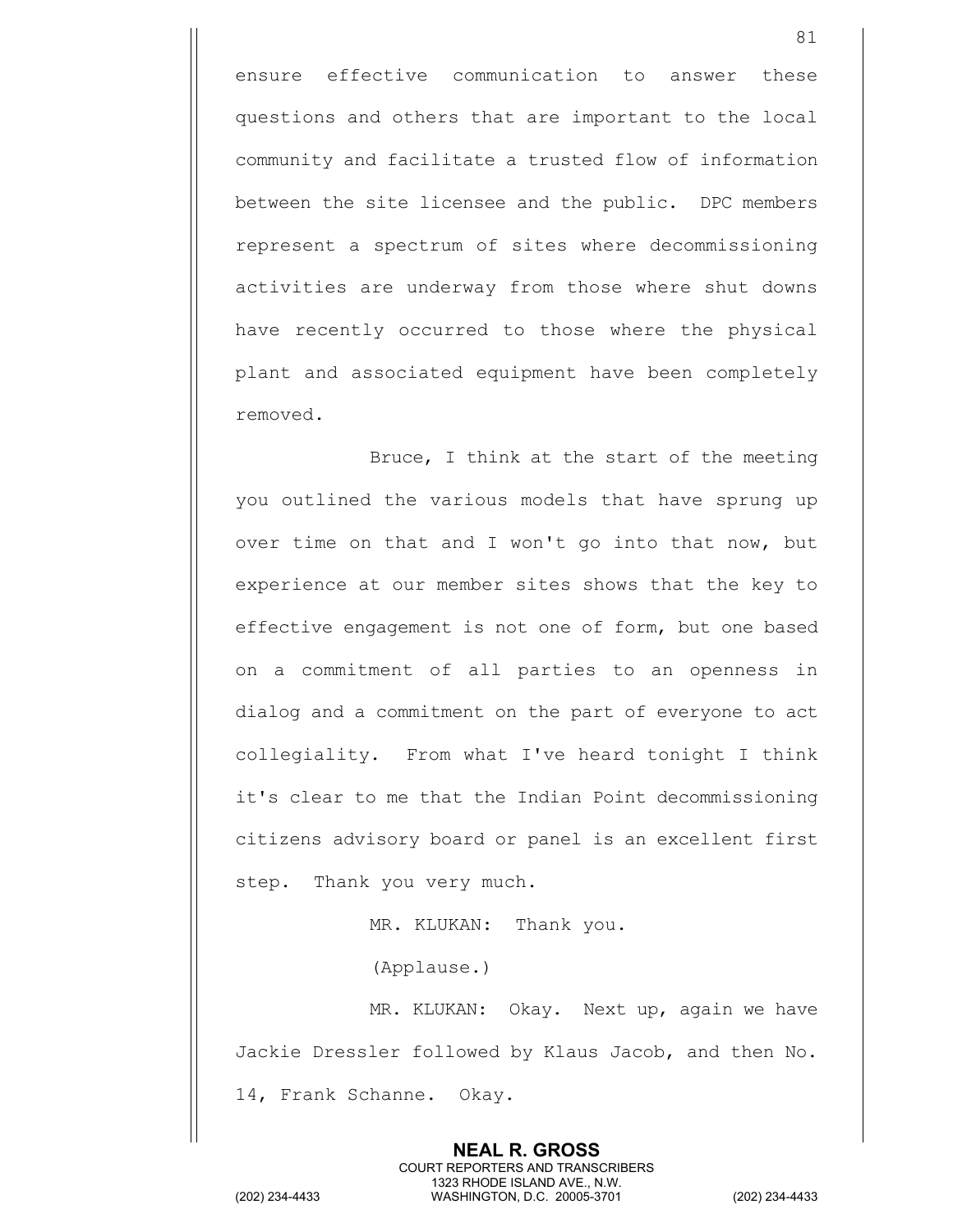So again, please?

MS. DRESSLER: Hi there. My name is -can you hear me?

(No audible response.)

MS. DRESSLER: Okay. My name is --

MR. KLUKAN: So please feel free to pick up the microphone. Yes, don't think you have to hold it in the stand.

MS. DRESSLER: I'm too short.

So my name is Jackie Dressler. I'm from Rockland County, New York. I don't know if there are a lot of Rockland County people here. A few. Great. Susan Shapiro and another lady.

So we have to shut it tight, shut it right with local citizen oversight, and that includes people in this impacted community. It includes citizen activists, scientists. This is so important that we get this right.

Holtec is a corrupt corporation. They're not in the business of doing anything except making money. They have a horrible track record, very bad safety record, and I do believe that they should not be the company that's going to be doing this shut down.

We have several big issues here. We have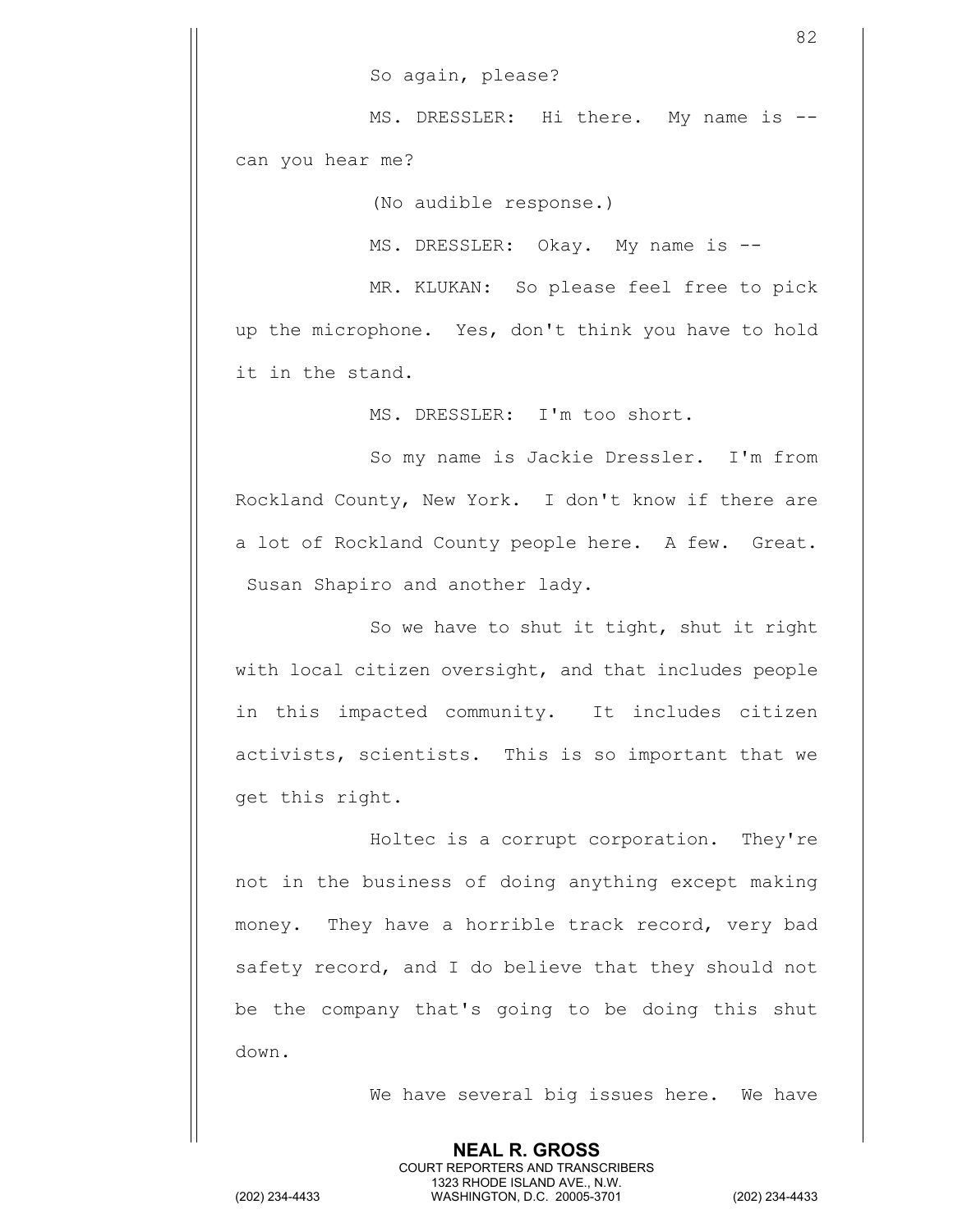the frack gas high-pressure pipeline of Spectra AIM that runs through Indian Point. I don't know that these people are going to be safe enough for us. I believe that Holtec probably does not have the financial ability and deep understanding and technical abilities to carry this through safely and fully. I'm very concerned about what I hear in the news, what's coming out about their corruption and about what's happening out in California.

I believe that the citizen oversight board or the CAP, COB; there is many different names, needs to have authority to use subpoena power to get safety information out to the public from the licensee. We cannot be kept in the dark. We've been kept in the dark with Entergy; we've been kept in the dark with the NRC. And we have a real lack of trust. And so we need to be able to get the information and share it.

And I do believe that having experienced Indian Point workers is one of the most important ways to meet safety in this decommissioning process. They have the institutional memory. They know how things work. And I believe that we need to keep as many people involved in this process as we can who have the understanding.

So my big feeling here is that Holtec is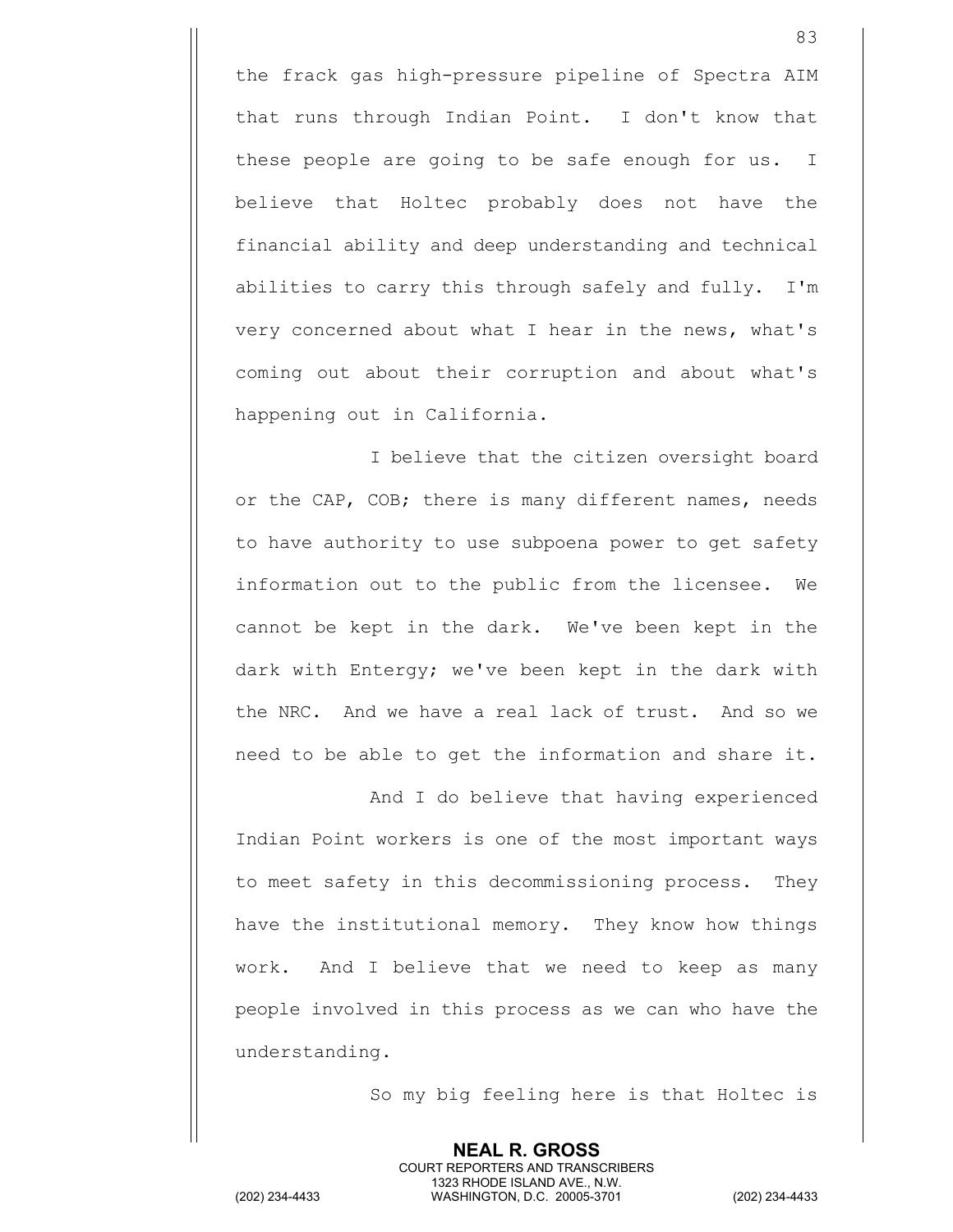the wrong company for this and I hope that you  $$ that's something that someone said earlier, Mr. Blanchard I think it was -- Blanchard? So we kind of -- I kind of feel that the NRC needs oversight, and you're going to be oversighting a company that's corrupt, that doesn't know what they're doing, that is creating damage already out in California.

MR. KLUKAN: Thank you.

MS. DRESSLER: Thank you.

MR. KLUKAN: Thank you.

(Applause.)

MR. KLUKAN: And again, if there's time at the end, people will have an opportunity to speak again.

So next up again is Mr. Jacob, No. 13, followed by No. 14, Frank -- I just said it out loud -- Schanne. And No. 15, John Sullivan.

Please? Or No. 11, 12 and 13. We need to take -- but please go.

MR. JACOB: My name is Klaus Jacob. I'm a resident of Rockland County within the evacuation zone and I happened to be involved actually in the licensing procedures of Indian Point Nuclear Power Plant. I am a geophysicist by profession and I have looked at the seismic issues over the last 30 years

> **NEAL R. GROSS** COURT REPORTERS AND TRANSCRIBERS 1323 RHODE ISLAND AVE., N.W.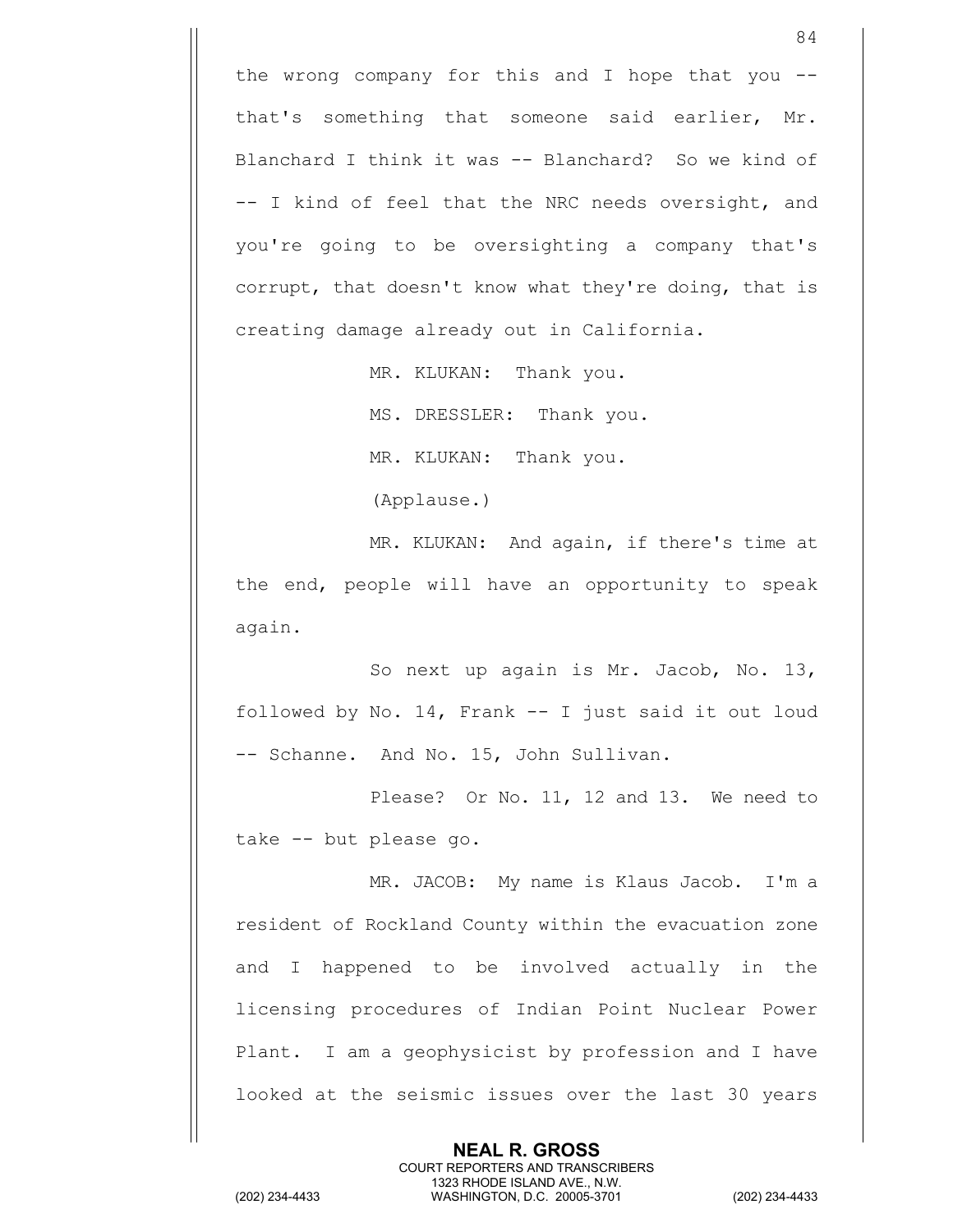and I'm very concerned to what degree your involvement in oversight of the nuclear spent facility -- spent nuclear material will continue and how often you actually will inspect.

For instance, the spacing of the casks or the kind casks that are being used, the transfer of the spent fuel to those casks. And not only are there still seismic issues that the NRC in the past has never, at least from my profession and to other professions' opinion, answered to say what is actually the seismic design of the mat which the casks extend, the response of the casks to any potential shaking. And this is not the only asset that needs to taken into account.

I do not know off the top of my head what the elevation is where the spent fuel will be, or is already, but after all we have storm surges coming up the Hudson and it could be that there would be inundation during the decommissioning of the facilities while they're being decommissioned and flooding could occur in those facilities. Also in the standby generator facilities that are at much lower level to the degree they may not be needed for the decommissioning once the plant is shut down, but there is a number of technical issues where I think the CVA

**NEAL R. GROSS** COURT REPORTERS AND TRANSCRIBERS 1323 RHODE ISLAND AVE., N.W. (202) 234-4433 WASHINGTON, D.C. 20005-3701 (202) 234-4433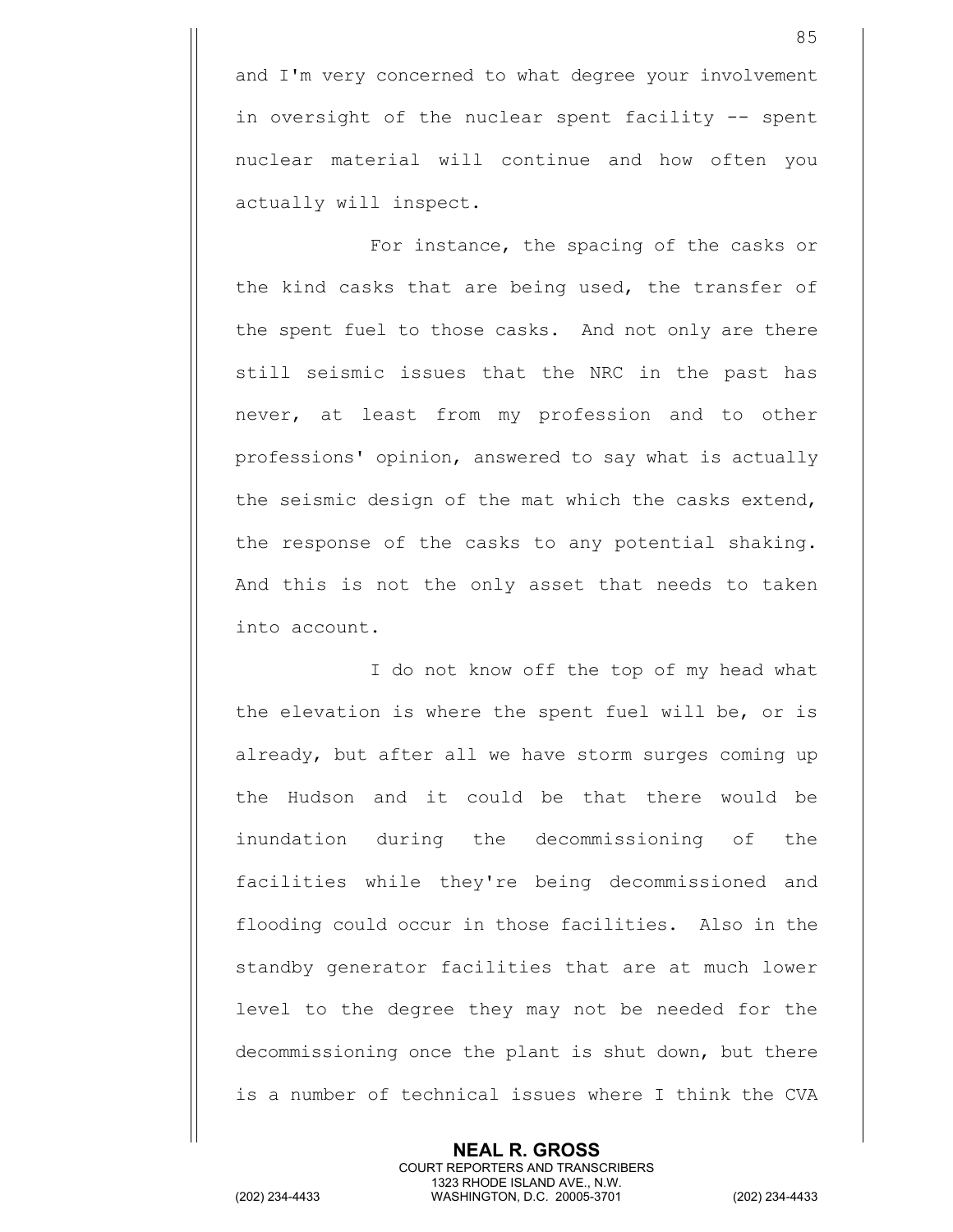will be overwhelmed and without the ability to bring experts into advise them. And the question is where does the advice actually go? We hear it will go to the licensee, but the report goes to Congress. And that's too late.

MR. KLUKAN: Thank you very much.

(Applause.)

MR. KLUKAN: So next up we will have again ticket No. 12. I realize the numbers of the tickets and the numbers in which you signed up got different, so I apologize for that. And then we'll have number -- ticket No. 13 and then ticket No. 14.

Please?

MR. SCHANNE: Good evening. My name is Frank Schanne. I'm from White Plains. I'm coming as a resident. Can you hear me? No?

PARTICIPANT: (Off microphone.)

MR. SCHANNE: Yes? Okay. Good. Thank you very much for coming this evening and hearing our concerns. I thank Nita Lowey's office because it was your email that got me to find out that this was happening. Otherwise, I'd probably be to more of these.

I do have some concerns about what's going on. I actually felt blind-sided when Indian Point was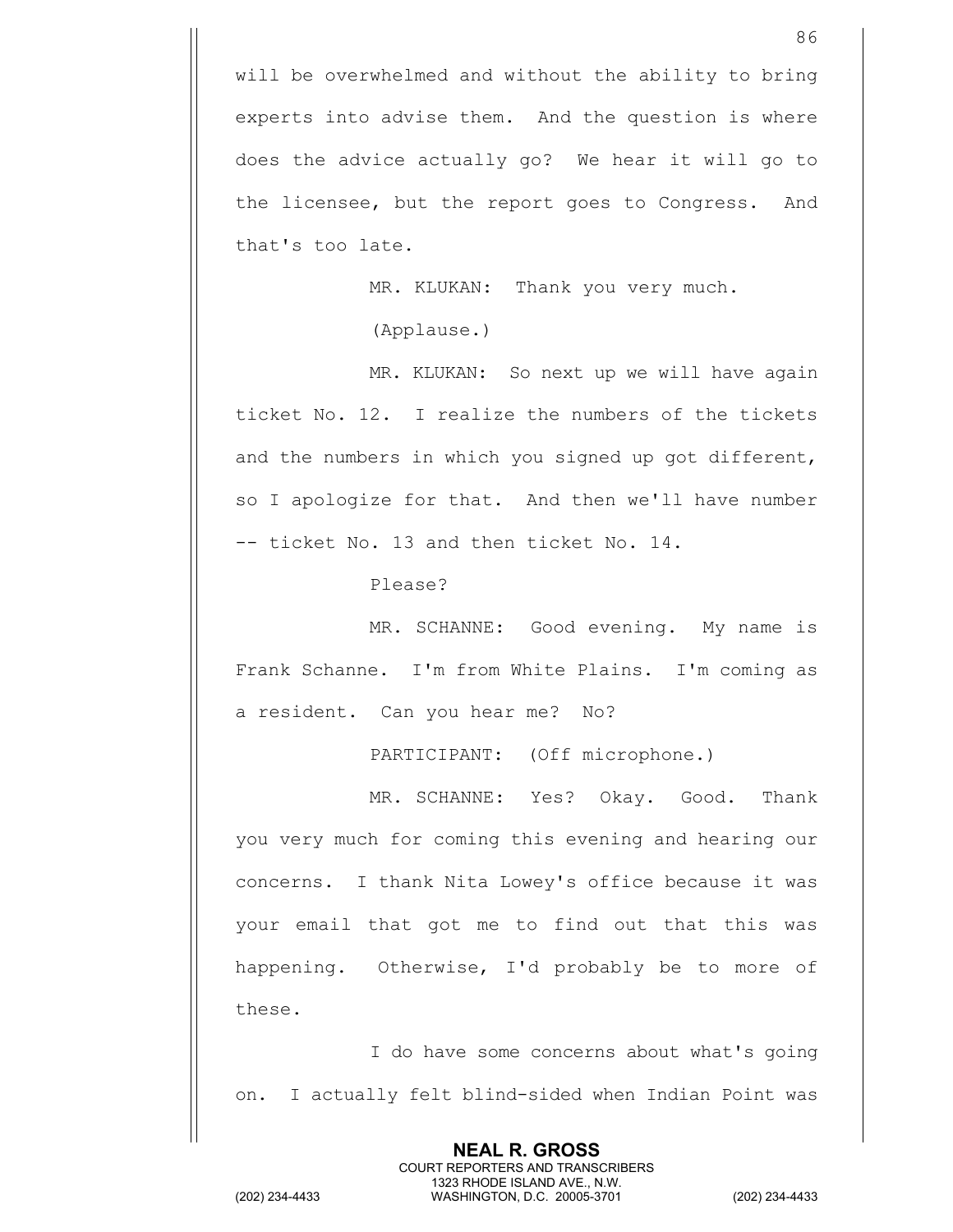closed without the consent of the local community. And so it has a variety of impacts that I see. It's already been talked about the employment, the tax base, the economic impact, but I also wonder about the energy availability. Nuclear energy, as everyone knows, is the highest density energy we produce on the least square or cubic feet to produce the highest amount of energy. It's naturally occurring. All this radiation is -- these radioactive developments are detained anyway. So in a way it's only because we concentrate it that we make it successful enough to create the energy.

So decommissioning the plant is causing these economic impacts and it may destabilize the energy available for the New York City area. That's my biggest concern. And I can ask -- you can tell me what they -- what other communities have done and so forth. So that's a concern.

But when I read the bill that came along with this, the Innovation and Modernization Act -- and I thought, whoa, this space is going to be of limited use in the future anyway. Why don't we innovate, use modern nuclear facilities and put them in place in this space? Some of the wealthiest people in the U.S. like Bill Gates and Peter Thiel advocate and they've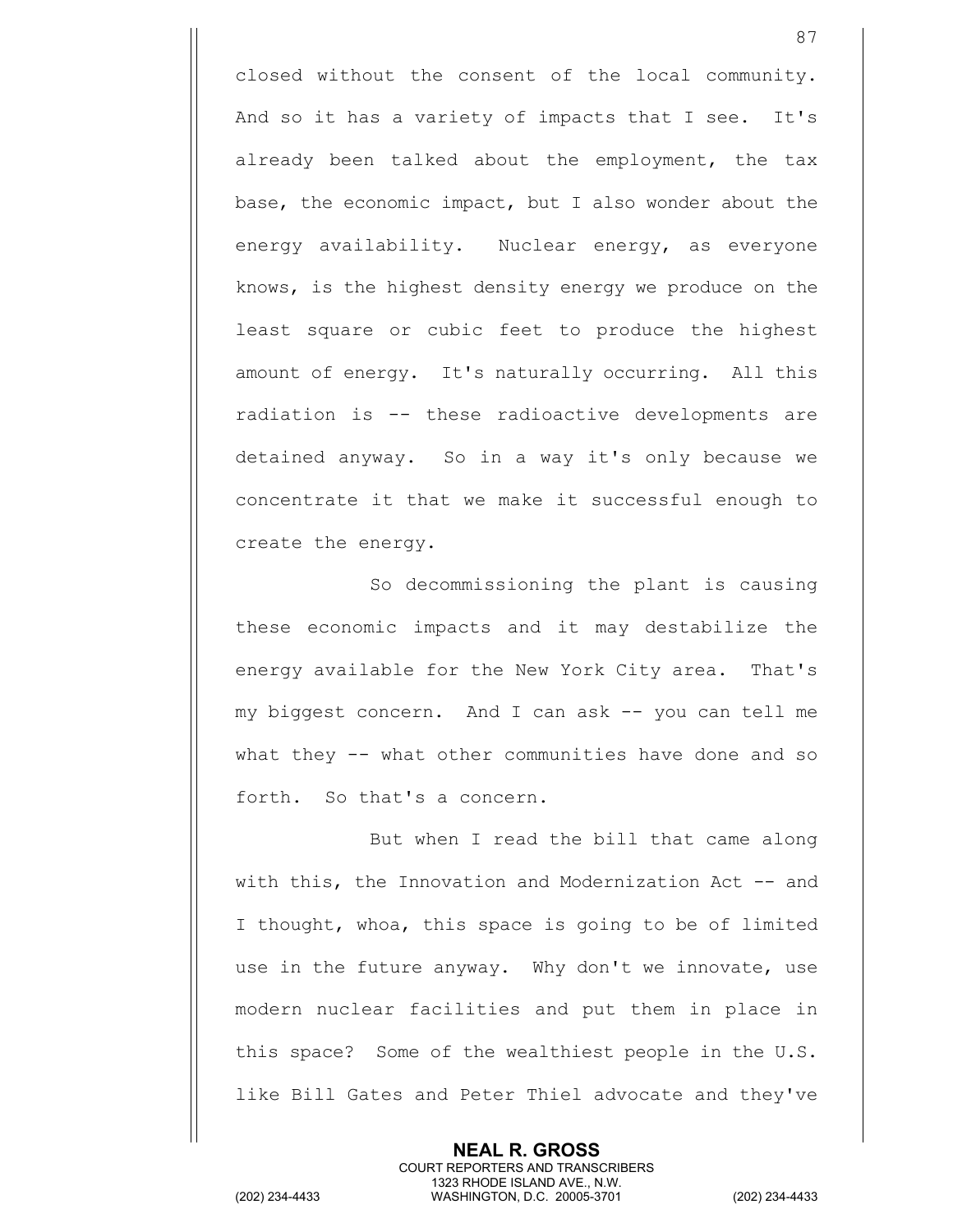been funding research in these innovative sites where they can even make use of low-density enriched elements that can even consume radioactive waste.

So at the end of the process there's less radioactive waste than there was in the beginning and it's a way to consume it. We could do it right here. It would make money. It would provide energy for the area. And so all of those things would occur.

Oh, I'm also -- my expertise is actually in pathology. I teach radiation pathology. I have a degree in chemistry, a Ph.D. in pathology. My expertise is in toxicology. I'm a professor of pharmaceutical sciences at St. John's University in their College of Pharmacy and Health Sciences.

So, and -- oh, and of course thank you all for coming and representing the various points of view we have in our community.

MR. KLUKAN: Thank you very much.

MR. SCHANNE: And, yes, 15 seconds --

(Simultaneous speaking.)

MR. KLUKAN: Thank you. Thank you for returning the 15 seconds.

All right. Next up we have --

**NEAL R. GROSS** COURT REPORTERS AND TRANSCRIBERS 1323 RHODE ISLAND AVE., N.W.

(Applause.)

MR. KLUKAN: Well, thank you. You got it.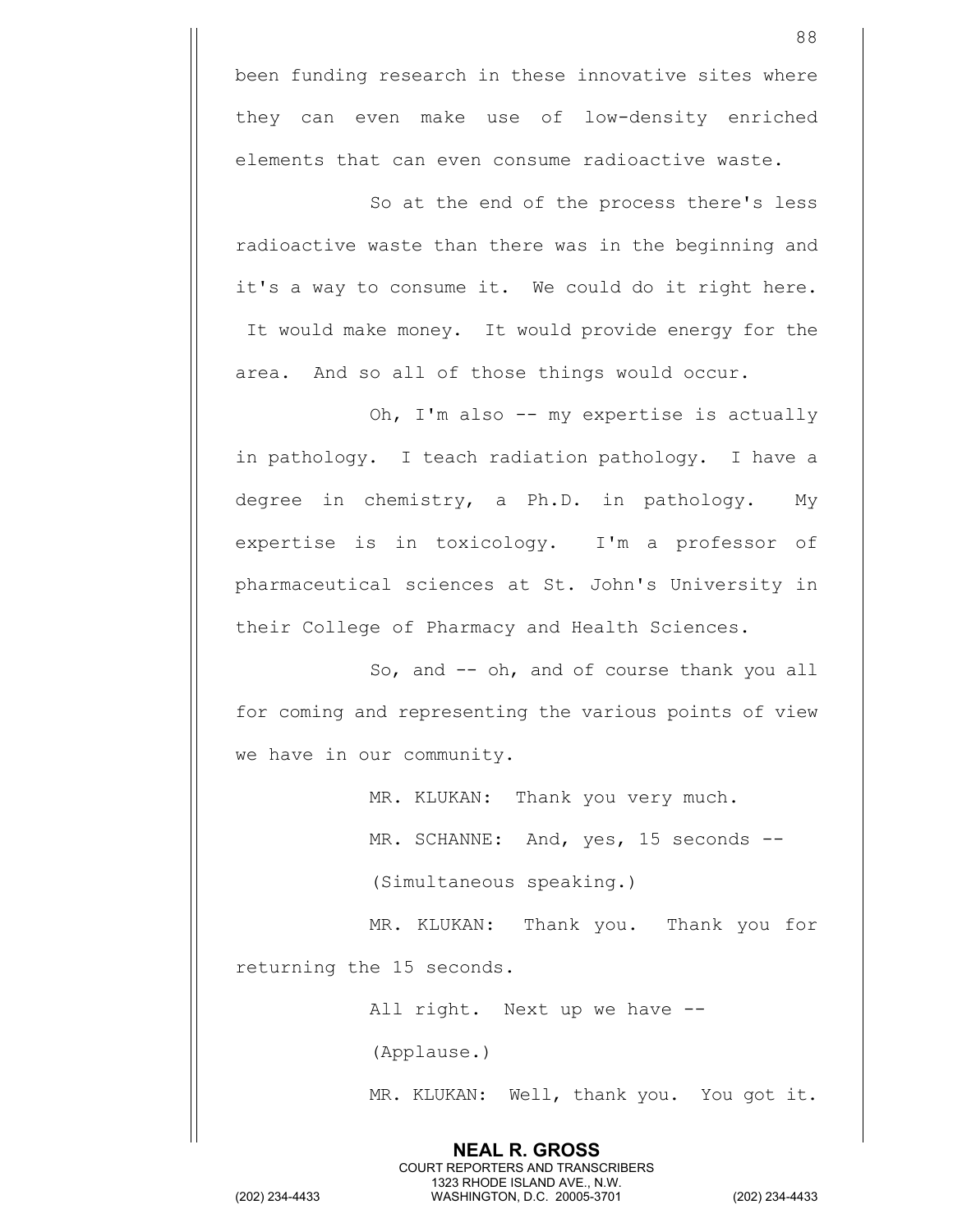And then that will be followed by Mr. Kelly --

MR. SULLIVAN: Okay.

MR. KLUKAN: -- No. 14, and then Mr. Outhouse at No. 15.

MR. SULLIVAN: Okay. John Sullivan, a local resident, four questions. I'll make them as quick as possible.

Who actually designates the CAB? My understanding that it's the company. The NRC makes a recommendation that the company set up a CAB. I'm assuming that where there's a government entity involved that the company has agreed to be involved with the government entity, that they could actually challenge it if they wanted to.

MR. WATSON: There is no requirement from the NRC to have a community --

(Simultaneous speaking.)

MR. SULLIVAN: I understand that, and

 $it's$   $-$ 

MR. WATSON: Right.

MR. SULLIVAN: -- the recommendation of

the NRC to the company to set up the CAB.

MR. WATSON: Right, or --

MR. SULLIVAN: So it's the company that has the -- designates who the CAB is?

> **NEAL R. GROSS** COURT REPORTERS AND TRANSCRIBERS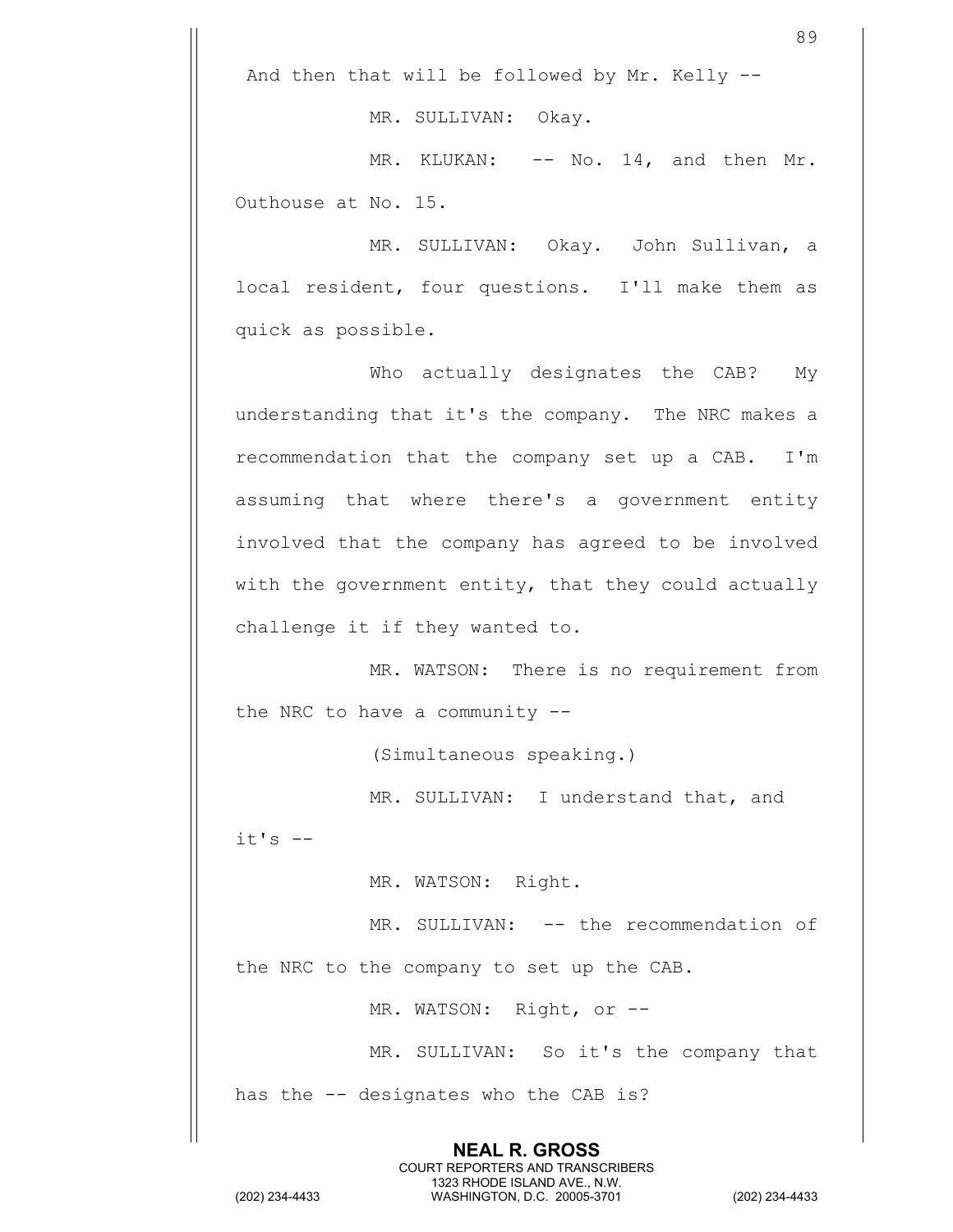Second question:

MR. WATSON: Yes, if they're the sponsor, yes.

MR. SULLIVAN: Okay.

MR. WATSON: Just like if the state's a sponsor they designate who the members are.

MR. SULLIVAN: And I'm assuming if the company disagree with that, they could fight the state and do  $-$ 

MR. WATSON: Well --

MR. SULLIVAN: Okay.

MR. WATSON: -- in some states it's legislated.

MR. SULLIVAN: Okay. Thank you. The NRC is the final arbiter over safety. That's the way it's been. That's the way it's going to be as long as decommissioning is going on. The only reason why New York State was able to fight the plant had to do with the economic effects. That's the only thing that's allowed to the state to challenge the plant on. The NRC is the final arbiter of safety?

MR. WATSON: We're the safety regulator, that's correct. And if we felt there were unsafe operations, we could order the plant shut down.

> **NEAL R. GROSS** COURT REPORTERS AND TRANSCRIBERS 1323 RHODE ISLAND AVE., N.W.

MR. SULLIVAN: Okay. But we're relying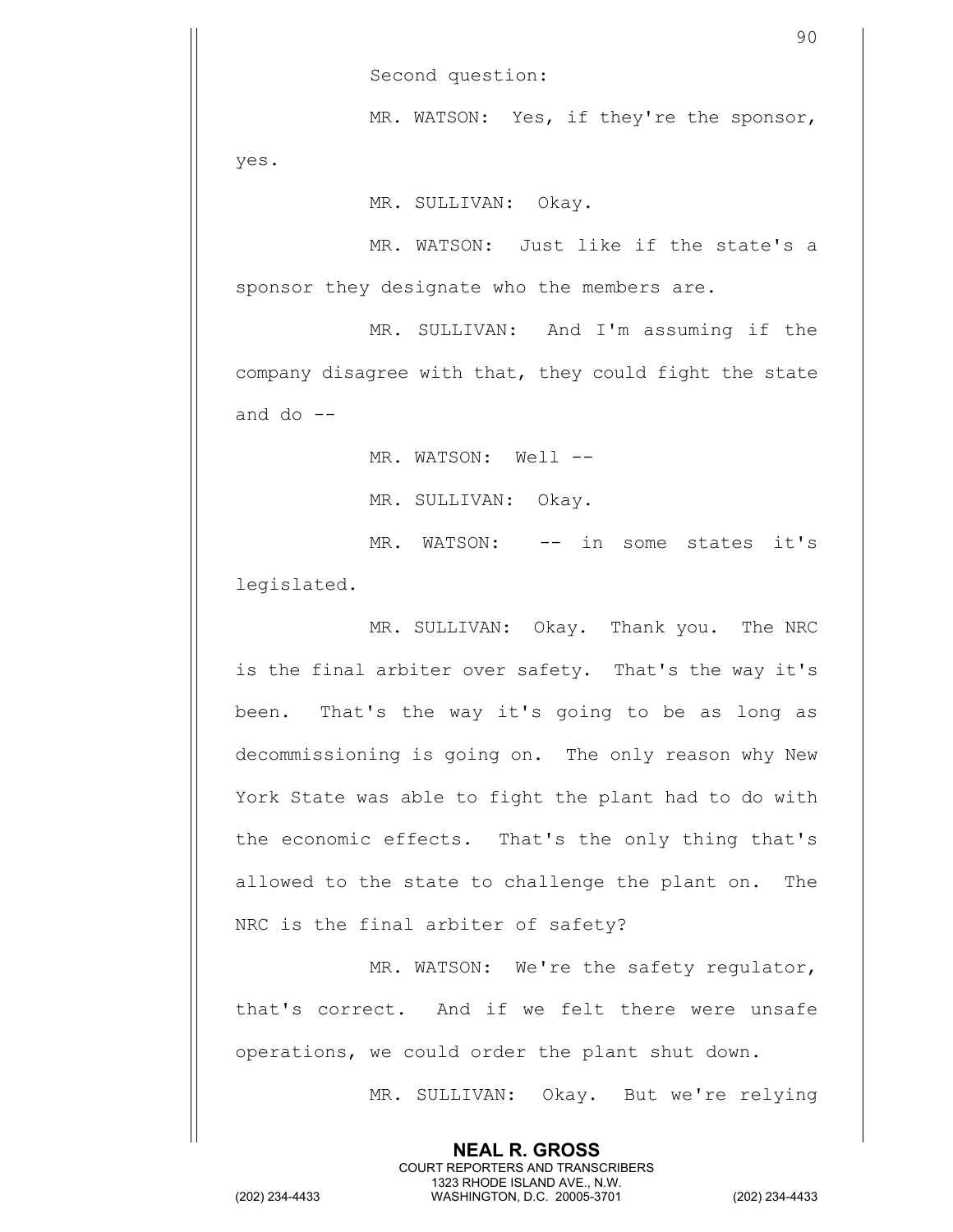upon you to make that judgment.

Yucca Mountain, as planned -- I'm sorry Colin Smith left -- Yucca Mountain, as planned is taking waste first come, first serve. By the order the plants are closed. So Indian Point 2 and 3 are down on the list. So we'll have the waste for a while?

> MR. WATSON: Well, the Yucca Mountain --MR. SULLIVAN: Is not --

> MR. WATSON: -- project was de-funded -- MR. SULLIVAN: Right. Okay.

MR. WATSON: -- so it's probably no longer a viable option for disposal of waste.

MR. SULLIVAN: Okay. And you're looking at the CIS in Texas --

(Simultaneous speaking.)

MR. WATSON: But the Department of Energy establishes the priorities for the fuel.

MR. SULLIVAN: All right. And the last thing actually I have, I am assuming that you have on your website the list of plants that you have unrestricted use, you've closed or you've decided unrestricted use and that you have minimum regulations for that in -- minimum standards in terms of what the -- in terms of what it means to be unrestricted use --

> **NEAL R. GROSS** COURT REPORTERS AND TRANSCRIBERS 1323 RHODE ISLAND AVE., N.W.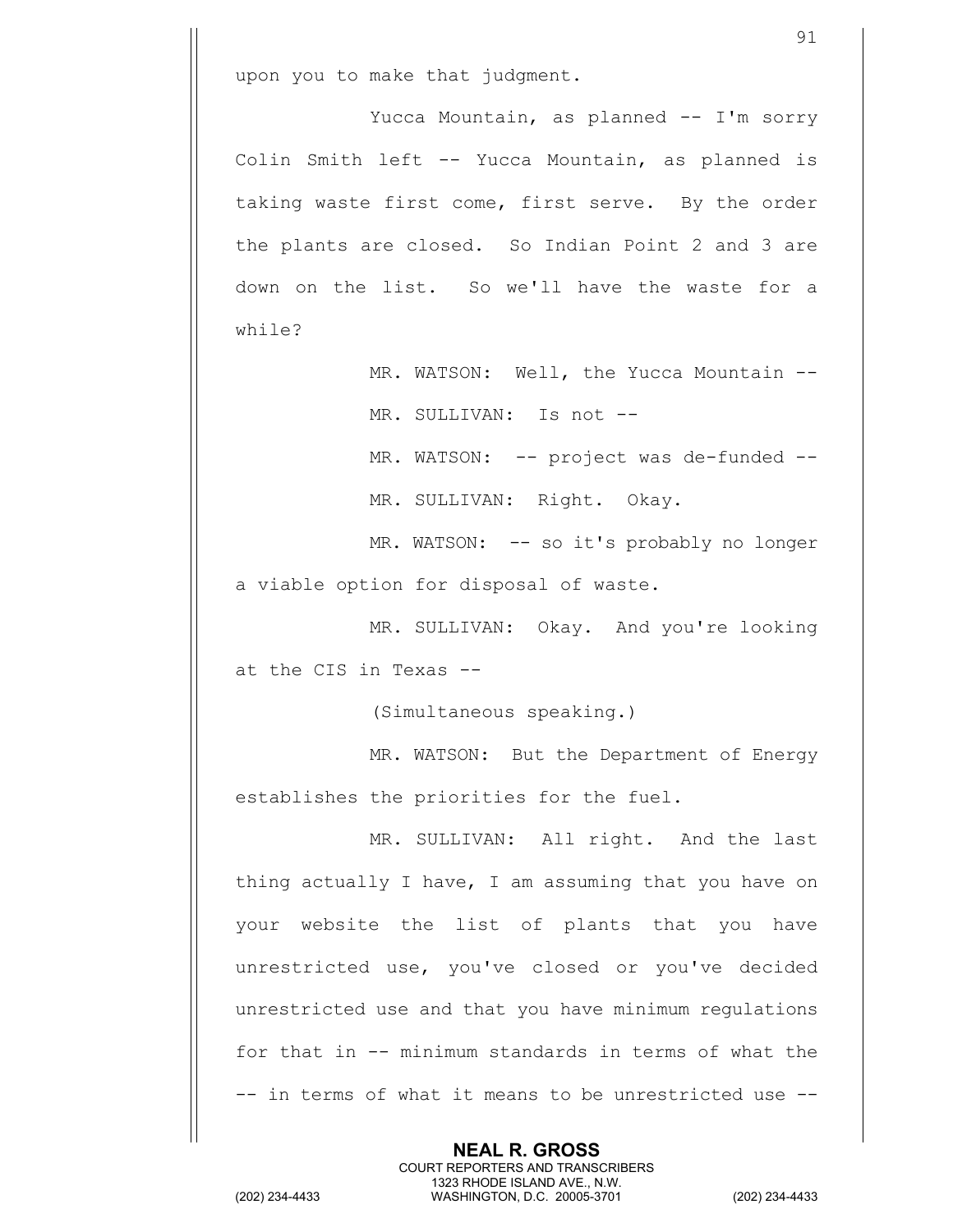MR. WATSON: Yes, the sites --

MR. SULLIVAN: -- radiation?

MR. WATSON: -- that have been decommissioned are listed on the website, correct?

(No audible response.)

MR. WATSON: And all of them have to meet the unrestricted release criteria, which is in Title 10 of the Federal Regulations, Part 20.

MR. SULLIVAN: Title 10, Part 20?

MR. WATSON: Yes, it's 20.1402, sub-part

E, I believe it is, but --

MR. SULLIVAN: Okay.

MR. WATSON: -- they've got to be --

MR. SULLIVAN: I'm sure some of the folks

know it.

MR. WATSON: It's in the regulations. They all have to meet that requirement for unrestricted use in all sites that have been decommissioned in the United States including the reactors. Research reactors and all the complex material sites which are generally industrial sites that use radioactive material have been released from unrestricted use.

> MR. SULLIVAN: Okay. Thank you. MR. KLUKAN: Thank you very much.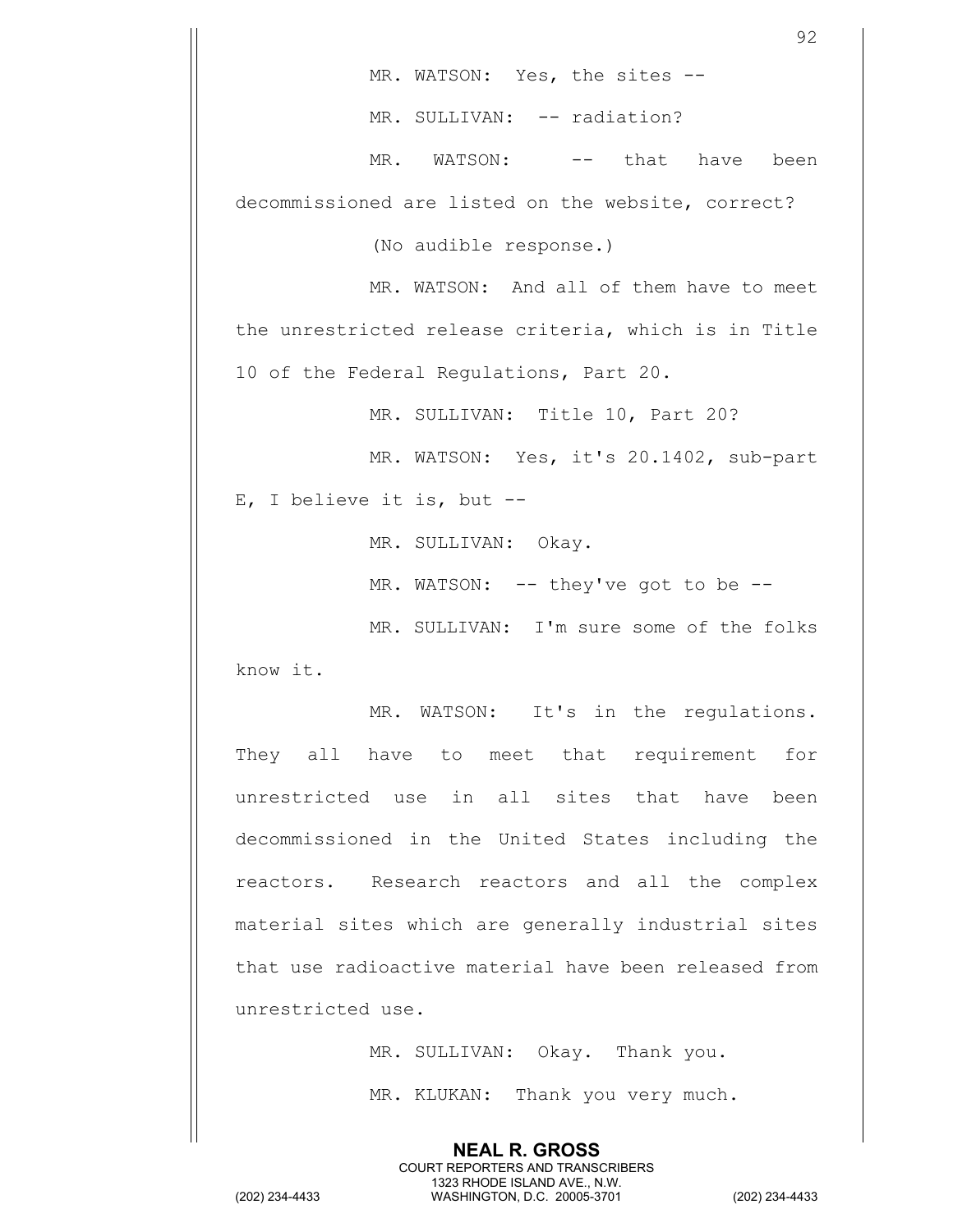(Applause.)

MR. KLUKAN: All right. Next up is ticket No. 14, Mr. Kelly and then followed by ticket No. 15, Mr. Outhouse, and then ticket No. 16, Ms. Vaughn.

MR. KELLY: Okay. My name is Hank Kelly. I live in Ossining and one of the things I'd like to say is if it hadn't been for the Examiner News I wouldn't have known this was happening. And I think that's a big deal in the community because people don't know about meetings, they don't know the discussions, they don't know that there's a CAP or CAB already put into operation.

I think a lot of the local folks, at least in the 10-mile radius, especially the residents, should be communicated with and have input to what's going on in that community, in that organization.

I also think the CAP, the CAB, whatever you call it, must have some official input and monitoring power over the decommissioning company. What's the sense of having that outfit if they can't bring some power to bear in terms of making sure things are done correctly and they're being communicated with effectively and honestly?

The other thing is the actual waste disposal issue, which is big on everybody's mind,

> **NEAL R. GROSS** COURT REPORTERS AND TRANSCRIBERS 1323 RHODE ISLAND AVE., N.W.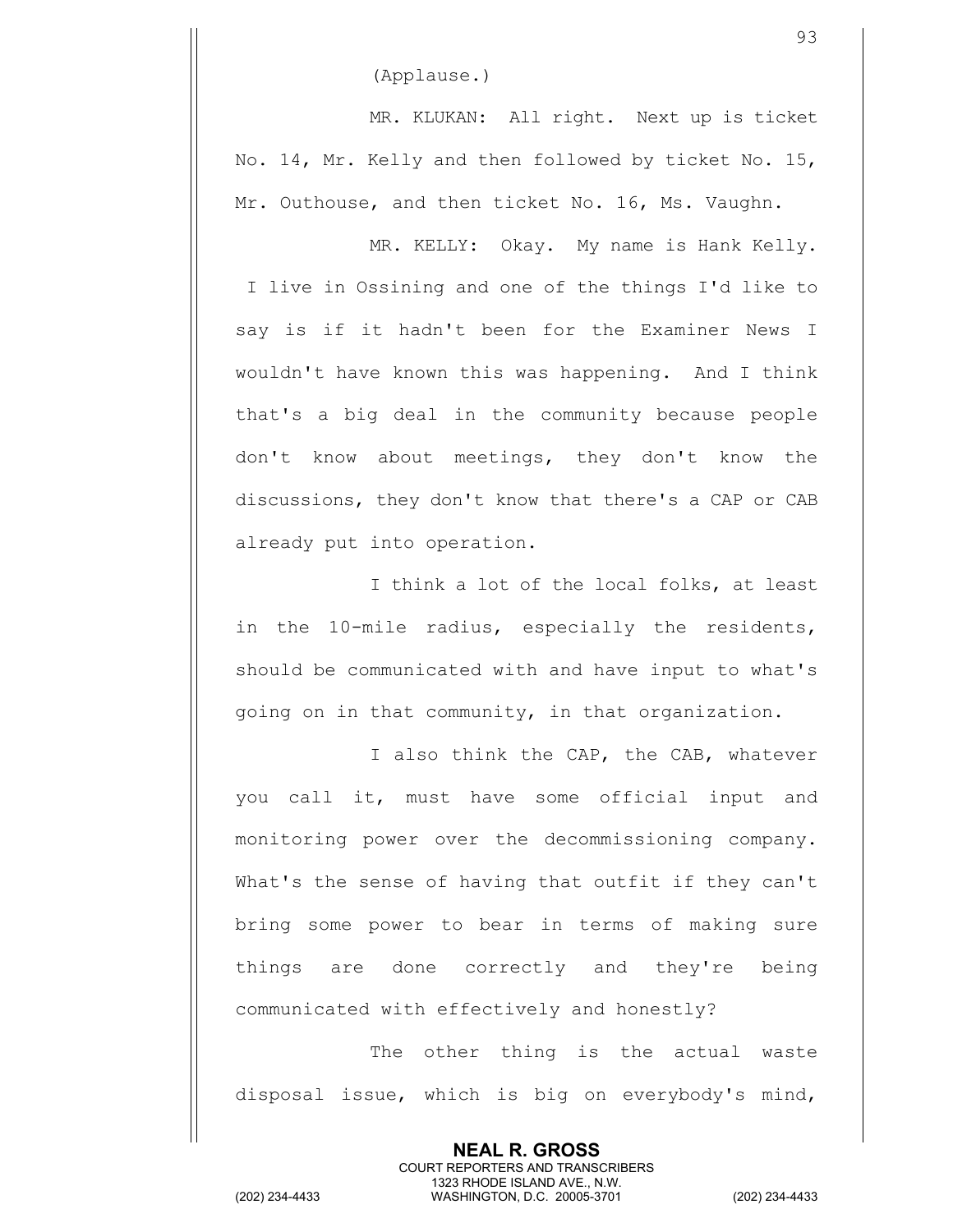okay. Plants have been in operation since 1960 in this country and we still don't have a place to put the stuff. Holtec is in the middle of a hassle right now in Carlsbad, New Mexico because they want to put their disposal site on a 1,000-acre parcel in an oil field and the people in the community are outraged by this. So I mean it -- I think somebody better really look hard at where this stuff is going.

And I'll ask Ms. Conway, does Three Mile Island still have its stuff on site?

MS. CONWAY: (Off microphone.)

MR. KELLY: Three Mile Island. Fuel.

MR. WATSON: Yes, yes. Yes, Unit 2 is like 99 percent de-fueled. The fuel was removed and moved to Idaho.

MR. KELLY: Okay. So it's actually out of there?

MR. WATSON: Yes, there's a little bit left in the plant but it will be -- has to be decommissioned to get to it.

MR. KELLY: Okay. That's good news to hear that it's actually out of the community and somewhere -- unfortunately in somebody else's community, but some place where maybe it will eventually end up.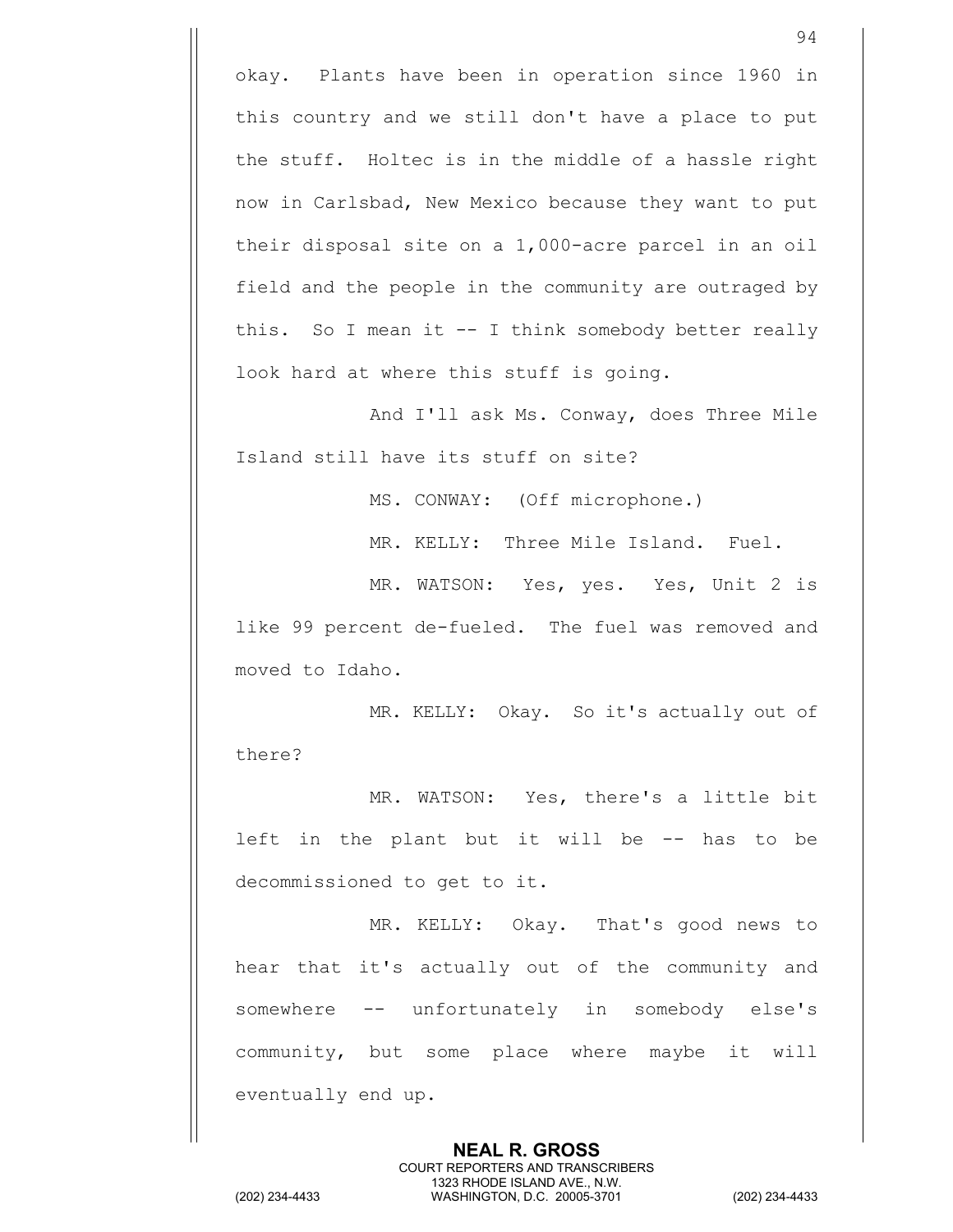I guess the next question is who makes the determination as to how long this stuff stays in the pools and then goes into the casks? And then how long does it stay on site? You talked about decommissioning, 10 years usually, sometimes 50 years for the reuse, but how long do you really think it's going to be that that stuff is going to be there, left there? Best guess.

MR. WATSON: Well, I can't make a guess on how long the fuel will remain on site. That's a responsibility of the federal government, in particular our national policy makers, to solve that problem.

MR. KELLY: But that's a big factor in how this is going to --

MR. WATSON: Well, I know, but --

MR. KELLY: -- influence things.

MR. WATSON: -- like I said before, it's well above my -- it's our local -- it's your -- it's our national elected officials who have to make those policy decisions to solve the high-level waste issue.

MR. KELLY: Okay. The last thing I'd say just for half a second, the repurposing of that site, I would think that the NRC would have some ideas, and I'm surprised I haven't heard anybody actually talking

> **NEAL R. GROSS** COURT REPORTERS AND TRANSCRIBERS 1323 RHODE ISLAND AVE., N.W.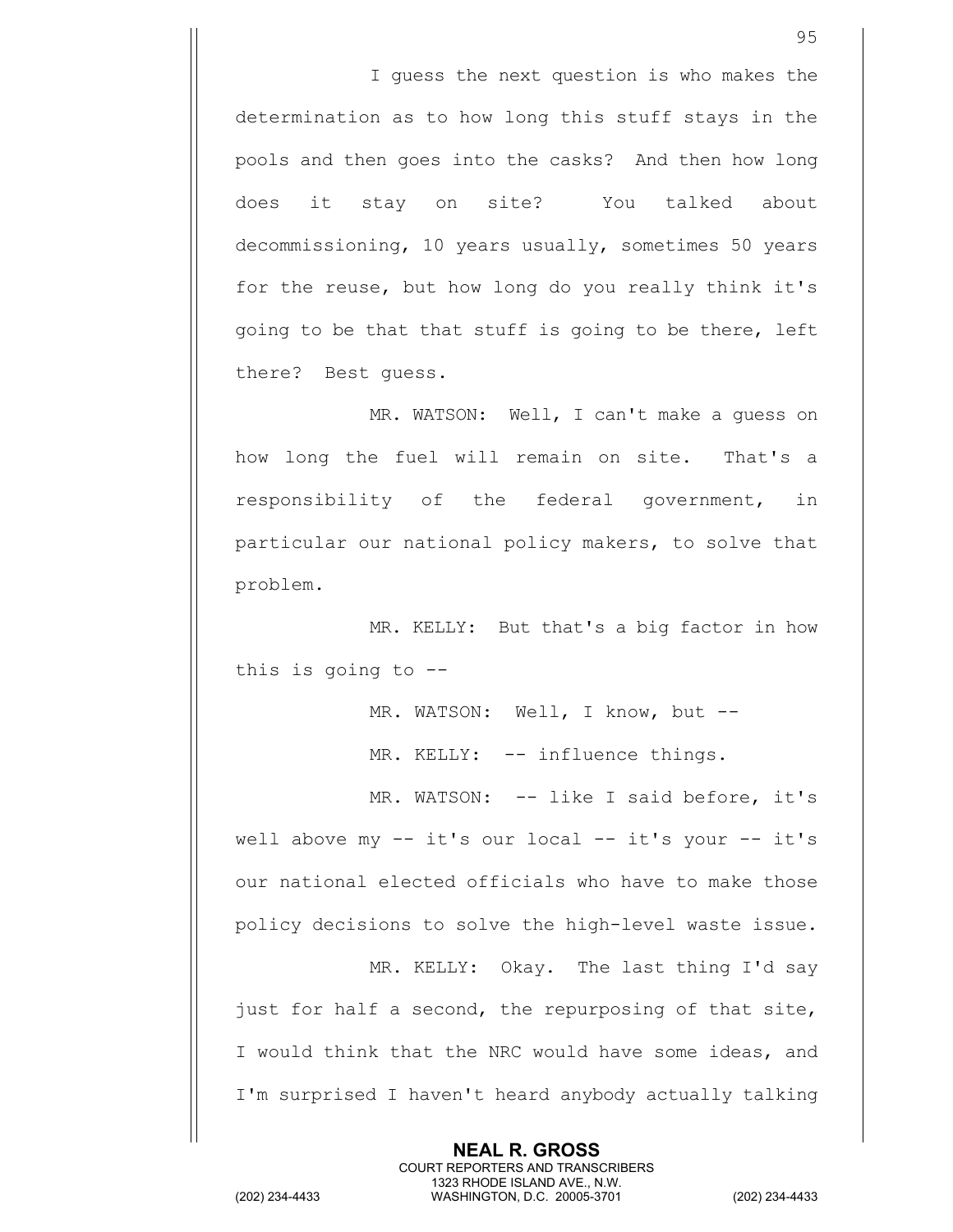about the fact that we've got this pipeline that's got problems but could be fixed that could be used to set up a generating facility there.

MR. KLUKAN: Thank you. MR. KELLY: Thank you. MR. KLUKAN: You're welcome. All right. Next up we have Mr. Outhouse, ticket No. 15, then followed by Nancy Vaughn.

Is Nancy still here?

PARTICIPANT: No, (off microphone.)

MR. KLUKAN: Okay. She gave her ticket to

you?

(No audible response.)

MR. KLUKAN: All right. Please?

MR. OUTHOUSE: Thank you very much. I'm Bob Outhouse and I have lived in the Cortlandt community for my entire life. I'm a 40-year first responder for the local community: fire, police and EMS.

I want to thank you for coming and allowing this opportunity. I do have some comments I think that should be brought back.

Number one, if we're going to shut down a nuclear power plant in this country, there should be a 10-year head up to all the local officials. Okay? In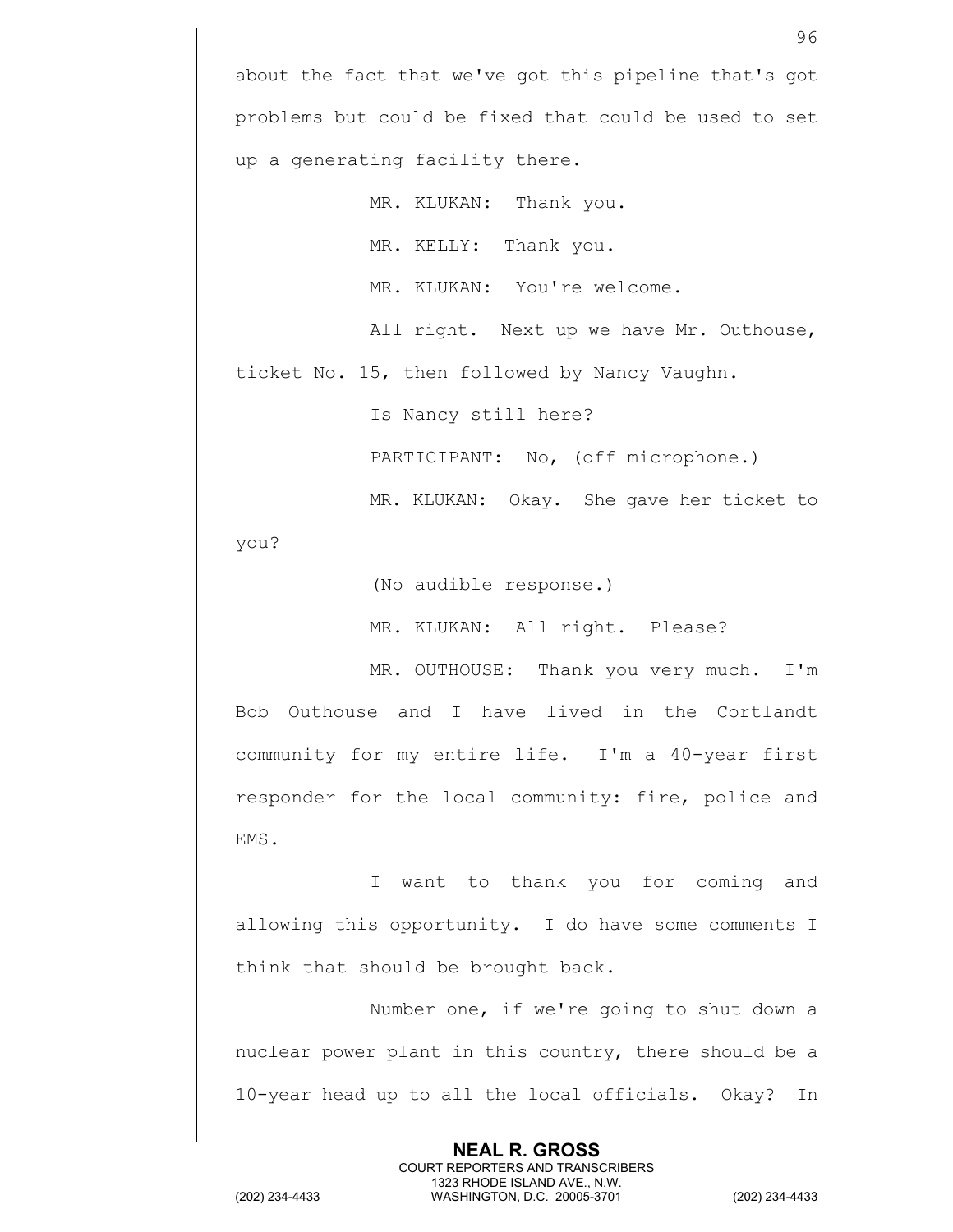January 2017, you heard the town supervisor say we were blind-sided, and we were. We're scrambling. The community is scrambling. The community is looking at the economic and environmental impacts that all still haven't been told to us. Number one.

Number two, first responders. When this plant closes it's my understanding there will be no fire protection once the plant is not in operation, so that relies on the first responders on the outside of the power plant, the local communities. To my knowledge to this date nobody's come to the first responders and said this is the process that's going to happen. What are we going to be looking at as first responders? We know what we're looking at when a plant's in operation, but we've never seen a plant decommissioned before. These are concerns that have been brought to my attention.

And there are extreme concerns about personnel, equipment. Is there different training? There's been -- I've listened to a lot of comments here tonight and I think it's excellent coming from residents and residents that just heard about this. I think some people think Buchanan has a bubble around it. Well, there's no bubble around the Village of Buchanan. It's going to affect all of us.

> **NEAL R. GROSS** COURT REPORTERS AND TRANSCRIBERS

1323 RHODE ISLAND AVE., N.W. (202) 234-4433 WASHINGTON, D.C. 20005-3701 (202) 234-4433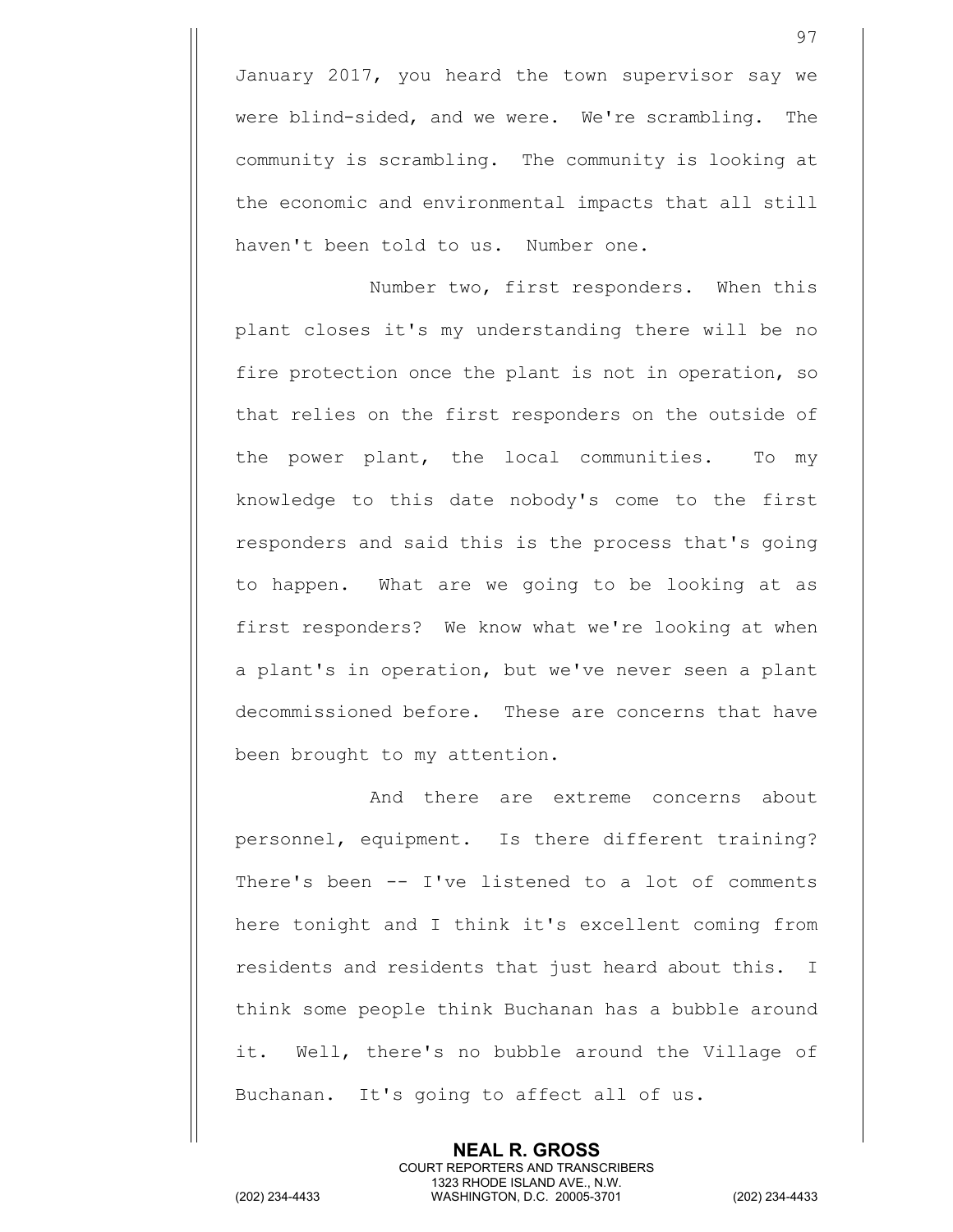The emergency evacuation plan needs to remain in effect. The jobs that are supplied by Entergy to the County Department of Emergency Services, OEM, need to be maintained as long as we're going to have nuclear fuel on that site. The decommissioning fund is probably a good place to start. If it's not coming from there, then it has to be the federal government that takes care of this. This is your fuel. At the end of the day it's your fuel. It's your problem, but it's in our back yard. And we need some plans set in place.

You've done 10 plants, correct? Ten plants. In 10 plants we should have some type of plan that will be given out to the community first responders and alerting them of the types of incidents that could occur. And I would like to see the types of incidents, whether they're minor, moderate and how they're responded to.

> MR. KLUKAN: Thank you. MR. OUTHOUSE: Thank you very much. MR. KLUKAN: Thank you.

(Applause.)

MR. KLUKAN: Okay. Next up we will have the ticket held by Nancy Vaughn, which is No. 16. And then we will go to Richard Webster, ticket No. 17, and

> **NEAL R. GROSS** COURT REPORTERS AND TRANSCRIBERS 1323 RHODE ISLAND AVE., N.W.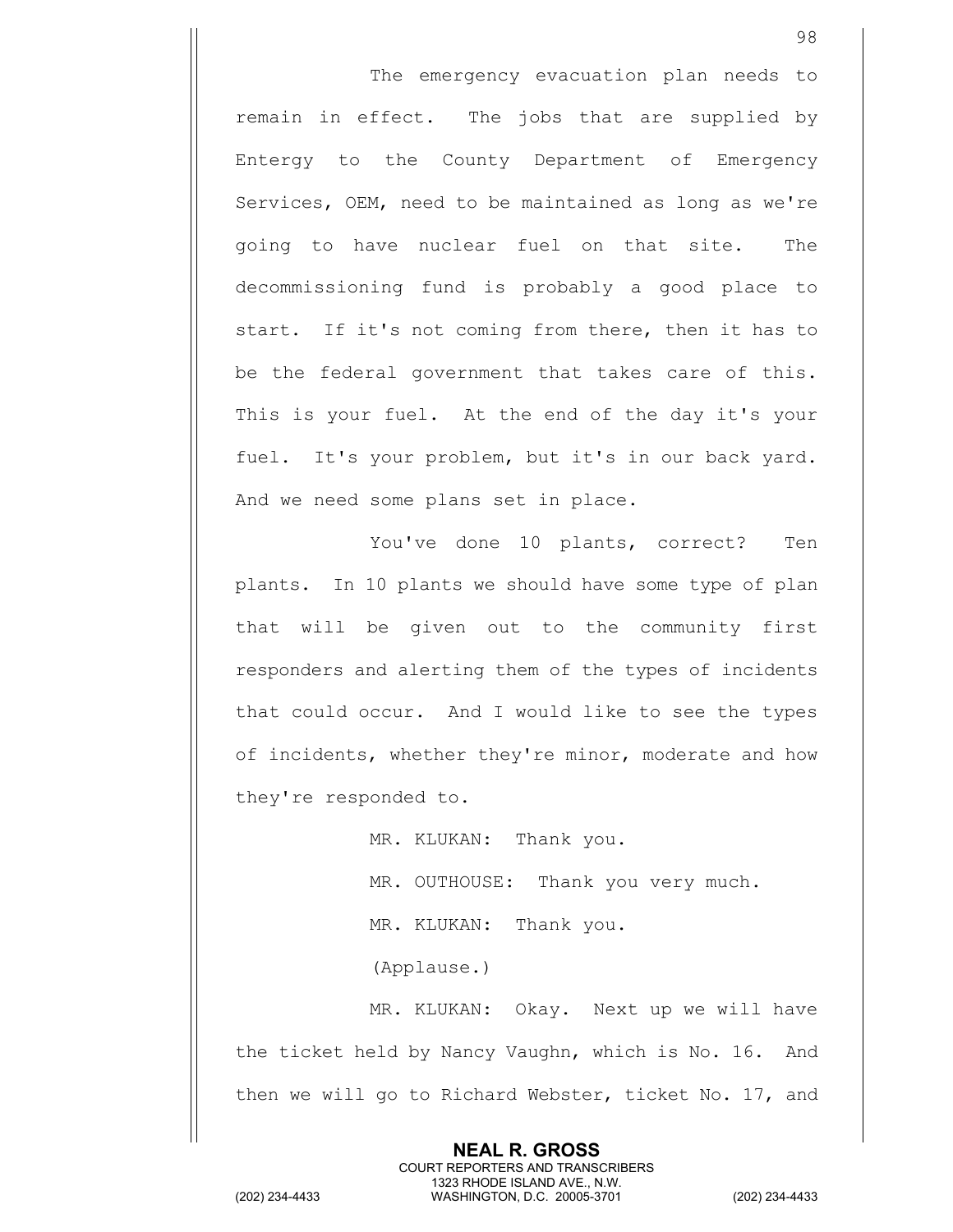then ticket No. 19, Tina Volz-Bongar. I apologize if I'm mispronouncing.

But again, ticket No. 16.

MS. WILLIAMS: Hi, my name is Courtney Williams. Along with Nancy Vaughn I co-founded Safe Energy Rights Group and I'm speaking on behalf of SEnRG tonight.

My first question was must a citizens advisory panel be recognized by the NRC?

MR. WATSON: I -- excuse me. I'm -recognition, I don't --

> MS. WILLIAMS: Can there be more than one? MR. WATSON: I would assume there could

be.  $I$   $-$ 

MS. WILLIAMS: Great.

MR. WATSON: -- but I'm just saying --

MS. WILLIAMS: Then I would recommend that we not approve --

MR. WATSON: Well, please, let me finish.

MS. WILLIAMS: Well, you're --

MR. WATSON: I didn't interrupt you.

MS. WILLIAMS: I was going to reclaim my

time.

MR. WATSON: You stopped during my time by talking. We've never had --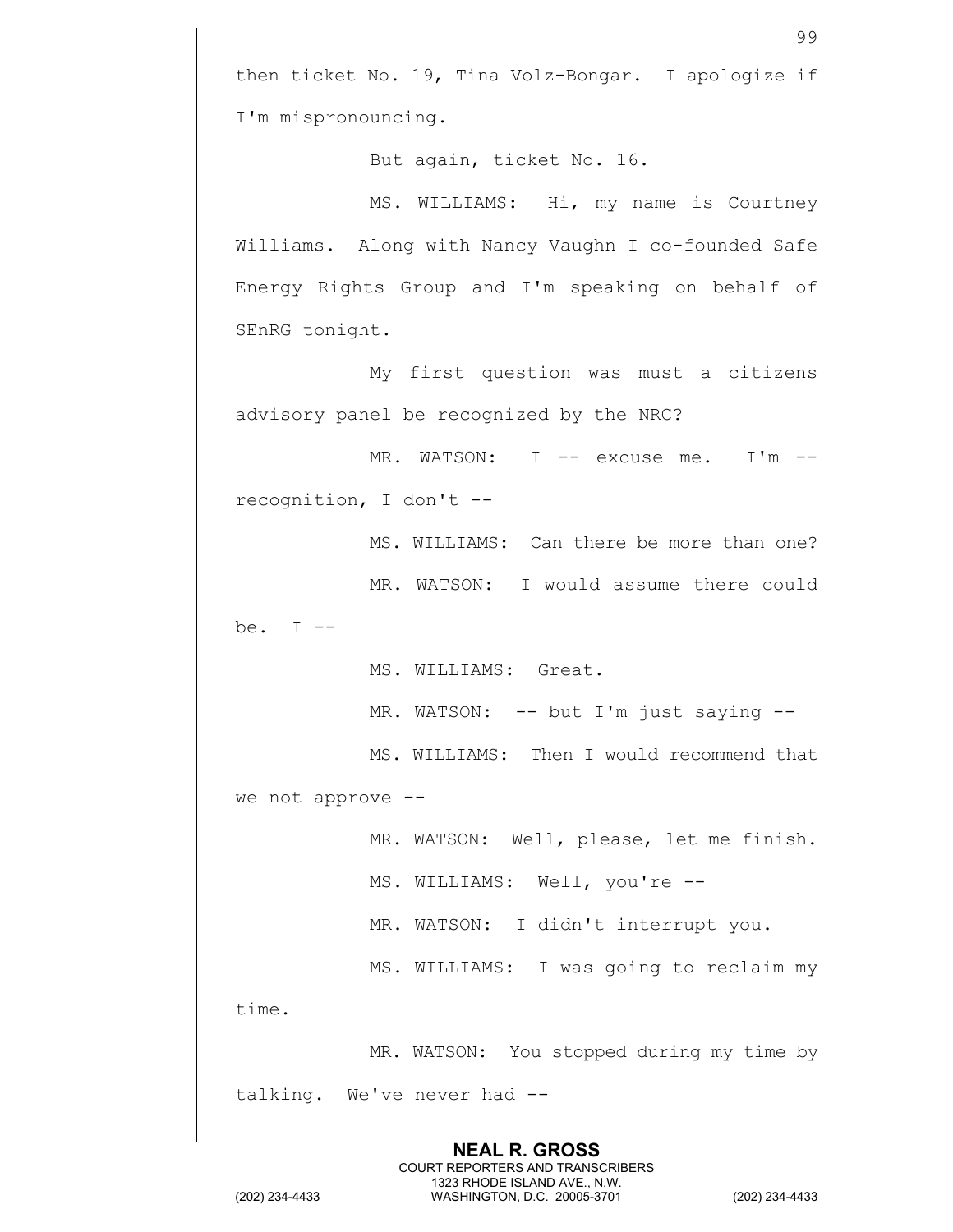MR. KLUKAN: I'll pause it.

MR. WATSON: Sorry. I'm sorry. But we've never had more than one that I know of. I'm must making that clear, that --

MS. WILLIAMS: Okay.

MR. WATSON: -- the ones that have been have either been utility-sponsored or sponsored by the state, so we generally recognize those right away. And then we have the one that -- locally here that's been formed --

MS. WILLIAMS: Okay. Then I would recommend not recognizing the one that we already have formed. Since we are here tonight to talk about best practices for citizens advisory panels, I would recommend waiting until that process is complete and then using those best practices to form our local one.

I have several questions and I know there's probably not time to answer all of them, so I will just go ahead and read them onto the record and then with my remaining time we can answer some of them.

So I, one, would like an example of a time that the NRC took advice from a host community.

I would ask can you explain why no risk assessment was done of the pipelines on top of which

**NEAL R. GROSS** COURT REPORTERS AND TRANSCRIBERS 1323 RHODE ISLAND AVE., N.W. (202) 234-4433 WASHINGTON, D.C. 20005-3701 (202) 234-4433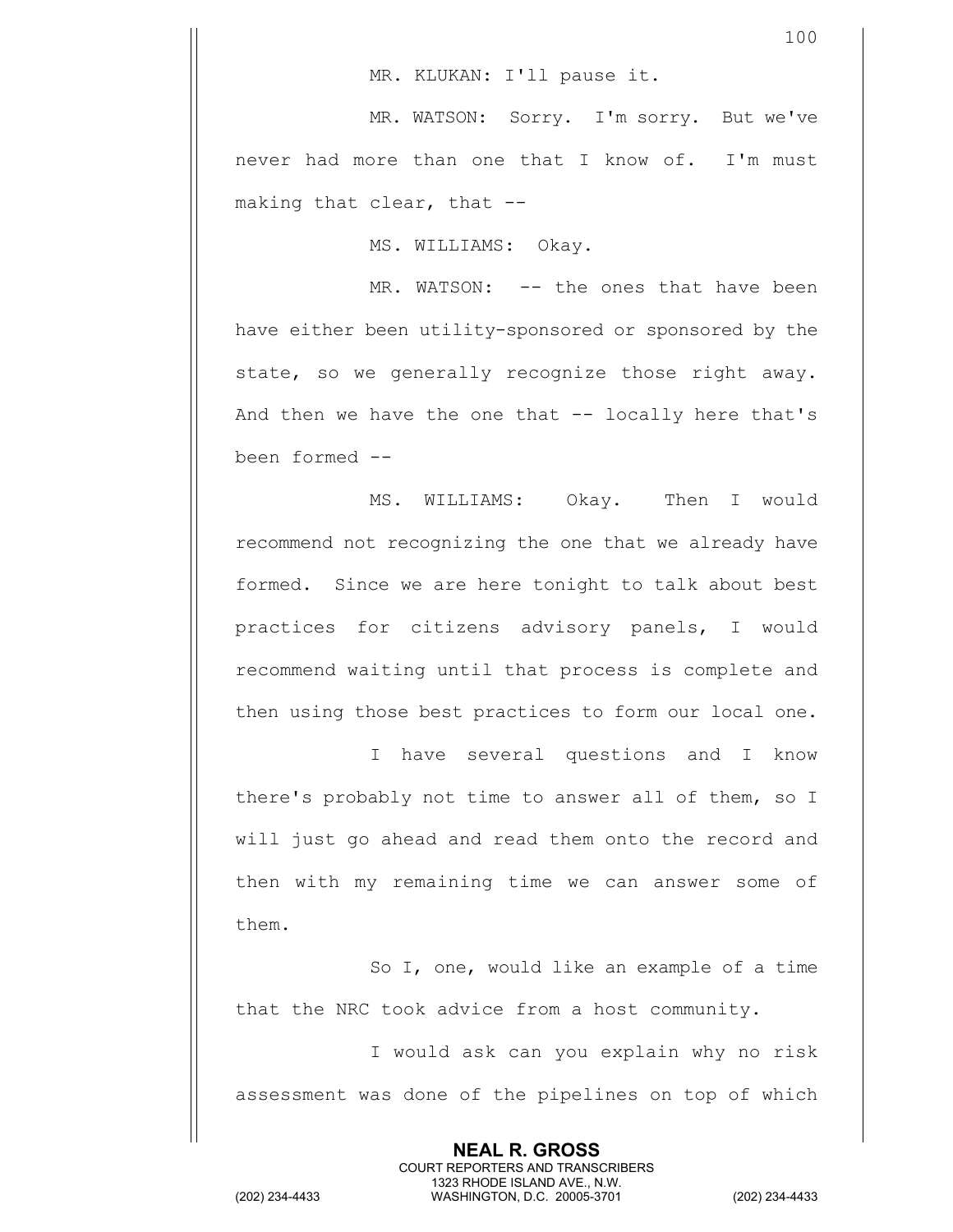Indian Point was built in the first place?

Is the NRC aware that when pipelines rupture there is often an explosion and fire?

Can you explain why you ignored community input regarding the siting of the AIM pipeline expansion under Indian Point?

Can you explain why you accepted this document as part of Entergy's risk assessment for citing the AIM pipeline underneath Indian Point Nuclear Power Plant? This is FOIA'd from you and I will -- but I will submit it to the record when I'm done.

Can you explain why Chairman Burns ignored this community's member of Congress, Nita Lowey, and refused to act after she questioned him about the faulty risk assessment of the AIM pipeline under Indian Point during a joint session of Congress?

Can you explain why the only nuclear power plant in the nation crisscrossed by gas pipelines was awarded a waiver by the NRC for fire resistance of electrical wiring?

Has the NRC done any modeling of a spent fuel fire at Indian Point?

Do you know how many people would be displaced by a spent fuel fire such as the one that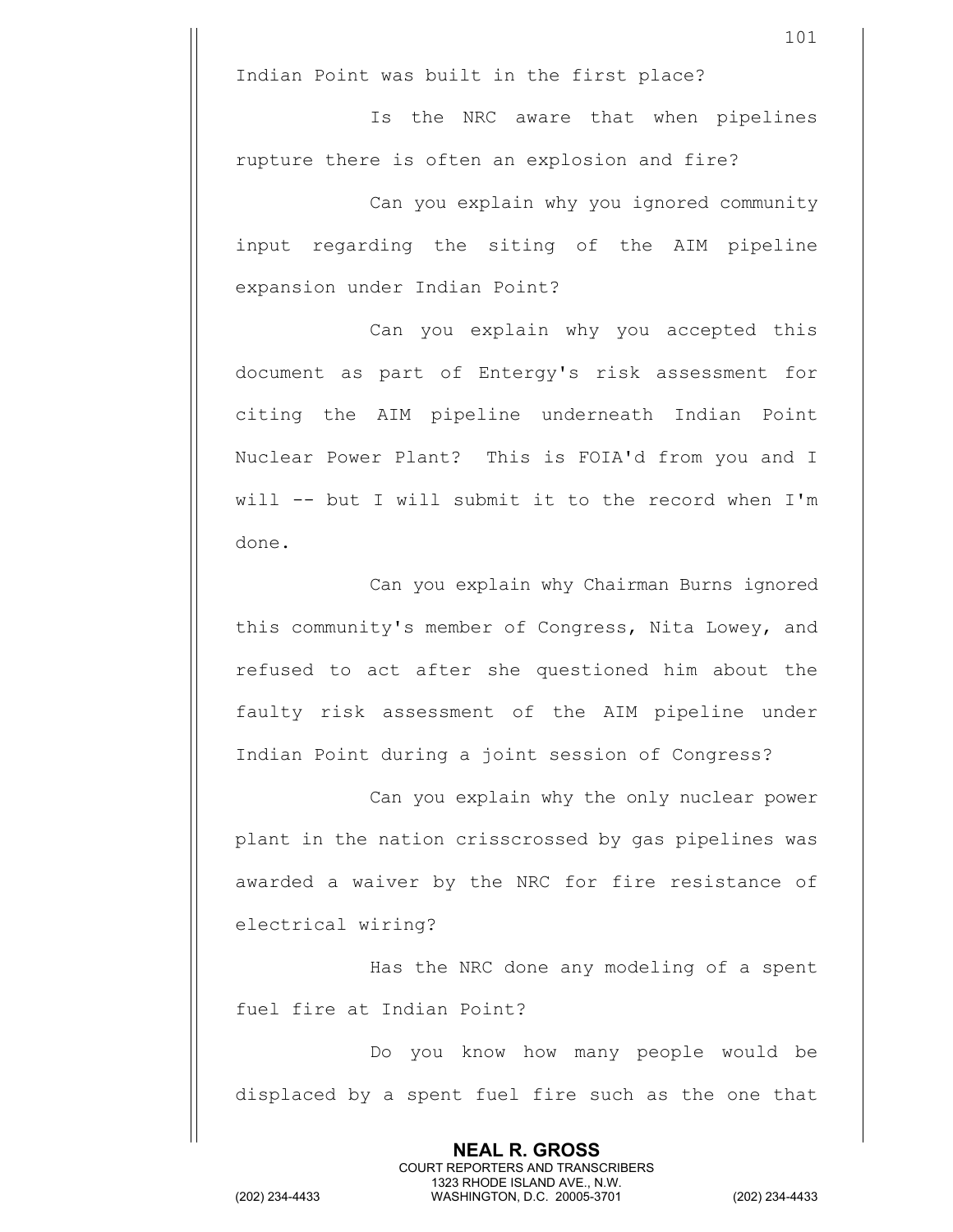We worked with researchers at Princeton University to model what would happen if there were a spent fuel fire at Indian Point. The average would be over 13 million people displaced. I will submit that to the record.

Can you explain why you did not require Spectra Energy to prove that they could shut off the flow of gas under Indian Point within three minutes as they asserted to you and you --

MR. WATSON: Are these issues for the citizens advisory panel, because we're looking for --

MS. WILLIAMS: I can skip ahead then.

MR. WATSON: All right.

MS. WILLIAMS: I can skip ahead. The best case for the need for a citizens oversight of decommissioning is the lack of oversight by the NRC. My advice is that the NRC look in the mirror, reflect on the danger that your negligence has put this community in and then empower a local citizens oversight board to fight back against Entergy and Holtec to undo the damage that has been done.

MR. KLUKAN: Thank you.

MS. WILLIAMS: We do not trust you. We are right not to trust you, as my questions have

> **NEAL R. GROSS** COURT REPORTERS AND TRANSCRIBERS 1323 RHODE ISLAND AVE., N.W.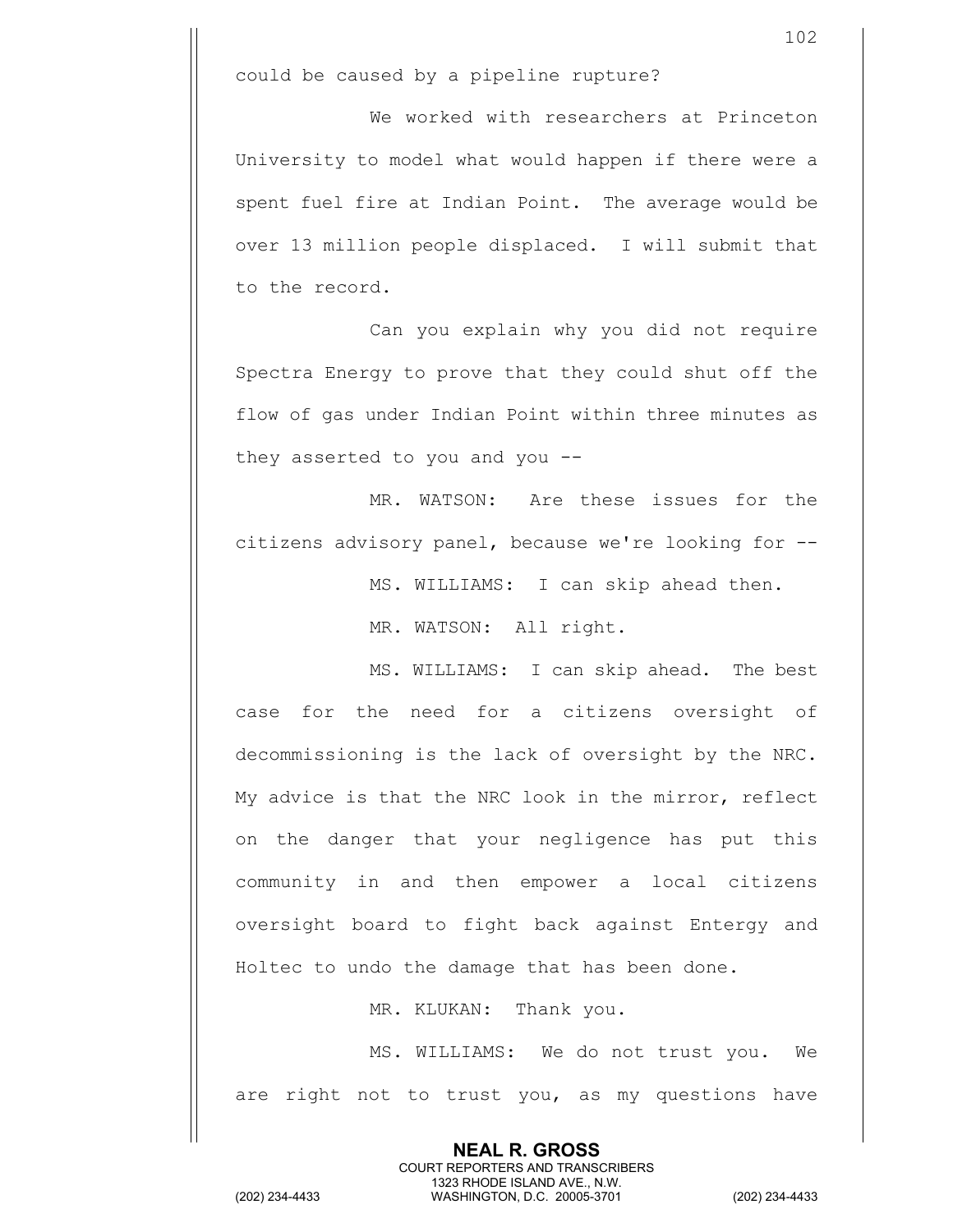103 pointed out, and we will continue to fight you on this. MR. KLUKAN: Thank you. (Applause.) MR. KLUKAN: MR. WEBSTER: I've actually got two tickets in my hand. I've got 17 and 22. Can you give me a bit more -- PARTICIPANT: (Off microphone.) MR. WEBSTER: I've got ticket 17 and 22. Could I possibly have more than three minutes? MR. KLUKAN: Sure, I will give you six minutes. MR. WEBSTER: All right. Thank you. MR. KLUKAN: Yes, that's how that adds together. Okay. MR. WEBSTER: Okay. MR. KLUKAN: So it's going to beep and then I'm going to restart it. MR. WEBSTER: Sounds good. Thank you. MR. KLUKAN: Ready? MR. WEBSTER: Right. Okay. So I'm Richard Webster, as you know. I'm the legal director of Riverkeeper. First of all, let me say that I know; it's

> **NEAL R. GROSS** COURT REPORTERS AND TRANSCRIBERS 1323 RHODE ISLAND AVE., N.W.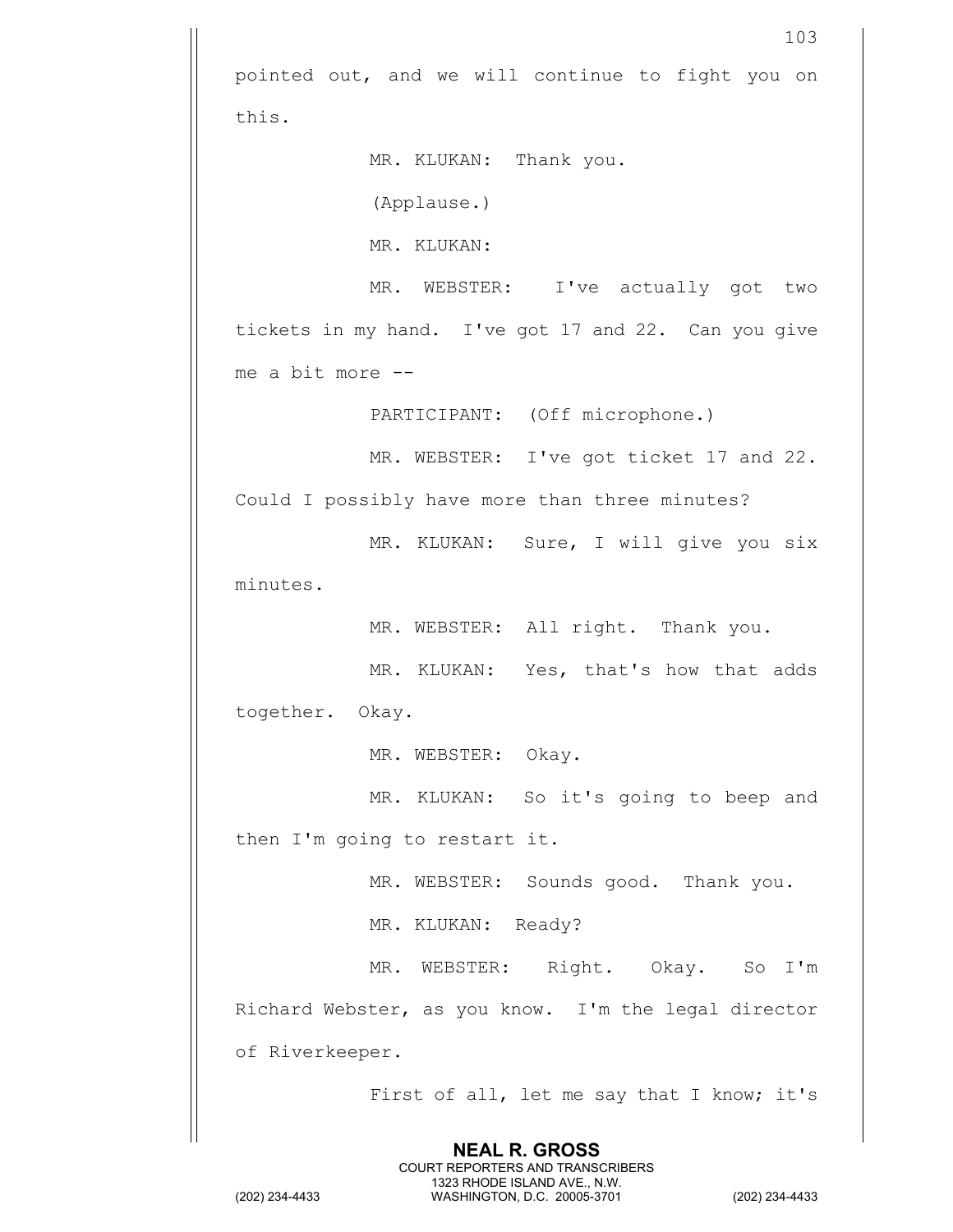not on the topic of this meeting, a number of people have spoken about Holtec. This is a company with a record of bribery, lies and risk taking. We know you've allowed it to come into New Jersey. We know you've allowed it to come to the State of Massachusetts, even before the objections of the State of Massachusetts were heard in a local citizens group, but what we don't want to hear, and we will be doing our utmost to make sure the NRC does not approve it and we'll fight it to our utmost.

Second, whoever is the decommissioning entity for Indian Point, we need good oversight. Bruce, what you didn't mention in your presentation is that the NRC had a conference call taking national input and almost every caller, everybody, every participant on that call, including those that are on the citizens advisory boards, recognized that those boards are failing. Even a former NRC administrative judge said that he is on an advisory board and his advisory board is failing.

And they're failing for the reasons that people have already identified, that the boards have no power to gain information and the boards have no power to do anything beyond write a report. It's pretty obvious I think that if you want to supervise

> **NEAL R. GROSS** COURT REPORTERS AND TRANSCRIBERS 1323 RHODE ISLAND AVE., N.W.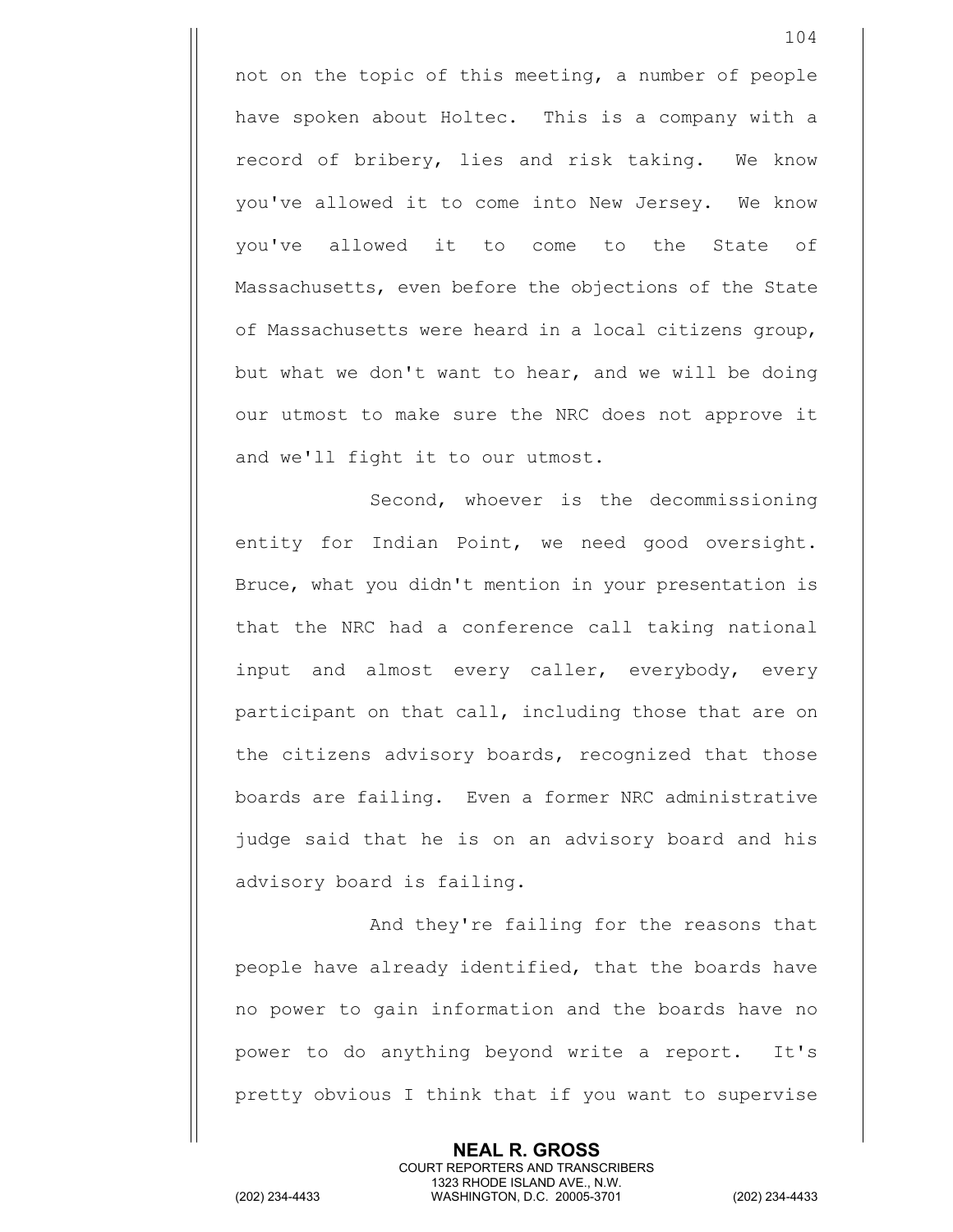somebody they can't be the one who's convening the panel. In the English vernacular the fox cannot guard the hen house, but that is what NRC allows to happen now and that is totally inadequate.

Further, showing inadequacy of current citizens advisory boards, New Jersey just established a safety panel to oversee the safety of Oyster Creek decommissioning. There may be a question of preemption here, but I certainly hope the NRC will not be the one to raise that. And I also hope Holtec will not be the one to raise that, because in the absence of good federal oversight we need good state oversight.

So I have five key recommendations: First, that we need an inclusive board that includes marginalized individuals, that includes representatives of local stakeholders including first responders, non-profits, community leaders and so forth. I think the expertise should be in their advisors rather than on the panel because we really want this to be a community board.

Second, we need a legal obligation for the licensee to affirmatively disclose various types of incidents, safety-significant incidents and unusual events. And that needs to be supervised by the NRC so

> **NEAL R. GROSS** COURT REPORTERS AND TRANSCRIBERS 1323 RHODE ISLAND AVE., N.W.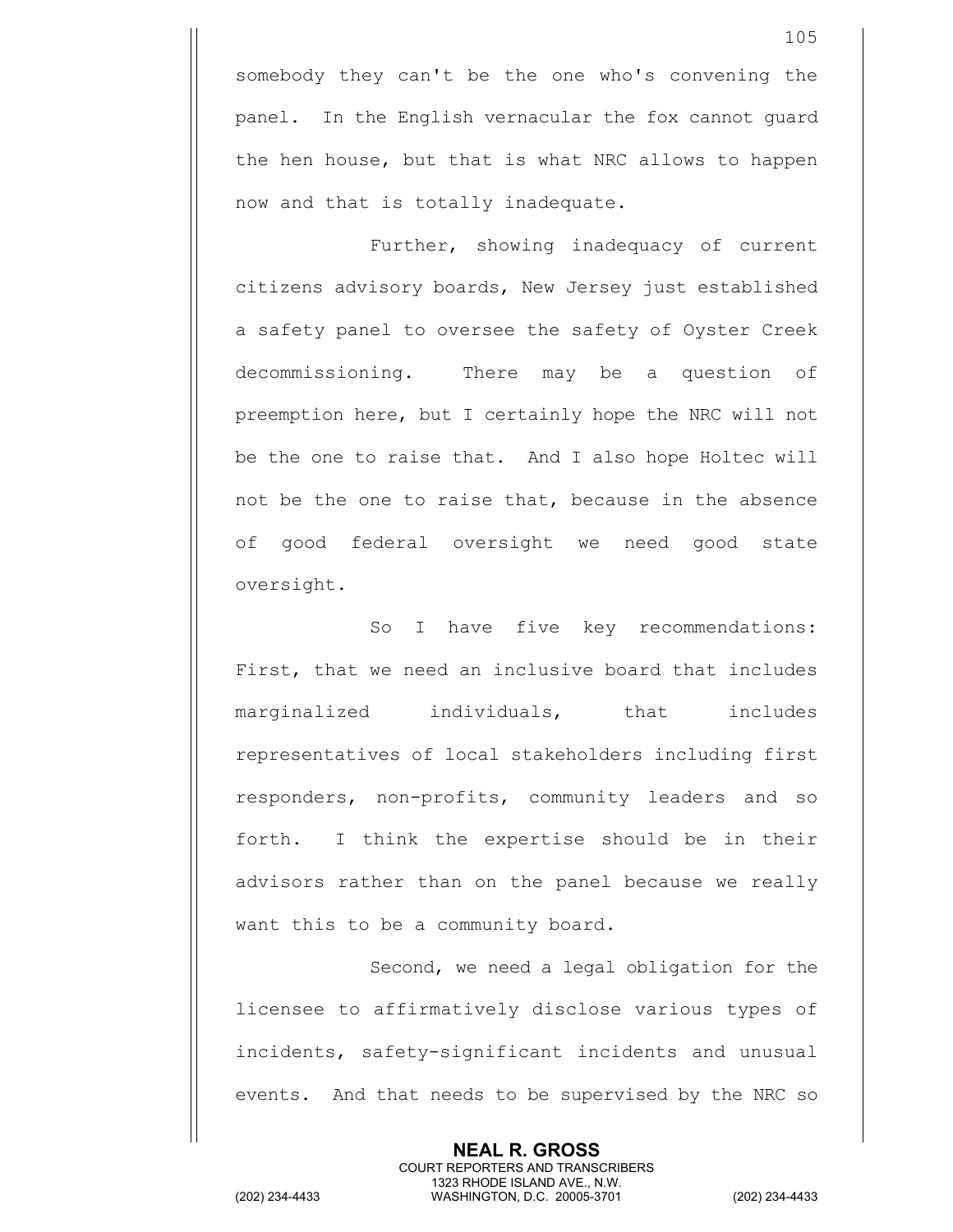that if they fail to do that, that is actually a violation.

We need the board to have the power to subpoena or otherwise require licensees to supply information, because without full information no good decisions can be made.

We need the federal -- the federal government already has a good model for citizens advisory boards to some extent, and that is in the Superfund law. In the Superfund law the citizens advisory boards have funding to hire experts. And in this area, as we've heard, we all recognize I think it's a technical area. It's a confusing area for the lay person. I would say when I go to planet NRC, they speak a different language. And so for the lay person to go to planet NRC, it's a tough thing. And so we need them to be guided by their own experts, experts they can trust, experts that are not being paid either by the NRC or by the company.

And finally, if there's an issue that the board of the licensee cannot resolve, there needs to be some kind of arbiter to decide who is right. I would suggest a three-panel type of system where we have an expert appointed by the panel, by the board, an expert appointed by the licensee, and then an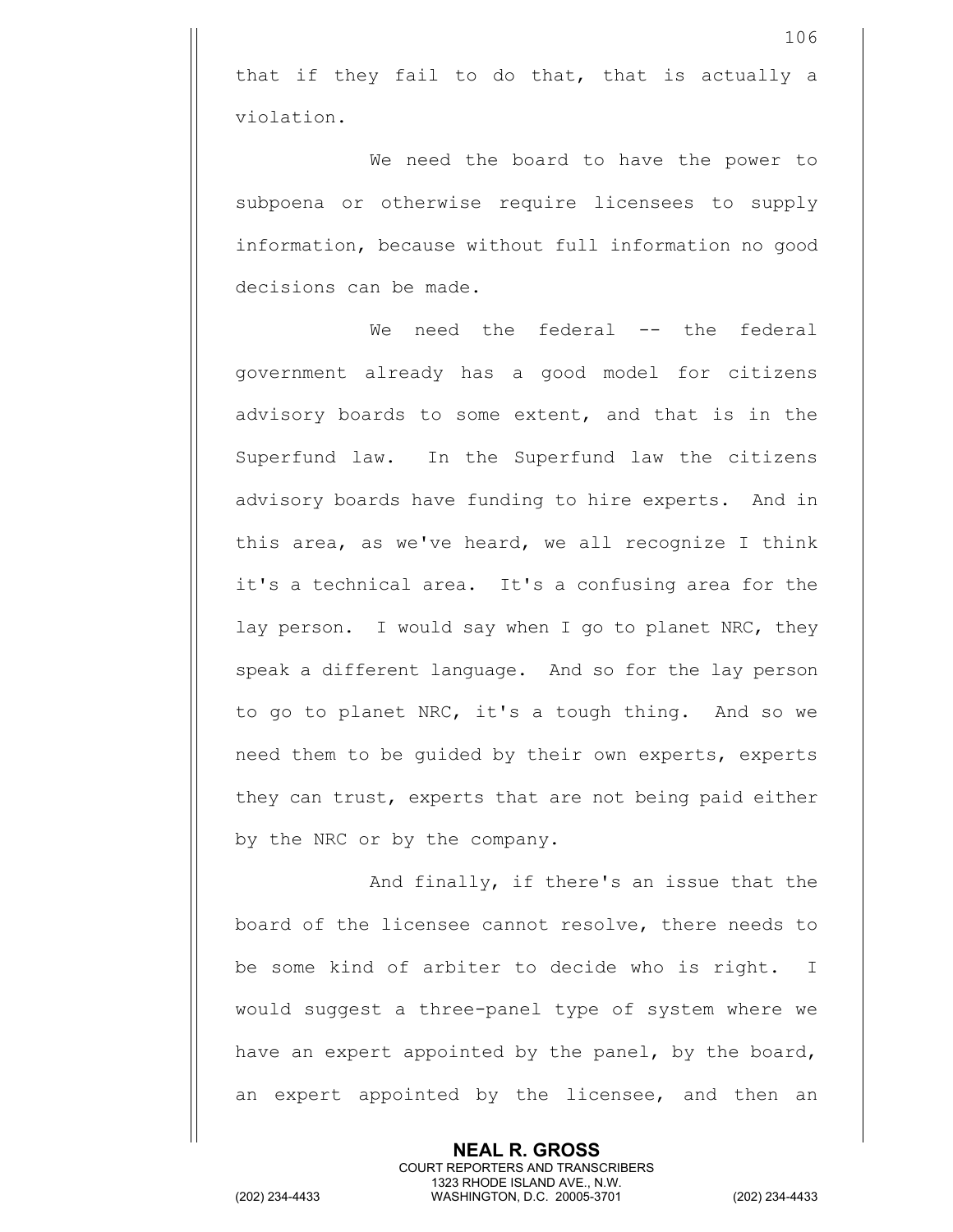expert that's mutually agreed upon by the licensee and the board. That way you would actually have a way of having these panels regulate safety. And I would ask the NRC if they would then say that they would abide by the decisions of that arbitration panel and actually enforce the requirements of the arbitration panel.

And let me just say that I think that the NRC is in a strange position where it has hard preemption over safety, but it's saying but states can convene these panels. I don't quite understand, maybe this is a question.

Can you explain, Bruce, how these panels can have any power over safety when the state has hard preemption? Sorry, when the NRC has hard preemption over safety?

MR. WATSON: Can you repeat the question? MR. WEBSTER: How can the board have any power over safety when the NRC has hard preemption over safety?

MR. WATSON: Well, the first part of your statement is that the boards have power for authority for safety. They don't have any power. They're advisory in capacity. Okay? So the NRC has ultimate responsibility for the safety of the decommissioning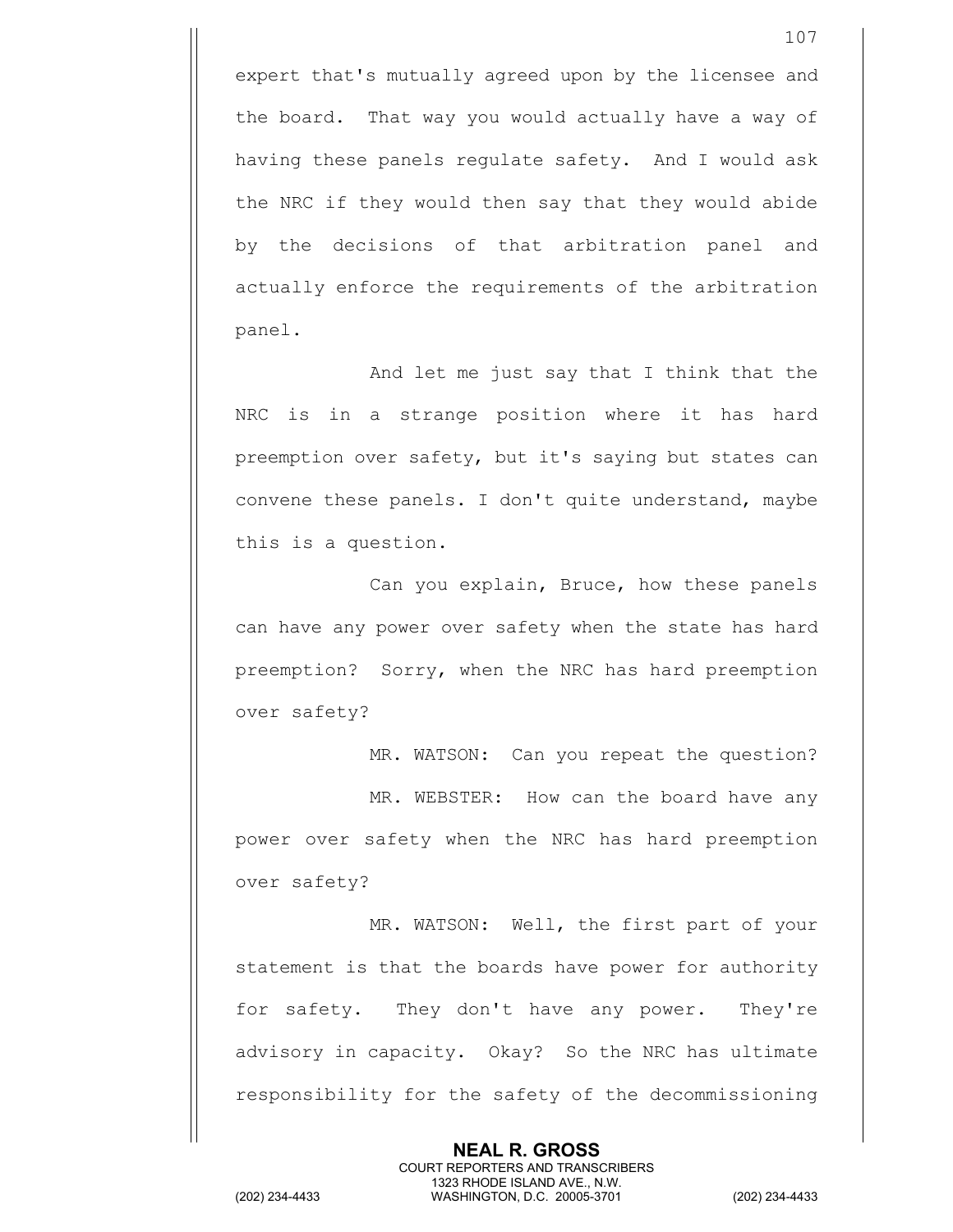and the operations that happen during the site dismantling, remediation and then closure from a radiological standpoint.

MR. WEBSTER: No, I know, but if you'd listened to my whole presentation --

MR. WATSON: Yes.

MR. WEBSTER: -- it told you that I'm recommending to you that you give the board some power.

MR. WATSON: I --

MR. WEBSTER: But what I'm asking you is if the --

MR. KLUKAN: Thank you.

MR. WATSON: Yes, I heard your recommendation. I wrote it down, and we'll be -- I'll be summarizing some --

MR. WEBSTER: But I'm saying is that possible?

MR. WATSON: It's one of the things we'll have to report to the Congress as an issue.

MR. KLUKAN: Thank you.

(Applause.)

MR. KLUKAN: Okay. Thank you very much.

Okay. Next up we have ticket No. 19,

Tina. Okay. Good. And then she will be followed by

**NEAL R. GROSS** COURT REPORTERS AND TRANSCRIBERS 1323 RHODE ISLAND AVE., N.W.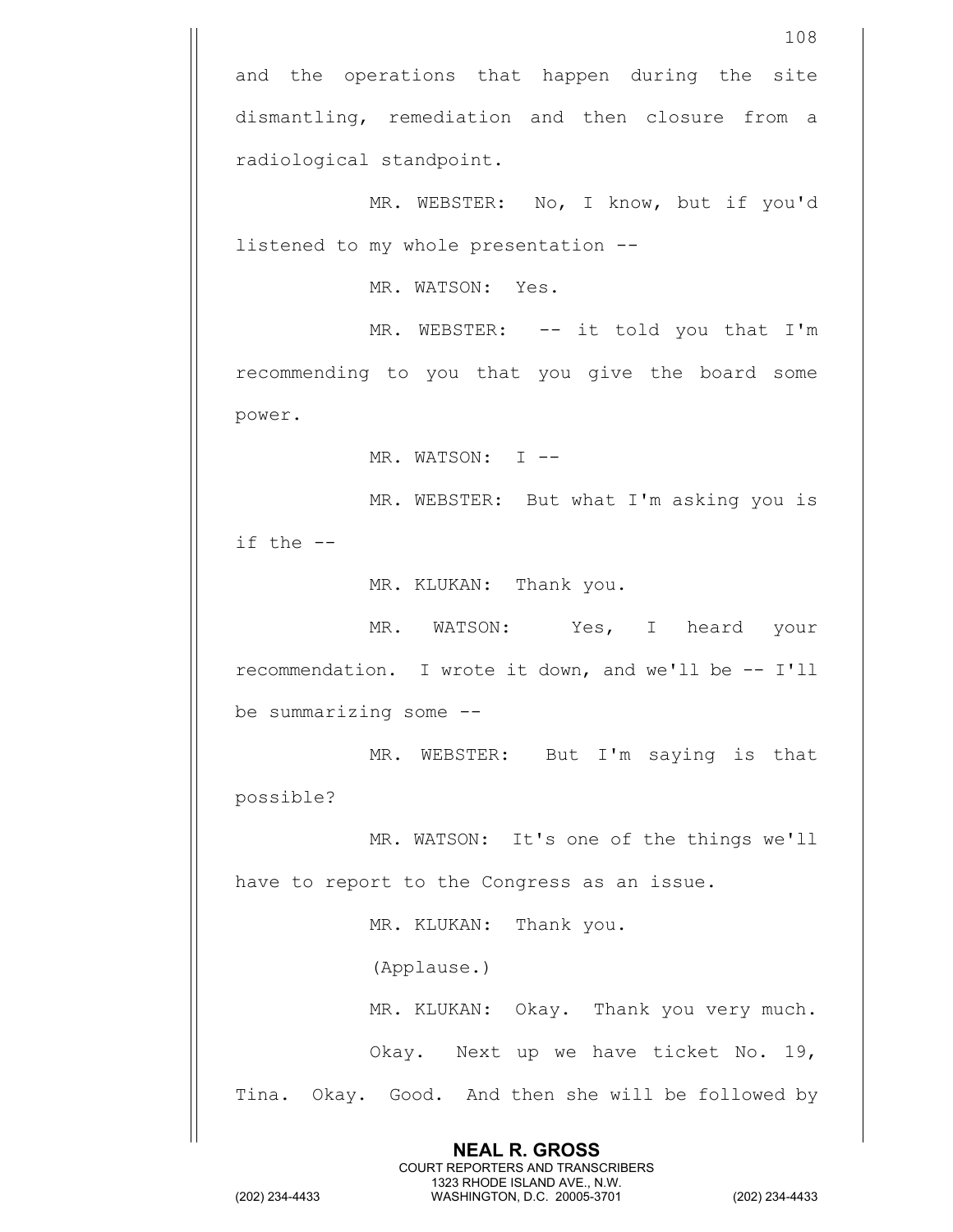Courtney Williams, ticket No. 20, and then Sally Gelbert, ticket No. 23.

MS. VOLZ-BONGAR: Hi.

MR. KLUKAN: Whenever you're ready.

MS. VOLZ-BONGAR: Hi, I'm Tina Volz-Bongar and I live a quarter mile from Indian Point. And in 2005 I was part -- I facilitated a neighborhood association where we dealt with quality of life issues and we had a police representative there.

And in August 2005 it came up that there was radioactive isotopes found in the groundwater underneath Indian Point. And so we all looked at each other and said how are we going to handle this, and went to our elected officials. And from that point on I've approached people at the NRC. I've come to your public meetings and no one has really sufficiently answered the question of how is this -- how are these isotopes and how is this waste going to be addressed environmentally?

Since that time we've had the building and the expansion, really the building of a high-pressure methane gas pipeline 105 feet from the back-up electrical generator at Indian Point. And we all know what happened with Fukushima. Our -- my elected officials and the NRC has been incapable of answering

> **NEAL R. GROSS** COURT REPORTERS AND TRANSCRIBERS 1323 RHODE ISLAND AVE., N.W.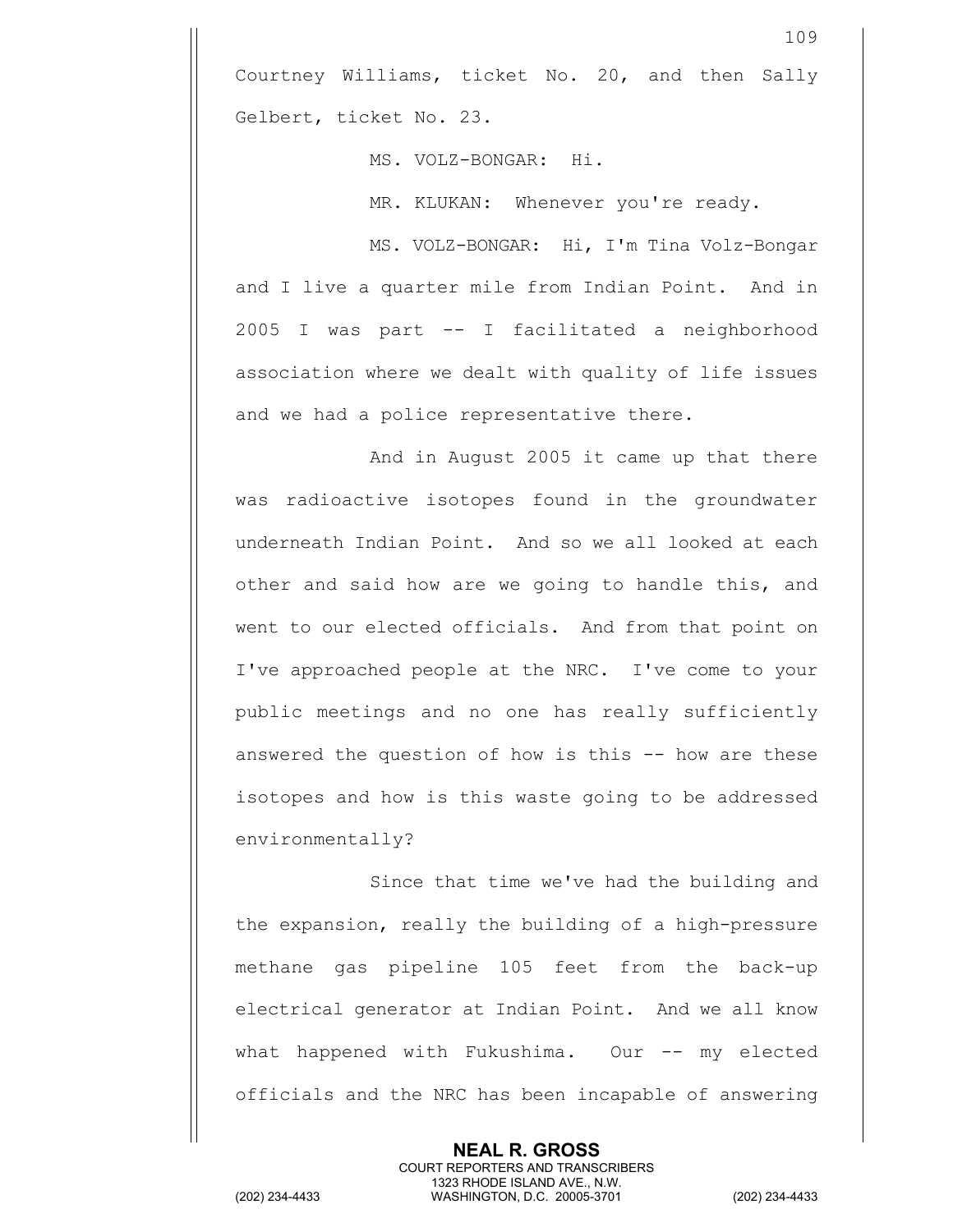some pretty basic questions about how this is going to be remediated and cleaned up and our public safety.

So anyway, I have three FOIAs here for information. I'm still on this quest to try to find somebody who knows and will take some accountability for this. And I find it -- I mean, I'm a little perplexed having the NRC come. And I appreciate a public meeting and I like to think of the public being heard, but I have no expertise in what a citizens oversight board should look like.

I would say that I hope that the NRC follows the advice of Mr. Gingold here, Paul Blanch and Richard Kline who are intelligent people and scientists and do the right thing with the citizens oversight board.

So here's the FOIAs, and thank you and good luck.

MR. KLUKAN: Thank you very much.

(Applause.)

MR. KLUKAN: Okay. Next up we have ticket No. 20, Courtney Williams.

MS. WILLIAMS: I gave my ticket to Maria.

MR. KLUKAN: Okay.

MS. SCHARA: My name is Maria Schara. I live in Peekskill. Like the vast majority of citizens

**NEAL R. GROSS**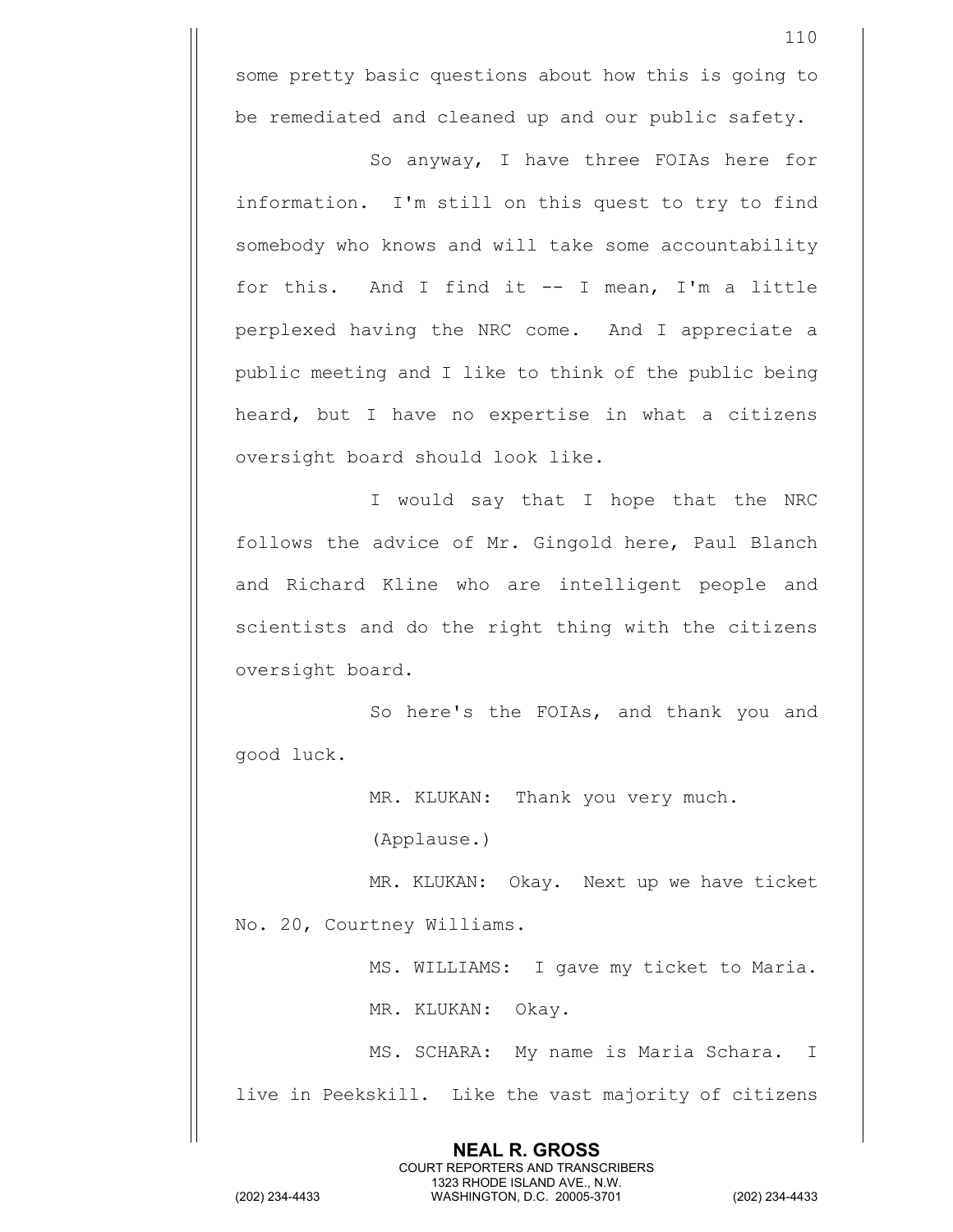in attendance at this meeting tonight I live quite close to Indian Point Energy Center; in my case 2.2 miles, or just a little too close. Undoubtedly this accounts for much of my concern over the operation of this plant over the too frequently reports of problems that have occurred during its operation over the fact that it was built atop two gas pipelines, that it is within a stone's throw of a double seismic fault line, that flaunting all logical concerns for safety permission was given to install an additional 42-inch high-pressure gas pipeline to the scenario. Add to this the impending climate crisis and projections of flooding at Indian Point within the next 40 years.

Now in addition to these fears I can add concern over the decommissioning process that will be observed after Indian Point's closure. I have read enough about the Holtec company and the way it conducts business to make my hair stand on end from the description of the events at the San Onofre Nuclear Plant to the accusation of bribery in New Jersey to its insistence on the superiority of its five-eighth-inch casks, in spite of how poorly these line up in comparison with more robust methods used in Europe.

> **NEAL R. GROSS** COURT REPORTERS AND TRANSCRIBERS 1323 RHODE ISLAND AVE., N.W.

The company's insistence on the need for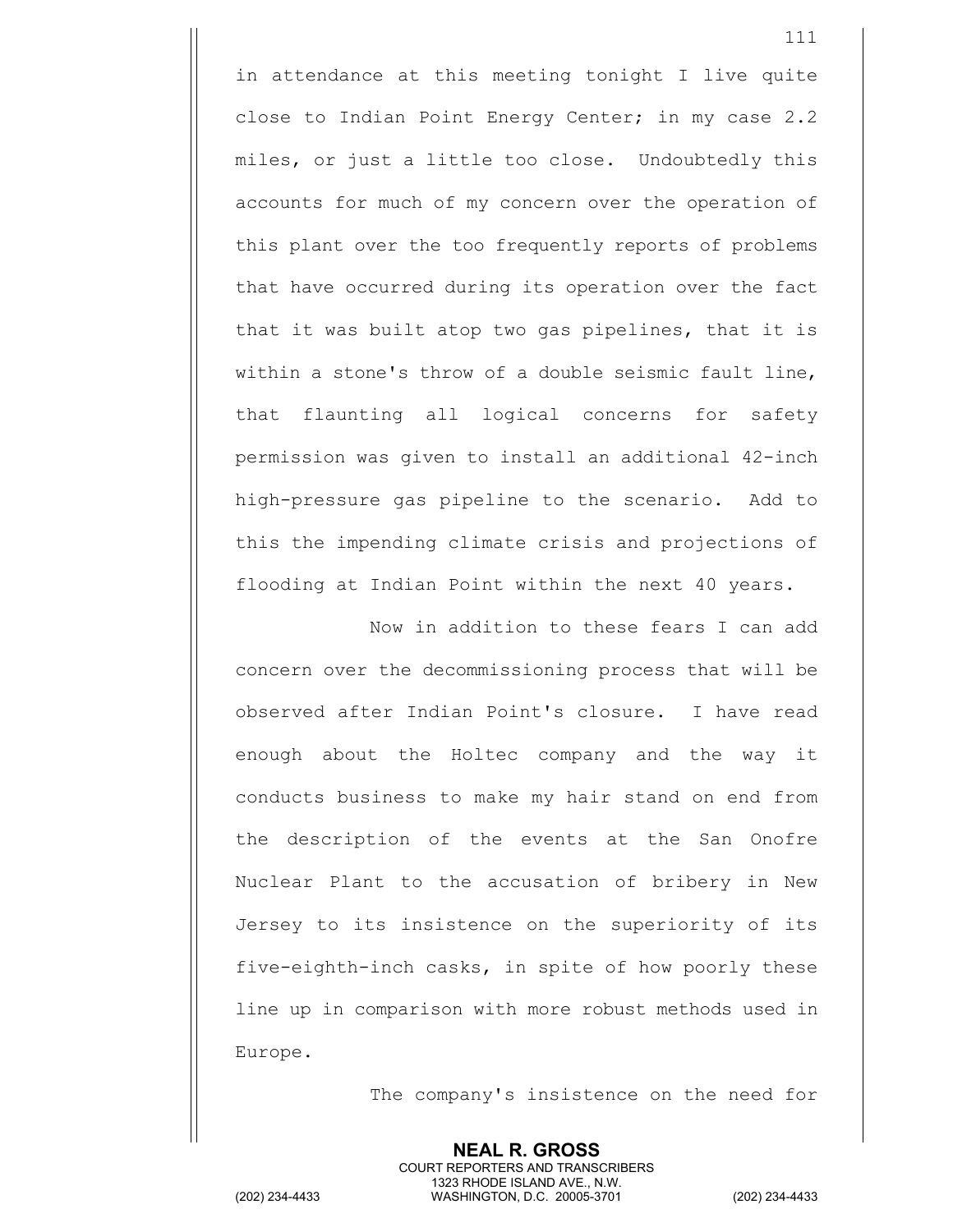interim storage sites which they will provide conveniently in New Mexico, which the state's governor is apparently not in favor of; and what state would want to become a nuclear waste dump anyway, brings up the additional question of how the huge amount of tonnage of highly radioactive spent fuel from Indian Point will find its way to any storage site and what cities or communities would allow its passage. Although all of us would prefer to have the waste simply disappear, it cannot be at the expense of other communities' futures.

So for many of us who fought to see Indian Point shut down, we must now insist that it be done safely, not just quickly. This requires at the outset that all gas at Indian Point must be turned off in anticipation of the disruptive effects of excavating, dismantling and other large-scale work that risks interfering with the integrity of the pipelines and other infrastructure on the property including water and electrical lines.

Further, we must insist that only the most resilient canisters be used for storage, those that are crack-resistant, repairable, with replaceable seals, able to be inspected inside and out and monitored for leaks and capable of being stored on

> **NEAL R. GROSS** COURT REPORTERS AND TRANSCRIBERS 1323 RHODE ISLAND AVE., N.W.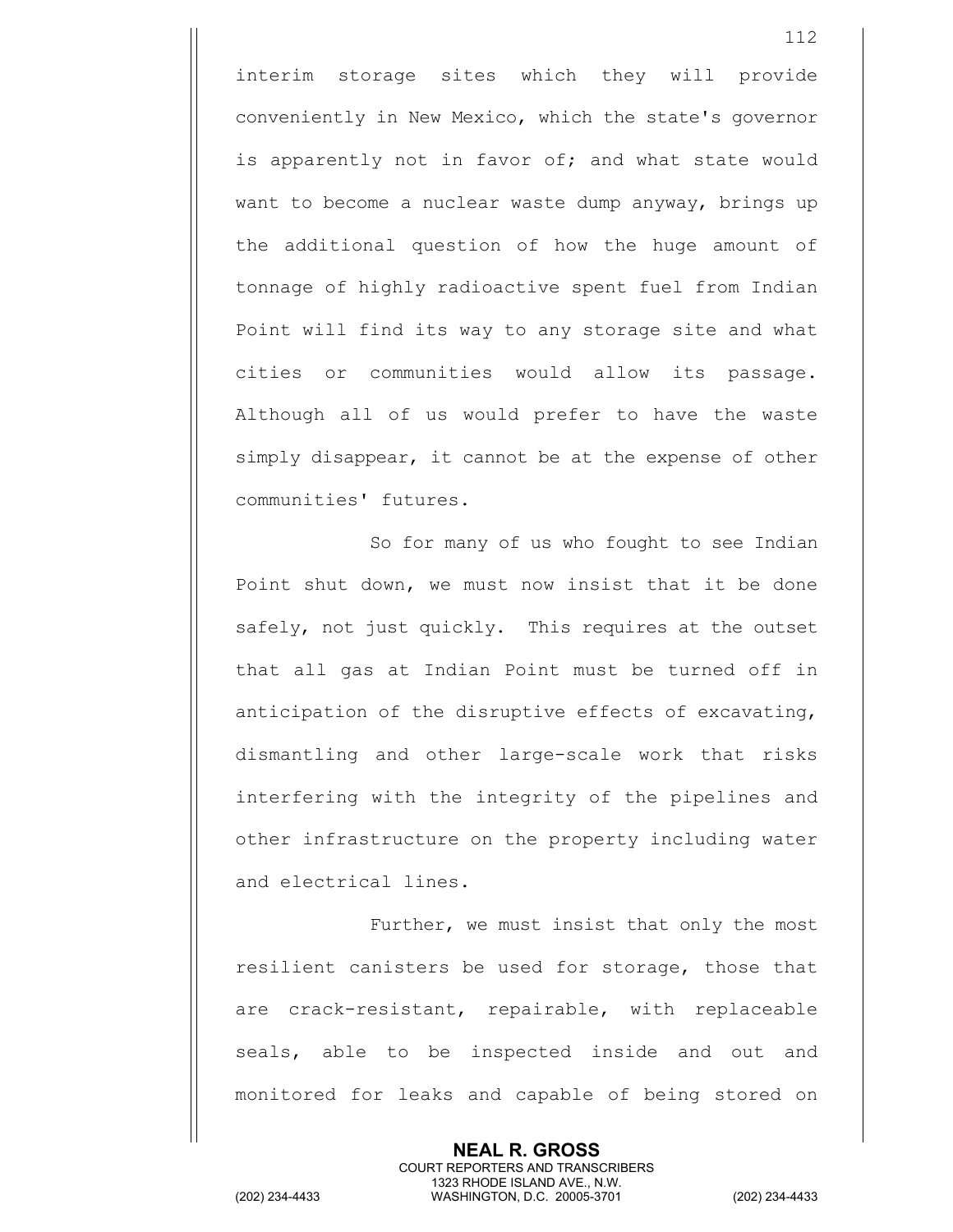concrete buildings. None of these parameters apply to the Holtec canisters.

Finally, many of us believe that since we in the region benefitted from the energy produced by Indian Point, we must be responsible for the long-term on-site storage of the waste produced but agree that there should be recompense for storage, long-term storage of stranded assets available to the host communities. This on-site storage will require community memory that can only exist within a rolling stewardship model. There needs to be true community oversight for this aspect of Indian Point's future and equally importantly for the entire process of decommissioning.

The citizens oversight board that I envision would possess the authority to obtain and provide the information the community should have and would have access to expert scientific information at all times. The COB would not exist --

MR. KLUKAN: Thank you.

MS. SCHARA: -- at the whim of the plant's

license holder. Okay. So obviously I'm --

MR. KLUKAN: Thank you very much.

MS. SCHARA: -- pushing this as --

**NEAL R. GROSS** COURT REPORTERS AND TRANSCRIBERS 1323 RHODE ISLAND AVE., N.W.

(Applause.)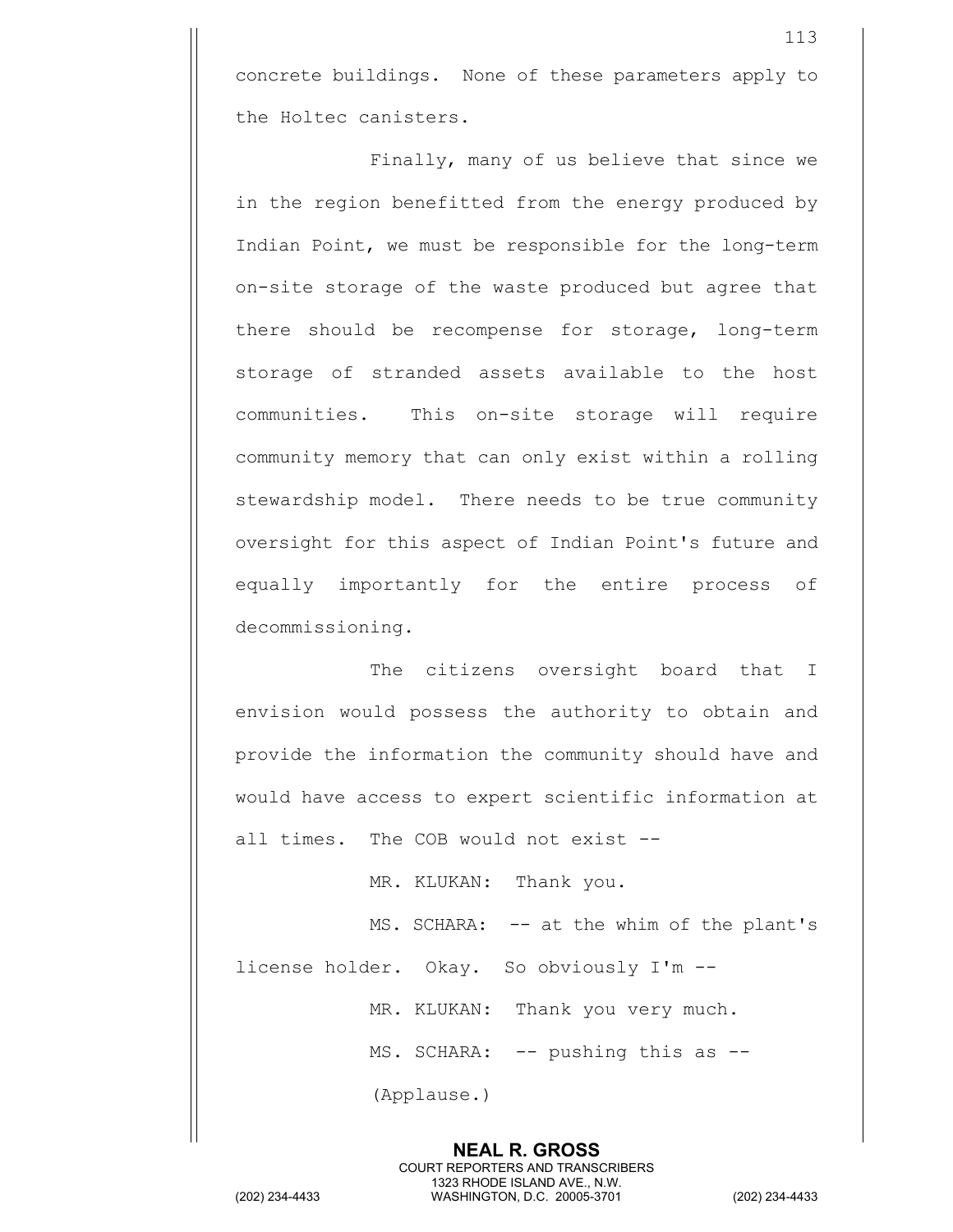MR. KLUKAN: And again you will also -- if you have written comments or typed comments, we will gladly take them as well.

Okay. Next up is No. 23, Sally Gelbert followed by Ms. Marilyn Elie, No. 24, and then Ms. Margo Schepart, No. 25.

MS. GELBERT: Good evening. Sally Gelbert from Woodcliff Lake, New Jersey. I'm a member of numerous groups working on energy and environmental issues. Most relevant today are the Indian Point Safe Energy Coalition, United for Clean Energy, the Stony Point Convergence, and National Decommissioning Working Group. However, that's informational. I am speaking for myself alone, not for any group or organization.

The convergence has been working on draft legislation for a citizens oversight board for the decommissioning process. We realize that residents are truly the primary stakeholders. Their family lives, their homes, which for most of us represent the bulk of our family wealth, are at stake. For corporations and facilities it means making a profit. Important yes, but in the end Holtec lives in Trenton.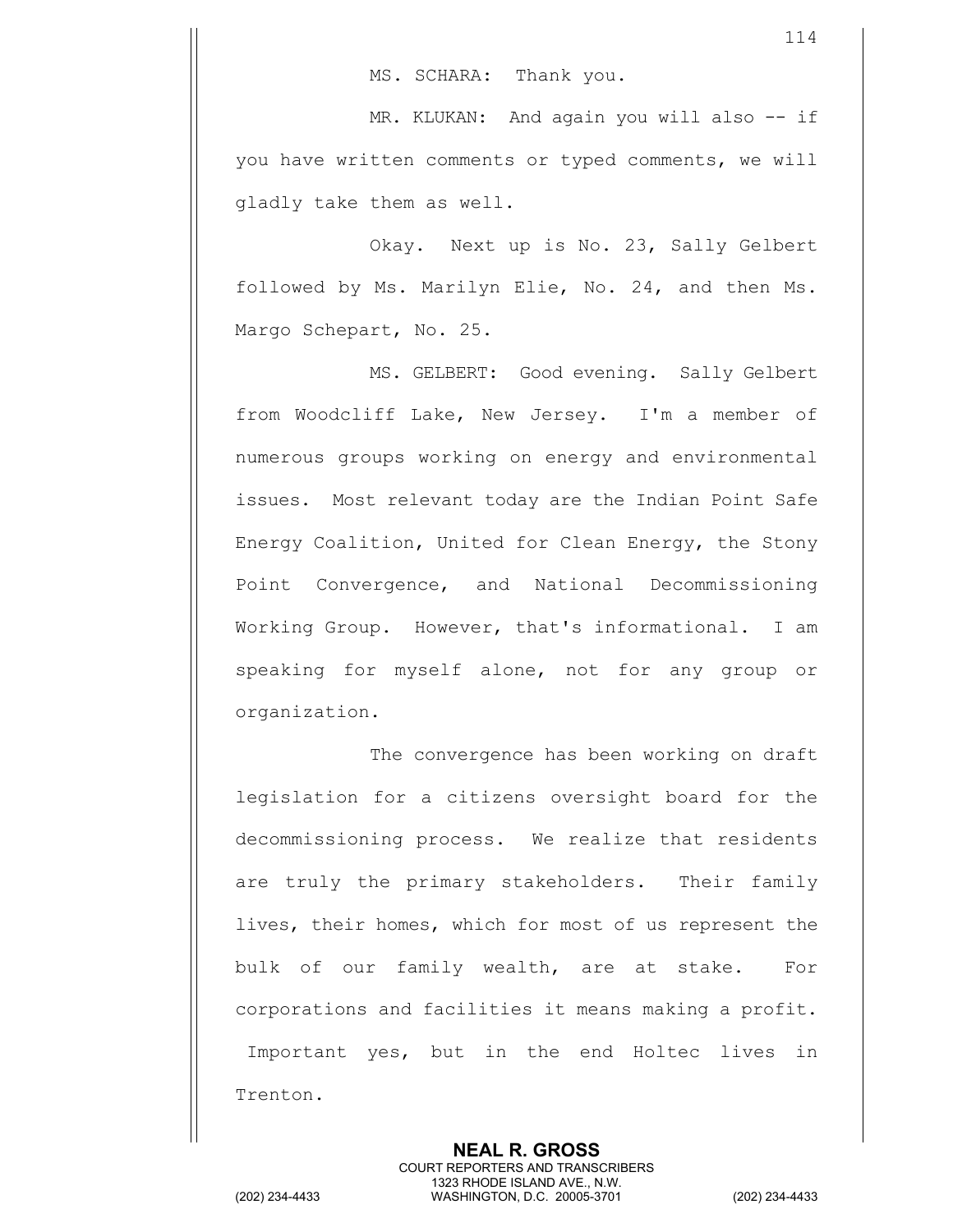Our politicians represent us and we are pleased that the politician's group has been open to hearing our concerns. We think that it is also important to have a state legislature-empowered residents group with a budget to consult with independent experts. Although Holtec scientists may be very knowledgeable, they are paid by a corporation with a profit-driven agenda that is opposite to that of local residents. They aim to decommission and move on. We expect to remain.

As I learn more about decommissioning the more concerned I get. We, like all nuclear reactor sites, have a sleeping dragon and moving fuel assemblies out of the cooling pools into dry casks runs the risk of awakening that beast. At San Onofre the operators who moved the assemblies were selected not based on experience, but on allowable radiation exposure, not a fact that gives one confidence.

In fact, one cask was left hanging for 18 hours and the cask was scratched, something that was revealed not by the corporation, but by a whistleblower. Scratches may not seem to be significant, but they lead to corrosion, to moisture within the cask, which can cause a hydrogen explosion and the thin-walled casks can not be monitored so that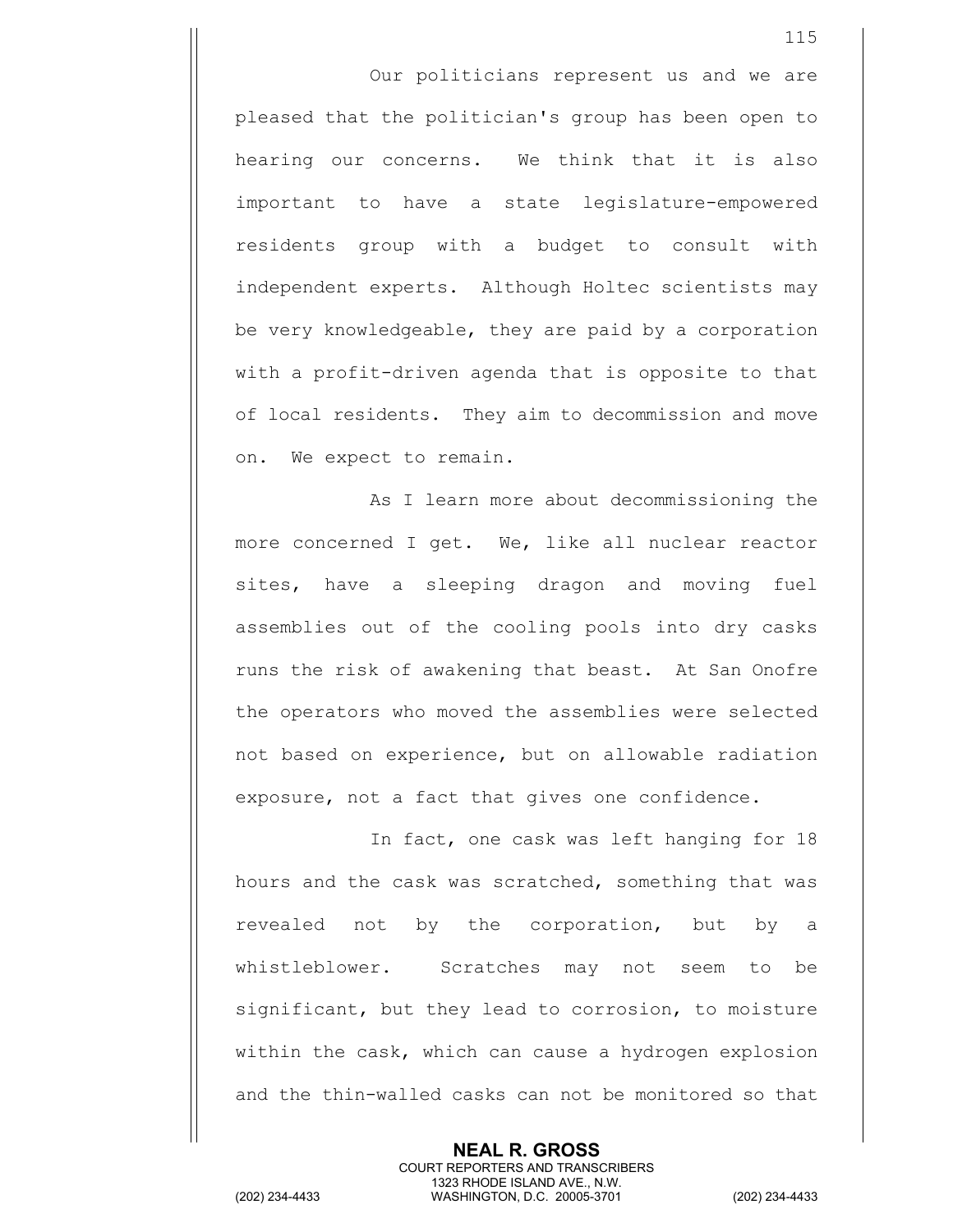preventative action may be taken.

Though we believe that our community, having benefitted from the employment and taxes paid by Indian Point over the decades, has the responsibility to maintain the waste in place or as close to the site as possible should the river rise, we are also concerned that if it becomes necessary to move them, the thin-walled casks cannot be transported without an additional cask and additional move. The pool casks have none of these deficiencies. In particular, if the fuel assemblies are placed into robust casks initially they may not be an expensive dangerous later transferred to casks for transport.

We have concerns about Holtec and SNC-Lavalin itself from the thin-walled casks which cannot be inspected as to internal fuel conditions and are not ASME-certified to the stories from New Jersey about misrepresentation and bribery to get government subsidies now being investigated by the New Jersey legislature, to the bribery scandals in Canada. We are very wary of trusting this company, certainly not without active citizen monitoring, something that concerns us that the NRC is currently regulating by exemption from rules such as the NWPA, a violation of the Administrative Procedures Act. These exemptions

**NEAL R. GROSS**

COURT REPORTERS AND TRANSCRIBERS 1323 RHODE ISLAND AVE., N.W. (202) 234-4433 WASHINGTON, D.C. 20005-3701 (202) 234-4433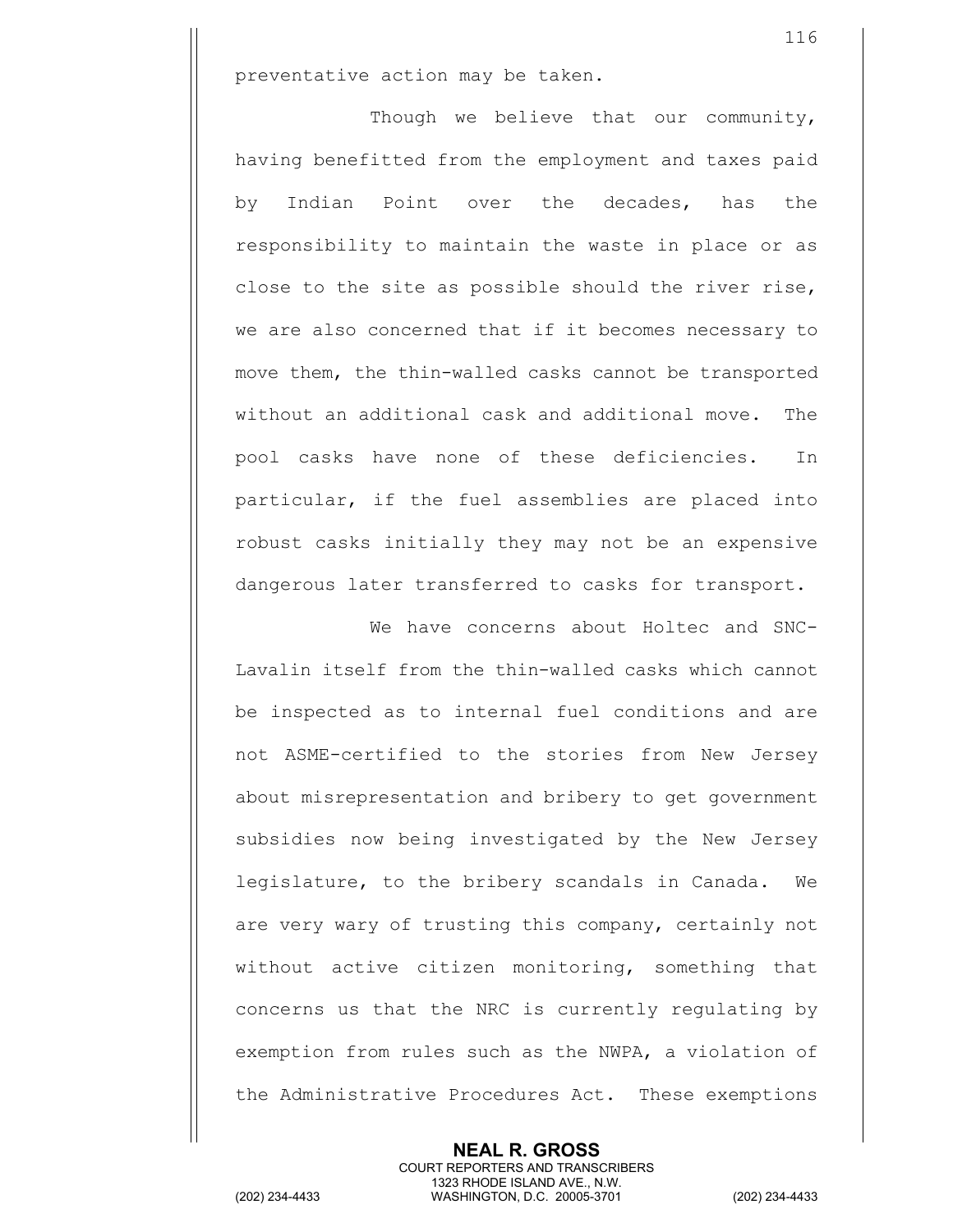must not be built into new regulations.

We are particularly concerned about subsurface contamination --

MR. KLUKAN: Thank you very much.

MS. GELBERT: -- radioactively migrating out of the Hudson, into the Hudson.

MR. KLUKAN: Thank you. And again, if you have that prepared, feel free to submit that as a written comment. Next up we have Ms. Marilyn Elie, number 24, then Ms. Margot Schepart, number 25, and then Ms. Linda Ostro, number 26.

MS. ELIE: Thank you. I appreciate this opportunity to address the NRC. I'm Marilyn Elie, I am part of the Indian Point Safe Energy Coalition, and I'd like to know if this meeting is being recorded. Oh, thank you, good. Good to know.

Twenty million people live within a 50 mile radius of Indian Point. This is true whether the reactor is working or whether it's being decommissioned. Decommissioning Indian Point is not a local issue, it's not a local issue any more than it was when the reactor was, right now still is, working.

Local politicians, business community, and elected officials are very focused on this issue now, mostly for economic and tax reasons, and that's

> **NEAL R. GROSS** COURT REPORTERS AND TRANSCRIBERS 1323 RHODE ISLAND AVE., N.W.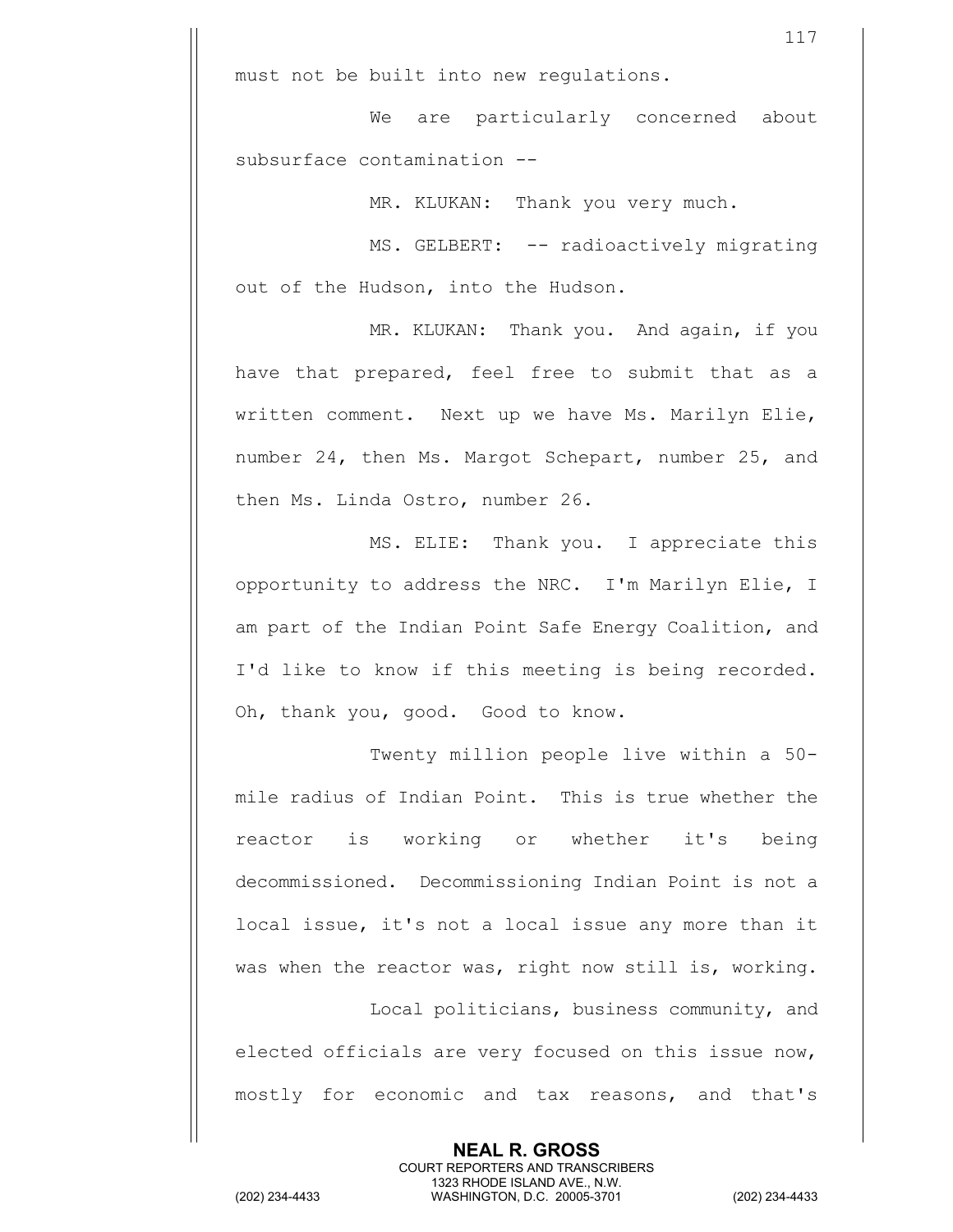understandable, that's their job.

However, as the years go on and a lot of these issues are resolved, eyes and ears of the local community, these elected people, will certainly dim as they move on to other challenges, especially if they are counting on license holders to provide money and help in a board that theoretically would be supervising the whole procedures and advising the community on what is happening.

It is absolutely essential that a citizens' oversight committee, a citizens' oversight board, be state-legislated, there is -- and supported with a budget for independent experts, not people from the license holder, but independent experts. That is the only way that we can assure that there will be community support, community oversight as the years go on and as the spent fuel remains on site.

Members on a, on an -- members that represent stakeholders on a board need to be drawn from a wider area than just the reactor community. They need to be drawn from a wider area, and they need to be drawn in a very systematic and organized way.

There certainly can be people who are appointed by legislative officials, there certainly can be legislative officials or politicians on the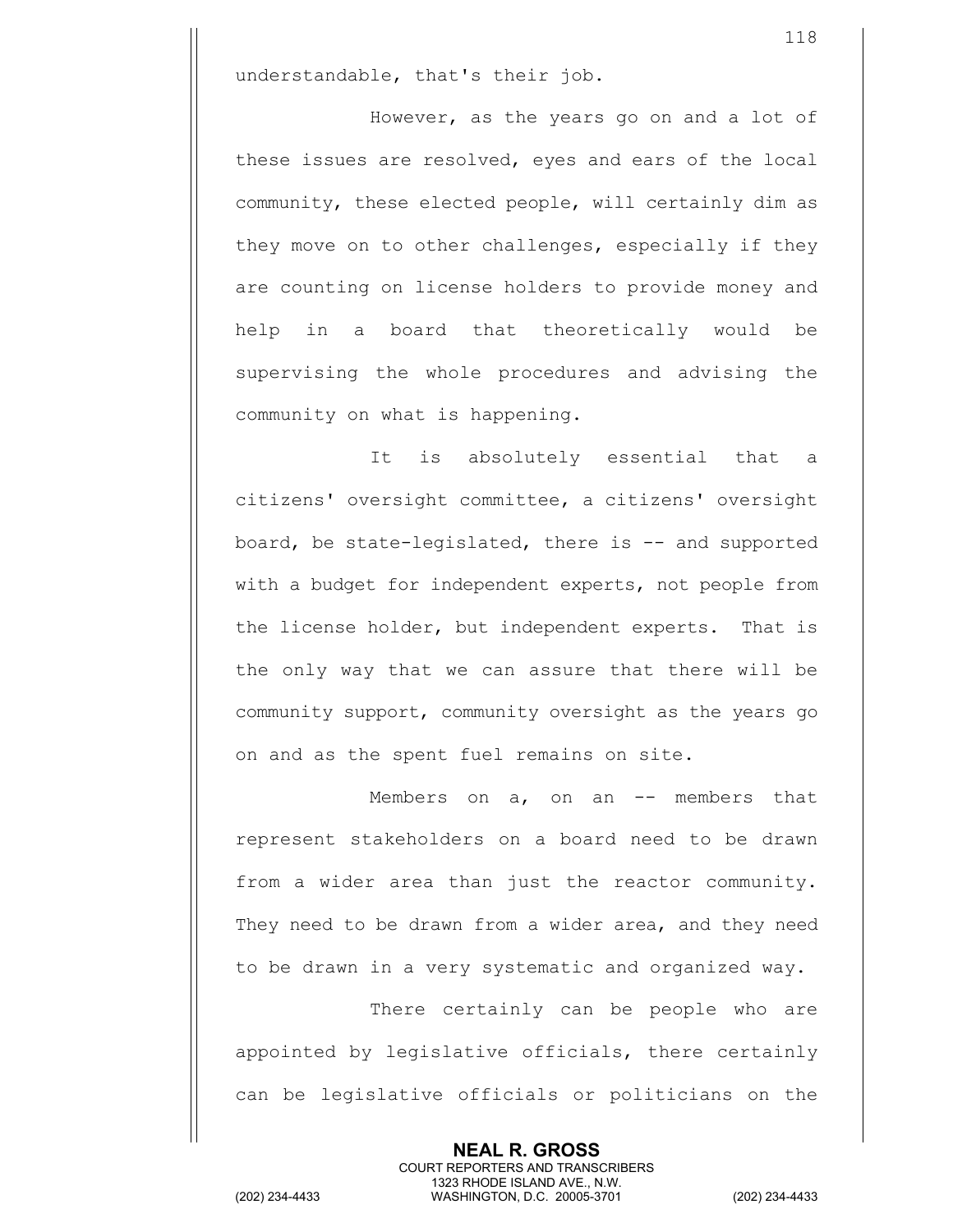board. No one from the stakeholders should be on that board. And there can be people who are elected from the public who are interested members of the public on that, on a board.

And I have here in my hand a draft piece of legislation that outlines exactly how to do that. I will offer it to your for your contemplation, and I hope that this is a body that can be enacted because it can report to the community for as long as there is high level radioactive waste on that site.

MR. KLUKAN: Thank you. Okay, thank you very much. Next we have Ms. Margo Schepart, number 25. And then we have Ms. Lindy Ostro, number 26. And then Ms. Jenean Eichenholtz, number 28.

MS. SCHEPART: I've been very gratified to hear a lot of the --

MR. KLUKAN: State your name.

MS. SCHEPART: I'm Margo Schepart, I'm with the Indian Point Safe Energy Coalition. Many of the speakers before me have done an amazing job of expressing my concerns and outlining the kind of expertise that is totally crucial in order to supervise the decommissioning, to be advising on the decommissioning, and to be mindful of what's going on during the decommissioning and afterwards for as long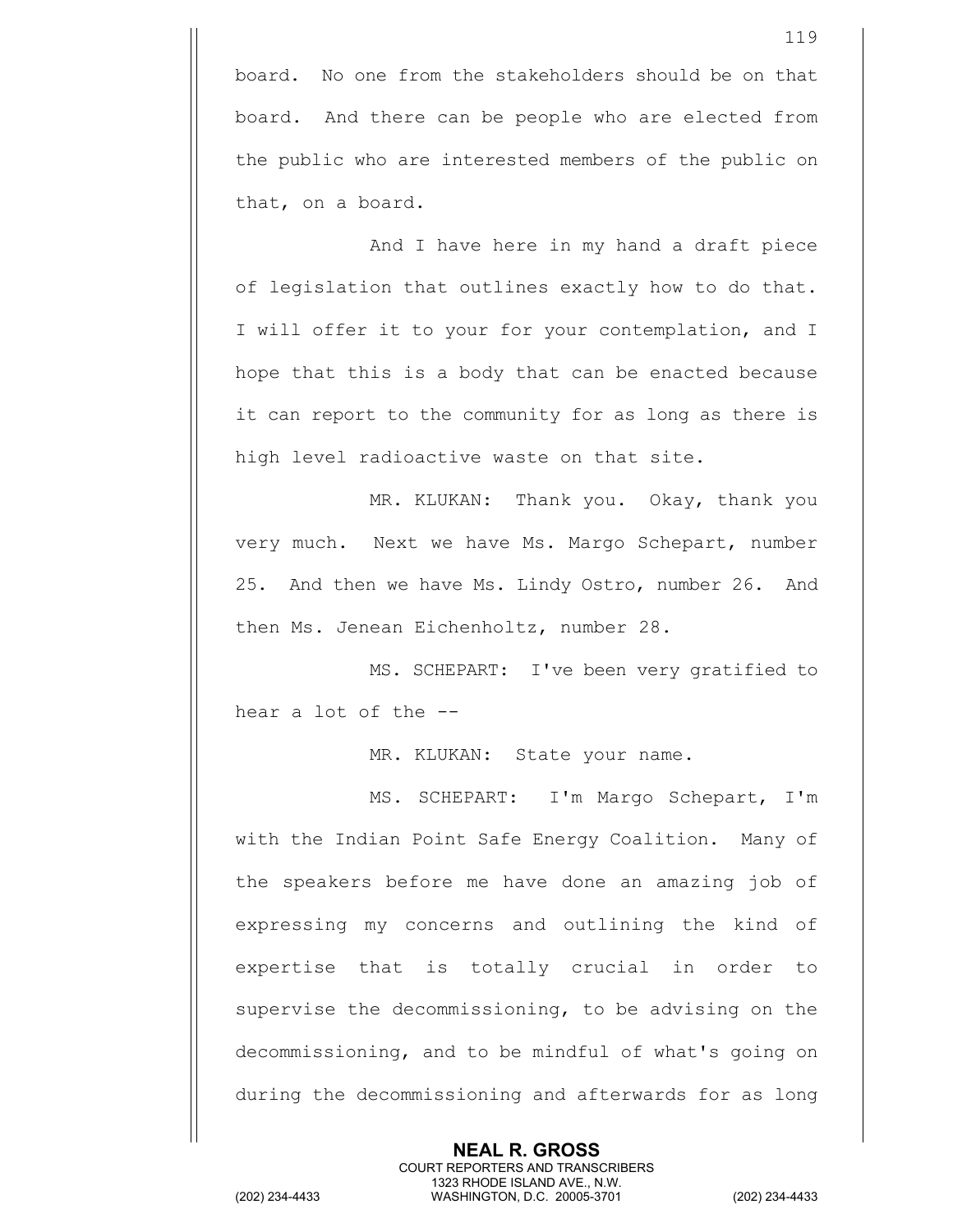as it takes, which is going to be a really, really long time.

I want to answer the question somebody said wasn't sure what happened with the storm surges or how high it's ever come to Indian Point. And I don't know if it's exactly 11 feet or 12 feet or 15 feet, I remember one of those. But during Hurricane Sandy, the water, we were very aware, and the water did come up within that range. It was not far away from the fuel pools.

So this is something that we know the weather's uncertain and the climate is changing and that all kinds of weird weather stuff happens.

It's of grave concern that after Indian Point is closed and the decommissioning process starts, that the awareness of the dangers of water rising and other concerns, such as seismic concerns with the earthquake faults, we need to have -- whoever said this, expert scientific information at all times available to the advisors of the decommissioning process.

And the citizens' oversight board, I'm going to pick up where Marilyn left off, it's very, very systematic and specific of who should be on this board to ensure that all the needs are covered.

> **NEAL R. GROSS** COURT REPORTERS AND TRANSCRIBERS

1323 RHODE ISLAND AVE., N.W. (202) 234-4433 WASHINGTON, D.C. 20005-3701 (202) 234-4433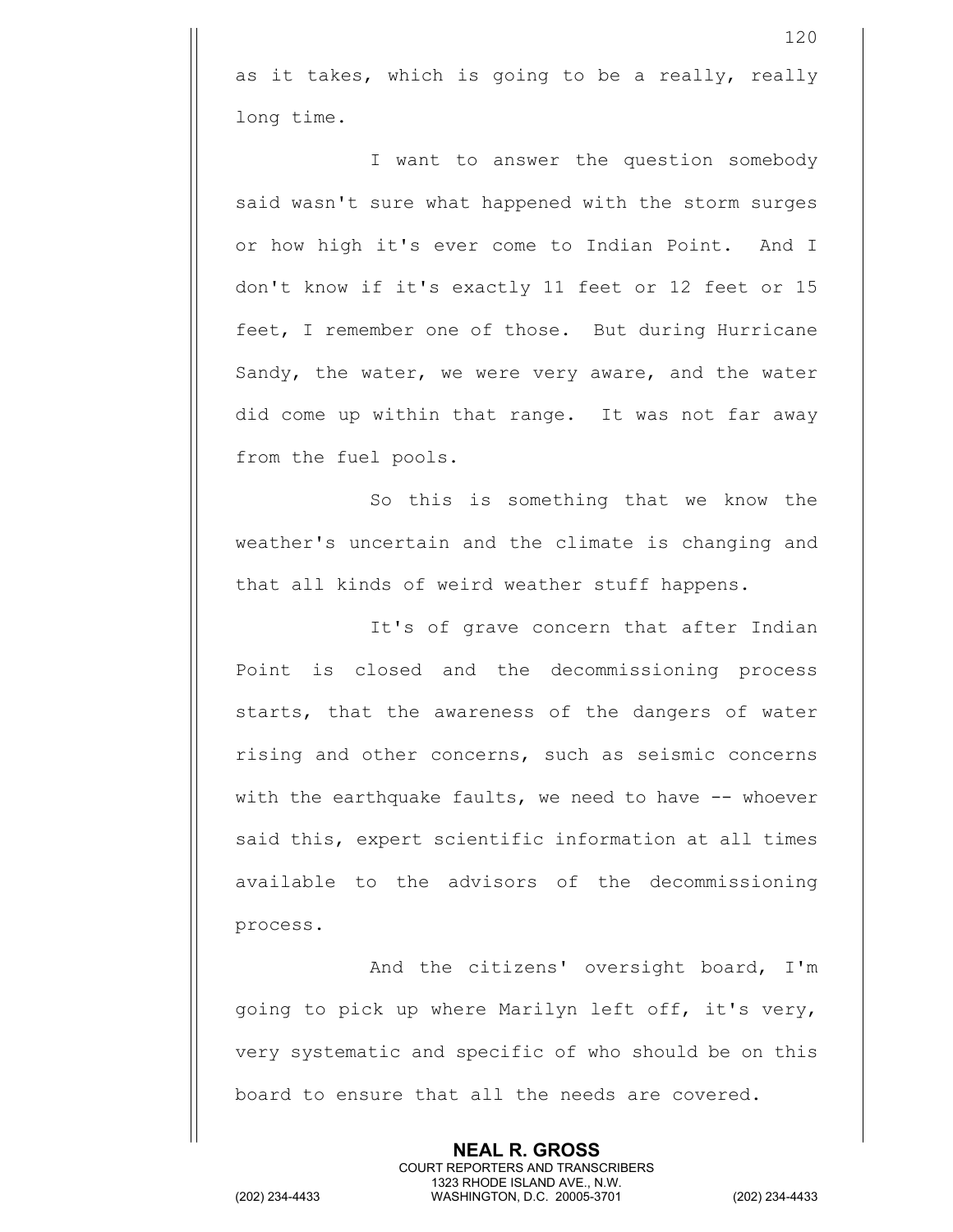Fourteen voting members, one member appointed by the town board of Cortlandt, one member appointed by the Village Board of Buchanan, one member appointed by the Common Council of Peekskill, one member shall be a member of the town or village environmental commission or a conservation advisory council, one member appointed by the Board of Fire Commissioners of the Verplanck Fire Protective Association or other first responder organization.

Eight members appointed by the Governor and selected to represent the following constituencies: two members representing labor unions whose members were employed at Indian Point as of the effective date of the legislation, two members representing environmental organizations with at least ten years of experience researching and advocating about issues related to Indian Point, one member representing an environmental organization with at least ten years of experience researching and advocating to address the differential effects of Indian Point on economically disadvantaged communities, and four members of the public.

So a very, very wide range, very, very specific. And my own personal thing, the scientists, real scientists. Scientists who are not, don't have

> **NEAL R. GROSS** COURT REPORTERS AND TRANSCRIBERS 1323 RHODE ISLAND AVE., N.W.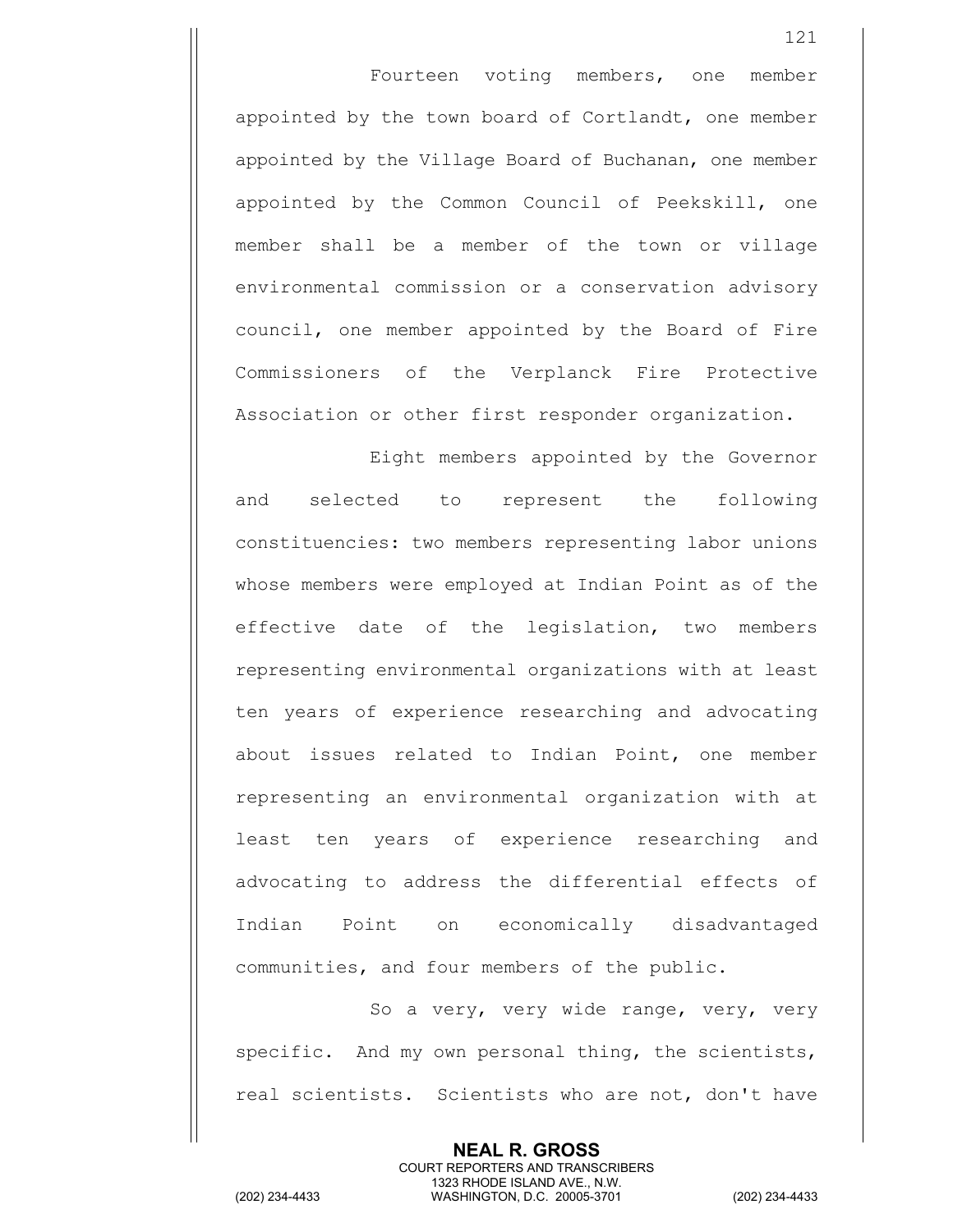any vested interest except safety of the public.

MR. KLUKAN: Thank you very much. Okay, next we have Ms. Linde Ostro, and then Jenean Eichenholtz.

MS. OSTRO: Thank you. My name is Linde Ostro, I live in Garrison, and I also work for Riverkeeper. Okay try and speak louder.

You said earlier today that when you look at an organization that would potentially participate, you look at their technical expertise and their financial ability. Do you also look at their -- how they, whether they break regulations, whether they have, you know, been suspended from contracting, or any of those sort of character and fitness kinds of issues of an organization?

MR. WATSON: That's a tough question to answer because you can't depend on reputation for, as an, as a criteria, because that's people's opinion. What we can look at is their financial capabilities, their actual regulatory history, you know, all the things that are factual in our review.

MS. OSTRO: So if they have been suspended from contracting, you would know that.

MR. WATSON: Well, I know in the federal government, when you go to apply for a contract, that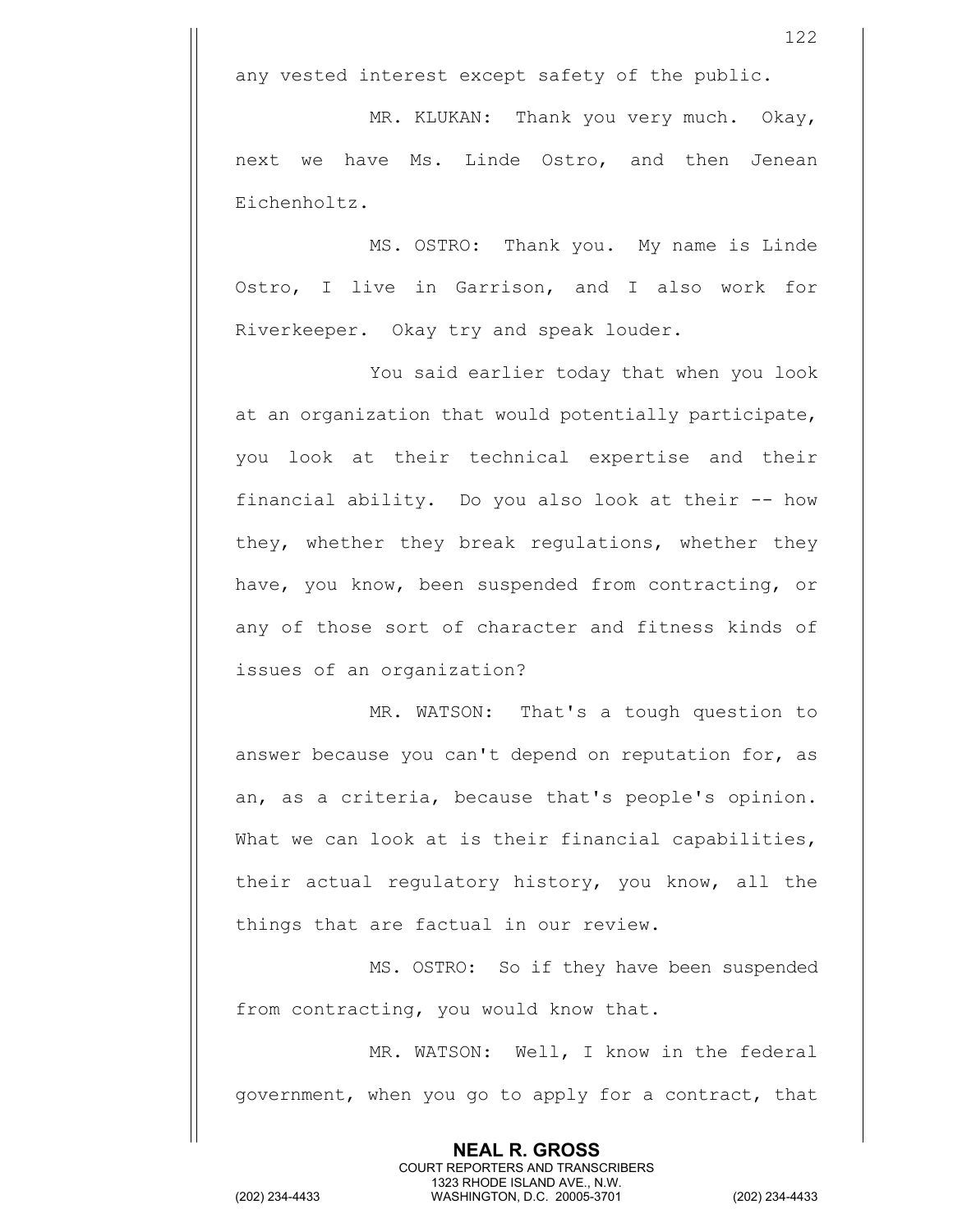is one of the criteria they use. I can't speak for the technical people that do that type of review, but this is the type of review at the NRC. I'm sorry, I'm a health physicist, so.

MS. OSTRO: Right, but you will be in the position to consider whether Holtec is fit to take over, and if there are issues, would you consider those issues?

MR. WATSON: I personally cannot comment on that because I don't do that review. So I'm sure our people who do the financial review will take a look at the company as a whole and all the issues associated with it.

MS. OSTRO: Okay, so my recommendation for a citizens' advisory board is that there be a consideration of all of their regulatory and contracting patterns, and that that be given to the citizens' advisory board so they can take that into consideration when they advise on the decommissioning. Thank you.

MR. KLUKAN: Thank you very much. Okay, next we have Jenean Eichenholtz. Okay, so we have time for I would say two more speakers. Is anyone who has not yet spoken like to speak tonight? Okay, one, and then I need one more. No one else who has not yet

> **NEAL R. GROSS** COURT REPORTERS AND TRANSCRIBERS 1323 RHODE ISLAND AVE., N.W.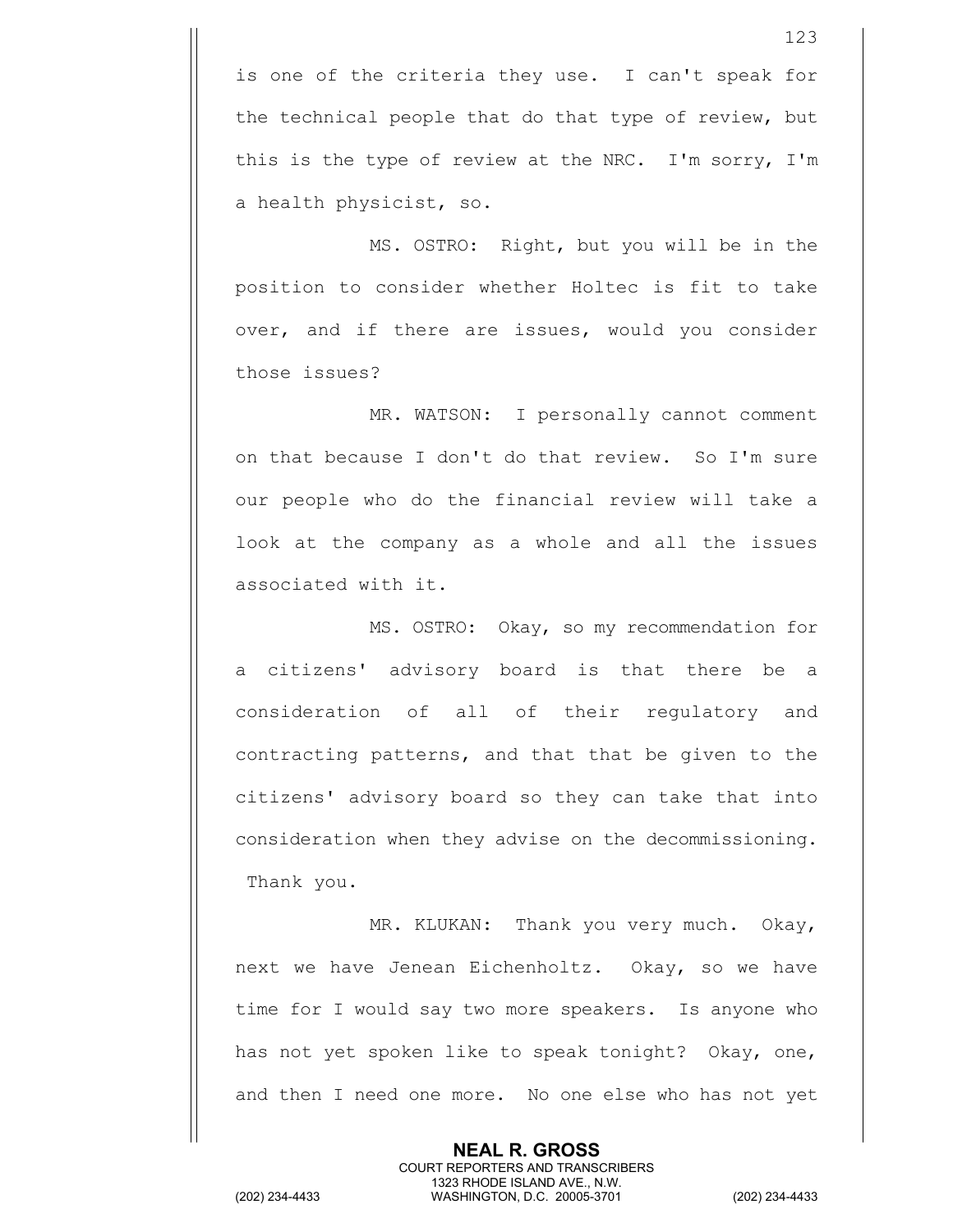spoken? All right, we'll leave it with that.

Or else I would go with a second round, but it's out of fairness, then like who gets to go second. So if there's someone else who's not yet spoken and would like to speak tonight, now's your chance. Okay, two, so please. Ma'am, whenever you're ready.

MS. RITTER: Hi, Maureen Ritter from Rockland County, scared stiff housewives of America. When I step away from the mic, I would like a little bit more information about what exactly the job is of the NRC during and after decommissioning. So it seems to me I've heard a lot about, you know, you see, you approve Holtec or whoever it is.

I mean, I feel like if I had just a few more shekels in my pocket with some of the experts in the audience, that I also could be eligible for probably doing the decommissioning and do a good job of it. So I'm not really, I don't have a lot of confidence in your selection process, so I'd like to know a little bit more about that again.

Also, I'm sensing or I heard you say something about you going back and making recommendations to Congress. Is that part of your job? Is that part of the NRC's job?

> **NEAL R. GROSS** COURT REPORTERS AND TRANSCRIBERS 1323 RHODE ISLAND AVE., N.W.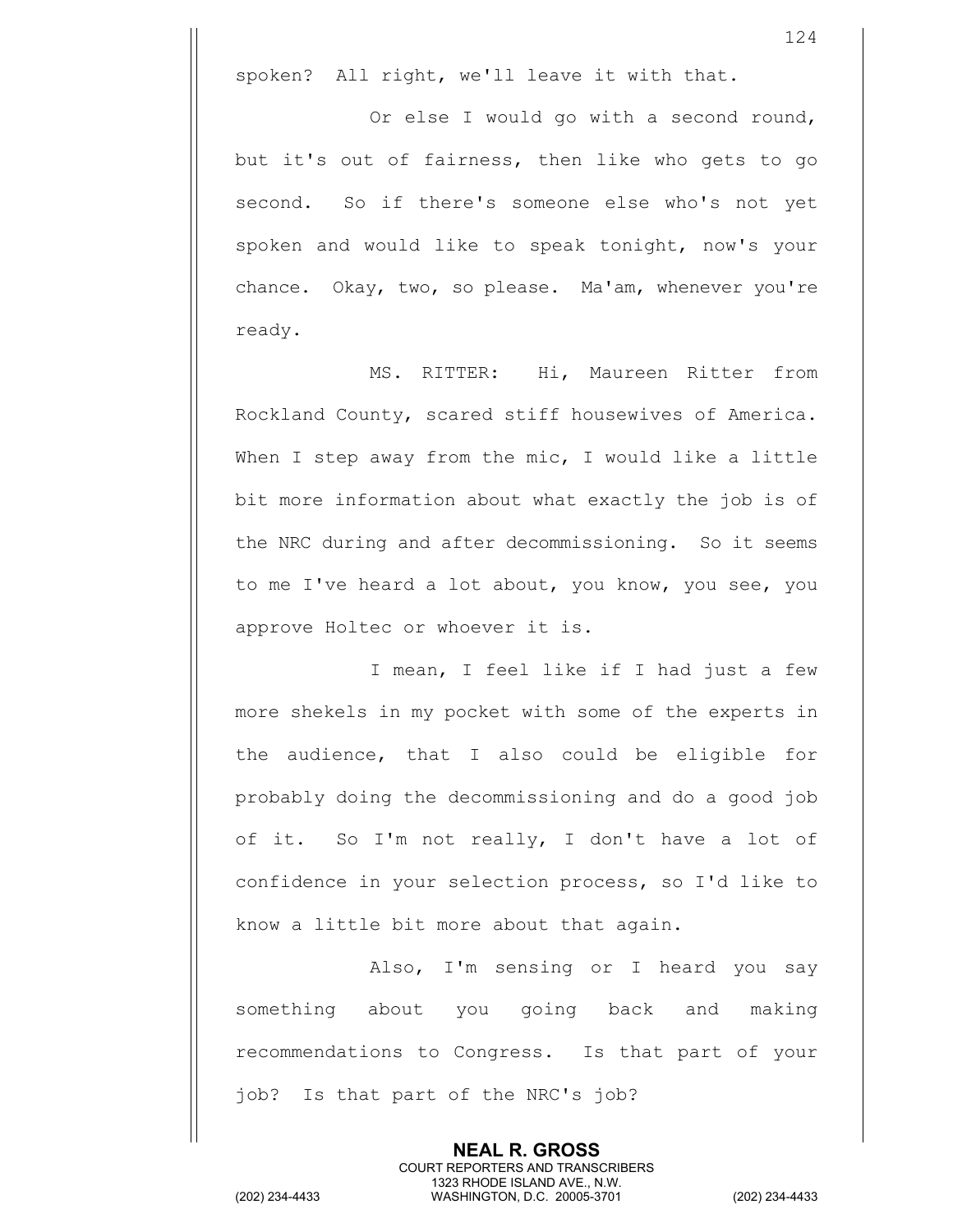MR. WATSON: It's specifically spelled out in the Act that's what we're supposed to do.

MS. RITTER: I'm sorry?

MR. WATSON: It's specifically spelled out in the Act that Congress passed for us to provide them a report on best practices.

MS. RITTER: Okay, so I know that when you're selected for your position, I read a book by one of your colleagues who spoke truth to power and is no longer with you, you, it is your job then to go back to Congress and tell them, rather than telling us what your job isn't, it's your job to go back to Congress and represent what we need.

So, so far, I've heard things about we really need to up the decommissioning fund, you have to go back and tell them we need money for impaneling, you know, community boards. We need money to understand how the monitoring is going to go in perpetuity.

I think we're all going to be leaving whatever state we live in that has to be responsible for the monitoring of the spent fuel that is really going to remain onsite forever.

So you have to go back, that should be your job to go back to Congress and tell them exactly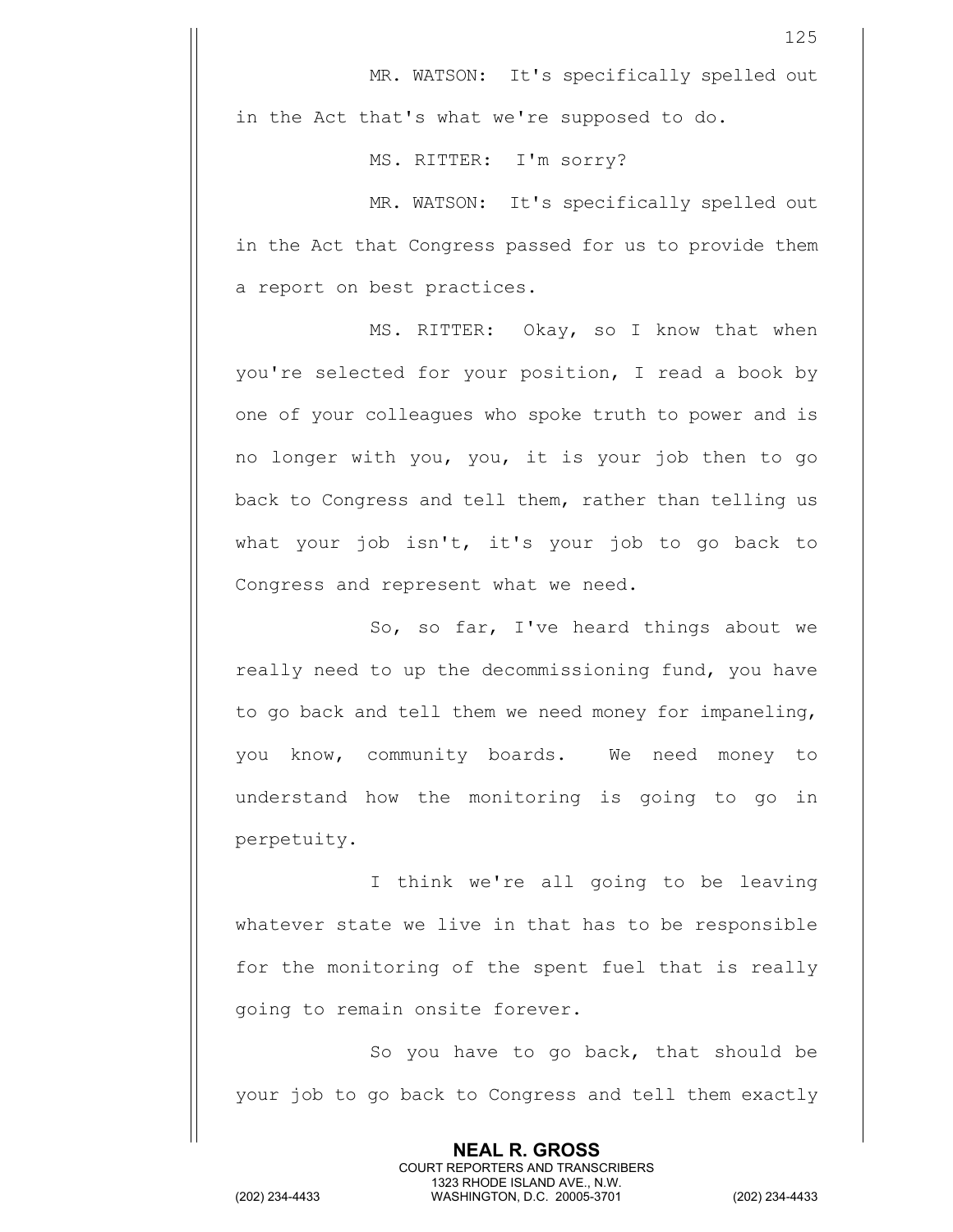everybody else. That you actually the power to make that difference. And I hope you will use your power to do just that.

MR. KLUKAN: Thank you.

MS. MELILLO: Hi, my name is Jeannine Melillo, M-E-L-I-L-L-O. I live in the Peekskill area, and I would like to say a few things and then ask you a question.

I'd like to, first of all, I'd like to thank the people in this room who I consider to be heroes, who for literally decades have kept their eye on this issue, have tracked the history of this plant, and when I have taken my eye off the ball, have continued to watch out for the safety of this community while we have been under the threat, I see it, of this plant being improperly run, first by Con-Ed, then better run by Entergy.

But then by our elected officials allowing dangerous things like gas pipelines to be built underneath them. And for there not even to be proper communication with first responders. So I'd like to thank those people personally.

Then I would like to say that it appears,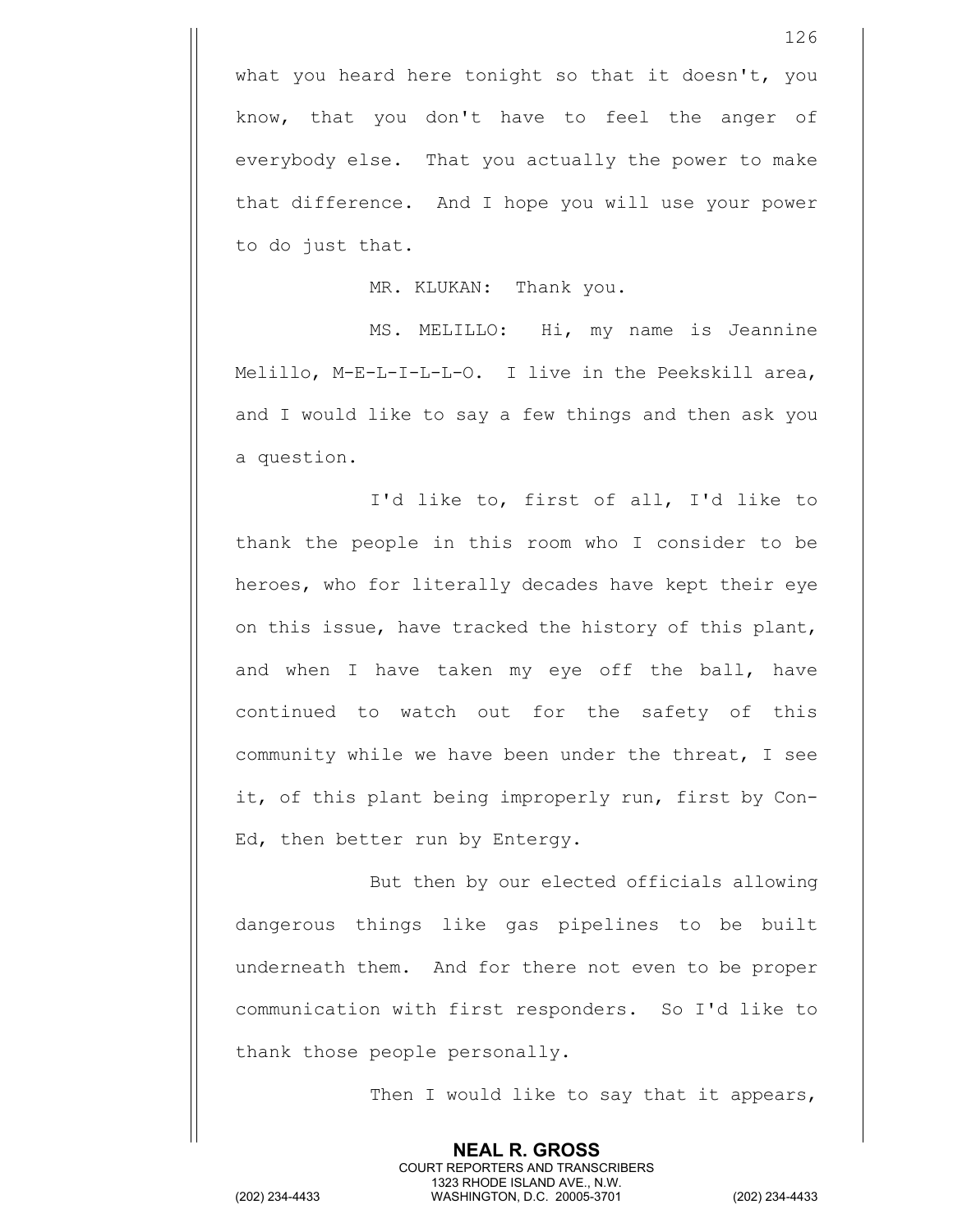it seems to me, having listened all night, that the CAP, the CAB, any entity that is created by this community will have no teeth. And that the NRC needs to, you are probably far more intelligent people than me, you need to focus on all of the suggestions that were given to you tonight and bring to bear your conscience and your intelligence to create boards that have teeth and that can actually protect these communities.

It seems very clear that if you have not even made it a requirement that first responders be contacted and that there be communication with fire fighters to protect people after, during the decommissioning process, that there has not been nearly enough thought put into this.

And then I would just ask you this question: if at some point in the process of this decommissioning company closing down the plant, it's apparent that they are not being transparent or that they are not proper, following proper procedures for safety, what happens then? What is the act of the CAP or the CAB at that point, and then what will the NRC do to protect us?

MR. WATSON: First of all, I can't answer on behalf of what a CAB will do as far as safety and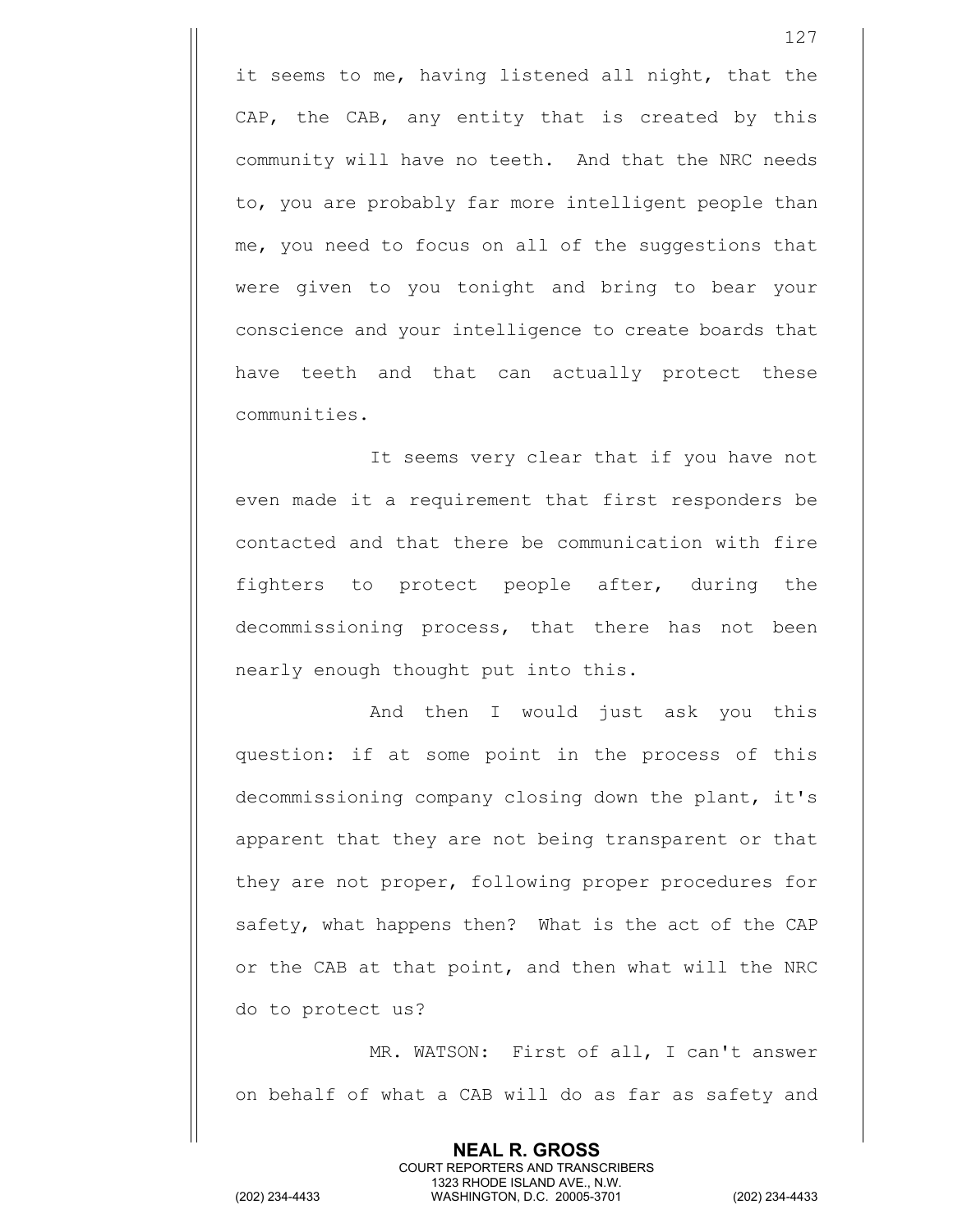transparency. I can only tell you what the NRC will do, and that is unless it's a security-related or safeguards-related issue, all our inspections report are publicly available for you to look at where we describe the issues that we have found and how we are handling through our enforcement policy for holding the licensee accountable for their actions.

So that's how we ensure safety, and we continue to inspect and also have a licensing program which provides a safety envelope to stay within on the things that they can do and can't do.

MS. MELILLO: So would they be fined? Would they lose their --

MR. WATSON: It's a possibility. We have inspection manual, the inspection manual has a criteria on which different a severity level of safety issues are handled and managed. And some would include civil penalties, which are fining them for activities that are, we find that are unsafe.

MS. MELILLO: Okay, I would just like to say I don't know the history of the panels that are here tonight.

MR. WATSON: Yeah, I would suggest you look at our website. And there's a lot of publicly available information there.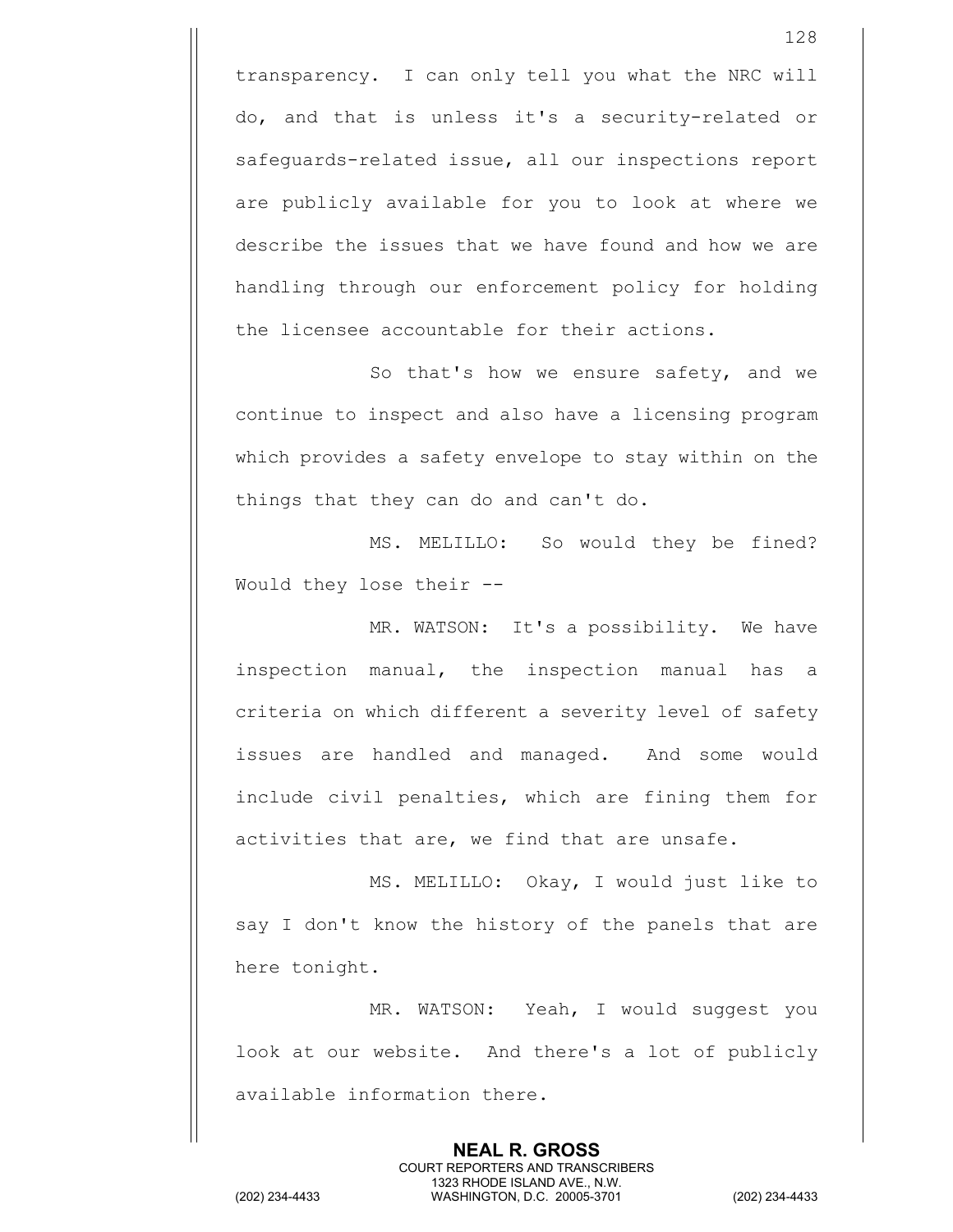MS. MELILLO: What I'd like to say is that the history of this plan included a time at which Con-Ed was running that plant with pumps that had been, they had lost a lawsuit, GE lost a lawsuit, and those pumps were clearly inadequate. And the NRC had to be pushed by this community and by activists in this community to make Con-Ed replace those pumps.

So I don't know your history, and I hope that you have stronger consciences than the previous NRC members who never made them do, make that, take that action, and this community had to make them do that. So I hope that if we are that danger again, that type of danger again, that you will step up to protect us. And I have to say I'm not feeling very secure in that.

MR. KLUKAN: Thank you. So I'm going to add to, because that was our last, I'm going to add to this very quickly. I would, as the acting Branch Chief for Allegations Enforcement in the region. We go -- did you, you haven't spoken yet? You haven't spoken yet, so please, come on, we got a couple minutes, go for it.

MS. SHAW: I'm Jean Shaw, I'm with the Indian Point Safe Energy Coalition, and I'm just here to please remind everybody to go to the regional

> **NEAL R. GROSS** COURT REPORTERS AND TRANSCRIBERS 1323 RHODE ISLAND AVE., N.W.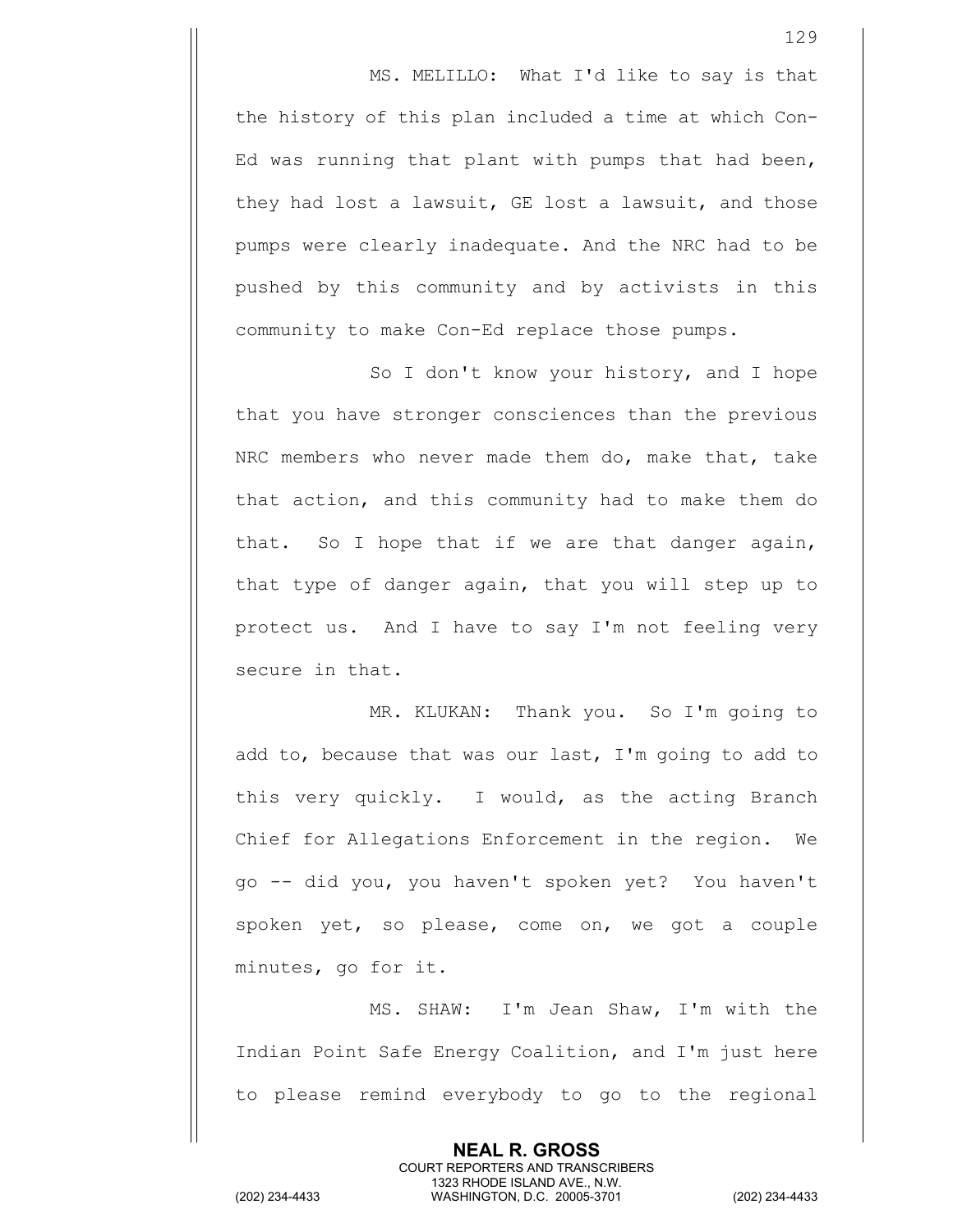nuclear decommissioning forum this Thursday -- well, next Thursday, sorry, October 10 from 1:00-4:30 p.m. at the Hendrick Hudson Free Library, 185 Kings Ferry Road. There are leaflets about it up in the front.

It'll be useful to everybody to do this and go and see what everyone's talking about, learn about it. There are plenty of experts, plenty of other elected officials will be there, and people will learn a lot. So please go, thank you very much.

MR. KLUKAN: Thank you very much. So I just want to remind people as we're closing out tonight that, again, I recognize that many of you had more to say. I really encourage you to submit them as written comments. There's no limit to the number of written comments you can submit.

There were a lot of creative ideas I heard tonight about adjudicatory bodies, funding streams for it, making sure that minority communities are included within the process. So, and I've done a lot of these meetings so far and these are ideas I hadn't heard yet before.

So I encourage you, please, submit your ideas. You have until November 15 to submit those comments. And with that, I will turn it over to Bruce to close the meeting. Thank you very much, and thank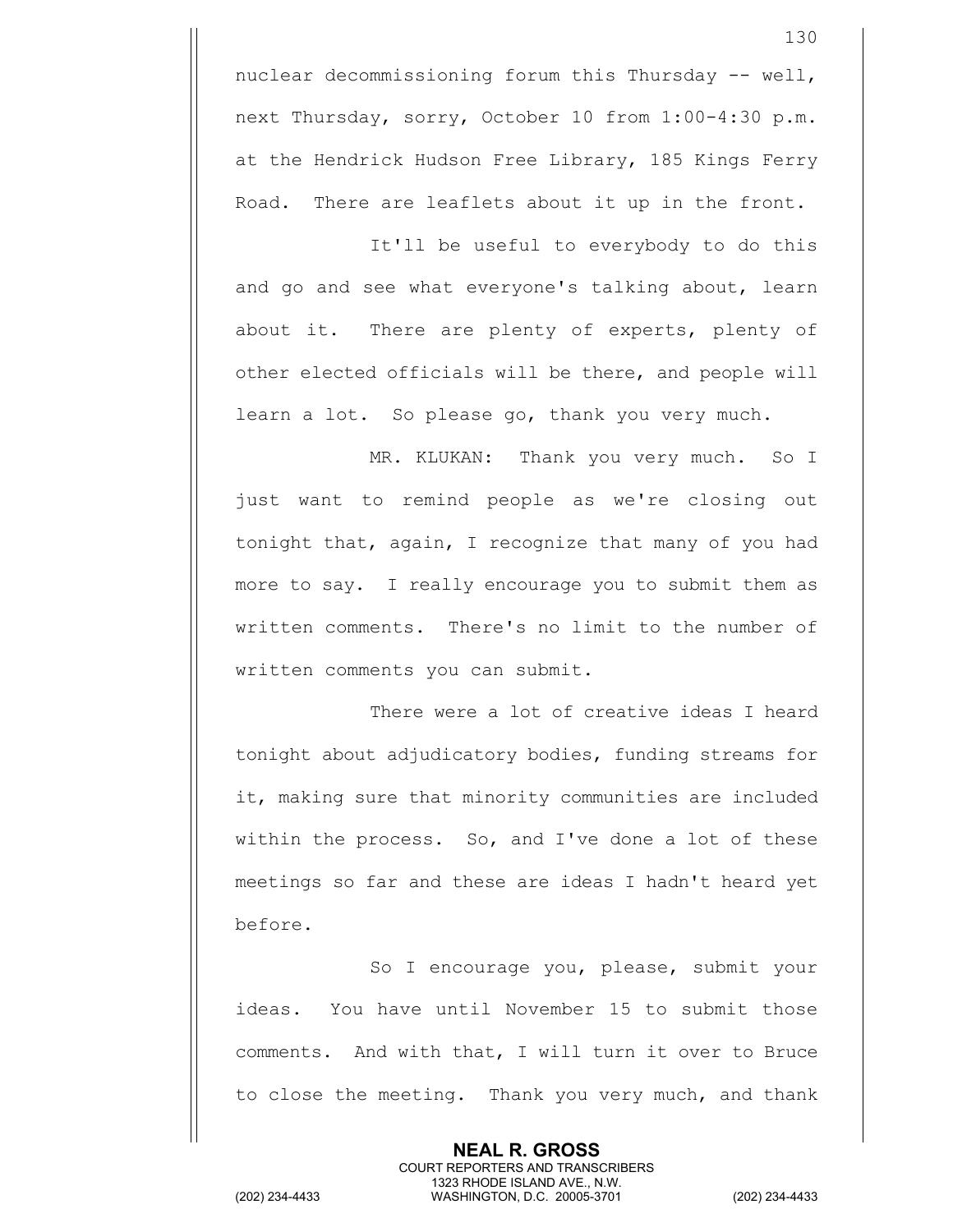you to the community center for hosting us.

MR. WATSON: Okay, first of all, I want to thank you all for coming out tonight. I just thought I'd summarize a couple of the, a number of the things I heard tonight, the first of which I think is that I heard very clearly that the CAB should have more authority and have a diversity of membership, and it should be, the membership should also comprise mainly of local residents.

Secondly, the CABs should be more independent and they should have some type of funding, either from the federal government or from the states. The CABs should have technical experts, scientists, health physicists and that are familiar with the nuclear power plants and the issues and also environmental scientists. And it may include financial people that can do audits of the financial information.

And part of this would also include a, there should be a formation possibly of a medical, of an oversight board. And the examples I heard were in the medical community for medical oversight board. Also Superfund oversight, technical expertise also were given as examples.

> **NEAL R. GROSS** COURT REPORTERS AND TRANSCRIBERS 1323 RHODE ISLAND AVE., N.W.

I think the main thing is that the CABs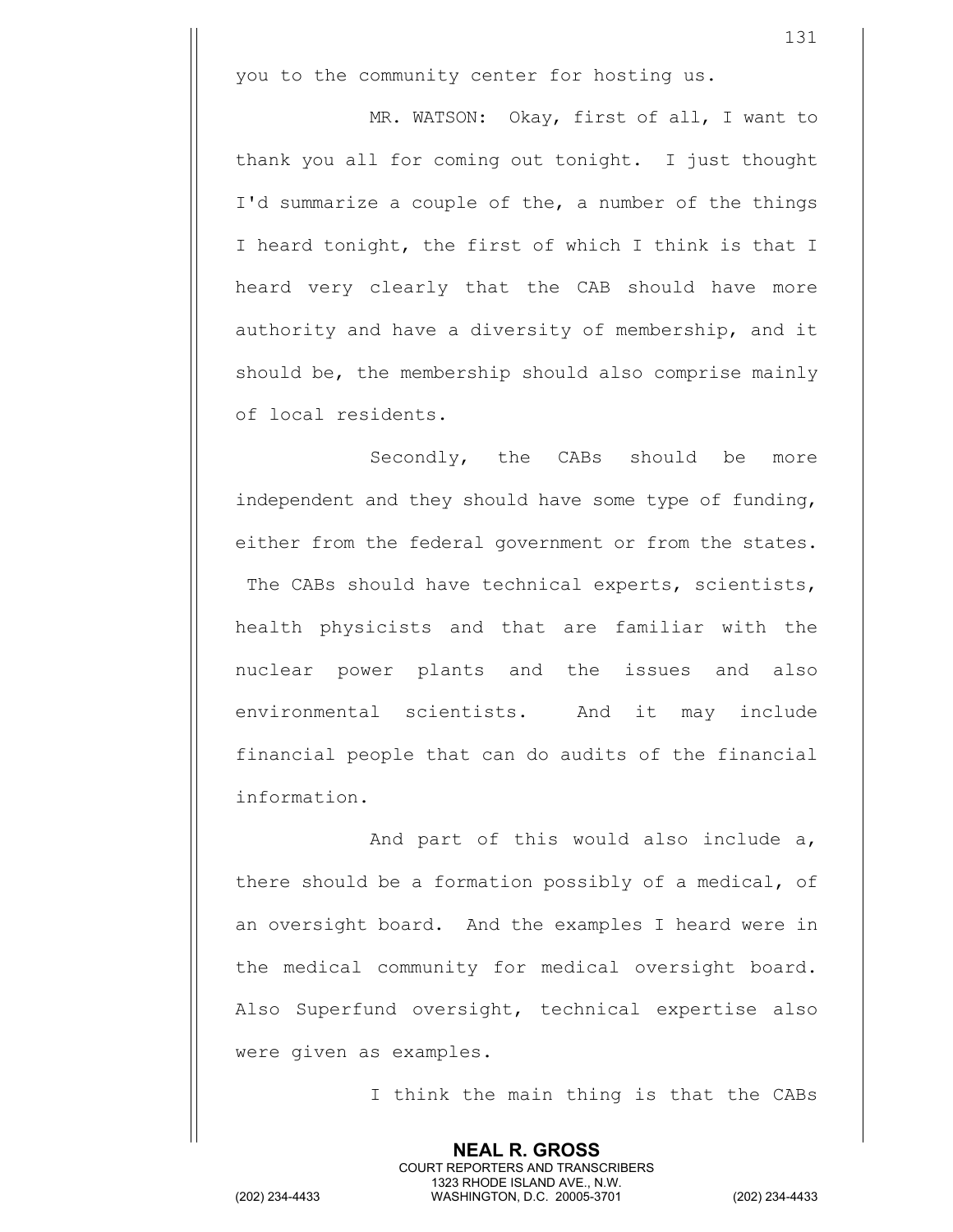are formed to communicate local community concerns to the licensees for ensuring the safe decommissioning, environmental cleanup, and reuse of the site, and that they need to be committed to open communication by all parties including the licensee.

I also heard some doubts about the NRC's ability to ensure safety during the decommissioning process. I can tell you I'm not going to be defending that, but we have our track record is very good with almost 80 sites safely being completed decommissioning and safely cleaned up and released for unrestricted use.

I also want to point out that we do have an inspection program for, that continues all the way up until all the radioactivity is removed from the site, and then we will continue to inspect to ensure the fuel stays on site, safely in storage.

So with that, I'd like to thank you for coming out tonight, appreciate all the comments. We obviously will take these into consideration with the other comments we receive. Like I said, this is our ninth meeting, we still have two more to go. But you can also provide your comments on the little cards here.

> **NEAL R. GROSS** COURT REPORTERS AND TRANSCRIBERS 1323 RHODE ISLAND AVE., N.W.

We have the website and the email address